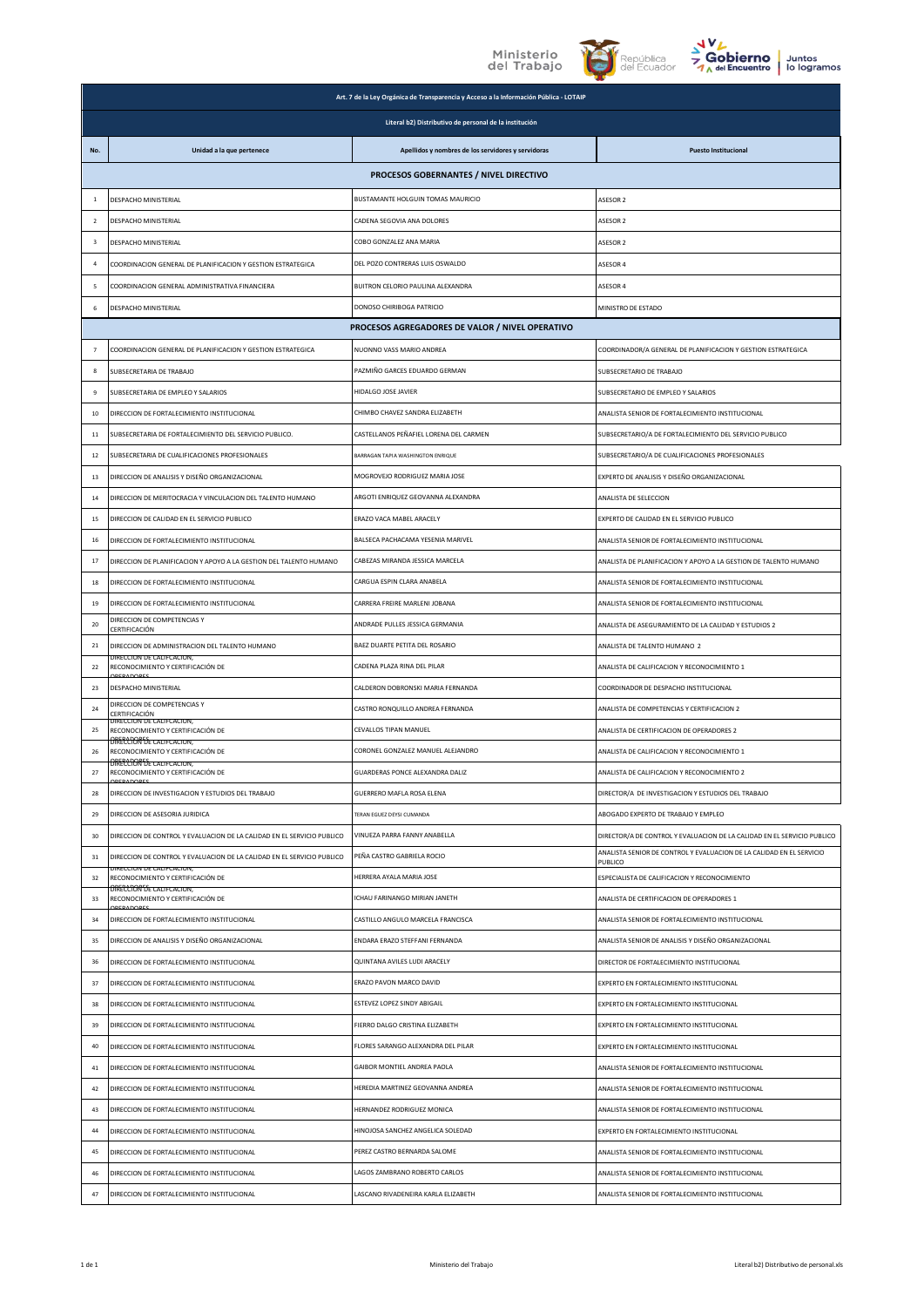



|     |                                                                    | Literal b2) Distributivo de personal de la institución |                                                                                         |
|-----|--------------------------------------------------------------------|--------------------------------------------------------|-----------------------------------------------------------------------------------------|
| No. | Unidad a la que pertenece                                          | Apellidos y nombres de los servidores y servidoras     | <b>Puesto Institucional</b>                                                             |
| 48  | DIRECCION DE FORTALECIMIENTO INSTITUCIONAL                         | MUNIZAGA ESPARZA SANDRA BELEN                          | ANALISTA SENIOR DE FORTALECIMIENTO INSTITUCIONAL                                        |
| 49  | DIRECCION DE POLITICAS Y NORMAS DE TRABAJO Y EMPLEO                | NARANJO CHANO ANA ISABEL                               | ANALISTA JUNIOR DE POLITICAS Y NORMAS DE TRABAJO Y EMPLEO                               |
| 50  | DIRECCION DE TECNOLOGIAS DE LA INFORMACION Y COMUNICACION          | NEVAREZ GAVIDIA RONEL JAVIER                           | EXPERTO DE INFRAESTRUCTURA Y SOPORTE DE TECNOLOGIAS DE LA<br>INFORMACION Y COMUNICACION |
| 51  | DIRECCION DE FORTALECIMIENTO INSTITUCIONAL                         | ORTEGA MOLINA ELCIRA ALEXANDRA                         | EXPERTO EN FORTALECIMIENTO INSTITUCIONAL                                                |
| 52  | DIRECCION DE FORTALECIMIENTO INSTITUCIONAL                         | PEÑAFIEL DELGADO ANA LUCIA                             | ANALISTA SENIOR DE FORTALECIMIENTO INSTITUCIONAL                                        |
| 53  | DIRECCION DE ANALISIS Y DISEÑO ORGANIZACIONAL                      | PEÑAHERRERA VEJAR ONASSIS VLADIMIR                     | ANALISTA SENIOR DE ANALISIS Y DISEÑO ORGANIZACIONAL                                     |
| 54  | DIRECCION DE ADMINISTRACION DEL TALENTO HUMANO                     | LEON HERNANDEZ MARCO BOLIVAR                           | DIRECTOR/A DE ADMINISTRACION DEL TALENTO HUMANO                                         |
| 55  | DIRECCION DE FORTALECIMIENTO INSTITUCIONAL                         | PICHUCHO OIFDA DANIFI RICARDO                          | EXPERTO EN FORTALECIMIENTO INSTITUCIONAL                                                |
| 56  | DIRECCION DE PLANIFICACION Y APOYO A LA GESTION DEL TALENTO HUMANO | QUINGA ALMAGRO JOHANNA ALEXANDRA                       | ANALISTA DE PLANIFICACION Y APOYO A LA GESTION DE TALENTO HUMANO                        |
| 57  | DIRECCION DE FORTALECIMIENTO INSTITUCIONAL                         | RAMIREZ LANDAZURI JOHANA MISHELLE                      | ANALISTA SENIOR DE FORTALECIMIENTO INSTITUCIONAL                                        |
| 58  | DIRECCION DE FORTALECIMIENTO INSTITUCIONAL                         | RIOFRIO NARANJO JEANINA SALOME                         | EXPERTO EN FORTALECIMIENTO INSTITUCIONAL                                                |
| 59  | DIRECCION DE FORTALECIMIENTO INSTITUCIONAL                         | RIVERA MURILLO JENNY MARITZA                           | ANALISTA SENIOR DE FORTALECIMIENTO INSTITUCIONAL                                        |
| 60  | DIRECCION DE ANALISIS Y DISEÑO ORGANIZACIONAL                      | SALVADOR CHULDE SANDRA GABRIELA                        | EXPERTO DE ANALISIS Y DISEÑO ORGANIZACIONAL                                             |
| 61  | DIRECCION DE FORTALECIMIENTO INSTITUCIONAL                         | SANCHEZ GUZMAN MARIBEL DE LOS ANGELES                  | ANALISTA SENIOR DE FORTALECIMIENTO INSTITUCIONAL                                        |
| 62  | DIRECCION DE FORTALECIMIENTO INSTITUCIONAL                         | SORNOZA BRAVO MONICA ALEXANDRA                         | ANALISTA SENIOR DE FORTALECIMIENTO INSTITUCIONAL                                        |
| 63  | DIRECCION DE PLANIFICACION Y APOYO A LA GESTION DEL TALENTO HUMANO | KAROLYS ARROYO GLORIA JEANETH                          | ESPECIALISTA DE APOYO A LA GESTION DEL TALENTO HUMANO                                   |
| 64  | DIRECCION DE FORTALECIMIENTO INSTITUCIONAL                         | TAMAYO BALDEON MARCO ANTONIO                           | ANALISTA SENIOR DE FORTALECIMIENTO INSTITUCIONAL                                        |
| 65  | DIRECCION DE FORTALECIMIENTO INSTITUCIONAL                         | TOAPANTA CHIGUANO DIANA MONICA                         | ANALISTA SENIOR DE FORTALECIMIENTO INSTITUCIONAL                                        |
| 66  | DIRECCION DE FORTALECIMIENTO INSTITUCIONAL                         | TUTILLO TUTILLO FABIAN ENRIQUE                         | ANALISTA SENIOR DE FORTALECIMIENTO INSTITUCIONAL                                        |
| 67  | DIRECCION DE FORTALECIMIENTO INSTITUCIONAL                         | VACA JIMENEZ VERONICA DEL CARMEN                       | ANALISTA SENIOR DE FORTALECIMIENTO INSTITUCIONAL                                        |
| 68  | DIRECCION DE FORTALECIMIENTO INSTITUCIONAL                         | VALENCIA OLIVO IVIS VIVIANA                            | ANALISTA SENIOR DE FORTALECIMIENTO INSTITUCIONAL                                        |
| 69  | DIRECCION DE FORTALECIMIENTO INSTITUCIONAL                         | VALLE NAVARRETE RUTH NOEMI                             | ANALISTA SENIOR DE FORTALECIMIENTO INSTITUCIONAL                                        |
| 70  | DIRECCION DE CONTROL TECNICO DE LA GESTION DEL TALENTO HUMANO      | VALVERDE YANEZ ERIKA ALEXANDRA                         | ANALISTA SENIOR DE CONTROL TECNICO DE LA GESTION DEL TALENTO HUMANO                     |
| 71  | DIRECCION DE FORTALECIMIENTO INSTITUCIONAL                         | YELA GUEVARA MONICA TATIANA                            | ANALISTA SENIOR DE FORTALECIMIENTO INSTITUCIONAL                                        |
| 72  | DIRECCION DE PLANIFICACION Y APOYO A LA GESTION DEL TALENTO HUMANO | BARRAGAN MORAYMA VIRGINIA                              | ESPECIALISTA DE APOYO A LA GESTION DEL TALENTO HUMANO                                   |
| 73  | DIRECCION DE FORTALECIMIENTO INSTITUCIONAL                         | CEDEÑO CHAVEZ ROGER MAURICIO                           | ANALISTA SENIOR DE FORTALECIMIENTO INSTITUCIONAL                                        |
| 74  | DIRECCION DE PLANIFICACION Y APOYO A LA GESTION DEL TALENTO HUMANO | CORNEJO CASTRO MARIA DEL ROCIO                         | ANALISTA DE APOYO A LA GESTION DE TALENTO HUMANO                                        |
| 75  | DIRECCION DE CONTROL TECNICO DE LA GESTION DEL TALENTO HUMANO      | SANCHEZ VARGAS CLAUDIO VINICIO                         | ESPECIALISTA DE SEGUIMIENTO Y MONITOREO A LAS UATHS                                     |
| 76  | DIRECCION DE PLANIFICACION Y APOYO A LA GESTION DEL TALENTO HUMANO | LOAIZA RODRIGUEZ MARIA DANIELA                         | ASISTENTE DE PLANIFICACION Y APOYO A LA GESTION DE TALENTO HUMANO                       |
| 77  | DIRECCION DE PLANIFICACION Y APOYO A LA GESTION DEL TALENTO HUMANO | LOZA IBARRA ESTEFANIA BEATRIZ                          | ANALISTA DE PLANIFICACION Y APOYO A LA GESTION DE TALENTO HUMANO                        |
| 78  | DIRECCION DE PLANIFICACION Y APOYO A LA GESTION DEL TALENTO HUMANO | MONAR LEDESMA LILIAN MARLENE                           | ESPECIALISTA DE APOYO A LA GESTION DEL TALENTO HUMANO                                   |
| 79  | DIRECCION DE PLANIFICACION Y APOYO A LA GESTION DEL TALENTO HUMANO | PROAÑO JARAMILLO PABLO MIGUEL                          | ESPECIALISTA DE APOYO A LA GESTION DEL TALENTO HUMANO                                   |
| 80  | DIRECCION DE PLANIFICACION Y APOYO A LA GESTION DEL TALENTO HUMANO | PONTON SAENZ ESTEFANIA NATALIA                         | ASISTENTE DE PLANIFICACION Y APOYO A LA GESTION DE TALENTO HUMANO                       |
| 81  | DIRECCION DE PLANIFICACION Y APOYO A LA GESTION DEL TALENTO HUMANO | VIDAL LALANGUI ARALDO ZOILO                            | DIRECTOR/A DE PLANIFICACION Y APOYO A LA GESTION DEL TALENTO HUMANO                     |
| 82  | DIRECCION DE GESTION DEL CAMBIO Y CULTURA ORGANIZACIONAL           | RODRIGUEZ GONZALEZ NEIRALY CAROLINA                    | ASISTENTE DE GESTION DE CAMBIO DE CULTURA ORGANIZACIONAL                                |
| 83  | DIRECCION DE FORTALECIMIENTO INSTITUCIONAL                         | RODRIGUEZ NICOLALDE ANDREA VIVIANA                     | ANALISTA SENIOR DE FORTALECIMIENTO INSTITUCIONAL                                        |
| 84  | DIRECCION DE CONTROL DEL SERVICIO PUBLICO                          | ROJAS ROJAS CARLA PAOLA                                | ASISTENTE DE CONTROL DEL SERVICIO PUBLICO                                               |
| 85  | DIRECCION FINANCIERA                                               | SEGOVIA MOLINA JESSICA PAOLA                           | EXPERTO DE PRESUPUESTO                                                                  |
| 86  | DIRECCION DE ANALISIS Y DISEÑO ORGANIZACIONAL                      | TORRES ERAZO AMPARO DEL ROCIO                          | EXPERTO DE ANALISIS Y DISEÑO ORGANIZACIONAL                                             |
| 87  | DIRECCION DE PLANIFICACION Y APOYO A LA GESTION DEL TALENTO HUMANO | TOSCANO TERAN ELIZABETH CRISTINA                       | ANALISTA DE APOYO A LA GESTION DE TALENTO HUMANO                                        |
| 88  | DIRECCION FINANCIERA                                               | UVILLUS SUMBA BLANCA ESTEFANIA                         | ASISTENTE DE PRESUPUESTO                                                                |
| 89  | DIRECCION DE PLANIFICACION Y APOYO A LA GESTION DEL TALENTO HUMANO | VILLACIS MARTINEZ MARIA SALOME                         | ANALISTA DE PLANIFICACION Y APOYO A LA GESTION DE TALENTO HUMANO                        |
| 90  | DIRECCION DE POLITICAS Y NORMAS DE TRABAJO Y EMPLEO                | YANEZ GAVILANEZ CARLA MARITZA                          | ANALISTA JUNIOR DE POLITICAS Y NORMAS DE TRABAJO Y EMPLEO                               |
| 91  | DIRECCION DE CALIDAD EN EL SERVICIO PÚBLICO                        | GAVILANEZ ARAUJO MARIA FERNANDA                        | EXPERTO DE CALIDAD EN EL SERVICIO PUBLICO                                               |
| 92  | DIRECCION DE POLITICAS Y NORMAS DE TRABAJO Y EMPLEO                | RIVADENEIRA ARIAS KARLA NATALIA                        | ANALISTA JUNIOR DE POLITICAS Y NORMAS DE TRABAJO Y EMPLEO                               |
| 93  | DIRECCION REGIONAL DE TRABAJO Y SERVICIO PUBLICO DE GUAYAQUIL      | ARCE TROYA PAOLA CAROLINA                              | ANALISTA REGIONAL DE CONTROL DEL SERVICIO PUBLICO                                       |
| 94  | DIRECCION DE CONTROL TECNICO DE LA GESTION DEL TALENTO HUMANO      | BACA NIETO SIXTO HIPOLITO                              | ANALISTA SENIOR DE CONTROL TECNICO DE LA GESTION DEL TALENTO HUMANO                     |
| 95  | DIRECCION DE CONTROL TECNICO DE LA GESTION DEL TALENTO HUMANO      | RODRIGUEZ LATORRE MISHELL CAROLINA                     | DIRECTOR/A DE CONTROL TECNICO DE LA GESTION DEL TALENTO HUMANO                          |
| 96  | DIRECCION DE CONTROL TECNICO DE LA GESTION DEL TALENTO HUMANO      | ALOMOTO CAUJA EVELIN                                   | <b>SERVIDOR PUBLICO 6</b>                                                               |
| 97  | DIRECCION DE CONTROL DEL SERVICIO PUBLICO                          | BUITRON CARRERA XAVIER EDUARDO                         | DIRECTOR/A DE CONTROL DEL SERVICIO PUBLICO                                              |
| 98  | DIRECCION DE CONTROL DEL SERVICIO PUBLICO                          | SALAZAR CUEVA PAUL MARCELO                             | EXPERTO DE EVALUACION Y CONTROL TECNICO DEL SERVICIO PUBLICO                            |
|     |                                                                    |                                                        |                                                                                         |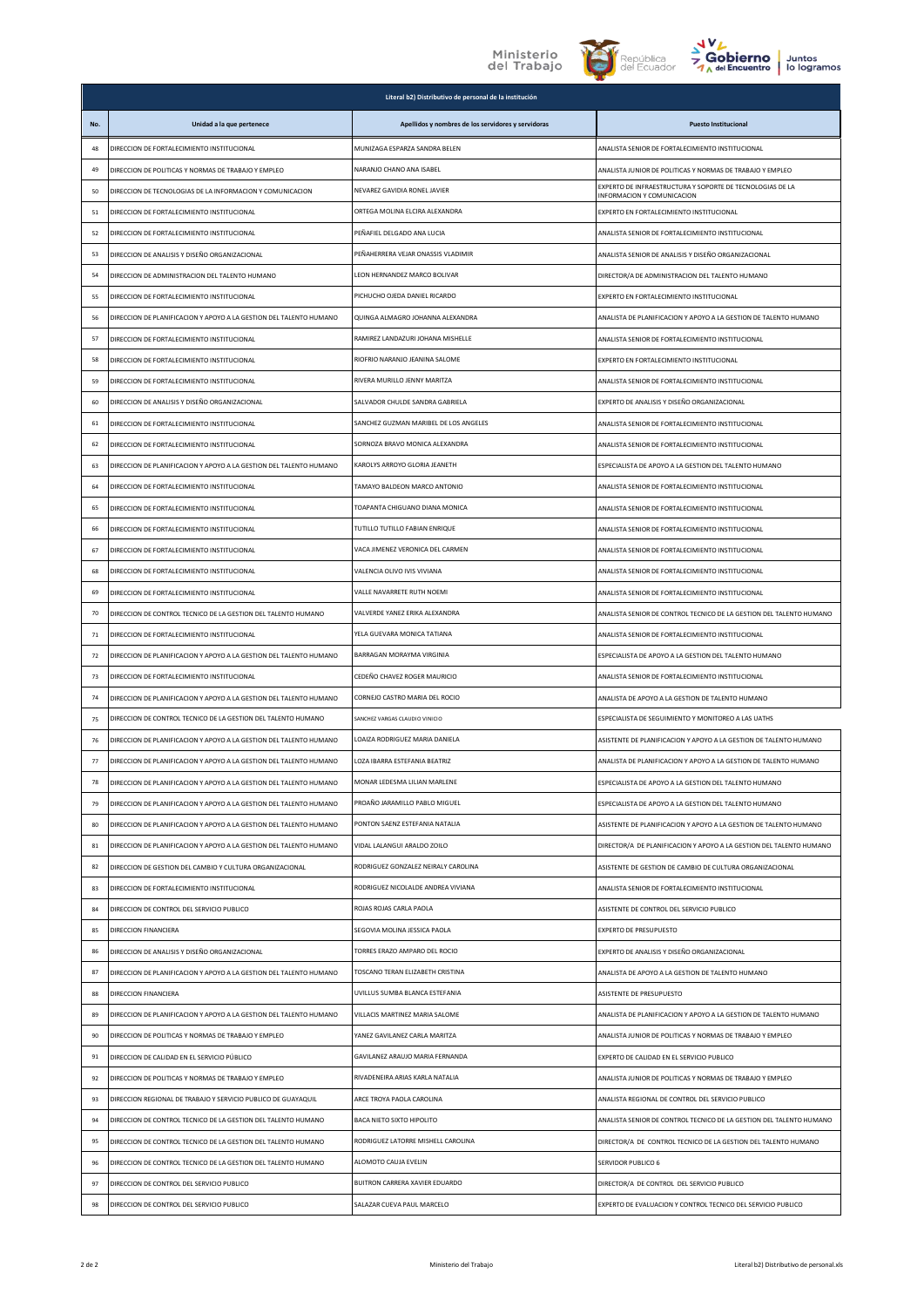





|     |                                                                                        | Literal b2) Distributivo de personal de la institución |                                                                                     |
|-----|----------------------------------------------------------------------------------------|--------------------------------------------------------|-------------------------------------------------------------------------------------|
| No. | Unidad a la que pertenece                                                              | Apellidos y nombres de los servidores y servidoras     | <b>Puesto Institucional</b>                                                         |
| 99  | DIRECCION DE CONTROL DEL SERVICIO PUBLICO                                              | BOLAÑOS FLORES ANA ROCIO                               | ANALISTA JUNIOR DE CONTROL DEL SERVICIO PUBLICO                                     |
| 100 | DIRECCION DE CONTROL DEL SERVICIO PUBLICO                                              | BURNHAM ASITIMBAY ANA BELEN                            | ASISTENTE DE CONTROL DEL SERVICIO PUBLICO                                           |
| 101 | DIRECCION DE CONTROL DEL SERVICIO PUBLICO                                              | CAICEDO MUÑOZ PAMELA DEL PILAR                         | ANALISTA DE EVALUACION Y CONTROL TECNICO DEL SERVICIO PUBLICO                       |
| 102 | DIRECCION DE CONTROL DEL SERVICIO PUBLICO                                              | CARVAJAL CEDEÑO ANA MARIA                              | ANALISTA DE EVALUACIÓN Y CONTROL TECNICO DEL SERVICIO PUBLICO                       |
| 103 | DIRECCION DE CONTROL DEL SERVICIO PUBLICO                                              | CASTILLO ALBUJA PAULINA TAMARA                         | ANALISTA DE EVALUACIÓN Y CONTROL TECNICO DEL SERVICIO PUBLICO                       |
| 104 | DIRECCION DE CONTROL DEL SERVICIO PUBLICO                                              | DAVALOS SANCHEZ AMELIA DE LAS MERCEDES                 | ANALISTA DE EVALUACIÓN Y CONTROL TECNICO DEL SERVICIO PUBLICO                       |
| 105 | DIRECCION DE CONTROL DEL SERVICIO PUBLICO                                              | ELDREDGE PEÑAHERRERA SOLANGE PATRICIA                  | ANALISTA SENIOR DE CONTROL DEL SERVICIO PUBLICO                                     |
| 106 | DIRECCIÓN DE CONTROL DEL SERVICIO PUBLICO                                              | GALARZA CARVAIAL LILIAN CAROLINA                       | ANALISTA DE EVALUACION Y CONTROL TECNICO DEL SERVICIO PUBLICO                       |
| 107 | DIRECCION DE CONTROL DEL SERVICIO PUBLICO                                              | <b>GARRIDO CAMPO KENNYD STEVE</b>                      | ANALISTA JUNIOR DE CONTROL DEL SERVICIO PUBLICO                                     |
| 108 | DIRECCION ADMINISTRATIVA                                                               | GARCIA SALVADOR DIANA PATRICIA                         | EXPERTO DE CONTRATACION PUBLICA                                                     |
| 109 | DIRECCION DE CONTROL DEL SERVICIO PUBLICO                                              | GOMEZ CONSTANTE JESSICA PAOLA                          | ANALISTA DE EVALUACION Y CONTROL TECNICO DEL SERVICIO PUBLICO                       |
| 110 | DIRECCION DE CONTACTO CIUDADANO                                                        | GONZALEZ MENENDEZ SANDRA ELIZABETH                     | ANALISTA JUNIOR DE CONTACTO CIUDADANO                                               |
| 111 | DIRECCION DE CONTACTO CIUDADANO                                                        | ROSALES ROJAS MANUEL ANGEL                             | ASISTENTE DE ATENCION AL USUARIO                                                    |
| 112 | DIRECCION DE CONTACTO CIUDADANO                                                        | CEVALLOS FREIRE MARIA GABRIELA                         | ASISTENTE DE ATENCION AL USUARIO                                                    |
| 113 | DIRECCION DE CONTROL TECNICO DE LA GESTION DEL TALENTO HUMANO                          | ILLAPA FLORES SANDRA ELIZABETH                         | ANALISTA JUNIOR DE CONTROL TECNICO DE LA GESTION DEL TALENTO HUMANO                 |
| 114 | DIRECCION DE CONTROL DEL SERVICIO PUBLICO                                              | JIMENEZ ESPINOZA ANA MARIA                             | ESPECIALISTA DE EVALUACION Y CONTROL TECNICO DEL SERVICIO PUBLICO                   |
| 115 | DIRECCION DE ANALISIS Y DISEÑO ORGANIZACIONAL                                          | LOPEZ BAYAS ANA ALEXANDRA                              | ANALISTA SENIOR DE ANALISIS Y DISEÑO ORGANIZACIONAL                                 |
| 116 | SUBSECRETARIA DE MERITOCRACIA Y DESARROLLO DEL TALENTO HUMANO                          | HERRERA COELLO NANCY ANGELICA                          | SUBSECRETARIO/A DE MERITOCRACIA Y DESARROLLO DEL TALENTO HUMANO                     |
| 117 | SUBSECRETARIA DE EVALUACION Y CONTROL DEL SERVICIO PUBLICO                             | MIÑO GARZON CRISTINA SALOME                            | SERVIDOR PUBLICO 7                                                                  |
| 118 | SUBSECRETARIA DE EVALUACION Y CONTROL DEL SERVICIO PUBLICO                             | OCHOA OCHOA LENIN VLADIMIR                             | SUBSECRETARIO DE EVALUACION Y CONTROL DEL SERVICIO PUBLICO                          |
| 119 | DIRECCION DE ASESORIA JURIDICA DE TRABAJO Y EMPLEO                                     | MONARD DE LA VERA JORGE ANTONIO                        | ASISTENTE DE ABOGACIA DE TRABAJO Y EMPLEO                                           |
| 120 | DIRECCION DE CONTROL DEL SERVICIO PUBLICO                                              | NOGALES UTRERAS SANTIAGO ENRIQUE                       | ESPECIALISTA DE CONTROL DEL SERVICIO PUBLICO                                        |
| 121 | DIRECCION DE CONTROL DEL SERVICIO PUBLICO                                              | PINTO OBANDO ALEX ORLANDO                              | ANALISTA DE EVALUACION Y CONTROL TECNICO DEL SERVICIO PUBLICO                       |
| 122 | DIRECCION DE CONTROL DEL SERVICIO PUBLICO                                              | RIOFRIO ARMIJOS VERONICA VIVIANA                       | EXPERTO DE EVALUACION Y CONTROL TECNICO DEL SERVICIO PUBLICO                        |
| 123 | DIRECCION DE MERITOCRACIA Y VINCULACION DEL TALENTO HUMANO                             | SALAZAR ECHEVERRIA PATRICIA MIREYA                     | ANALISTA SENIOR DE MERITOCRACIA Y VINCULACION DEL TALENTO HUMANO                    |
| 124 | DIRECCION DE CONTROL DEL SERVICIO PUBLICO                                              | SOTOMAYOR RENTERIA JEANNETH MARIBEL                    | ANALISTA DE EVALUACION Y CONTROL TECNICO DEL SERVICIO PUBLICO                       |
| 125 | DIRECCION DE CONTROL DEL SERVICIO PUBLICO                                              | TORO JARRIN ALEJANDRA SUSANA                           | ANALISTA DE EVALUACIÓN Y CONTROL TECNICO DEL SERVICIO PUBLICO                       |
| 126 | DIRECCION DE CONTROL DEL SERVICIO PUBLICO                                              | VINUEZA BURBANO OMAR PATRICIO                          | ANALISTA DE EVALUACION Y CONTROL TECNICO DEL SERVICIO PUBLICO                       |
| 127 | SUBSECRETARIA DE EVALUACION Y CONTROL DEL SERVICIO PUBLICO                             | VACA SALAZAR DIEGO JAVIER                              | SERVIDOR PUBLICO 7                                                                  |
| 128 | DIRECCION DE EVALUACION DEL DESEMPEÑO, CAPACITACION Y DESARROLLO DEL<br>TALENTO HUMANO | VILLOTA NOBOA ADRIANA LUCIA                            | EXPERTO DE EVALUACION DEL DESEMPEÑO CAPACITACION Y DESARROLLO DEL<br>TALENTO HUMANO |
| 129 | DIRECCION DE CONTROL DEL SERVICIO PUBLICO                                              | VITERI MORA MARIA ALEJANDRA                            | ESPECIALISTA DE EVALUACIÓN Y CONTROL TECNICO DEL SERVICIO PUBLICO                   |
| 130 | DIRECCION DE CONTROL DEL SERVICIO PUBLICO                                              | ACHI SALGUERO JIMMY ELIAS                              | EXPERTO DE CONTROL EN EL SERVICIO PUBLICO                                           |
| 131 | DIRECCION ADMINISTRATIVA                                                               | ALAVA BASTIDAS CRISTINA NATHALY                        | EXPERTO DE SERVICIOS ADMINISTRATIVOS                                                |
| 132 | DIRECCION DE CONTROL DEL SERVICIO PUBLICO                                              | ALVARADO OBANDO WENDY PAOLA                            | EXPERTO DE CONTROL EN EL SERVICIO PUBLICO                                           |
| 133 | DIRECCION DE CONTROL DEL SERVICIO PUBLICO                                              | LOPEZ AYALA KAREN MARLEN                               | EXPERTO DE CONTROL EN EL SERVICIO PUBLICO                                           |
| 134 | DIRECCION DE CONTROL TECNICO DE LA GESTION DEL TALENTO HUMANO                          | AMORES EGAS KARLA PATRICIA                             | EXPERTO DE CONTROL TECNICO DE LA GESTION DEL TALENTO HUMANO                         |
| 135 | DIRECCION DE CONTROL TECNICO DE LA GESTION DEL TALENTO HUMANO                          | ASIMBAYA LOPEZ DIANA CAROLINA                          | EXPERTO DE CONTROL TECNICO DE LA GESTION DEL TALENTO HUMANO                         |
| 136 | DIRECCION DE CONTROL DEL SERVICIO PUBLICO                                              | BARBOSA LANCHIMBA CRISTINA ELIZABETH                   | ANALISTA SENIOR DE CONTROL DEL SERVICIO PUBLICO                                     |
| 137 | DIRECCION DE CONTROL DEL SERVICIO PUBLICO                                              | GOMEZ ALEJANDRO XAVIER EMILIO                          | ANALISTA SENIOR DE CONTROL DEL SERVICIO PUBLICO                                     |
| 138 | DIRECCION DE CONTROL TECNICO DE LA GESTION DEL TALENTO HUMANO                          | CLAVIJO PAEZ MARIA BELEN                               | ANALISTA SENIOR DE CONTROL TECNICO DE LA GESTION DEL TALENTO HUMANO                 |
| 139 | DIRECCION DE CONTROL TECNICO DE LA GESTION DEL TALENTO HUMANO                          | BRAVO VACA SHADIRA PAOLA                               | ASISTENTE DE CONTROL TECNICO DE LA GESTION DEL TALENTO HUMANO                       |
| 140 | DIRECCION DE CONTROL TECNICO DE LA GESTION DEL TALENTO HUMANO                          | CASTILLO PAREDES JUAN CLIMACO                          | ANALISTA JUNIOR DE SEGUIMIENTO Y MONITOREO A LAS UATHS                              |
| 141 | DIRECCION DE CONTROL TECNICO DE LA GESTION DEL TALENTO HUMANO                          | CHANCUSIG TOAPANTA GABRIELA SOLEDAD                    | ANALISTA SENIOR DE CONTROL TECNICO DE LA GESTION DEL TALENTO HUMANO                 |
| 142 | SUBSECRETARIA DE MERITOCRACIA Y DESARROLLO DEL TALENTO HUMANO                          | DIAZ LOMAS VERONICA ALEXANDRA                          | ANALISTA DE SELECCION                                                               |
| 143 | SUBSECRETARIA DE MERITOCRACIA Y DESARROLLO DEL TALENTO HUMANO                          | ONTANEDA TASIPANTA MELANYE ALEJANDRA                   | ASISTENTE                                                                           |
| 144 | DIRECCION DE CONTROL TECNICO DE LA GESTION DEL TALENTO HUMANO                          | FIERRO CAMACHO GABRIELA                                | ANALISTA SENIOR DE SEGUIMIENTO Y MONITOREO A LAS UATHS                              |
| 145 | DIRECCION DE CONTROL TECNICO DE LA GESTION DEL TALENTO HUMANO                          | FLORES HIDALGO NATHALI ALEJANDRA                       | ANALISTA JUNIOR DE SEGUIMIENTO Y MONITOREO A LAS UATHS                              |
| 146 | DIRECCION DE CONTROL TECNICO DE LA GESTION DEL TALENTO HUMANO                          | GUERRERO ALLAN SONIA DEL PILAR                         | ANALISTA SENIOR DE CONTROL TECNICO DE LA GESTION DEL TALENTO HUMANO                 |
| 147 | DIRECCION DE CONTROL DEL SERVICIO PUBLICO                                              | HIDALGO VIZUETE CARLOS ANDRES                          | ANALISTA JUNIOR DE CONTROL DEL SERVICIO PUBLICO                                     |
| 148 | DIRECCION DE CONTROL TECNICO DE LA GESTION DEL TALENTO HUMANO                          | JAIME TOAPANTA RENE GERMAN                             | ANALISTA JUNIOR DE SEGUIMIENTO Y MONITOREO A LAS UATHS                              |
| 149 | DIRECCION REGIONAL DE TRABAJO Y SERVICIO PUBLICO DE IBARRA                             | MURILLO CASTRO SANTIAGO XAVIER                         | ANALISTA REGIONAL JUNIOR ADMINISTRATIVO Y FINANCIERO                                |
|     |                                                                                        |                                                        |                                                                                     |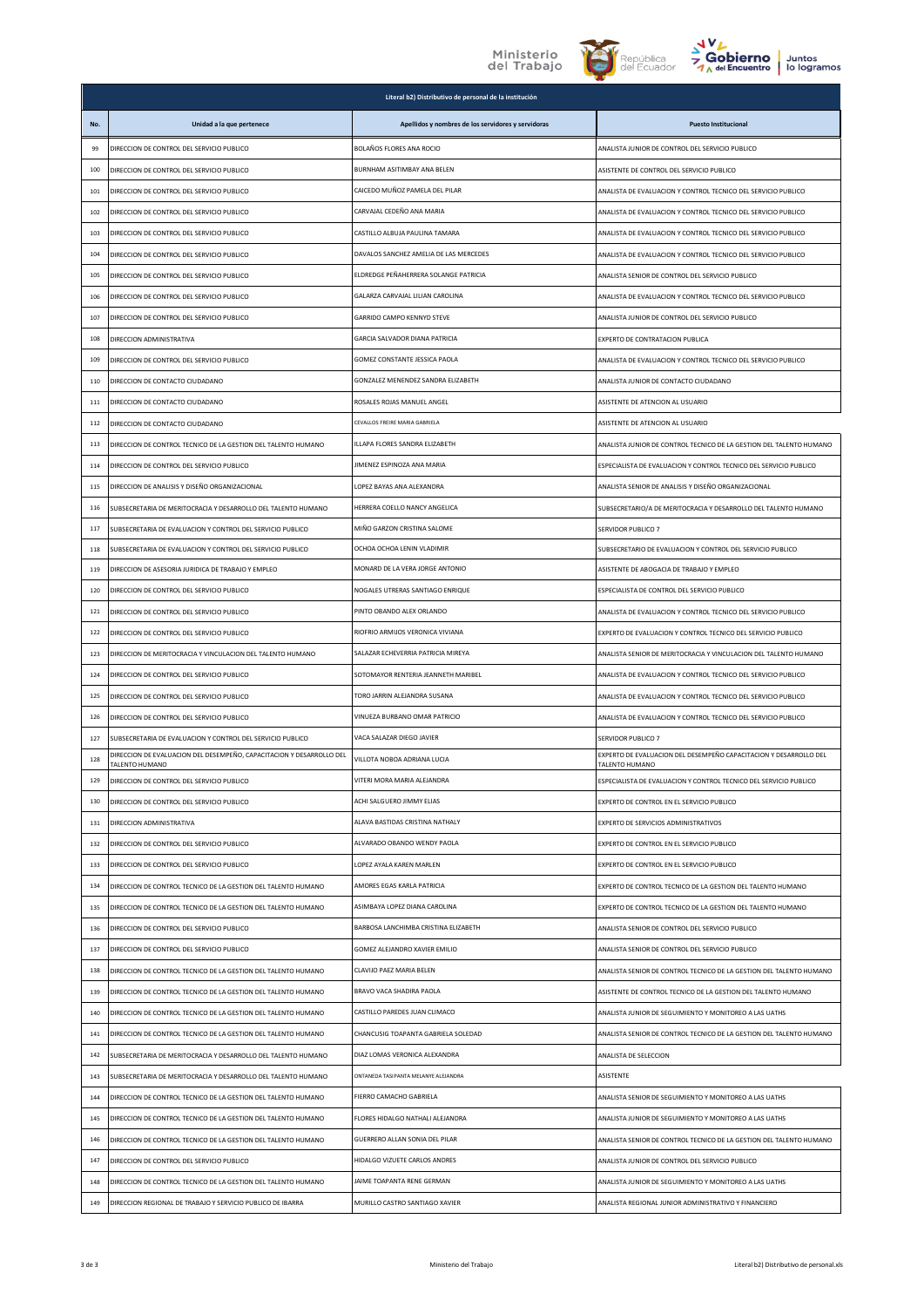## Ministerio<br>del Trabajo





|     | Literal b2) Distributivo de personal de la institución                                 |                                                    |                                                                                             |  |
|-----|----------------------------------------------------------------------------------------|----------------------------------------------------|---------------------------------------------------------------------------------------------|--|
| No. | Unidad a la que pertenece                                                              | Apellidos y nombres de los servidores y servidoras | <b>Puesto Institucional</b>                                                                 |  |
| 150 | DIRECCION DE CONTROL DEL SERVICIO PUBLICO                                              | OROZCO GAIBOR DENISSE LISSET                       | ANALISTA SENIOR DE CONTROL DEL SERVICIO PUBLICO                                             |  |
| 151 | DIRECCION DE CONTROL TECNICO DE LA GESTION DEL TALENTO HUMANO                          | RIVADENEIRA RUALES SANDRA PATRICIA                 | ANALISTA JUNIOR DE SEGUIMIENTO Y MONITOREO A LAS UATHS                                      |  |
| 152 | DIRECCION DE CONTROL DEL SERVICIO PUBLICO                                              | ROMERO CARRERA ESTEFANIA NATHALI                   | ANALISTA JUNIOR DE CONTROL DEL SERVICIO PUBLICO                                             |  |
| 153 | DIRECCION REGIONAL DE TRABAJO Y SERVICIO PUBLICO DE CUENCA                             | CASTANIER FLORES KARLA ALEXANDRA                   | <b>INSPECTOR INTEGRAL 2</b>                                                                 |  |
| 154 | DIRECCION DE EVALUACION DEL DESEMPEÑO, CAPACITACION Y DESARROLLO DEL<br>TALENTO HUMANO | TIPANTUÑA SANTANDER MIRIAN REBECA                  | ANALISTA SENIOR DE EVALUACION DEL DESEMPENO CAPACITACION Y<br>DESARROLLO DEL TALENTO HUMANO |  |
| 155 | DIRECCION DE CONTROL DEL SERVICIO PUBLICO                                              | ZURITA VERGARA FABRICIO GABRIEL                    | ANALISTA JUNIOR DE CONTROL DEL SERVICIO PUBLICO                                             |  |
| 156 | DIRECCION ADMINISTRATIVA                                                               | GALLEGOS UNDA STEPHANIA KATERINE                   | SERVIDOR PUBLICO 1                                                                          |  |
| 157 | SUBSECRETARIA DE EVALUACION Y CONTROL DEL SERVICIO PUBLICO                             | BOSQUEZ CAMACHO CARLA ESTEFANIA                    | SERVIDOR PUBLICO 7                                                                          |  |
| 158 | DIRECCION DE MERITOCRACIA Y VINCULACION DEL TALENTO HUMANO                             | LOPEZ FIALLOS OLGA ELIZABETH                       | EXPERTO DE MERITOCRACIA Y VINCULACION DEL TALENTO HUMANO                                    |  |
| 159 | DIRECCION REGIONAL DE TRABAJO Y SERVICIO PUBLICO DE GUAYAQUIL                          | RIVADENEIRA MONTESDEOCA AVIGAEL AURISTELA          | ANALISTA REGIONAL SENIOR ADMINISTRATIVO FINANCIERO                                          |  |
| 160 | DIRECCION DE EVALUACION DEL DESEMPEÑO, CAPACITACION Y DESARROLLO DEL<br>TALENTO HUMANO | BERREZUETA BERREZUETA JAIME ENRIQUE                | SERVIDOR PUBLICO 7                                                                          |  |
| 161 | DIRECCION DE EVALUACION DEL DESEMPEÑO, CAPACITACION Y DESARROLLO DEL<br>TALENTO HUMANO | SALAZAR ROMERO ANDRES ALEJANDRO                    | DIRECTOR/A DE EVALUACION DEL DESEMPEÑO, CAPACITACION Y DESARROLLO<br>DEL TALENTO HUMANO     |  |
| 162 | DIRECCION DE EVALUACION DEL DESEMPEÑO, CAPACITACION Y DESARROLLO DEL<br>TALENTO HUMANO | LINCANGO TITUAÑA EDWIN MAURICIO                    | EXPERTO DE EVALUACION DEL DESEMPEÑO CAPACITACION Y DESARROLLO DEL<br>TALENTO HUMANO         |  |
| 163 | DIRECCION DE PLANIFICACION Y APOYO A LA GESTION DEL TALENTO HUMANO                     | LLUGLLUNA SIMBAÑA GABRIELA PATRICIA                | ANALISTA DE PLANIFICACION Y APOYO A LA GESTION DE TALENTO HUMANO                            |  |
| 164 | DIRECCION DE EVALUACION DEL DESEMPEÑO, CAPACITACION Y DESARROLLO DEL<br>TALENTO HUMANO | OTAÑEZ RODRIGUEZ OSCAR AUGUSTO                     | ASISTENTE DE EVALUACION DEL DESEMPENO CAPACITACION Y DESARROLLO DEL<br>TALENTO HUMANO       |  |
| 165 | DIRECCION DE INVESTIGACION Y ESTUDIOS DEL TRABAJO                                      | PATIÑO PATIÑO GEOVANNA PAOLA                       | EXPERTO DE INVESTIGACION Y ESTUDIOS DEL TRABAJO                                             |  |
| 166 | DIRECCION DE PLANIFICACION Y APOYO A LA GESTION DEL TALENTO HUMANO                     | PEÑA RUEDA SHEYMI YADIRA                           | ANALISTA DE PLANIFICACION Y APOYO A LA GESTION DE TALENTO HUMANO                            |  |
| 167 | DIRECCION DE COMUNICACION SOCIAL                                                       | SANTOS MARTINEZ YOXAN ALEX                         | EXPERTO DE COMUNICACION SOCIAL                                                              |  |
| 168 | DIRECCION DE GESTION DEL CAMBIO Y CULTURA ORGANIZACIONAL                               | NUÑEZ BURBANO MONICA MYLENA                        | DIRECTOR/A DE GESTION DEL CAMBIO Y CULTURA ORGANIZACIONAL                                   |  |
| 169 | VICEMINISTERIO DE TRABAJO Y EMPLEO                                                     | IBARRA ESTEVEZ PABLO FERNANDO                      | SERVIDOR PUBLICO 7                                                                          |  |
| 170 | VICEMINISTERIO DE TRABAJO Y EMPLEO                                                     | DURANGO CAMPANA NELLY PAULINA                      | VICEMINISTRO DE TRABAJO Y EMPLEO                                                            |  |
| 171 | SUBSECRETARIA DE FORTALECIMIENTO DEL SERVICIO PUBLICO.                                 | CAHUASQUI MOLINA IVAN LEANDRO                      | SERVIDOR PUBLICO 7                                                                          |  |
| 172 | DIRECCION DE SERVICIOS, PROCESOS E INNOVACION                                          | GARZON TIPAN MARTHA JEANETH                        | EXPERTO DE SERVICIOS PROCESOS E INNOVACION                                                  |  |
| 173 | DIRECCION DE SERVICIOS, PROCESOS E INNOVACION                                          | SANCHEZ GUERRA JHONNY PATRICIO                     | ESPECIALISTA DE GESTION DE SERVICIOS                                                        |  |
| 174 | DIRECCION DE SERVICIOS, PROCESOS E INNOVACION                                          | SOJOS ECHEVERRI NICOLAS FRANCISCO                  | DIRECTOR/A DE SERVICIOS PROCESOS E INNOVACION                                               |  |
| 175 | DIRECCION DE SERVICIOS, PROCESOS E INNOVACION                                          | URIARTE LALAMA PABLO GABRIEL                       | <b>SERVIDOR PUBLICO 5</b>                                                                   |  |
| 176 | DIRECCION DE SERVICIOS, PROCESOS E INNOVACION                                          | CAJAS MALDONADO DIANA ESTEFANIA                    | <b>SERVIDOR PUBLICO 5</b>                                                                   |  |
| 177 | DIRECCION DE CALIDAD EN EL SERVICIO PÚBLICO                                            | CORTEZ RODRIGUEZ LAURA ANGELA                      | DIRECTOR/A DE CALIDAD EN EL SERVICIO PUBLICO                                                |  |
| 178 | DIRECCION DE CALIDAD EN EL SERVICIO PÚBLICO                                            | CARVAJAL VERA ANDREA CAROLA                        | EXPERTO DE CALIDAD EN EL SERVICIO PUBLICO                                                   |  |
| 179 | DIRECCION DE CALIDAD EN EL SERVICIO PÚBLICO                                            | CASTILLO CASTILLO SANTIAGO FABIAN                  | EXPERTO DE CALIDAD EN EL SERVICIO PUBLICO                                                   |  |
| 180 | DIRECCION DE CALIDAD EN EL SERVICIO PÚBLICO                                            | DELGADO SICCHA GERARDO JOEL                        | EXPERTO DE CALIDAD EN EL SERVICIO PUBLICO                                                   |  |
| 181 | DIRECCION DE CONTROL TECNICO DE LA GESTION DEL TALENTO HUMANO                          | FLORES YANEZ MARIA ELIZABETH                       | EXPERTO DE CONTROL TECNICO DE LA GESTION DEL TALENTO HUMANO                                 |  |
| 182 | DIRECCION DE CALIDAD EN EL SERVICIO PÚBLICO                                            | GRIJALVA CARRION DIANA NOEMI                       | ANALISTA SENIOR DE CALIDAD EN EL SERVICIO PUBLICO                                           |  |
| 183 | DIRECCION DE CALIDAD EN EL SERVICIO PÚBLICO                                            | MANCHENO GUALOTUÑA IRENE SUSANA                    | EXPERTO DE CALIDAD EN EL SERVICIO PUBLICO                                                   |  |
| 184 | SUBSECRETARIA DE POLITICAS Y NORMAS                                                    | BARRIONUEVO CHAVEZ CARLOS EDUARDO                  | SUBSECRETARIO DE POLITICAS Y NORMAS                                                         |  |
| 185 | SUBSECRETARIA DE POLITICAS Y NORMAS                                                    | PRUNA ZAPATA VERONICA FERNANDA                     | SERVIDOR PUBLICO 7                                                                          |  |
| 186 | SUBSECRETARIA DE POLITICAS Y NORMAS                                                    | MONTEROS CASTRO EVELYN JOHANNA                     | SECRETARIA                                                                                  |  |
| 187 | DIRECCION DE CALIDAD EN EL SERVICIO PÚBLICO                                            | RIVERA VASQUEZ LISSETH VANESSA                     | EXPERTO DE CALIDAD EN EL SERVICIO PUBLICO                                                   |  |
| 188 | DIRECCION DE CALIDAD EN EL SERVICIO PÚBLICO                                            | ZUMARRAGA ARELLANO FRANCIS MAURICIO                | ANALISTA SENIOR DE CALIDAD EN EL SERVICIO PUBLICO                                           |  |
| 189 | DIRECCION FINANCIERA                                                                   | AYALA CASQUETE CARINA TATIANA                      | TECNICO DE TESORERIA                                                                        |  |
| 190 | DIRECCION DE CONTACTO CIUDADANO                                                        | GUEVARA ERAZO GIOVANNI FRANCISCO                   | DIRECTOR/A DE CONTACTO CIUDADANO                                                            |  |
| 191 | DIRECCION DE CONTACTO CIUDADANO                                                        | <b>GARCIA BLACIO ZOILA JANETH</b>                  | ASISTENTE DE ATENCION AL USUARIO                                                            |  |
| 192 | DIRECCION DE CONTACTO CIUDADANO                                                        | PEREZ ROSERO JESSICA LICETH                        | EXPERTO DE CONTACTO CIUDADANO                                                               |  |
| 193 | DIRECCION DE CONTACTO CIUDADANO                                                        | ALVAREZ SEGOVIA CESAR FERNANDO                     | ASISTENTE DE ATENCION AL USUARIO                                                            |  |
| 194 | DIRECCION DE CONTACTO CIUDADANO                                                        | ANDRANGO SANGUÑA JUAN CARLOS                       | ASISTENTE DE SEGUIMIENTO Y CONTROL DE CONTACTO CIUDADANO                                    |  |
| 195 | DIRECCION DE CONTACTO CIUDADANO                                                        | ARGUELLO BEDOYA DANIEL ESTEBAN                     | TECNICO DE SEGUIMIENTO Y CONTROL DE ATENCION Y CONTACTO CIUDADANO                           |  |
| 196 | DIRECCION DE CONTACTO CIUDADANO                                                        | CANDO FLORES KATERINE ELIZABETH                    | ASISTENTE DE ATENCION AL USUARIO                                                            |  |
| 197 | DIRECCION DE CONTACTO CIUDADANO                                                        | CASTILLO CASTILLO ANA MARIA                        | ASISTENTE DE ATENCION AL USUARIO                                                            |  |
| 198 | DIRECCION DE CONTACTO CIUDADANO                                                        | SALVATIERRA PERALVO IVAN ALEJANDRO                 | TECNICO DE SEGUIMIENTO Y CONTROL DE ATENCION Y CONTACTO CIUDADANO                           |  |
| 199 | DIRECCION DE CONTACTO CIUDADANO                                                        | SANCHEZ CHACON MARIA CAROLINA                      | EXPERTO DE ATENCION AL USUARIO                                                              |  |
| 200 | DIRECCION DE CONTACTO CIUDADANO                                                        | ECHEVERRIA LEMOS CHRISTIAN RODRIGO                 | ASISTENTE DE ATENCION AL USUARIO                                                            |  |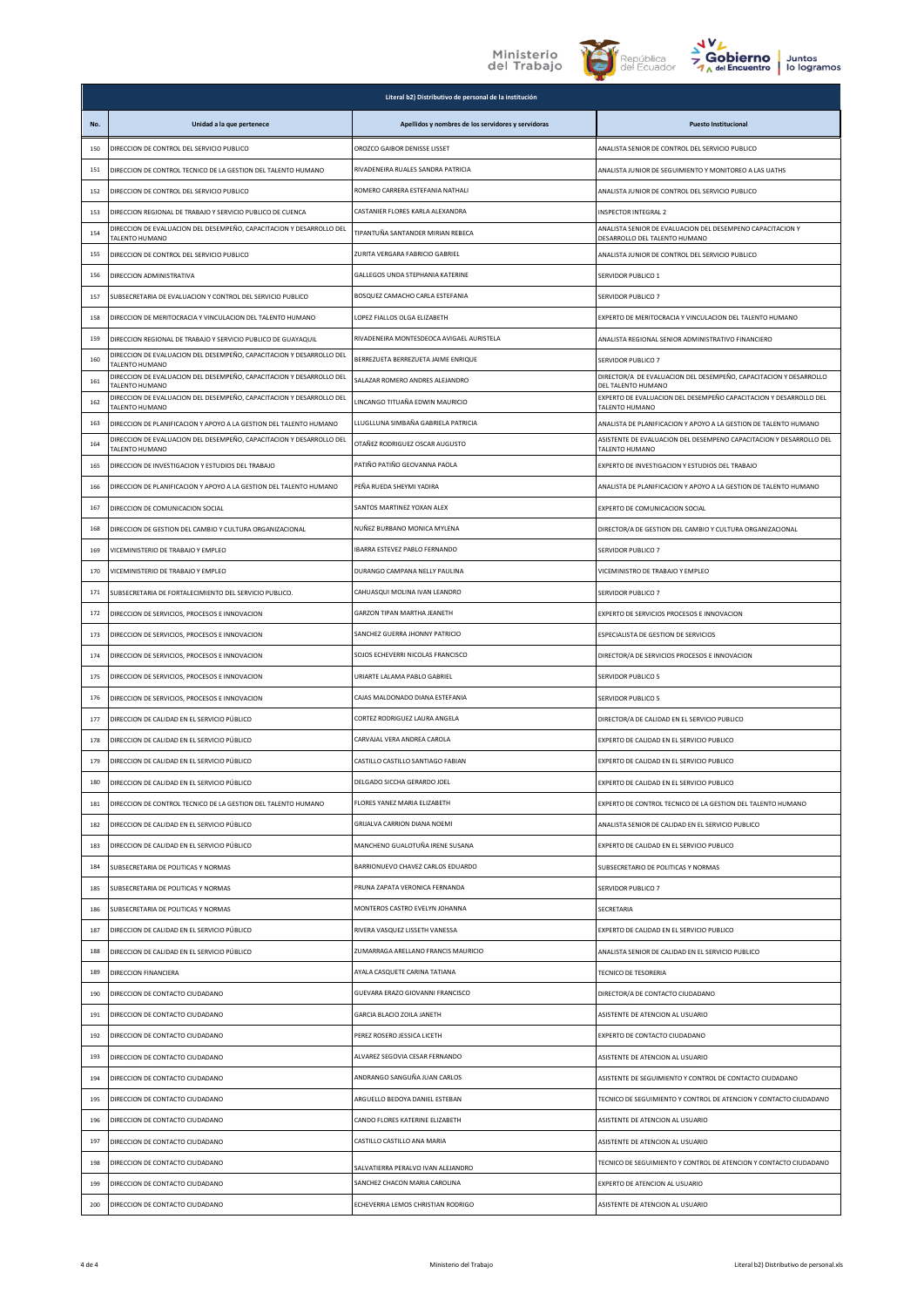



|            | Literal b2) Distributivo de personal de la institución                                               |                                                          |                                                                                            |  |
|------------|------------------------------------------------------------------------------------------------------|----------------------------------------------------------|--------------------------------------------------------------------------------------------|--|
| No.        | Unidad a la que pertenece                                                                            | Apellidos y nombres de los servidores y servidoras       | <b>Puesto Institucional</b>                                                                |  |
| 201        | DIRECCION DE MERITOCRACIA Y VINCULACION DEL TALENTO HUMANO                                           | GARCIA ALAVA PRISCILA PAMELA                             | ASISTENTE DE EVALUACION Y CONTROL TECNICO DEL SERVICIO PUBLICO                             |  |
| 202        | DIRECCION DE SECRETARIA GENERAL                                                                      | RODRIGUEZ ALMEIDA HAYDEE TATIANA                         | DIRECTOR DE SECRETARIA GENERAL                                                             |  |
| 203        | DIRECCION DE SECRETARIA GENERAL                                                                      | RUGEL MORENO CHRISTIAN XAVIER                            | SECRETARIA EJECUTIVA                                                                       |  |
| 204        | DIRECCION DE SECRETARIA GENERAL                                                                      | MACIAS SILVA JESUS ENRIQUE                               | SECRETARIA EJECUTIVA                                                                       |  |
| 205        | DIRECCION DE SECRETARIA GENERAL                                                                      | MATUTE MORAN ALLAN SANTIAGO                              | SECRETARIA EJECUTIVA                                                                       |  |
| 206        | DIRECCION DE SECRETARIA GENERAL                                                                      | SANCHEZ ENDARA LUIS ALFREDO                              | OFICINISTA                                                                                 |  |
| 207        | DIRECCION REGIONAL DE TRABAJO Y SERVICIO PUBLICO DE GUAYAQUIL                                        | CASTRO CHIRIBOGA FERNANDO GUILLERMO                      | <b>INSPECTOR INTEGRAL 9</b>                                                                |  |
| 208        | DIRECCION DE SECRETARIA GENERAL                                                                      | DEL PEZO GUZMAN DANIELA JOHANNA                          | SECRETARIA EJECUTIVA                                                                       |  |
| 209        | DIRECCION REGIONAL DE TRABAJO Y SERVICIO PUBLICO DE GUAYAQUIL                                        | MIELES HERNANDEZ JORGE LUIS                              | TECNICO REGIONAL DE ATENCION AL USUARIO                                                    |  |
| 210        | DIRECCION REGIONAL DE TRABAJO Y SERVICIO PUBLICO DE GUAYAQUIL                                        | VILLEGAS BORJA ERICK GEOVANNY                            | TECNICO REGIONAL DE ATENCION AL USUARIO                                                    |  |
| 211        | DIRECCION DE CONTACTO CIUDADANO                                                                      | PAREDES DIAZ LIZETH ESTEFANIA                            | ASISTENTE DE ATENCION AL USUARIO                                                           |  |
| 212        | DIRECCION DE CONTROL DEL SERVICIO PUBLICO                                                            | QUINTE SINCHE ELIZABETH MARIA                            | TECNICO DE EVALUACIÓN Y CONTROL TECNICO DEL SERVICIO PUBLICO                               |  |
| 213        | DIRECCION DE CONTACTO CIUDADANO                                                                      | RODRIGUEZ GUTIERREZ SORANGE ANABEL                       | ASISTENTE DE ATENCION AL USUARIO                                                           |  |
| 214        | DIRECCION DE CONTACTO CIUDADANO                                                                      | TENORIO MURE MARIANELA ALEXANDRA                         | PROMOTOR DE SERVICIOS INSTITUCIONALES                                                      |  |
| 215        | DIRECCION DE CONTACTO CIUDADANO                                                                      | TUTILLO COYAGUILLO MONICA ALEXANDRA                      | ASISTENTE DE ATENCION AL USUARIO                                                           |  |
| 216        | DIRECCION DE CONTACTO CIUDADANO                                                                      | FLORES SANTY ANA GABRIELA                                | ANALISTA SENIOR DE ATENCION AL USUARIO                                                     |  |
| 217        | DIRECCION DE CONTROL E INSPECCIONES                                                                  | CHONILLO RAMIREZ CARLA MARIA                             | ANALISTA SENIOR DE CONTROL E INSPECCIONES                                                  |  |
| 218        | DIRECCION DE CONTACTO CIUDADANO                                                                      | VILLACRES TORRES LUIS PATRICIO                           | ANALISTA SENIOR DE ATENCION AL USUARIO                                                     |  |
| 219        | SUBSECRETARIA DE POLITICAS Y NORMAS                                                                  | SUBIA TOBAR LENIN FRANCISCO                              | SERVIDOR PUBLICO 7                                                                         |  |
| 220        | DIRECCION DE POLITICAS Y NORMAS DEL SERVICIO PUBLICO                                                 | CABRERA DAZA BYRON PATRICIO                              | ANALISTA DE POLITICAS Y NORMAS DEL SERVICIO PUBLICO                                        |  |
| 221        | DIRECCION DE POLITICAS Y NORMAS DEL SERVICIO PUBLICO                                                 | ANDRADE TORRES IVAN GUILLERMO                            | DIRECTOR DE POLITICAS Y NORMAS DEL SERVICIO PUBLICO                                        |  |
| 222        | DIRECCION DE CONTROL DEL SERVICIO PUBLICO                                                            | CARRILLO ARMAS ELENA ALEXANDRA                           | ANALISTA DE EVALUACION Y CONTROL TECNICO DEL SERVICIO PUBLICO                              |  |
| 223        | DIRECCION DE POLITICAS Y NORMAS DEL SERVICIO PUBLICO                                                 | DELGADO ARTEAGA PAUL ENRIQUE                             | ANALISTA DE POLITICAS Y NORMAS DEL SERVICIO PUBLICO                                        |  |
| 224        | DIRECCION DE MERITOCRACIA Y VINCULACION DEL TALENTO HUMANO                                           | HERRERA SANCHEZ JOHANNA DAMARIS                          | EXPERTO DE MERITOCRACIA Y VINCULACION DEL TALENTO HUMANO                                   |  |
| 225        | DIRECCION DE POLITICAS Y NORMAS DEL SERVICIO PUBLICO                                                 | LOAIZA RODRIGUEZ MARIA BELEN                             | ANALISTA                                                                                   |  |
| 226        | DIRECCION DE POLITICAS Y NORMAS DEL SERVICIO PUBLICO                                                 | MOLINA VIZUETE LUIS EDUARDO                              | EXPERTO DE POLITICAS Y NORMAS DEL SERVICIO PUBLICO                                         |  |
| 227        | DIRECCION DE POLITICAS Y NORMAS DEL SERVICIO PUBLICO                                                 | CARRASCO SUAREZ DIEGO ALEJANDRO                          | ESPECIALISTA DE POLITICAS Y NORMAS DEL SERVICIO PUBLICO                                    |  |
| 228        | DIRECCION DE MERITOCRACIA Y VINCULACION DEL TALENTO HUMANO                                           | MOSCOSO ESTEVEZ ADRIANA BELEN                            | ANALISTA SENIOR DE MERITOCRACIA Y VINCULACION DEL TALENTO HUMANO                           |  |
| 229        | DIRECCION DE POLITICAS Y NORMAS DEL SERVICIO PUBLICO                                                 | NARANJO TELLO SANDRA GISSELA                             | EXPERTO DE POLITICAS Y NORMAS DEL SERVICIO PUBLICO                                         |  |
| 230        | DIRECCION DE POLITICAS Y NORMAS DEL SERVICIO PUBLICO                                                 | PACHECO CHASIPANTA DORIS PAMELA                          | ANALISTA DE POLITICAS Y NORMAS DEL SERVICIO PUBLICO                                        |  |
| 231        | DIRECCION FINANCIERA                                                                                 | REYES SANCHEZ MARTHA CECILIA                             | ASISTENTE DE CONTABILIDAD                                                                  |  |
| 232        | DIRECCION DE POLITICAS Y NORMAS DEL SERVICIO PUBLICO                                                 | TORRES JIMENEZ DEAN ESTEBAN                              | EXPERTO DE POLITICAS Y NORMAS DEL SERVICIO PUBLICO                                         |  |
| 233        | DIRECCION DE POLITICAS Y NORMAS DEL SERVICIO PUBLICO                                                 | VEGA RICHARDS SANTIAGO MAURICIO                          | ANALISTA DE POLITICAS Y NORMAS DEL SERVICIO PUBLICO                                        |  |
| 234        | DIRECCION DE ANALISIS Y DISEÑO ORGANIZACIONAL                                                        | VERA GUACHO DIANA ELIZABETH                              | ANALISTA SENIOR DE ANALISIS Y DISEÑO ORGANIZACIONAL                                        |  |
| 235        | DIRECCION DE POLITICAS Y NORMAS DEL SERVICIO PUBLICO                                                 | GUERRERO TAPIA DIANGGELINY KARINA                        | EXPERTO DE POLITICAS Y NORMAS DEL SERVICIO PUBLICO                                         |  |
| 236        | DIRECCION DE POLITICAS Y NORMAS DE TRABAJO Y EMPLEO                                                  | PASQUEL UTRERAS KARLA VANESSA                            | ANALISTA JUNIOR DE POLITICAS Y NORMAS DE TRABAJO Y EMPLEO                                  |  |
| 237        | DIRECCION INTERINSTITUCIONAL DE SERVICIO PUBLICO                                                     | MEJIA BENAVIDES KATTY ANTONIETA                          | ABOGADO SENIOR INTERINSTITUCIONAL DEL SERVICIO PUBLICO                                     |  |
| 238        | DIRECCION INTERINSTITUCIONAL DE SERVICIO PUBLICO                                                     | VILLAGOMEZ GAIBOR JAIRO FERNANDO                         | ABOGADO SENIOR INTERINSTITUCIONAL DEL SERVICIO PUBLICO                                     |  |
| 239        | DIRECCION REGIONAL DE TRABAJO Y SERVICIO PUBLICO DE QUITO                                            | CHAVEZ MORA JEFFERSON DAVID                              | INSPECTOR INTEGRAL 5                                                                       |  |
| 240        | DIRECCION INTERINSTITUCIONAL DE SERVICIO PUBLICO                                                     | DIAZ ALTAMIRANO DIEGO FERNANDO                           | ABOGADO SENIOR INTERINSTITUCIONAL DEL SERVICIO PUBLICO                                     |  |
| 241        | DIRECCION INTERINSTITUCIONAL DE SERVICIO PUBLICO                                                     | GUZMAN LEON ANDRES SEBASTIAN                             | ABOGADO EXPERTO INTERINSTITUCIONAL DEL SERVICIO PUBLICO                                    |  |
| 242        | DIRECCION INTERINSTITUCIONAL DE SERVICIO PUBLICO                                                     | ESPINOZA BARRIGA DANIELA                                 | DIRECTOR/A INTERINSTITUCIONAL DE SERVICIO PUBLICO                                          |  |
| 243        | DIRECCION INTERINSTITUCIONAL DE TRABAJO Y EMPLEO                                                     | PEREZ ZAMBRANO SILVIA VIVIANA                            | ABOGADO EXPERTO INTERINSTITUCIONAL DE TRABAJO Y EMPLEO                                     |  |
| 244        | DIRECCION INTERINSTITUCIONAL DE TRABAJO Y EMPLEO                                                     | SANCHEZ GAONA LUIS PATRICIO                              | ASISTENTE INTERINSTITUCIONAL DE TRABAJO Y EMPLEO                                           |  |
| 245        | DIRECCION INTERINSTITUCIONAL DE TRABAJO Y EMPLEO                                                     | PROAÑO MIÑO MAURICIO<br>CEVALLOS DURAN JULIANNE KRUSKAYA | DIRECTOR/A INTERINSTITUCIONAL DE TRABAJO Y EMPLEO                                          |  |
| 246        | DIRECCION REGIONAL DE TRABAJO Y SERVICIO PUBLICO DE QUITO                                            | BASANTES ROMERO ROBERTO JAVIER                           | INSPECTOR INTEGRAL 4                                                                       |  |
| 247        | DIRECCION DE RECURSOS Y SUMARIOS ADMINISTRATIVOS                                                     | LANDACAY MORENO YAJAIRA PIEDAD                           | DIRECTOR/A DE RECURSOS Y SUMARIOS ADMINISTRATIVOS                                          |  |
| 248<br>249 | DIRECCION DE RECURSOS Y SUMARIOS ADMINISTRATIVOS<br>DIRECCION DE RECURSOS Y SUMARIOS ADMINISTRATIVOS | HIDALGO ORDOÑEZ JOSE LUIS                                | ANALISTA SENIOR DE SUMARIOS ADMINISTRATIVOS<br>ANALISTA SENIOR DE SUMARIOS ADMINISTRATIVOS |  |
| 250        | DIRECCION DE RECURSOS Y SUMARIOS ADMINISTRATIVOS                                                     | HERMOSA JIMENEZ ANYELA STEFANIA                          | SUSTANCIADOR DE SUMARIOS ADMINISTRATIVOS                                                   |  |
| 251        | DIRECCION DE RECURSOS Y SUMARIOS ADMINISTRATIVOS                                                     | PAZMIÑO TAPIA DIANA KAROLINA                             | SUSTANCIADOR DE SUMARIOS ADMINISTRATIVOS                                                   |  |
|            |                                                                                                      |                                                          |                                                                                            |  |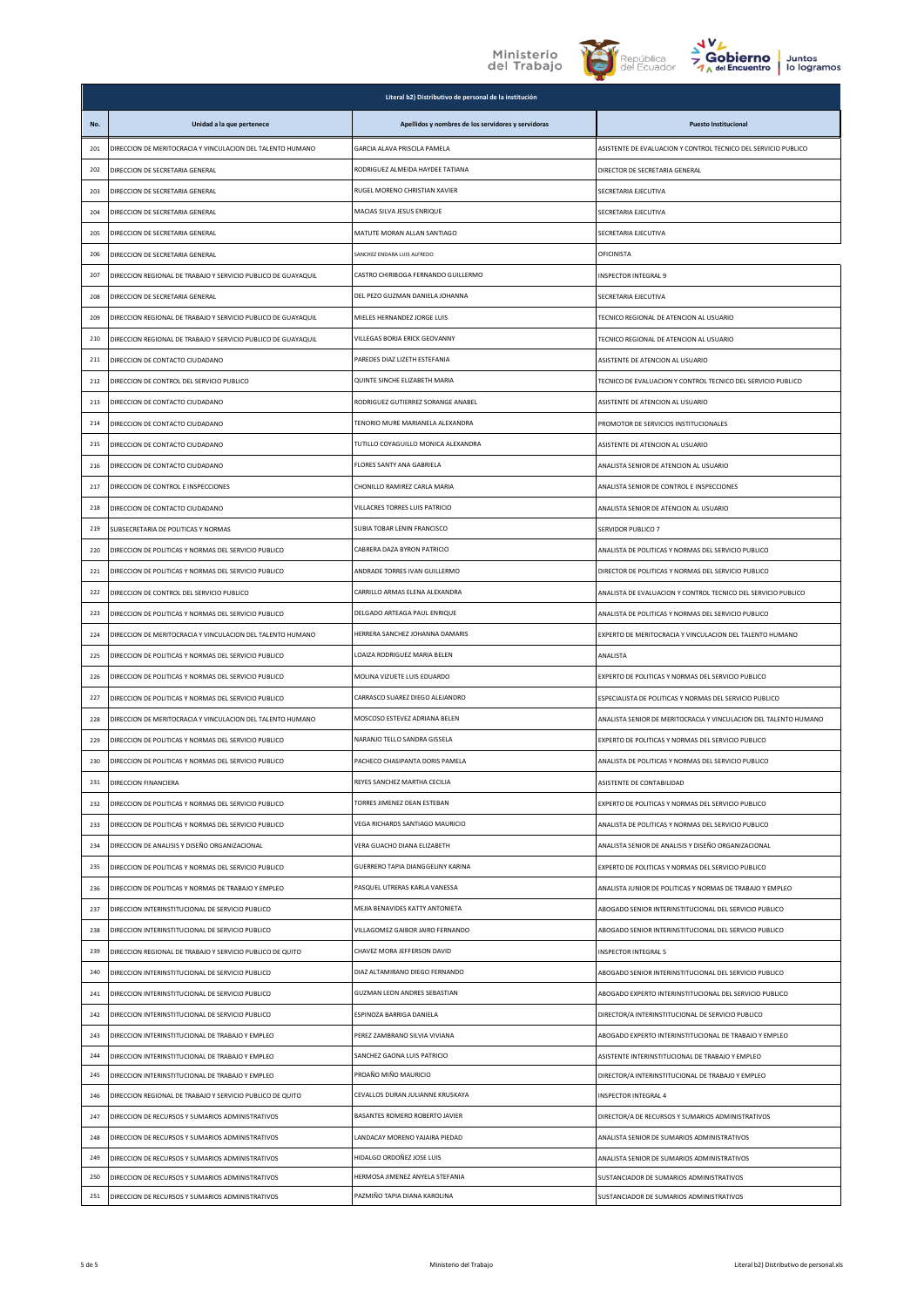





|     | Literal b2) Distributivo de personal de la institución                       |                                                    |                                                                                          |  |
|-----|------------------------------------------------------------------------------|----------------------------------------------------|------------------------------------------------------------------------------------------|--|
| No. | Unidad a la que pertenece                                                    | Apellidos y nombres de los servidores y servidoras | <b>Puesto Institucional</b>                                                              |  |
| 252 | DIRECCION DE RECURSOS Y SUMARIOS ADMINISTRATIVOS                             | VERA MOREJON ANDREA ESTEFANIA                      | ANALISTA SENIOR DE SUMARIOS ADMINISTRATIVOS                                              |  |
| 253 | DIRECCION DE SECRETARIA GENERAL                                              | RUEDA VASQUEZ MARJORIE CRISTINA                    | TECNICO DE SECRETARIA GENERAL                                                            |  |
| 254 | DIRECCION DE RECURSOS Y SUMARIOS ADMINISTRATIVOS                             | HERRERA FALCONI LESLY GABRIELA                     | ANALISTA SENIOR DE SUMARIOS ADMINISTRATIVOS                                              |  |
| 255 | DIRECCION DE RECURSOS Y SUMARIOS ADMINISTRATIVOS                             | FLORES VINUEZA CAROLINA ALEXANDRA                  | EXPERTO DE RECURSOS ADMINISTRATIVOS                                                      |  |
| 256 | DIRECCION DE RECURSOS Y SUMARIOS ADMINISTRATIVOS                             | GONZALEZ GALVEZ MARIA GABRIELA                     | ANALISTA SENIOR DE SUMARIOS ADMINISTRATIVOS                                              |  |
| 257 | DIRECCION DE RECURSOS Y SUMARIOS ADMINISTRATIVOS                             | MEDRANO BALDEON JORGE ANDRES                       | SUSTANCIADOR DE SUMARIOS ADMINISTRATIVOS                                                 |  |
| 258 | DIRECCION DE RECURSOS Y SUMARIOS ADMINISTRATIVOS                             | LEIVA PINTO VANESSA LIZBETH                        | EXPERTO DE RECURSOS ADMINISTRATIVOS                                                      |  |
| 259 | DIRECCION DE RECURSOS Y SUMARIOS ADMINISTRATIVOS                             | FIGUEROA GUAMANI KAREN ZAMIRA                      | ASISTENTE DE SUMARIOS ADMINISTRATIVOS                                                    |  |
| 260 | DIRECCION DE POLITICAS Y NORMAS DE TRABAJO Y EMPLEO                          | OCHOA MOYA DANIEL ALEXANDER                        | EXPERTO DE POLITICAS Y NORMAS DE TRABAJO Y EMPLEO                                        |  |
| 261 | DIRECCION REGIONAL DE TRABAJO Y SERVICIO PUBLICO DE LOJA                     | SILVA CUENCA SILVANA ELIZABETH                     | <b>INSPECTOR INTEGRAL 5</b>                                                              |  |
| 262 | DIRECCION DE ASESORIA JURIDICA                                               | TORRES SUQUILANDA LUIS JOEL                        | DIRECTOR DE ASESORIA JURIDICA                                                            |  |
| 263 | DIRECCION DE ASESORIA JURIDICA                                               | ALVAREZ SILVA DOUGLAS ALEXIS                       | ABOGADO EXPERTO                                                                          |  |
| 264 | DIRECCION DE ASESORIA JURIDICA                                               | TAMAMI TUALOMBO EDISON DANIEL                      | ASISTENTE DE ABOGACIA                                                                    |  |
| 265 | DIRECCION DE ASESORIA JURIDICA                                               | CARVAJAL MORA FRANCISCO XAVIER                     | ABOGADO EXPERTO                                                                          |  |
| 266 | DIRECCION DE CONTROL DEL SERVICIO PUBLICO                                    | VARGAS CHECA KARINA ELIZABETH                      | EXPERTO DE CONTROL EN EL SERVICIO PUBLICO                                                |  |
| 267 | DIRECCION DE INVESTIGACION Y ESTUDIOS DEL TRABAJO                            | MORALES VARGAS JORGE EDUARDO                       | EXPERTO DE INVESTIGACION Y ESTUDIOS DEL TRABAJO                                          |  |
| 268 | DIRECCION DE INVESTIGACION Y ESTUDIOS DEL TRABAJO                            | VASQUEZ ROJAS LESLY CAROLINA                       | ANALISTA SENIOR DE INVESTIGACION Y ESTUDIOS DEL TRABAJO                                  |  |
| 269 | DIRECCION DE ORGANIZACIONES LABORALES                                        | CARDENAS OLIVO SONIA ELIZABETH                     | ANALISTA JUNIOR DE ORGANIZACIONES LABORALES                                              |  |
| 270 | DIRECCION DE ORGANIZACIONES LABORALES                                        | CARRANZA SANTOS ERICKA ALEXANDRA                   | ANALISTA JUNIOR DE ORGANIZACIONES LABORALES                                              |  |
| 271 | DIRECCION DE ORGANIZACIONES LABORALES                                        | FIERRO CHIRIBOGA CRISTIAN ALEXANDER                | ASISTENTE DE ORGANIZACIONES LABORALES                                                    |  |
| 272 | DIRECCION DE ORGANIZACIONES LABORALES                                        | GALARRAGA VILLALBA NANCY PATRICIA                  | ANALISTA DE ORGANIZACIONES LABORALES SENIOR                                              |  |
| 273 | DIRECCION DE ORGANIZACIONES LABORALES                                        | LOZADA VARGAS SILVIA VIRGINIA                      | DIRECTOR DE ORGANIZACIONES LABORALES                                                     |  |
| 274 | DIRECCION DE ORGANIZACIONES LABORALES                                        | MOROCHO LARA LUCIA PAOLA                           | EXPERTO DE ORGANIZACIONES LABORALES                                                      |  |
| 275 | DIRECCION DE EMPLEO Y RECONVERSION LABORAL                                   | FLORES OBANDO MARLON ERNESTO                       | ANALISTA JUNIOR DE EMPLEO Y RECONVERSION LABORAL                                         |  |
| 276 | DIRECCION DE ORGANIZACIONES LABORALES                                        | MENDIETA CORRAL ANABEL                             | ASISTENTE DE ORGANIZACIONES LABORALES                                                    |  |
| 277 | DIRECCION DE ORGANIZACIONES LABORALES                                        | MINTA VALLA ABIGAIL BEATRIZ                        | TECNICO DE ORGANIZACIONES LABORALES                                                      |  |
| 278 | DIRECCION DE ORGANIZACIONES LABORALES                                        | PAREDES PAREDES SANTIAGO JAVIER                    | ANALISTA DE ORGANIZACIONES LABORALES SENIOR                                              |  |
| 279 | DIRECCION DE MEDIACION LABORAL                                               | ERAZO GAVILANEZ MICHAEL ISRAEL                     | MEDIADOR LABORAL SENIOR                                                                  |  |
| 280 | DIRECCION DE MEDIACION LABORAL                                               | IZA CISNEROS YADIRA VERONICA                       | MEDIADOR LABORAL SENIOR                                                                  |  |
| 281 | DIRECCION REGIONAL DE TRABAJO Y SERVICIO PUBLICO DE AMBATO                   | CAZORLA MARTINEZ CRISTIAN PAUL                     | ANALISTA REGIONAL DE SEGURIDAD Y SALUD EN EL TRABAJO                                     |  |
| 282 | DIRECCION DE SEGURIDAD, SALUD EN EL TRABAJO Y GESTION INTEGRAL DE<br>RIESGOS | <b>GARCES PINTO SERGIO ANDRES</b>                  | ANALISTA SENIOR DE SEGURIDAD Y SALUD EN EL TRABAJO                                       |  |
| 283 | DIRECCION DE SEGURIDAD, SALUD EN EL TRABAJO Y GESTION INTEGRAL DE<br>RIESGOS | MANTILLA CIFUENTES MARIA ALEXANDRA                 | MEDICO DE SEGURIDAD SALUD EN EL TRABAJO Y GESTION INTEGRAL DE RIESGOS                    |  |
| 284 | DIRECCION DE SEGURIDAD, SALUD EN EL TRABAJO Y GESTION INTEGRAL DE<br>RIESGOS | LOPEZ CORDOVA MARIA FERNANDA                       | ANALISTA SENIOR DE SEGURIDAD SALUD EN EL TRABAJO Y GESTION INTEGRAL DE<br>RIESGOS        |  |
| 285 | DIRECCION DE SEGURIDAD. SALUD EN EL TRABAJO Y GESTION INTEGRAL DE<br>RIESGOS | PANDO BACUILIMA KARLA ELIZABETH                    | ANALISTA SENIOR DE SEGURIDAD Y SALUD EN EL TRABAJO                                       |  |
| 286 | DIRECCION DE SEGURIDAD, SALUD EN EL TRABAJO Y GESTION INTEGRAL DE<br>RIESGOS | PEÑAFIEL SALAZAR ANGEL LEONARDO                    | ANALISTA SENIOR DE SEGURIDAD Y SALUD EN EL TRABAJO                                       |  |
| 287 | DIRECCION DE SEGURIDAD, SALUD EN EL TRABAJO Y GESTION INTEGRAL DE<br>RIESGOS | CONDOR SIMBAÑA MIGUEL ANGEL                        | ANALISTA SENIOR DE SEGURIDAD SALUD EN EL TRABAJO Y GESTION INTEGRAL DE<br><b>RIESGOS</b> |  |
| 288 | DIRECCION DE SEGURIDAD, SALUD EN EL TRABAJO Y GESTION INTEGRAL DE<br>RIESGOS | PORTILLO LOAYZA CRISTIAN MAURICIO                  | ANALISTA SENIOR DE SEGURIDAD SALUD EN EL TRABAJO Y GESTION INTEGRAL DE<br>RIESGOS        |  |
| 289 | DIRECCION DE SEGURIDAD, SALUD EN EL TRABAJO Y GESTION INTEGRAL DE<br>RIESGOS | VILLACIS MEDINA SHIRLEY AMANDA                     | ASISTENTE DE SEGURIDAD Y SALUD EN EL TRABAJO                                             |  |
| 290 | COORDINACION DE INTELIGENCIA DE INFORMACION Y ESTUDIOS DEL TRABAJO           | MOSQUERA ULLOA PABLO RAMIRO                        | COORDINADOR/A DE INTELIGENCIA DE INFORMACION Y ESTUDIOS DEL TRABAJO                      |  |
| 291 | COORDINACION DE EMPLEO Y SALARIOS                                            | POZO MEIJA JUAN FRANCISCO                          | COORDINADOR/A DE EMPLEO Y SALARIOS                                                       |  |
| 292 | COORDINACION DE EMPLEO Y SALARIOS                                            | ANDINO SUAREZ MARCO VINICIO                        | ASISTENTE DE LA RED SOCIO EMPLEO                                                         |  |
| 293 | COORDINACION DE EMPLEO Y SALARIOS                                            | BUSTAMANTE OBACO HUGO FERNANDO                     | ASISTENTE DE LA RED SOCIO EMPLEO                                                         |  |
| 294 | COORDINACION DE EMPLEO Y SALARIOS                                            | CHAVEZ GONZALEZ ANA LUCIA                          | ASISTENTE DE SOCIO EMPLEO                                                                |  |
| 295 | COORDINACION DE EMPLEO Y SALARIOS                                            | CUENCA MARIA EUGENIA                               | ASISTENTE DE SOCIO EMPLEO                                                                |  |
| 296 | COORDINACION DE EMPLEO Y SALARIOS                                            | ERAZO HIDALGO RONNY PAOLO                          | ASISTENTE DE SOCIO EMPLEO                                                                |  |
| 297 | COORDINACION DE EMPLEO Y SALARIOS                                            | FIGUEROA LOPEZ ROBERTO JAVIER                      | ASISTENTE DE LA RED SOCIO EMPLEO                                                         |  |
| 298 | COORDINACION DE EMPLEO Y SALARIOS                                            | HUERA ORTIZ DIANA LUCIA                            | ASISTENTE DE LA RED SOCIO EMPLEO                                                         |  |
| 299 | COORDINACION DE EMPLEO Y SALARIOS                                            | IZURIETA CONSTANTE JUAN SEBASTIAN                  | ASISTENTE DE SOCIO EMPLEO                                                                |  |
| 300 | COORDINACION DE EMPLEO Y SALARIOS                                            | MEJIA VASQUEZ MELANY LISBETH                       | ASISTENTE DE LA RED SOCIO EMPLEO                                                         |  |
| 301 | COORDINACION DE EMPLEO Y SALARIOS                                            | MUÑOZ MORENO JOHANNA ROSALIA                       | ASISTENTE DE LA RED SOCIO EMPLEO                                                         |  |
| 302 | COORDINACION DE EMPLEO Y SALARIOS                                            | MUÑOZ TORRES MIGUEL AUGUSTO                        | ANALISTA SENIOR DE RED SOCIO EMPLEO                                                      |  |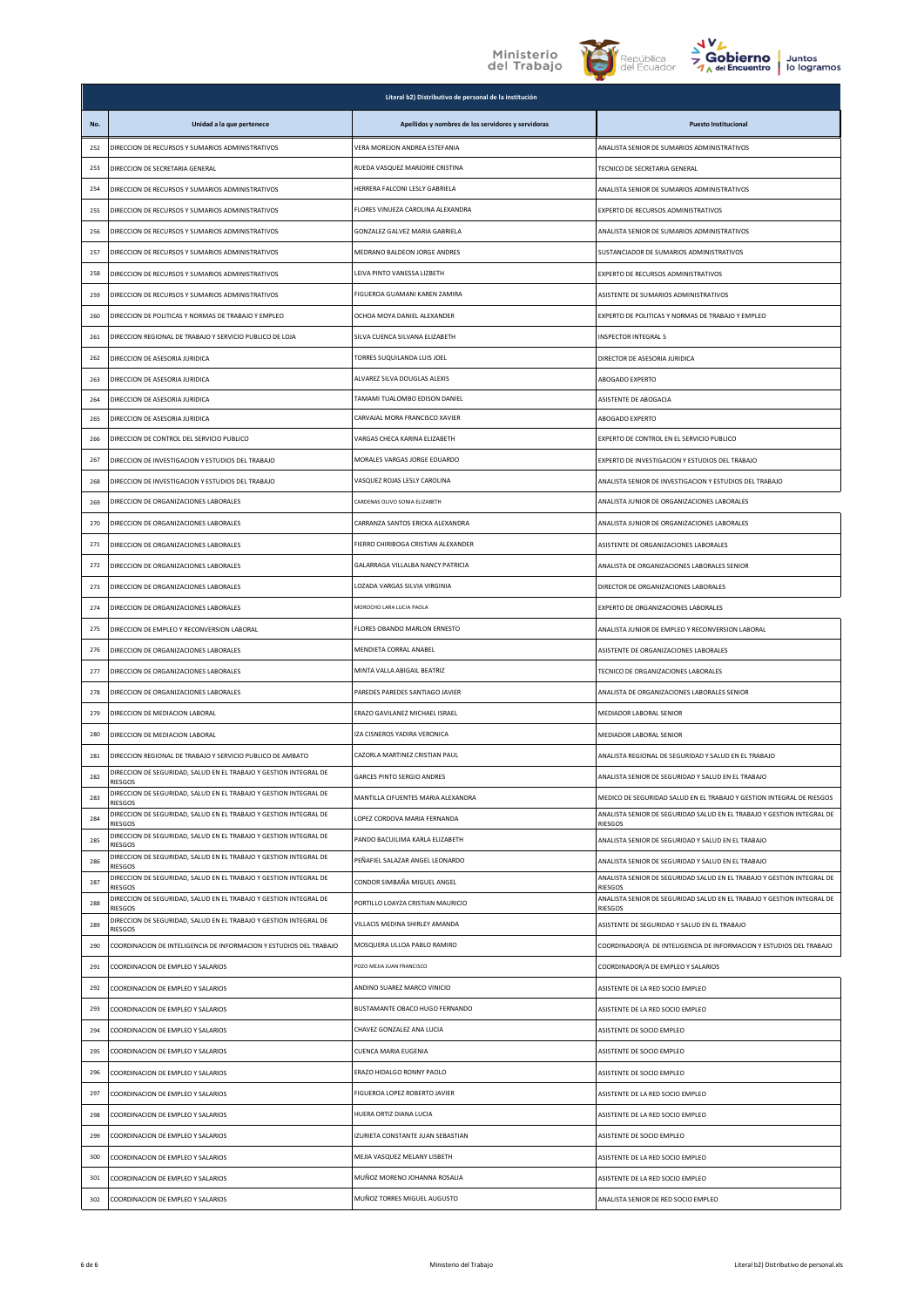



|     |                                                                                        | Literal b2) Distributivo de personal de la institución |                                                                     |
|-----|----------------------------------------------------------------------------------------|--------------------------------------------------------|---------------------------------------------------------------------|
| No. | Unidad a la que pertenece                                                              | Apellidos y nombres de los servidores y servidoras     | <b>Puesto Institucional</b>                                         |
| 303 | COORDINACION DE EMPLEO Y SALARIOS                                                      | PEREZ PEREZ WENDY BELEN                                | ASISTENTE DE LA RED SOCIO EMPLEO                                    |
| 304 | COORDINACION DE EMPLEO Y SALARIOS                                                      | RODRIGUEZ AGUILAR JESSICA VALERIA                      | ASISTENTE DE LA RED SOCIO EMPLEO                                    |
| 305 | COORDINACION DE EMPLEO Y SALARIOS                                                      | SANDOVAL POZO DEISY ANABELLY                           | ASISTENTE DE SOCIO EMPLEO                                           |
| 306 | COORDINACION DE EMPLEO Y SALARIOS                                                      | SANTIANA MARTINEZ JONATHAN JAVIER                      | ASISTENTE DE LA RED SOCIO EMPLEO                                    |
| 307 | COORDINACION DE EMPLEO Y SALARIOS                                                      | SOLIS GARCES DANIEL SEBASTIAN                          | ASISTENTE DE LA RED SOCIO EMPLEO                                    |
| 308 | COORDINACION DE EMPLEO Y SALARIOS                                                      | VILLEGAS ROJAS HUGO EDUARDO                            | ASISTENTE DE LA RED SOCIO EMPLEO                                    |
| 309 | COORDINACION DE EMPLEO Y SALARIOS                                                      | PASTRANO ROSERO ELVIS PATRICIO                         | ASISTENTE DE LA RED SOCIO EMPLEO                                    |
| 310 | COORDINACION DE EMPLEO Y SALARIOS                                                      | MELO GOMEZ IUAN CARLOS                                 | ASISTENTE DE SOCIO EMPLEO                                           |
| 311 | COORDINACION DE EMPLEO Y SALARIOS                                                      | ZUMBA VENEGAS BRYAN IVAN                               | ASISTENTE DE LA RED SOCIO EMPLEO                                    |
| 312 | COORDINACION DE EMPLEO Y SALARIOS                                                      | LEON CEVALLOS SAMANTHA ISABEL                          | ASISTENTE DE SOCIO EMPLEO                                           |
| 313 | COORDINACION DE EMPLEO Y SALARIOS                                                      | SALINAS VILLAMARIN EDGAR PAUL                          | ANALISTA SENIOR DE LA RED SOCIO EMPLEO                              |
| 314 | DIRECCION DE EMPLEO Y RECONVERSION LABORAL                                             | ASTO MORENO EVELYN ALEJANDRA                           | ASISTENTE ARTESANAL                                                 |
| 315 | DIRECCION DE CONTROL E INSPECCIONES                                                    | BEDON CADENA SILVANA ISABEL                            | ASISTENTE DE CONTROL E INSPECCIONES                                 |
| 316 | DELEGACION PROVINCIAL DE TRABAJO Y SERVICIO PUBLICO DE BOLIVAR CON SEDE<br>EN GUARANDA | CISNEROS BONILLA JORGE DANIEL                          | ASISTENTE PROVINCIAL DE EMPLEO Y SALARIOS                           |
| 317 | DELEGACION PROVINCIAL DE TRABAJO Y SERVICIO PUBLICO DE BOLIVAR CON SEDE<br>EN GUARANDA | CAIZA BORJA ANA MARCELA                                | SECRETARIA EJECUTIVA                                                |
| 318 | DELEGACION PROVINCIAL DE TRABAJO Y SERVICIO PUBLICO DE BOLIVAR CON SEDE<br>EN GUARANDA | POZO MOREJON CARMEN ALEXANDRA                          | ASISTENTE DE SEGUIMIENTO Y CONTROL DE ATENCION Y CONTACTO CIUDADANO |
| 319 | DELEGACION PROVINCIAL DE TRABAJO Y SERVICIO PUBLICO DE BOLIVAR CON SEDE<br>EN GUARANDA | ROMERO AGUIRRE SOFIA VALERIA                           | TECNICO PROVINCIAL DE ARCHIVO Y DIGITALIZACION                      |
| 320 | DELEGACION PROVINCIAL DE TRABAJO Y SERVICIO PUBLICO DE BOLIVAR CON SEDE<br>EN GUARANDA | TACO VALDIVIEZO DIEGO PATRICIO                         | CONDUCTOR ADMINISTRATIVO                                            |
| 321 | DELEGACION PROVINCIAL DE TRABAJO Y SERVICIO PUBLICO DE BOLIVAR CON SEDE<br>EN GUARANDA | MOREIRA ORMAZA GLADYS TATIANA                          | INSPECTOR PROVINCIAL INTEGRAL 5                                     |
| 322 | DIRECCION REGIONAL DE TRABAJO Y SERVICIO PUBLICO DE GUAYAQUIL                          | CRUZ RAMIREZ JESSICA JENNIFFER                         | ASISTENTE REGIONAL DE EMPLEO Y SALARIOS                             |
| 323 | DIRECCION DE ANALISIS SALARIAL                                                         | CUEVA ALAVA KLEVER ARMANDO                             | EXPERTO DE ANALISIS SALARIAL                                        |
| 324 | DIRECCION DE ANALISIS SALARIAL                                                         | DIAZ CAMACAS DAVID ALEJANDRO                           | EXPERTO DE ANALISIS SALARIAL                                        |
| 325 | COORDINACION DE EMPLEO Y SALARIOS                                                      | OLMEDO YEPEZ JORGE LUIS                                | EXPERTO DE LA RED SOCIO EMPLEO                                      |
| 326 | DIRECCION DE ATENCION A GRUPOS PRIORITARIOS                                            | ESCOBAR ORDOÑEZ ANDREA PAOLA                           | ANALISTA SENIOR DE ATENCION A GRUPOS PRIORITARIOS                   |
| 327 | DIRECCION DE EVALUACION DEL DESEMPEÑO, CAPACITACION Y DESARROLLO DEL<br>TALENTO HUMANO | ESCOBAR ORDOÑEZ VANESSA GEOMARA                        | ANALISTA DE SELECCION Y EVALUACION DEL DESEMPEÑO 1                  |
| 328 | DIRECCION DE EMPLEO Y RECONVERSION LABORAL                                             | ESTUPIÑAN ALBUJA MANUEL GIOVANNI                       | ANALISTA JUNIOR DE EMPLEO Y RECONVERSION LABORAL                    |
| 329 | DIRECCION DE EMPLEO Y RECONVERSION LABORAL                                             | GABELA ORBE CARLA SOFIA                                | ASISTENTE DE EMPLEO Y RECONVERSION LABORAL                          |
| 330 | DIRECCION DE EMPLEO Y RECONVERSION LABORAL                                             | GALLEGOS BURBANO LUIS MARCELO                          | EXPERTO DE EMPLEO Y RECONVERSION LABORAL                            |
| 331 | DIRECCION DE ANALISIS SALARIAL                                                         | GARZON MINAS REIDY CATHERINE                           | ANALISTA SALARIAL JUNIOR                                            |
| 332 | DIRECCION DE EMPLEO Y RECONVERSION LABORAL                                             | HIDROVO PEÑARRIETA MARIA BIRMANIA                      | <b>ASISTENTE</b>                                                    |
| 333 | DIRECCION DE COMUNICACION SOCIAL                                                       | JATIVA TERAN ANDREA MICHELLEE                          | TECNICO DE FOTOGRAFIA Y VIDEO                                       |
| 334 | DIRECCION DE ATENCION A GRUPOS PRIORITARIOS                                            | JIMENEZ TERREROS MARIA VERONICA                        | ANALISTA SENIOR DE ATENCION A GRUPOS PRIORITARIOS                   |
| 335 | DIRECCION DE EMPLEO Y RECONVERSION LABORAL                                             | MATA VASQUEZ MICHAEL ALEXANDER                         | ANALISTA JUNIOR DE EMPLEO Y RECONVERSION LABORAL                    |
| 336 | DELEGACION PROVINCIAL DE TRABAJO Y SERVICIO PUBLICO DE PASTAZA CON SEDE<br>EN PUYO     | GARCIA SANIPATIN LUIS RENAN                            | INSPECTOR PROVINCIAL INTEGRAL 5                                     |
| 337 | DIRECCION DE EMPLEO Y RECONVERSION LABORAL                                             | MOGROVEJO ABRIL SONIA KARINA                           | ASISTENTE DE MIGRACIONES LABORALES                                  |
| 338 | DIRECCION DE ATENCION A GRUPOS PRIORITARIOS                                            | MORENO CHAVARRIA JOSE MIGUEL                           | ASISTENTE DE ATENCION A GRUPOS PRIORITARIOS                         |
| 339 | DIRECCION DE ATENCION A GRUPOS PRIORITARIOS                                            | CEVALLOS CORDERO MARIA ALEJANDRA                       | DIRECTOR DE ATENCION A GRUPOS PRIORITARIOS                          |
| 340 | DIRECCION DE EMPLEO Y RECONVERSION LABORAL                                             | MORETA BEDOYA VANESSA ALEXANDRA                        | ASISTENTE DE MIGRACIONES LABORALES                                  |
| 341 | DIRECCION DE ATENCION A GRUPOS PRIORITARIOS                                            | NEGRETE RIVERA GALO ALEXIS                             | ASISTENTE DE ATENCION A GRUPOS PRIORITARIOS                         |
| 342 | DIRECCION DE ATENCION A GRUPOS PRIORITARIOS                                            | NOVILLO BALDEON MAGNO JOSAFAT                          | EXPERTO EN ATENCION A GRUPOS PRIORITARIOS                           |
| 343 | DIRECCION DE ANALISIS SALARIAL                                                         | OBANDO LLAMUCA JUAN FERNANDO                           | ANALISTA SALARIAL SENIOR                                            |
| 344 | DIRECCION DE CONTROL E INSPECCIONES                                                    | OBANDO LLAMUCA VINICIO FABIAN                          | ANALISTA SENIOR DE CONTROL E INSPECCIONES                           |
| 345 | DIRECCION DE EMPLEO Y RECONVERSION LABORAL                                             | ORTIZ VILLARREAL MONICA PAULINA                        | ASISTENTE DE MIGRACIONES LABORALES                                  |
| 346 | DIRECCION DE MEDIACION LABORAL                                                         | PAZMIÑO HOLGUIN DIEGO HERNAN                           | DIRECTOR DE MEDIACION LABORAL                                       |
| 347 | DIRECCION DE EMPLEO Y RECONVERSION LABORAL                                             | LEIVA PEREZ ALEXANDRA CAROLINA                         | ASISTENTE DE EMPLEO Y RECONVERSION LABORAL                          |
| 348 | DIRECCION DE EMPLEO Y RECONVERSION LABORAL                                             | PROAÑO POLIT DIEGO ALEXIS                              | EXPERTO DE EMPLEO Y RECONVERSION LABORAL                            |
| 349 | DIRECCION DE EMPLEO Y RECONVERSION LABORAL                                             | RODRIGUEZ TIPANTUÑA DIANA CAROLINA                     | ANALISTA JUNIOR DE EMPLEO Y RECONVERSION LABORAL                    |
| 350 | DIRECCION DE ANALISIS SALARIAL                                                         | ROJAS SALAZAR MARIA SOLEDAD                            | ANALISTA SALARIAL JUNIOR                                            |
| 351 | DIRECCION DE FORTALECIMIENTO INSTITUCIONAL                                             | GALARZA FLORES CARLA GEOVANNA                          | ANALISTA SENIOR DE FORTALECIMIENTO INSTITUCIONAL                    |
| 352 | DIRECCION DE EMPLEO Y RECONVERSION LABORAL                                             | SUQUILLO PILAGUANO JENNY ELIZABETH                     | ASISTENTE DE EMPLEO Y RECONVERSION LABORAL                          |
| 353 | DIRECCION DE ANALISIS SALARIAL                                                         | TAMAYO PEREZ ANDRES SEBASTIAN                          | EXPERTO DE ANALISIS SALARIAL                                        |
|     |                                                                                        |                                                        |                                                                     |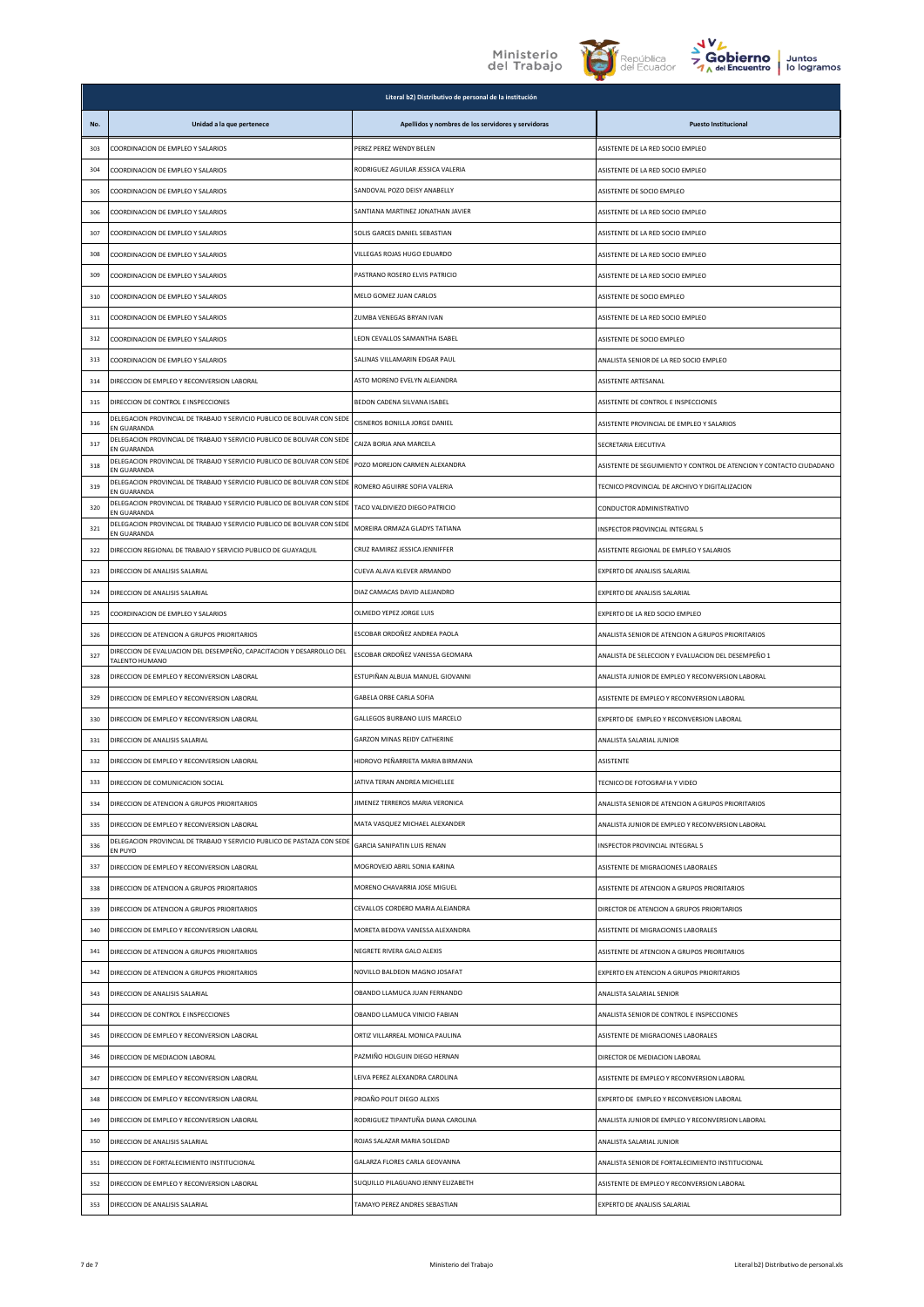





|     |                                                            | Literal b2) Distributivo de personal de la institución                        |                                                                                           |
|-----|------------------------------------------------------------|-------------------------------------------------------------------------------|-------------------------------------------------------------------------------------------|
| No. | Unidad a la que pertenece                                  | Apellidos y nombres de los servidores y servidoras                            | <b>Puesto Institucional</b>                                                               |
| 354 | DIRECCION DE ANALISIS SALARIAL                             | TERAN VILLARREAL MARIA NELY                                                   | DIRECTOR DE ANALISIS SALARIAL                                                             |
| 355 | DIRECCION DE ATENCION A GRUPOS PRIORITARIOS                | TIBANTA ATAHUALPA ZOILA DELFILIA                                              | ASISTENTE DE ATENCION A GRUPOS PRIORITARIOS                                               |
| 356 | DIRECCION DE ANALISIS SALARIAL                             | VALLEJO LEON SANTIAGO RENE                                                    | ASISTENTE DE ANALISIS SALARIAL                                                            |
| 357 | DIRECCION DE ATENCION A GRUPOS PRIORITARIOS                | VELASTEGUI PALMA HELIANI LISSETTE                                             | ANALISTA JUNIOR DE ATENCION A GRUPOS PRIORITARIOS                                         |
| 358 | GERENCIA DE PROYECTO DE ERRADICACION DEL TRABAJO INFANTIL  | PERALTA GALARZA MARIA DANIELA                                                 | <b>GERENTE DE PROYECTO 1</b>                                                              |
| 359 | GERENCIA DE PROYECTO DE ERRADICACION DEL TRABAJO INFANTIL  | ALMAGOR LOPEZ LUIS MIGUEL                                                     | EXPERTO DE ATENCION A GRUPOS PRIORITARIOS                                                 |
| 360 | DIRECCION DE POLITICAS Y NORMAS DEL SERVICIO PUBLICO       | VILLACIS MERCHAN YAHAIRA YIMABEL                                              | EXPERTO DE POLITICAS Y NORMAS DEL SERVICIO PUBLICO                                        |
| 361 | GERENCIA DE PROYECTO DE ERRADICACION DEL TRABAJO INFANTIL  | CRUZ CRUZ RITA MAGDALENA                                                      | ANALISTA SENIOR DE ATENCION AL USUARIO                                                    |
| 362 | GERENCIA DE PROYECTO DE ERRADICACION DEL TRABAJO INFANTIL  | LOPEZ CORREA KAREN SAMANTHA                                                   | ANALISTA SENIOR DE CONTACTO CIUDADANO                                                     |
| 363 | GERENCIA DE PROYECTO DE ERRADICACION DEL TRABAJO INFANTIL  | MENDEZ DURAN JONATHAN DARIO                                                   | ANALISTA SENIOR DE ATENCION AL USUARIO                                                    |
| 364 | GERENCIA DE PROYECTO DE ERRADICACION DEL TRABAJO INFANTIL  | MOREIRA MUÑOZ YIPSON HUMBERTO                                                 | ANALISTA SENIOR DE ATENCION AL USUARIO                                                    |
| 365 | GERENCIA DE PROYECTO DE ERRADICACION DEL TRABAJO INFANTIL  | RODRIGUEZ REINOSO NANCY CECILIA                                               | ANALISTA SENIOR DE ATENCION AL USUARIO                                                    |
| 366 | GERENCIA DE PROYECTO DE ERRADICACION DEL TRABAJO INFANTIL  | ROMERO ORDOÑEZ KELVIN BOLIVAR                                                 | ANALISTA SENIOR DE ATENCION A GRUPOS PRIORITARIOS                                         |
| 367 | GERENCIA DE PROYECTO DE ERRADICACION DEL TRABAJO INFANTIL  | RUBIO ANDRADE MARJORIE TATIANA                                                | ANALISTA SENIOR DE CONTACTO CIUDADANO                                                     |
| 368 | DIRECCION DE SECRETARIA GENERAL                            | AGUIRRE BRAVO BRYAN FABIAN                                                    | SECRETARIA                                                                                |
| 369 | GERENCIA DE PROYECTO DE ERRADICACION DEL TRABAJO INFANTIL  | BALAREZO SALAZAR GABRIELA ALICIA                                              | ASISTENTE DE CONTACTO CIUDADANO                                                           |
| 370 | GERENCIA DE PROYECTO DE ERRADICACION DEL TRABAJO INFANTIL  | RUALES RIOFRIO LAURA PATRICIA                                                 | ASISTENTE DE CONTACTO CIUDADANO                                                           |
| 371 | GERENCIA DE PROYECTO DE ERRADICACION DEL TRABAJO INFANTIL  | ZAMBRANO TANDAZO JOSE MARTIN                                                  | ASISTENTE DE CONTACTO CIUDADANO                                                           |
| 372 | PROYECTO MI PRIMER EMPLEO                                  | CAICEDO GUERRON MARIA SOLEDAD                                                 | ANALISTA DEL PROYECTO MI PRIMER EMPLEO                                                    |
| 373 | PROYECTO MI PRIMER EMPLEO                                  | CARDENAS ALVAREZ BYRON VINICIO                                                | ASISTENTE DEL PROYECTO MI PRIMER EMPLEO                                                   |
| 374 | PROYECTO MI PRIMER EMPLEO                                  | VALLEJO COBO MAYRA FERNANDA                                                   | ANALISTA DEL PROYECTO MI PRIMER EMPLEO                                                    |
| 375 | GERENCIA DEL PROYECTO EMPLEO JOVEN                         | ATIENCIA MENA CRISTINA ALEXANDRA                                              | ANALISTA JUNIOR DE CONTACTO CIUDADANO                                                     |
| 376 | GERENCIA DEL PROYECTO EMPLEO JOVEN                         | BENAVIDES PONCE WILSON FERNANDO                                               | ANALISTA SALARIAL SENIOR                                                                  |
| 377 | GERENCIA DEL PROYECTO EMPLEO JOVEN                         | BENAVIDES ZUÑIGA FREDDY ESTEBAN                                               | EXPERTO DE CONTACTO CIUDADANO                                                             |
| 378 | COORDINACION DE EMPLEO Y SALARIOS                          | BRAVO VELIZ MARY ESTHER                                                       | ASISTENTE DE LA RED SOCIO EMPLEO                                                          |
| 379 | GERENCIA DEL PROYECTO EMPLEO JOVEN                         | CEDEÑO MOLINA KAREN MELISSA                                                   | ASISTENTE DE CONTACTO CIUDADANO                                                           |
| 380 | GERENCIA DEL PROYECTO EMPLEO JOVEN                         | DUCHI CHIPANTASI TANIA CRISTINA                                               | ANALISTA SENIOR DE CONTACTO CIUDADANO                                                     |
| 381 | GERENCIA DEL PROYECTO EMPLEO JOVEN                         | ESTRADA VELASCO JENNY ELIZABETH                                               | ANALISTA SENIOR DE CONTACTO CIUDADANO                                                     |
| 382 | DIRECCION DE PLANIFICACION E INVERSION                     | HERRERA GOMEZ VERONICA IVONNE                                                 | EXPERTO DE PLANIFICACION E INVERSION                                                      |
| 383 | GERENCIA DEL PROYECTO EMPLEO JOVEN                         | JARAMILLO RODRIGUEZ YADIRA ISABEL                                             | EXPERTO DE PLANIFICACION Y APOYO A LA GESTION DE TALENTO HUMANO                           |
| 384 | GERENCIA DEL PROYECTO EMPLEO JOVEN                         | LOVATO LANAS GUSTAVO JAVIER                                                   | ANALISTA SENIOR DE CONTACTO CIUDADANO                                                     |
| 385 | GERENCIA DEL PROYECTO EMPLEO JOVEN                         | MARTINEZ PALACIOS DOLORES MIREYA                                              | ANALISTA JUNIOR DE CONTACTO CIUDADANO                                                     |
| 386 | GERENCIA DEL PROYECTO EMPLEO JOVEN                         | MOREIRA LOOR HILDA IVETTE                                                     | ASISTENTE DE PLANIFICACION Y APOYO A LA GESTION DE TALENTO HUMANO                         |
| 387 | GERENCIA DEL PROYECTO EMPLEO JOVEN                         | PIJAL TERAN MARIA GABRIELA                                                    | ANALISTA SENIOR DE CONTACTO CIUDADANO                                                     |
| 388 | DIRECCION DE SERVICIOS, PROCESOS E INNOVACION              | RECALDE MARTINEZ LIZETH KARINA                                                | EXPERTO DE SERVICIOS PROCESOS E INNOVACION                                                |
| 389 | GERENCIA DEL PROYECTO EMPLEO JOVEN                         | ROBLES YEPEZ JHOANA LIZETH                                                    | ANALISTA SENIOR DE CONTACTO CIUDADANO                                                     |
| 390 | GERENCIA DEL PROYECTO EMPLEO JOVEN                         | RODRIGUEZ GUZMAN ROSA ESTHELA                                                 | ANALISTA SENIOR DE CONTACTO CIUDADANO                                                     |
| 391 | GERENCIA DEL PROYECTO EMPLEO JOVEN                         | ROJAS PIEDRA MARIO JOSEPH                                                     | EXPERTO DE CONTACTO CIUDADANO                                                             |
| 392 | GERENCIA DEL PROYECTO EMPLEO JOVEN                         | ROMERO SAN LUCAS MAYRA JANNYNA                                                | EXPERTO DE CONTACTO CIUDADANO                                                             |
| 393 | GERENCIA DEL PROYECTO EMPLEO JOVEN                         | SORIA FLORES MARIA JOSE                                                       | ASISTENTE DE CONTROL DEL SERVICIO PUBLICO                                                 |
| 394 | GERENCIA DEL PROYECTO EMPLEO JOVEN                         | SOTO QUINTEROS OCTAVIO MARCELO                                                | ASISTENTE DE CONTACTO CIUDADANO                                                           |
| 395 | DIRECCION ADMINISTRATIVA                                   | TAPIA ALVEAR ANGEL ABRAHAM                                                    | EXPERTO DE SERVICIOS ADMINISTRATIVOS                                                      |
| 396 | GERENCIA DEL PROYECTO EMPLEO JOVEN                         | TERAN ENCALADA PRISCILA GARELY                                                | EXPERTO DE CONTACTO CIUDADANO                                                             |
| 397 | GERENCIA DEL PROYECTO EMPLEO JOVEN                         | VILLAGOMEZ AREVALO FERNANDO PATRICIO<br>TULCANAZO ARMIJOS ESTEFANIA ALEXANDRA | EXPERTO DE CONTACTO CIUDADANO                                                             |
| 398 | GERENCIA DEL PROYECTO EMPLEO JOVEN                         |                                                                               | ASISTENTE DE CONTACTO CIUDADANO                                                           |
| 399 | GERENCIA DEL PROYECTO EMPLEO JOVEN                         | ACONDA GARCIA DIEGO GABRIEL                                                   | ANALISTA JUNIOR DE CONTACTO CIUDADANO                                                     |
| 400 | GERENCIA DEL PROYECTO EMPLEO JOVEN                         | VIZUETE LUNA STALIN ANDRES                                                    | ANALISTA SENIOR DE CONTACTO CIUDADANO                                                     |
| 401 | DIRECCION REGIONAL DE TRABAJO Y SERVICIO PUBLICO DE AMBATO | ABRIL CARVAJAL PAULINA GIOCONDA                                               | ASISTENTE DE ANALISIS SALARIAL                                                            |
| 402 | DIRECCION REGIONAL DE TRABAJO Y SERVICIO PUBLICO DE AMBATO | AMANCHA VEGA JEANETTE CATHERINE                                               | INSPECTOR INTEGRAL 9<br>ANALISTA JUNIOR DE INFRAESTRUCTURA Y SOPORTE DE TECNOLOGIAS DE LA |
| 403 | DIRECCION DE TECNOLOGIAS DE LA INFORMACION Y COMUNICACION  | ARROBA GARCIA GEOVANNY GABRIEL<br>BASANTES VILLACIS TELMO RIGOBERTO           | INFORMACION Y COMUNICACION                                                                |
| 404 | DIRECCION REGIONAL DE TRABAJO Y SERVICIO PUBLICO DE AMBATO |                                                                               | EXPERTO DE EVALUACION Y CONTROL TECNICO DEL SERVICIO PUBLICO                              |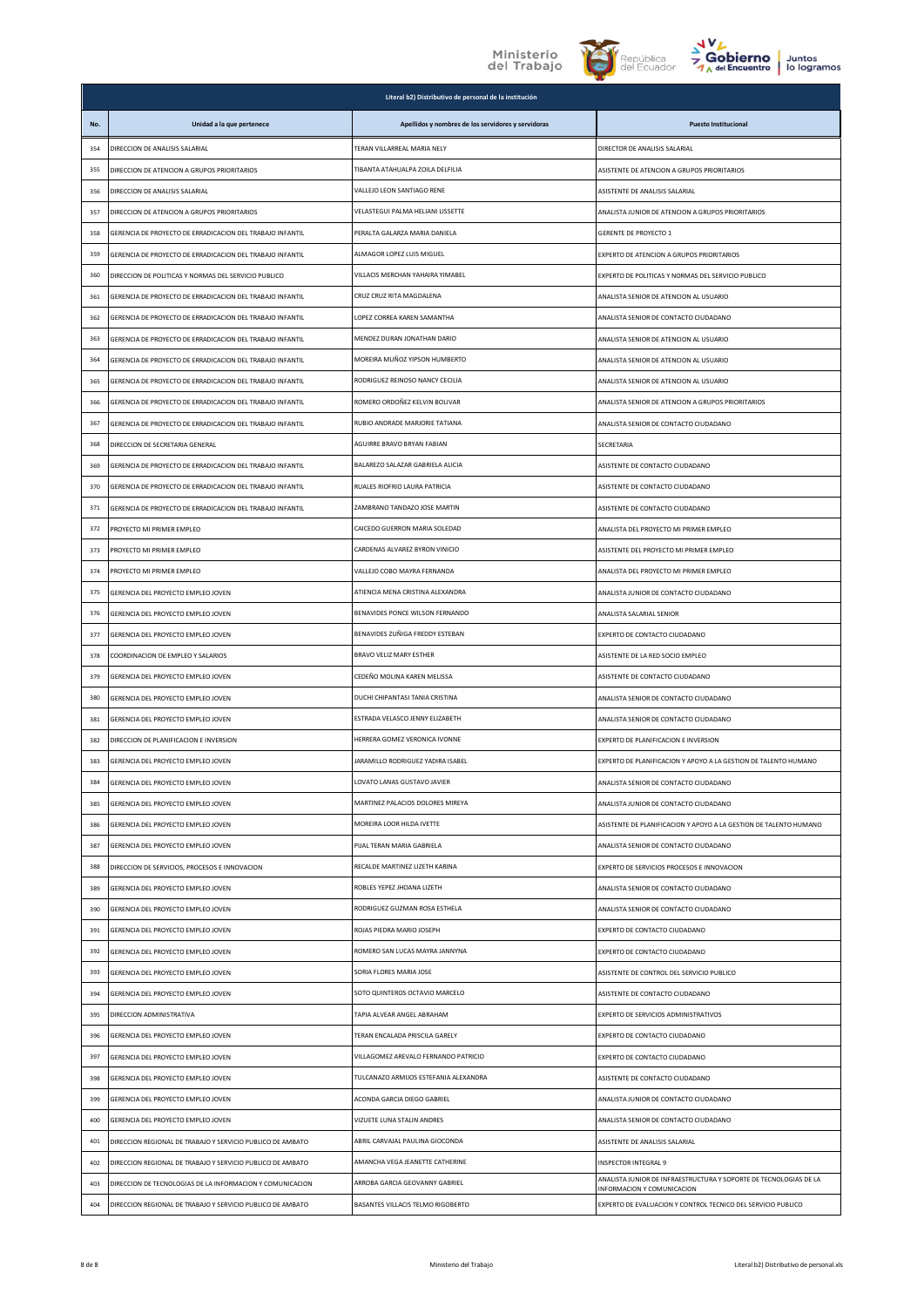





|     |                                                            | Literal b2) Distributivo de personal de la institución |                                                                   |
|-----|------------------------------------------------------------|--------------------------------------------------------|-------------------------------------------------------------------|
| No. | Unidad a la que pertenece                                  | Apellidos y nombres de los servidores y servidoras     | <b>Puesto Institucional</b>                                       |
| 405 | DIRECCION REGIONAL DE TRABAJO Y SERVICIO PUBLICO DE AMBATO | BERMEO CHAVEZ CAROLINA CECILIA                         | INSPECTOR INTEGRAL 4                                              |
| 406 | DIRECCION REGIONAL DE TRABAJO Y SERVICIO PUBLICO DE AMBATO | CACERES SANCHEZ NELLY NATALIA                          | <b>CITADOR DE COACTIVAS</b>                                       |
| 407 | DIRECCION REGIONAL DE TRABAJO Y SERVICIO PUBLICO DE AMBATO | CASTELO BARRENO ADA DEL ROCIO                          | ESPECIALISTA DE SEGURIDAD Y SALUD EN EL TRABAJO                   |
| 408 | DIRECCION REGIONAL DE TRABAJO Y SERVICIO PUBLICO DE AMBATO | CHAMBA TOAPANTA EDISON ROBERTO                         | CONDUCTOR ADMINISTRATIVO                                          |
| 409 | DIRECCION REGIONAL DE TRABAJO Y SERVICIO PUBLICO DE AMBATO | CHAVEZ VILLACRES SANDRA PAOLA                          | JUEZ DE COACTIVAS                                                 |
| 410 | DIRECCION REGIONAL DE TRABAJO Y SERVICIO PUBLICO DE AMBATO | CIFUENTES ZUMBANA WILLIAN PATRICIO                     | TECNICO DE SEGUIMIENTO Y CONTROL DE ATENCIÓN Y CONTACTO CIUDADANO |
| 411 | DIRECCION REGIONAL DE TRABAJO Y SERVICIO PUBLICO DE AMBATO | ESPIN ORTIZ ANA CECILIA                                | <b>INSPECTOR INTEGRAL 2</b>                                       |
| 412 | DIRECCION REGIONAL DE TRABAJO Y SERVICIO PUBLICO DE AMBATO | FALCON MALDONADO ROSA GABRIELA                         | ASISTENTE DE SOCIO EMPLEO                                         |
| 413 | DIRECCION REGIONAL DE TRABAJO Y SERVICIO PUBLICO DE AMBATO | FREIRE GUERRERO LUIS ALFONSO                           | <b>INSPECTOR INTEGRAL 4</b>                                       |
| 414 | DIRECCION REGIONAL DE TRABAJO Y SERVICIO PUBLICO DE AMBATO | GARZON AGUIRRE GISELA VIVIANA                          | <b>INSPECTOR INTEGRAL 5</b>                                       |
| 415 | DIRECCION REGIONAL DE TRABAJO Y SERVICIO PUBLICO DE AMBATO | GONZALEZ BARONA JOSE SANTIAGO                          | TECNICO ADMINISTRATIVO FINANCIERO REGIONAL                        |
| 416 | DIRECCION REGIONAL DE TRABAJO Y SERVICIO PUBLICO DE AMBATO | GUEVARA BERMUDEZ MARCO ANTONIO                         | <b>EXPERTO JURIDICO</b>                                           |
| 417 | DIRECCION REGIONAL DE TRABAJO Y SERVICIO PUBLICO DE AMBATO | HIDALGO VINOCUNGA MARIO ALBERTO                        | ANALISTA REGIONAL DE CONTROL DEL SERVICIO PUBLICO                 |
| 418 | DIRECCION REGIONAL DE TRABAJO Y SERVICIO PUBLICO DE AMBATO | JACOME YANEZ SANDY AMPARO                              | <b>TESORERO REGIONAL</b>                                          |
| 419 | DIRECCION REGIONAL DE TRABAJO Y SERVICIO PUBLICO DE AMBATO | MARTINEZ FREIRE BEATRIZ ROCIO                          | INSPECTOR INTEGRAL 2                                              |
| 420 | DIRECCION REGIONAL DE TRABAJO Y SERVICIO PUBLICO DE AMBATO | MAYORGA COLOMA ELENA ABIGAIL                           | NOTIFICADOR                                                       |
| 421 | DIRECCION REGIONAL DE TRABAJO Y SERVICIO PUBLICO DE AMBATO | MUZO VILLACIS EDGAR FABIAN                             | CONDUCTOR ADMINISTRATIVO                                          |
| 422 | DIRECCION REGIONAL DE TRABAJO Y SERVICIO PUBLICO DE AMBATO | MONTESDEOCA ESPIN GALO RAFAEL                          | DIRECTOR REGIONAL DE TRABAJO Y SERVICIO PUBLICO                   |
| 423 | DIRECCION REGIONAL DE TRABAJO Y SERVICIO PUBLICO DE CUENCA | GALVEZ GALVEZ ENEIDA KARINA                            | OFICINISTA REGIONAL                                               |
| 424 | DIRECCION REGIONAL DE TRABAJO Y SERVICIO PUBLICO DE AMBATO | PAREDES ROMERO CARLOS ABEL                             | OFICINISTA REGIONAL                                               |
| 425 | DIRECCION REGIONAL DE TRABAJO Y SERVICIO PUBLICO DE AMBATO | PEREZ ESCOBAR DAVID JOSUE                              | <b>INSPECTOR INTEGRAL 5</b>                                       |
| 426 | DIRECCION REGIONAL DE TRABAJO Y SERVICIO PUBLICO DE AMBATO | PILAMUNGA YANSAPANTA KLEVER ALFONSO                    | SECRETARIO REGIONAL DEL TRABAJO                                   |
| 427 | DIRECCION REGIONAL DE TRABAJO Y SERVICIO PUBLICO DE AMBATO | PUNINA AZOGUE EDWIN ROLANDO                            | <b>INSPECTOR INTEGRAL 5</b>                                       |
| 428 | DIRECCION REGIONAL DE TRABAJO Y SERVICIO PUBLICO DE AMBATO | RIVERA VELARDE LOURDES DANIELA                         | ANALISTA REGIONAL SENIOR ADMINISTRATIVO FINANCIERO                |
| 429 | DIRECCION REGIONAL DE TRABAJO Y SERVICIO PUBLICO DE AMBATO | ROMERO NARVAEZ ROSA ANGELA                             | ASISTENTE FINANCIERO                                              |
| 430 | DIRECCION REGIONAL DE TRABAJO Y SERVICIO PUBLICO DE AMBATO | SALAZAR MARTINEZ LENIN OSWALDO                         | <b>INSPECTOR INTEGRAL 5</b>                                       |
| 431 | DIRECCION REGIONAL DE TRABAJO Y SERVICIO PUBLICO DE AMBATO | SAMANIEGO IACOME FABIAN EDUARDO                        | SECRETARIO REGIONAL DE COACTIVAS                                  |
| 432 | DIRECCION REGIONAL DE TRABAJO Y SERVICIO PUBLICO DE AMBATO | SANCHEZ ESTRELLA SEBASTIAN ALEJANDRO                   | ASISTENTE DE SOCIO EMPLEO                                         |
| 433 | DIRECCION REGIONAL DE TRABAJO Y SERVICIO PUBLICO DE AMBATO | SANTAMARIA NAVARRETE PAOLA ELIZABETH                   | OFICINISTA                                                        |
| 434 | DIRECCION REGIONAL DE TRABAJO Y SERVICIO PUBLICO DE AMBATO | SEVILLA ORTEGA MARIA DANIELA                           | INSPECTOR INTEGRAL 5                                              |
| 435 | DIRECCION REGIONAL DE TRABAJO Y SERVICIO PUBLICO DE AMBATO | SOLIS SILBA DIANA ARACELLY                             | AUXILIAR DE RECEPCION ARCHIVO Y DESPACHO DE ACTAS Y CONTRATOS     |
| 436 | DIRECCION REGIONAL DE TRABAJO Y SERVICIO PUBLICO DE AMBATO | SUAREZ TAGUADA PATRICIA ALEXANDRA                      | CONTADOR REGIONAL                                                 |
| 437 | DIRECCION REGIONAL DE TRABAJO Y SERVICIO PUBLICO DE AMBATO | TAMAYO BARRIONUEVO GABRIELA FERNANDA                   | TECNICO DE ATENCION A GRUPOS PRIORITARIOS                         |
| 438 | DIRECCION REGIONAL DE TRABAJO Y SERVICIO PUBLICO DE AMBATO | VALLEJO ORTEGA SEGUNDO ADRIANO                         | ASISTENTE REGIONAL DE ASESORIA JURIDICA                           |
| 439 | DIRECCION REGIONAL DE TRABAJO Y SERVICIO PUBLICO DE AMBATO | MORALES NAVARRO CLARA ANDREA                           | <b>INSPECTOR INTEGRAL 5</b>                                       |
| 440 | DIRECCION REGIONAL DE TRABAJO Y SERVICIO PUBLICO DE AMBATO | VELASTEGUI AYALA MARIA DEL CARMEN                      | ANALISTA ADMINISTRATIVO FINANCIERO REGIONAL                       |
| 441 | DIRECCION REGIONAL DE TRABAJO Y SERVICIO PUBLICO DE CUENCA | CHACON AREVALO MARIA VERONICA                          | ASISTENTE DE SOCIO EMPLEO                                         |
| 442 | DIRECCION REGIONAL DE TRABAJO Y SERVICIO PUBLICO DE CUENCA | CORDERO ORTEGA MARIA AUGUSTA                           | CONTADOR REGIONAL                                                 |
| 443 | DIRECCION REGIONAL DE TRABAJO Y SERVICIO PUBLICO DE CUENCA | RODRIGUEZ SARMIENTO IRMA TATIANA                       | INSPECTOR INTEGRAL 5                                              |
| 444 | DIRECCION REGIONAL DE TRABAJO Y SERVICIO PUBLICO DE CUENCA | VAZQUEZ AGUIRRE ALFREDO RAFAEL                         | DIRECTOR REGIONAL DE TRABAJO Y SERVICIO PUBLICO                   |
| 445 | DIRECCION REGIONAL DE TRABAJO Y SERVICIO PUBLICO DE CUENCA | LOPEZ CARDENAS KARINA MARGARITA                        | <b>INSPECTOR INTEGRAL 5</b>                                       |
| 446 | DIRECCION REGIONAL DE TRABAJO Y SERVICIO PUBLICO DE CUENCA | ANDRADE HERAS MONICA DEL ROCIO                         | TECNICO DE ANALISIS SALARIAL                                      |
| 447 | DIRECCION REGIONAL DE TRABAJO Y SERVICIO PUBLICO DE CUENCA | ASTUDILLO SEMINARIO NOEMI ELISABETH                    | INSPECTOR INTEGRAL 2                                              |
| 448 | DIRECCION REGIONAL DE TRABAJO Y SERVICIO PUBLICO DE CUENCA | AVENDAÑO CARMEN LUISA                                  | NOTIFICADOR                                                       |
| 449 | DIRECCION REGIONAL DE TRABAJO Y SERVICIO PUBLICO DE CUENCA | BACUILIMA TIGRE MARIBEL ROSARIO                        | SECRETARIA REGIONAL                                               |
| 450 | DIRECCION DE FORTALECIMIENTO INSTITUCIONAL                 | BAQUE DEL VALLE OLGA MONSERRATE                        | EXPERTO EN FORTALECIMIENTO INSTITUCIONAL                          |
| 451 | DIRECCION REGIONAL DE TRABAJO Y SERVICIO PUBLICO DE CUENCA | BERMEO ZAMORA JUAN PABLO                               | NOTIFICADOR                                                       |
| 452 | DIRECCION REGIONAL DE TRABAJO Y SERVICIO PUBLICO DE CUENCA | BETANCOURT BETANCOURTH PABLO ENRIQUE                   | ANALISTA DE ORGANIZACIONES LABORALES SENIOR                       |
| 453 | DIRECCION REGIONAL DE TRABAJO Y SERVICIO PUBLICO DE CUENCA | BUENO SANCHEZ VIVIANA ALEXANDRA                        | SERVIDOR PUBLICO 5                                                |
| 454 | DIRECCION REGIONAL DE TRABAJO Y SERVICIO PUBLICO DE CUENCA | BUSTOS TOLA MIGUEL EDUARDO                             | EXPERTO DE EVALUACION Y CONTROL TECNICO DEL SERVICIO PUBLICO      |
| 455 | DIRECCION REGIONAL DE TRABAJO Y SERVICIO PUBLICO DE CUENCA | CAJAMARCA NASPUD MARCIA LUCIA                          | ASISTENTE REGIONAL DE LA RED SOCIO EMPLEO                         |
|     |                                                            |                                                        |                                                                   |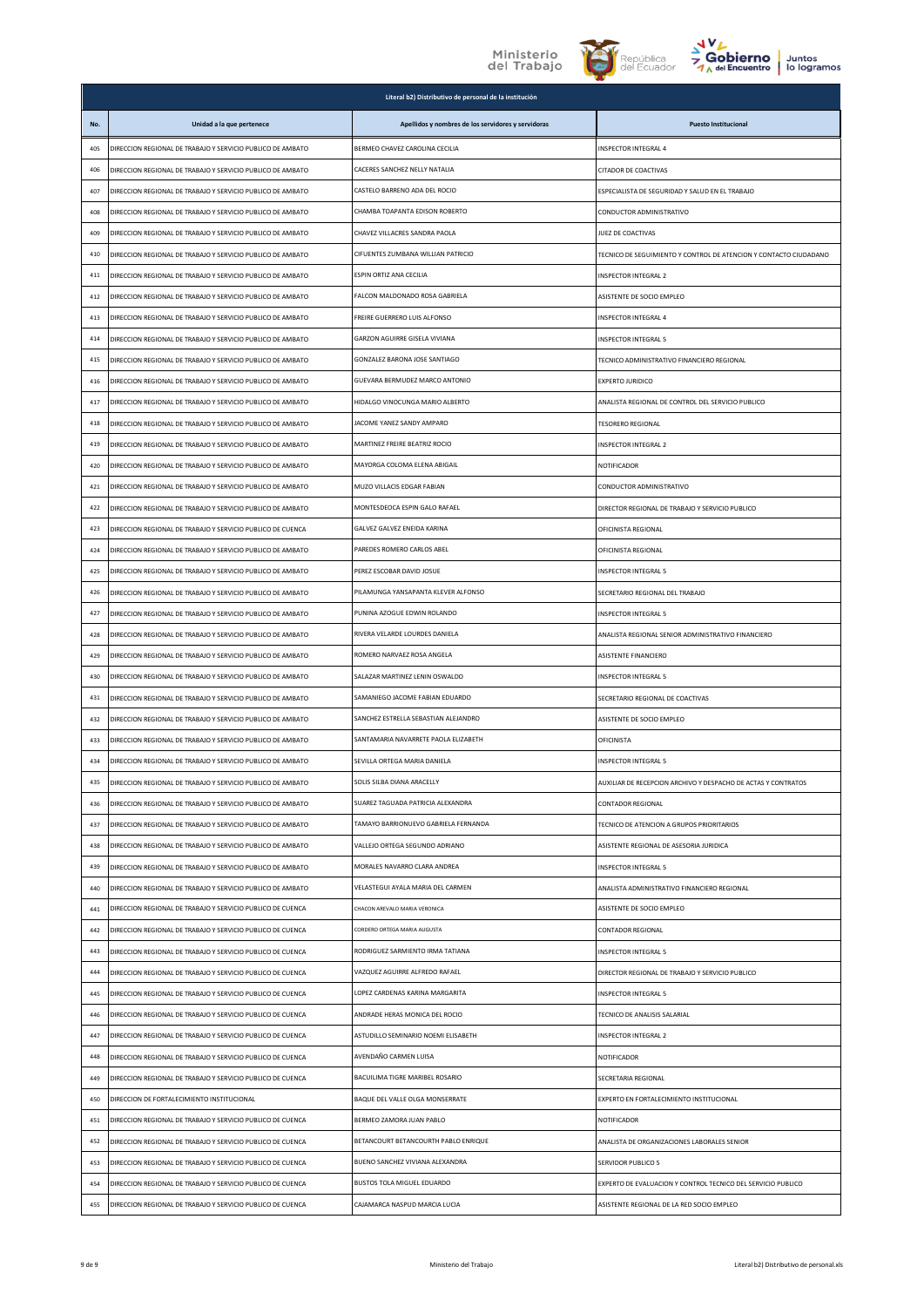





|     |                                                                | Literal b2) Distributivo de personal de la institución |                                                                    |
|-----|----------------------------------------------------------------|--------------------------------------------------------|--------------------------------------------------------------------|
| No. | Unidad a la que pertenece                                      | Apellidos y nombres de los servidores y servidoras     | <b>Puesto Institucional</b>                                        |
| 456 | DIRECCION REGIONAL DE TRABAJO Y SERVICIO PUBLICO DE CUENCA     | CALLE CARDENAS DEYSI MARIELA                           | ANALISTA DE TESORERIA                                              |
| 457 | DIRECCION REGIONAL DE TRABAJO Y SERVICIO PUBLICO DE CUENCA     | CALLE SARAGURO GORKY WILLIAMS                          | CONDUCTOR ADMINISTRATIVO                                           |
| 458 | DIRECCION REGIONAL DE TRABAJO Y SERVICIO PUBLICO DE CUENCA     | CAMPOVERDE TAPIA SANTIAGO MAURICIO                     | OFICINISTA REGIONAL                                                |
| 459 | DIRECCION REGIONAL DE TRABAJO Y SERVICIO PUBLICO DE CUENCA     | CAÑIZARES ABRIL MARIA GABRIELA                         | <b>INSPECTOR INTEGRAL 5</b>                                        |
| 460 | DIRECCION REGIONAL DE TRABAJO Y SERVICIO PUBLICO DE GUAYAQUIL  | CHAVEZ BENITES HUGO DANIEL                             | NOTIFICADOR                                                        |
| 461 | DIRECCION REGIONAL DE TRABAJO Y SERVICIO PUBLICO DE CUENCA     | CHAZI CAPELO SERGIO EDUARDO                            | <b>OFICINISTA</b>                                                  |
| 462 | DIRECCION REGIONAL DE TRABAJO Y SERVICIO PUBLICO DE CUENCA     | ESCUDERO JACOME MARCO VINICIO                          | CONDUCTOR ADMINISTRATIVO                                           |
| 463 | DIRECCION REGIONAL DE TRABAJO Y SERVICIO PUBLICO DE CUENCA     | <b>GOMEZ PARRA FELIPE DAVID</b>                        | <b>INSPECTOR INTEGRAL 7</b>                                        |
| 464 | DIRECCION REGIONAL DE TRABAJO Y SERVICIO PUBLICO DE CUENCA     | ILLESCAS PANGOL EDISON GUSTAVO                         | CONDUCTOR ADMINISTRATIVO                                           |
| 465 | DIRECCION REGIONAL DE TRABAJO Y SERVICIO PUBLICO DE CUENCA     | LEON ZUÑIGA LUIS ALBERTO                               | CONDUCTOR ADMINISTRATIVO                                           |
| 466 | DIRECCION REGIONAL DE TRABAJO Y SERVICIO PUBLICO DE CUENCA     | LOPEZ LOPEZ MARICELA MAGALI                            | <b>INSPECTOR INTEGRAL 5</b>                                        |
| 467 | DIRECCION REGIONAL DE TRABAJO Y SERVICIO PUBLICO DE CUENCA     | MERCHAN LARREA MARIA ELENA                             | <b>INSPECTOR INTEGRAL 9</b>                                        |
| 468 | DIRECCION REGIONAL DE TRABAJO Y SERVICIO PUBLICO DE CUENCA     | MOGOLLON GUZMAN MARIA AUGUSTA                          | INSPECTOR INTEGRAL 9                                               |
| 469 | DIRECCION REGIONAL DE TRABAJO Y SERVICIO PUBLICO DE CUENCA     | MOSQUERA MONTERO DAMARIS ANALI                         | INSPECTOR INTEGRAL 7                                               |
| 470 | DIRECCION REGIONAL DE TRABAJO Y SERVICIO PUBLICO DE CUENCA     | NAULA QUINDE ANDREA VERONICA                           | JUEZ DE COACTIVAS                                                  |
| 471 | DIRECCION REGIONAL DE TRABAJO Y SERVICIO PUBLICO DE CUENCA     | OCHOA LEON OSWALDO ORLANDO                             | TECNICO DE ARCHIVO Y DIGITALIZACION                                |
| 472 | DIRECCION REGIONAL DE TRABAJO Y SERVICIO PUBLICO DE CUENCA     | ORDOÑEZ JARAMILLO ARCELIA BOLIVIA                      | CONSERJE                                                           |
| 473 | DIRECCION REGIONAL DE TRABAJO Y SERVICIO PUBLICO DE CUENCA     | ORTIZ LAZO WILMER ADRIAN                               | ASISTENTE DE TECNOLOGIA DE LA INFORMACION Y COMUNICACIONES         |
| 474 | DIRECCION REGIONAL DE TRABAJO Y SERVICIO PUBLICO DE CUENCA     | PERALTA HUIRACOCHA JONNATHAN PAUL                      | ANALISTA DE EVALUACIÓN Y CONTROL TECNICO DEL SERVICIO PUBLICO      |
| 475 | DIRECCION REGIONAL DE TRABAJO Y SERVICIO PUBLICO DE CUENCA     | PESANTEZ CARDENAS MARIA BELEN                          | INSPECTOR INTEGRAL 7                                               |
| 476 | DIRECCION REGIONAL DE TRABAJO Y SERVICIO PUBLICO DE CUENCA     | PROAÑO VAZQUEZ ANDRES ESTEBAN                          | ASISTENTE DE ATENCION A GRUPOS PRIORITARIOS                        |
| 477 | DIRECCION REGIONAL DE TRABAJO Y SERVICIO PUBLICO DE CUENCA     | PULLA NARVAEZ DAYSI VALERIA                            | ANALISTA REGIONAL DE SEGURIDAD Y SALUD EN EL TRABAJO               |
| 478 | DIRECCION REGIONAL DE TRABAJO Y SERVICIO PUBLICO DE CUENCA     | QUEZADA LETA LILIANA DE LA NUBE                        | NOTIFICADOR                                                        |
| 479 | DIRECCION REGIONAL DE TRABAJO Y SERVICIO PUBLICO DE CUENCA     | QUIROLA APOLO LUIS ALBERTO                             | EXPERTO EN SERVICIOS ADMINISTRATIVOS                               |
| 480 | DIRECCION REGIONAL DE TRABAJO Y SERVICIO PUBLICO DE CUENCA     | SALAZAR CAMPOVERDE EDGAR VINICIO                       | <b>INSPECTOR INTEGRAL 7</b>                                        |
| 481 | DIRECCION REGIONAL DE TRABAJO Y SERVICIO PUBLICO DE CUENCA     | SANMARTIN QUIZHPI JEFFERSON JOSE                       | ASISTENTE DE TECNOLOGIA DE LA INFORMACION Y COMUNICACIONES         |
| 482 | DIRECCION REGIONAL DE TRABAJO Y SERVICIO PUBLICO DE CUENCA     | SILVA ARMIJOS WILMAN LEONARDO                          | TECNICO DE ARCHIVO Y DIGITALIZACION                                |
| 483 | DIRECCION REGIONAL DE TRABAJO Y SERVICIO PUBLICO DE CUENCA     | SOLORZANO RODAS JORGE SANTIAGO                         | SECRETARIO DE COACTIVAS                                            |
| 484 | DIRECCION REGIONAL DE TRABAJO Y SERVICIO PUBLICO DE CUENCA     | SOLORZANO RODAS SONIA MAGDALENA                        | OFICINISTA                                                         |
| 485 | DIRECCION REGIONAL DE TRABAJO Y SERVICIO PUBLICO DE CUENCA     | TONON ZAMORA LUCIA ANDREA                              | ANALISTA REGIONAL DE LA RED SOCIO EMPLEO                           |
| 486 | DIRECCION REGIONAL DE TRABAJO Y SERVICIO PUBLICO DE CUENCA     | MOGOLLON GODOY CHRISTIAN RODRIGO                       | OFICINISTA                                                         |
| 487 | DIRECCION REGIONAL DE TRABAJO Y SERVICIO PUBLICO DE CUENCA     | TORRES MALDONADO MARIA AUGUSTA                         | SECRETARIO REGIONAL DEL TRABAJO                                    |
| 488 | DIRECCION REGIONAL DE TRABAJO Y SERVICIO PUBLICO DE CUENCA     | TORRES MONCAYO VARINIA PAOLA                           | <b>NSPECTOR INTEGRAL 5</b>                                         |
| 489 | DIRECCION REGIONAL DE TRABAJO Y SERVICIO PUBLICO DE CUENCA     | UGUÑA NAULA ANDREA VIVIANA                             | ANALISTA DE EVALUACIÓN Y CONTROL TECNICO DEL SERVICIO PUBLICO      |
| 490 | DIRECCION REGIONAL DE TRABAJO Y SERVICIO PUBLICO DE PORTOVIEJO | ALIATIS BRAVO VALERIA GUADALUPE                        | ASISTENTE ADMINISTRATIVO FINANCIERO REGIONAL                       |
| 491 | DIRECCION REGIONAL DE TRABAJO Y SERVICIO PUBLICO DE CUENCA     | VASQUEZ CALLE MARIA DEL CARMEN                         | SECRETARIA REGIONAL                                                |
| 492 | DIRECCION REGIONAL DE TRABAJO Y SERVICIO PUBLICO DE CUENCA     | YAURI CRESPO ANGEL PATRICIO                            | ANALISTA REGIONAL DE JUBILACIONES                                  |
| 493 | DIRECCION REGIONAL DE TRABAJO Y SERVICIO PUBLICO DE GUAYAQUIL  | ABAD BERMEO WILMER RODRIGO                             | CONDUCTOR ADMINISTRATIVO                                           |
| 494 | DIRECCION REGIONAL DE TRABAJO Y SERVICIO PUBLICO DE GUAYAQUIL  | ACHI HALL ELIAS VICENTE                                | EXPERTO REGIONAL DE CONTROL DEL SERVICIO PUBLICO                   |
| 495 | DIRECCION REGIONAL DE TRABAJO Y SERVICIO PUBLICO DE GUAYAQUIL  | AGUILERA BAUZ JORGE ALBERTO                            | INSPECTOR INTEGRAL 5                                               |
| 496 | DIRECCION REGIONAL DE TRABAJO Y SERVICIO PUBLICO DE GUAYAQUIL  | BARRERA LOPEZ JOFFRE JONNATHAN                         | INSPECTOR INTEGRAL 5                                               |
| 497 | DIRECCION REGIONAL DE TRABAJO Y SERVICIO PUBLICO DE GUAYAQUIL  | ANASTACIO HERRERA GUSTAVO ANDRES                       | ANALISTA SENIOR DE SEGURIDAD Y SALUD EN EL TRABAJO                 |
| 498 | DIRECCION REGIONAL DE TRABAJO Y SERVICIO PUBLICO DE GUAYAQUIL  | BAJAÑA LLERENA JOYCE PETRA                             | INSPECTOR INTEGRAL 7                                               |
| 499 | DIRECCION REGIONAL DE TRABAJO Y SERVICIO PUBLICO DE GUAYAQUIL  | BARRIGA CISNEROS CINTHIA VIRGINIA                      | EXPERTO EN SERVICIOS ADMINISTRATIVOS                               |
| 500 | DIRECCION REGIONAL DE TRABAJO Y SERVICIO PUBLICO DE GUAYAQUIL  | BASTIDAS VERA RODRIGO JAVIER                           | ASISTENTE REGIONAL DE TECNOLOGIAS DE LA INFORMACION Y COMUNICACION |
| 501 | DIRECCION REGIONAL DE TRABAJO Y SERVICIO PUBLICO DE GUAYAQUIL  | BECERRA BRITO SILVIA ANTONIETA                         | ANALISTA DE ORGANIZACIONES LABORALES SENIOR                        |
| 502 | DIRECCION REGIONAL DE TRABAJO Y SERVICIO PUBLICO DE GUAYAQUIL  | BRAVO PINO MIRNA BEATRIZ                               | SECRETARIA                                                         |
| 503 | DIRECCION REGIONAL DE TRABAJO Y SERVICIO PUBLICO DE GUAYAQUIL  | BUSTAMANTE GRANIZO XAVIER ANDRES                       | TECNICO REGIONAL DE ARCHIVO Y DIGITALIZACION                       |
| 504 | DIRECCION REGIONAL DE TRABAJO Y SERVICIO PUBLICO DE GUAYAQUIL  | CAGUA MENDIETA MERCEDES JACKELINE                      | ASISTENTE ADMINISTRATIVO FINANCIERO REGIONAL                       |
| 505 | DIRECCION REGIONAL DE TRABAJO Y SERVICIO PUBLICO DE GUAYAQUIL  | CARBO GONZALEZ DALTON JOFFRE                           | CITADOR DE COACTIVAS                                               |
| 506 | DIRECCION REGIONAL DE TRABAJO Y SERVICIO PUBLICO DE GUAYAQUIL  | CASTILLO BRIONES LIGIA GINA                            | INSPECTOR INTEGRAL 5                                               |
|     |                                                                |                                                        |                                                                    |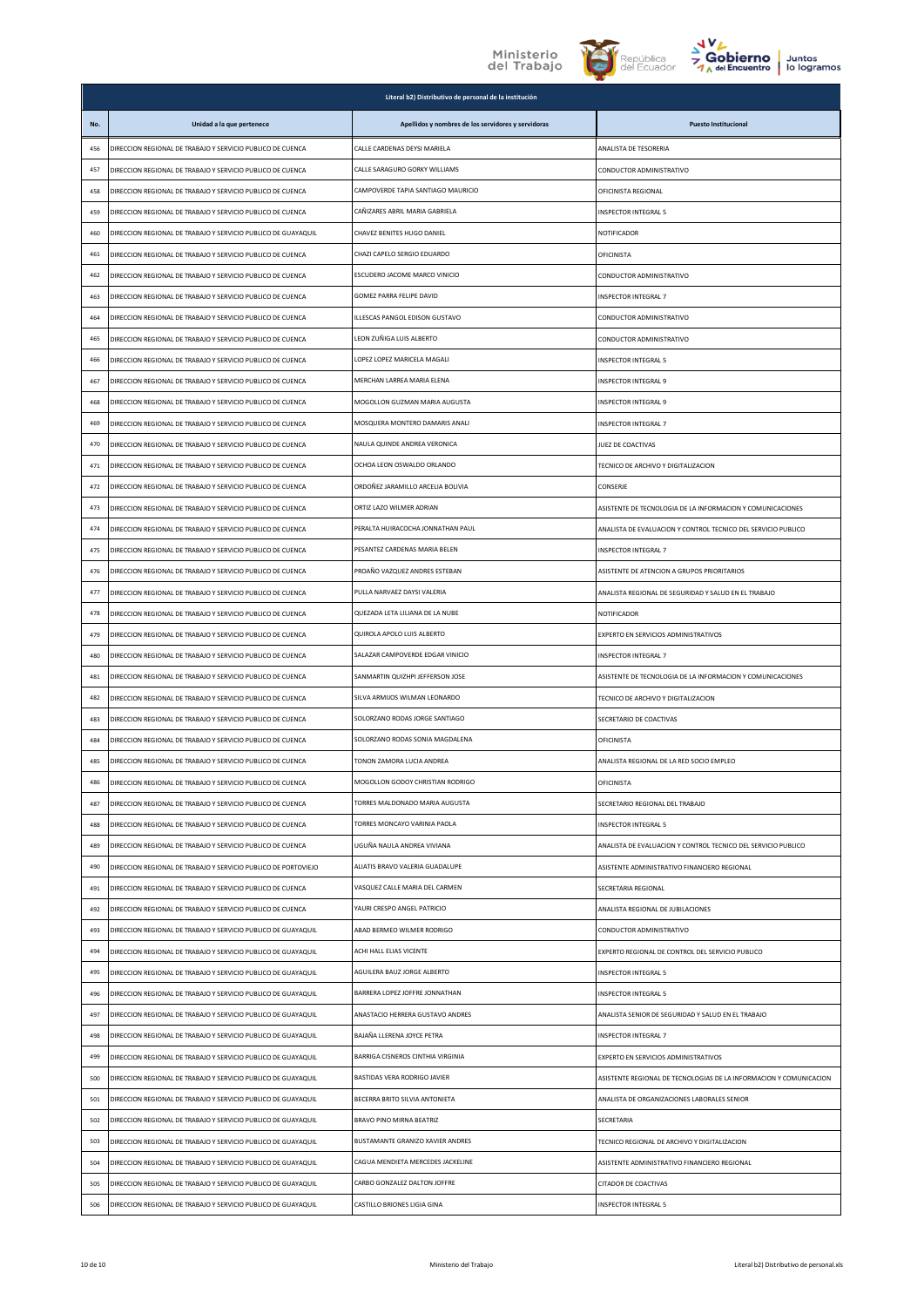





|     |                                                                | Literal b2) Distributivo de personal de la institución |                                                                   |
|-----|----------------------------------------------------------------|--------------------------------------------------------|-------------------------------------------------------------------|
| No. | Unidad a la que pertenece                                      | Apellidos y nombres de los servidores y servidoras     | <b>Puesto Institucional</b>                                       |
| 507 | DIRECCION REGIONAL DE TRABAJO Y SERVICIO PUBLICO DE GUAYAQUIL  | BRIONES BANDERAS CINDY MICHELLE                        | ASISTENTE ADMINISTRATIVO FINANCIERO REGIONAL                      |
| 508 | DIRECCION REGIONAL DE TRABAJO Y SERVICIO PUBLICO DE GUAYAQUIL  | CHACON BECERRA DANIEL ALFREDO                          | ASISTENTE ADMINISTRATIVO FINANCIERO REGIONAL                      |
| 509 | DIRECCION REGIONAL DE TRABAJO Y SERVICIO PUBLICO DE GUAYAQUIL  | CORDOVA AYORA DIEGO FABRICIO                           | TECNICO DE SEGUIMIENTO Y CONTROL DE ATENCION Y CONTACTO CIUDADANO |
| 510 | DIRECCION REGIONAL DE TRABAJO Y SERVICIO PUBLICO DE GUAYAQUIL  | CORREA FIGUEROA ANDREA SALOME                          | <b>INSPECTOR INTEGRAL 5</b>                                       |
| 511 | DIRECCION REGIONAL DE TRABAJO Y SERVICIO PUBLICO DE GUAYAQUIL  | CORREA GUZMAN GLORIA CAROLINA                          | INSPECTOR INTEGRAL 2                                              |
| 512 | DIRECCION REGIONAL DE TRABAJO Y SERVICIO PUBLICO DE GUAYAQUIL  | DE LA TORRE VILLON JUAN CARLOS                         | TECNICO DE ARCHIVO Y DIGITALIZACION                               |
| 513 | DIRECCION DE SECRETARIA GENERAL                                | FAJARDO TRIVIÑO KLEBER ADRIAN                          | SECRETARIA EJECUTIVA                                              |
| 514 | DIRECCION REGIONAL DE TRABAJO Y SERVICIO PUBLICO DE GUAYAQUIL  | FILIAN TORRES NATIVIDAD TARGELIA                       | NOTIFICADOR                                                       |
| 515 | DIRECCION REGIONAL DE TRABAJO Y SERVICIO PUBLICO DE GUAYAQUIL  | <b>GARCIA DUEÑAS RUTH DALINDA</b>                      | SECRETARIO DE COACTIVAS                                           |
| 516 | DIRECCION REGIONAL DE TRABAJO Y SERVICIO PUBLICO DE GUAYAQUIL  | <b>GARZON TORRES JOEL ADRIAN</b>                       | ANALISTA REGIONAL DE ATENCION A GRUPOS PRIORITARIOS               |
| 517 | DIRECCION REGIONAL DE TRABAJO Y SERVICIO PUBLICO DE GUAYAQUIL  | GILER HIDALGO LISSETTE ESTEFANIA                       | EXPERTO REGIONAL DE CONTROL DEL SERVICIO PUBLICO                  |
| 518 | DIRECCION REGIONAL DE TRABAJO Y SERVICIO PUBLICO DE GUAYAQUIL  | GOMEZ GONZALEZ STEPHANIE KATHERINE                     | ABOGADO REGIONAL DE ASESORIA JURIDICA                             |
| 519 | DIRECCION REGIONAL DE TRABAJO Y SERVICIO PUBLICO DE GUAYAQUIL  | GONZALEZ CRIOLLO MERCEDES ISABEL                       | ANALISTA REGIONAL DE CONTROL DEL SERVICIO PUBLICO                 |
| 520 | DIRECCION REGIONAL DE TRABAJO Y SERVICIO PUBLICO DE GUAYAQUIL  | GOYA MORENO ALBERTO JOFFRE                             | CHOFER                                                            |
| 521 | DIRECCION REGIONAL DE TRABAJO Y SERVICIO PUBLICO DE PORTOVIEJO | GUILLEN GARZON RICHARD MARTIN                          | INSPECTOR INTEGRAL 5                                              |
| 522 | DIRECCION REGIONAL DE TRABAJO Y SERVICIO PUBLICO DE GUAYAQUIL  | GUTIERREZ LEDESMA LIGIA NARCISA                        | ASISTENTE DE ANALISIS SALARIAL                                    |
| 523 | DIRECCION REGIONAL DE TRABAJO Y SERVICIO PUBLICO DE GUAYAQUIL  | HERRERA GUARTATANGA RUBEN FRANCISCO                    | ASISTENTE REGIONAL DE LA RED SOCIO EMPLEO                         |
| 524 | DIRECCION REGIONAL DE TRABAJO Y SERVICIO PUBLICO DE GUAYAQUIL  | HURTADO AVEIGA BETTY MARIA                             | SECRETARIA                                                        |
| 525 | DIRECCION REGIONAL DE TRABAJO Y SERVICIO PUBLICO DE GUAYAQUIL  | IÑIGUEZ CUEVA MARIANA DE JESUS                         | ANALISTA REGIONAL DE CONTROL DEL SERVICIO PUBLICO                 |
| 526 | DIRECCION REGIONAL DE TRABAJO Y SERVICIO PUBLICO DE GUAYAQUIL  | LAJONES WILA MARIUXI DEL JESUS                         | ANALISTA ADMINISTRATIVO FINANCIERO REGIONAL                       |
| 527 | DIRECCION REGIONAL DE TRABAJO Y SERVICIO PUBLICO DE GUAYAQUIL  | LOPEZ CABRERA LORENA CRISTINA                          | <b>INSPECTOR INTEGRAL 5</b>                                       |
| 528 | DIRECCION REGIONAL DE TRABAJO Y SERVICIO PUBLICO DE GUAYAQUIL  | LOPEZ VERA LUCIA DEL CARMEN                            | OFICINISTA                                                        |
| 529 | DIRECCION REGIONAL DE TRABAJO Y SERVICIO PUBLICO DE GUAYAQUIL  | MALDONADO DUMES EDDIE SANTIAGO                         | TECNICO DE ARCHIVO Y DIGITALIZACION                               |
| 530 | DIRECCION REGIONAL DE TRABAJO Y SERVICIO PUBLICO DE GUAYAQUIL  | MANFALLES CHEVEZ OSWALDO ALFONSO                       | CONDUCTOR ADMINISTRATIVO                                          |
| 531 | DIRECCION REGIONAL DE TRABAJO Y SERVICIO PUBLICO DE GUAYAQUIL  | MATUTE AVILES FELIPE EDUARDO                           | INSPECTOR INTEGRAL 9                                              |
| 532 | DIRECCION REGIONAL DE TRABAJO Y SERVICIO PUBLICO DE GUAYAQUIL  | MEJIA SARES CAROLINA INGRID                            | INSPECTOR INTEGRAL 2                                              |
| 533 | DIRECCION REGIONAL DE TRABAJO Y SERVICIO PUBLICO DE GUAYAQUIL  | MERCHAN DELGADO VIVIANA DEL CARMEN                     | OFICINISTA                                                        |
| 534 | DIRECCION REGIONAL DE TRABAJO Y SERVICIO PUBLICO DE GUAYAQUIL  | BRAVO MENDOZA KAREN VALERIA                            | ABOGADO REGIONAL DE ASESORIA JURIDICA                             |
| 535 | DIRECCION REGIONAL DE TRABAJO Y SERVICIO PUBLICO DE GUAYAQUIL  | MONCAYO SALCEDO JAVIER ANDRES                          | ANALISTA DE ORGANIZACIONES LABORALES SENIOR                       |
| 536 | DIRECCION REGIONAL DE TRABAJO Y SERVICIO PUBLICO DE GUAYAQUIL  | MONTIEL ALVARRACIN JORGE HIPOLITO                      | CONDUCTOR ADMINISTRATIVO                                          |
| 537 | DIRECCION REGIONAL DE TRABAJO Y SERVICIO PUBLICO DE GUAYAQUIL  | MORA DELGADO DEINY TERESA                              | ANALISTA REGIONAL DE EMPLEO Y SALARIOS                            |
| 538 | DIRECCION REGIONAL DE TRABAJO Y SERVICIO PUBLICO DE GUAYAQUIL  | MORA JALKAS CARLOS ALBERTO                             | INSPECTOR INTEGRAL 4                                              |
| 539 | DIRECCION REGIONAL DE TRABAJO Y SERVICIO PUBLICO DE GUAYAQUIL  | MOROCHO VALAREZO MIGUEL DE JESUS                       | ANALISTA REGIONAL DE CONTROL DEL SERVICIO PUBLICO                 |
| 540 | DIRECCION REGIONAL DE TRABAJO Y SERVICIO PUBLICO DE GUAYAQUIL  | MOSQUERA MINAN WILLIAN ANGEL                           | ANALISTA EN ATENCION A GRUPOS PRIORITARIOS                        |
| 541 | DIRECCION REGIONAL DE TRABAJO Y SERVICIO PUBLICO DE GUAYAQUIL  | MOSQUERA TUCUNANGO YEANYNE YULIANA                     | OFICINISTA                                                        |
| 542 | DIRECCION REGIONAL DE TRABAJO Y SERVICIO PUBLICO DE GUAYAQUIL  | MUÑOZ VALENCIA SONNIA SORAYA                           | INSPECTOR INTEGRAL 5                                              |
| 543 | DIRECCION FINANCIERA                                           | NARVAEZ FLORES FERNANDO ERNESTO                        | <b>EXPERTO DE PRESUPUESTO</b>                                     |
| 544 | DIRECCION REGIONAL DE TRABAJO Y SERVICIO PUBLICO DE GUAYAQUIL  | NAVARRETE FREIRE WASHINGTON ALEJANDRO                  | INSPECTOR INTEGRAL 5                                              |
| 545 | DIRECCION REGIONAL DE TRABAJO Y SERVICIO PUBLICO DE GUAYAQUIL  | NIVELO VEGA MARIA SALOME                               | INSPECTOR INTEGRAL 4                                              |
| 546 | DIRECCION REGIONAL DE TRABAJO Y SERVICIO PUBLICO DE GUAYAQUIL  | OLEA VILLACIS FABIAN MAURICIO                          | ABOGADO REGIONAL DE ASESORIA JURIDICA                             |
| 547 | DIRECCION REGIONAL DE TRABAJO Y SERVICIO PUBLICO DE GUAYAQUIL  | PALTIN LABANDA WILFRIDO AUGUSTO                        | ANALISTA DE ORGANIZACIONES LABORALES SENIOR                       |
| 548 | DIRECCION REGIONAL DE TRABAJO Y SERVICIO PUBLICO DE GUAYAQUIL  | PANCHANA TORAL LUIS ALFREDO                            | INSPECTOR INTEGRAL 5                                              |
| 549 | DIRECCION REGIONAL DE TRABAJO Y SERVICIO PUBLICO DE GUAYAQUIL  | PEREZ YAGUAL JULIO CESAR                               | ANALISTA SENIOR DE SEGURIDAD Y SALUD EN EL TRABAJO                |
| 550 | DIRECCION REGIONAL DE TRABAJO Y SERVICIO PUBLICO DE GUAYAQUIL  | PINARGOTE GENDER HUGO GABRIEL                          | CONSERJE                                                          |
| 551 | DIRECCION REGIONAL DE TRABAJO Y SERVICIO PUBLICO DE GUAYAQUIL  | POVEDA ALVARADO ALEXIS STEVEN                          | ASISTENTE REGIONAL DE EMPLEO Y SALARIOS                           |
| 552 | DIRECCION REGIONAL DE TRABAJO Y SERVICIO PUBLICO DE GUAYAQUIL  | QUIJIJE BAZAN GERMANIA GREGORIA                        | INSPECTOR INTEGRAL 2                                              |
| 553 | DIRECCION REGIONAL DE TRABAJO Y SERVICIO PUBLICO DE GUAYAQUIL  | QUINTANA CONTRERAS PATRICIA ALEXANDRA                  | ASISTENTE REGIONAL DE EMPLEO Y SALARIOS                           |
| 554 | DIRECCION REGIONAL DE TRABAJO Y SERVICIO PUBLICO DE GUAYAQUIL  | RIOFRIO PARRA MARIA FERNANDA                           | SECRETARIA                                                        |
| 555 | DIRECCION REGIONAL DE TRABAJO Y SERVICIO PUBLICO DE GUAYAQUIL  | RIVAS AZANZA FABIAN ANDRES                             | <b>INSPECTOR INTEGRAL 7</b>                                       |
| 556 | DIRECCION REGIONAL DE TRABAJO Y SERVICIO PUBLICO DE GUAYAQUIL  | RODRIGUEZ INTRIAGO KIARA DAYANARA                      | ASISTENTE ADMINISTRATIVO FINANCIERO REGIONAL                      |
| 557 | DIRECCION REGIONAL DE TRABAJO Y SERVICIO PUBLICO DE GUAYAQUIL  | ROMERO ORTEGA ALFONSO BENIGNO                          | MEDIADOR REGIONAL LABORAL                                         |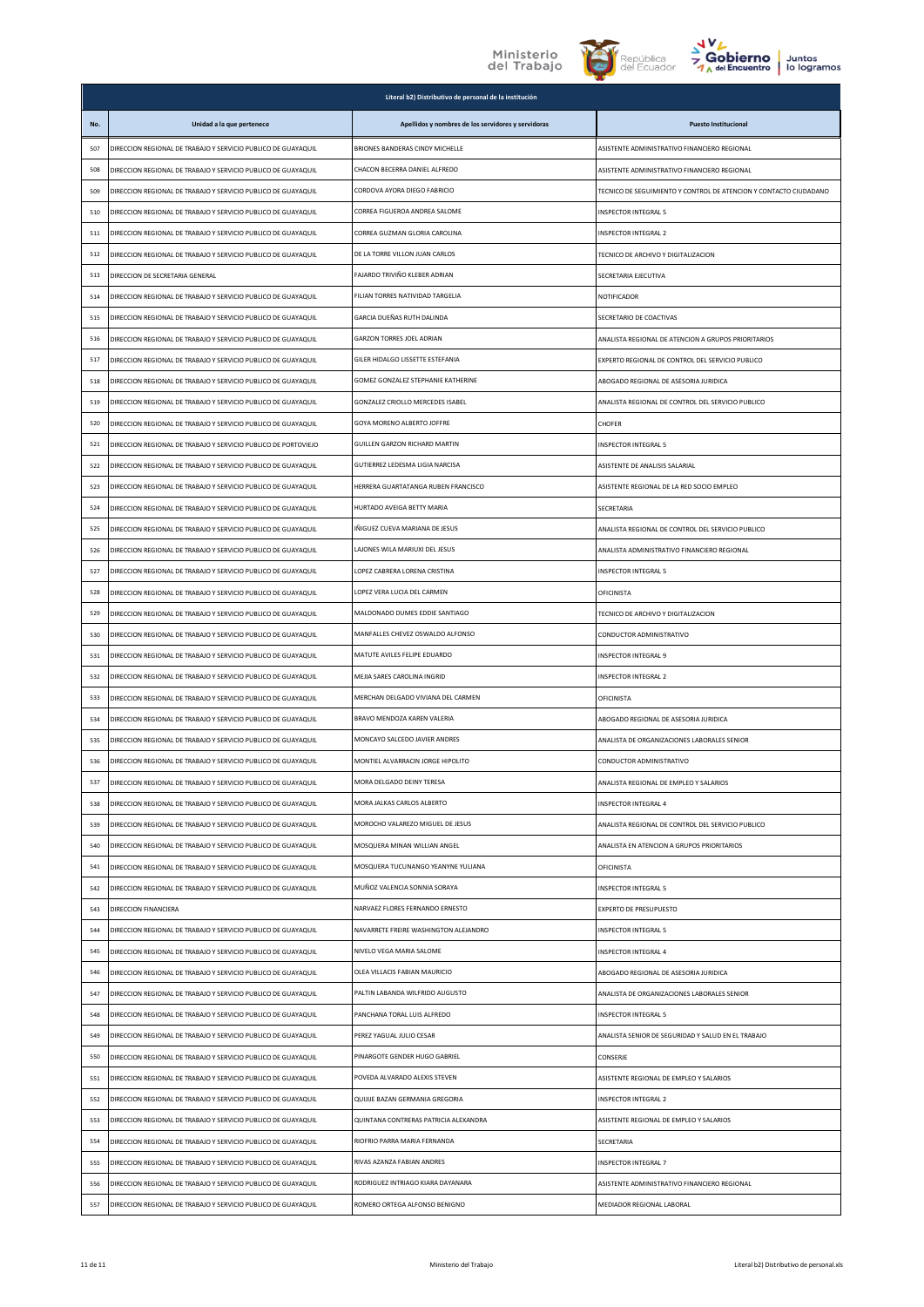





|     |                                                                | Literal b2) Distributivo de personal de la institución |                                                                   |
|-----|----------------------------------------------------------------|--------------------------------------------------------|-------------------------------------------------------------------|
| No. | Unidad a la que pertenece                                      | Apellidos y nombres de los servidores y servidoras     | <b>Puesto Institucional</b>                                       |
| 558 | DIRECCION REGIONAL DE TRABAJO Y SERVICIO PUBLICO DE GUAYAQUIL  | ROMERO SAN LUCAS ANGEL DAGOBERTO                       | <b>INSPECTOR INTEGRAL 4</b>                                       |
| 559 | DIRECCION REGIONAL DE TRABAJO Y SERVICIO PUBLICO DE GUAYAQUIL  | ROMERO TRONCOSO MONICA TATIANA                         | ASISTENTE DE SOCIO EMPLEO                                         |
| 560 | DIRECCION REGIONAL DE TRABAJO Y SERVICIO PUBLICO DE GUAYAQUIL  | RUIZ PALMA CLAUDIO ANTONIO                             | ANALISTA REGIONAL DE CONTROL DEL SERVICIO PUBLICO                 |
| 561 | DIRECCION REGIONAL DE TRABAJO Y SERVICIO PUBLICO DE GUAYAQUIL  | SALAZAR ESCOBAR DANILO CHRISTIAN                       | ASISTENTE DE MANTENIMIENTO                                        |
| 562 | DIRECCION REGIONAL DE TRABAJO Y SERVICIO PUBLICO DE GUAYAQUIL  | SALVADOR GUERRA DIANA CONSUELO                         | EXPERTO REGIONAL DE SEGURIDAD Y SALUD EN EL TRABAJO               |
| 563 | DIRECCION REGIONAL DE TRABAJO Y SERVICIO PUBLICO DE PORTOVIEJO | AMEN CHINGA IRINA MARIA                                | EXPERTO REGIONAL DE SEGURIDAD Y SALUD EN EL TRABAJO               |
| 564 | DIRECCION REGIONAL DE TRABAJO Y SERVICIO PUBLICO DE GUAYAQUIL  | SANCHEZ CAICEDO CHRISTIAN VICENTE                      | OFICINISTA                                                        |
| 565 | DIRECCION REGIONAL DE TRABAJO Y SERVICIO PUBLICO DE GUAYAQUIL  | SILVA SANTIANA LOURDES NOEMI                           | INSPECTOR INTEGRAL 5                                              |
| 566 | DIRECCION REGIONAL DE TRABAJO Y SERVICIO PUBLICO DE GUAYAQUIL  | SOLANO PRIETO GUIDO ERNESTO                            | ANALISTA REGIONAL DE ATENCION A GRUPOS PRIORITARIOS               |
| 567 | DIRECCION REGIONAL DE TRABAJO Y SERVICIO PUBLICO DE GUAYAQUIL  | SOLIS SANCHEZ JUAN NICOLAS                             | OFICINISTA                                                        |
| 568 | DIRECCION REGIONAL DE TRABAJO Y SERVICIO PUBLICO DE GUAYAQUIL  | SUAREZ CORONEL GALO ALBERTO                            | CONDUCTOR ADMINISTRATIVO                                          |
| 569 | DIRECCION REGIONAL DE TRABAJO Y SERVICIO PUBLICO DE GUAYAQUIL  | SUAREZ PRENDE HENRY ALBERTO                            | CONDUCTOR ADMINISTRATIVO                                          |
| 570 | DIRECCION REGIONAL DE TRABAJO Y SERVICIO PUBLICO DE GUAYAQUIL  | SUAREZ SANDOVAL JOHANNA LIZET                          | EXPERTO REGIONAL DE CONTROL DEL SERVICIO PUBLICO                  |
| 571 | DIRECCION REGIONAL DE TRABAJO Y SERVICIO PUBLICO DE GUAYAQUIL  | TAMAYO VILLAMAR JENNY GEORGINA                         | TECNICO JURIDICO RED SOCIO EMPLEO                                 |
| 572 | DIRECCION REGIONAL DE TRABAJO Y SERVICIO PUBLICO DE GUAYAQUIL  | TOMALA BAJAÑA MARCELA VANESSA                          | TECNICO DE ARCHIVO Y DIGITALIZACION                               |
| 573 | DIRECCION REGIONAL DE TRABAJO Y SERVICIO PUBLICO DE GUAYAQUIL  | VALDEZ VALLEJO VERONICA IRENE                          | ASISTENTE DE MIGRACIONES LABORALES                                |
| 574 | DIRECCION REGIONAL DE TRABAJO Y SERVICIO PUBLICO DE GUAYAQUIL  | VELA TUTIVEN WALTER GIOVANNY                           | <b>INSPECTOR INTEGRAL 7</b>                                       |
| 575 | DIRECCION REGIONAL DE TRABAJO Y SERVICIO PUBLICO DE GUAYAQUIL  | VELEZ GARCIA MARIUXI ELIZABETH                         | ASISTENTE DE SOCIO EMPLEO                                         |
| 576 | DIRECCION REGIONAL DE TRABAJO Y SERVICIO PUBLICO DE GUAYAQUIL  | VERA RONQUILLO DENISSE ARACELLY                        | OFICINISTA REGIONAL                                               |
| 577 | DIRECCION REGIONAL DE TRABAJO Y SERVICIO PUBLICO DE GUAYAQUIL  | VILLAGOMEZ BAQUEDANO NATHALY DEL ROSARIO               | ANALISTA DE EVALUACION Y CONTROL TECNICO DEL SERVICIO PUBLICO     |
| 578 | DIRECCION REGIONAL DE TRABAJO Y SERVICIO PUBLICO DE GUAYAQUIL  | VILLAGOMEZ VIZCAINO ABIGAIL                            | <b>EXPERTO REGIONAL JURIDICO</b>                                  |
| 579 | DIRECCION REGIONAL DE TRABAJO Y SERVICIO PUBLICO DE GUAYAQUIL  | VILLALVA SANCHEZ VICENTE JOSE                          | OFICINISTA                                                        |
| 580 | DIRECCION REGIONAL DE TRABAJO Y SERVICIO PUBLICO DE GUAYAQUIL  | VINTIMILLA DE HAZ VIVIANA PAOLA                        | ASISTENTE REGIONAL DE EMPLEO Y SALARIOS                           |
| 581 | DIRECCION REGIONAL DE TRABAJO Y SERVICIO PUBLICO DE GUAYAQUIL  | VISCARRA VISCARRA CARLOS RAUL                          | CONDUCTOR ADMINISTRATIVO                                          |
| 582 | DIRECCION REGIONAL DE TRABAJO Y SERVICIO PUBLICO DE GUAYAQUIL  | ZAMBRANO RONQUILLO MARIA FERNANDA                      | TECNICO DE SEGUIMIENTO Y CONTROL DE ATENCION Y CONTACTO CIUDADANO |
| 583 | DIRECCION REGIONAL DE TRABAJO Y SERVICIO PUBLICO DE GUAYAQUIL  | ZAVALA CABRERA OSWALDO ENRIQUE                         | OFICINISTA REGIONAL                                               |
| 584 | DIRECCION REGIONAL DE TRABAJO Y SERVICIO PUBLICO DE GUAYAQUIL  | BALSECA SELLAN DAYANA ELIZABETH                        | ANALISTA REGIONAL DE CONTROL DEL SERVICIO PUBLICO                 |
| 585 | DIRECCION REGIONAL DE TRABAJO Y SERVICIO PUBLICO DE GUAYAQUIL  | FREILE PALACIOS JOSE LUIS                              | INSPECTOR INTEGRAL 5                                              |
| 586 | DIRECCION REGIONAL DE TRABAJO Y SERVICIO PUBLICO DE GUAYAQUIL  | MARTINEZ RAMIREZ SILVANA SOFIA                         | TECNICO REGIONAL DE ATENCION AL USUARIO                           |
| 587 | DIRECCION REGIONAL DE TRABAJO Y SERVICIO PUBLICO DE GUAYAQUIL  | ZAMBRANO MACAY MARIA YULIANA                           | <b>EXPERTO REGIONAL JURIDICO</b>                                  |
| 588 | DIRECCION REGIONAL DE TRABAJO Y SERVICIO PUBLICO DE GUAYAQUIL  | CHAMBER ESPINOZA CINTHIA DENISSE                       | <b>INSPECTOR INTEGRAL 4</b>                                       |
| 589 | DIRECCION REGIONAL DE TRABAJO Y SERVICIO PUBLICO DE GUAYAQUIL  | LEON GOMEZ CATALINA LUCRECIA                           | INSPECTOR INTEGRAL 5                                              |
| 590 | DIRECCION REGIONAL DE TRABAJO Y SERVICIO PUBLICO DE GUAYAQUIL  | ZIADET HERRERA LILIAN MERCEDES                         | ASISTENTE DE SOCIO EMPLEO                                         |
| 591 | DIRECCION REGIONAL DE TRABAJO Y SERVICIO PUBLICO DE IBARRA     | ROSALES MIÑO HUMBERTO PEDRO MANUEL                     | DIRECTOR REGIONAL DE TRABAJO Y SERVICIO PUBLICO                   |
| 592 | DIRECCION REGIONAL DE TRABAJO Y SERVICIO PUBLICO DE IBARRA     | ORBE MOREJON MARCELO PATRICIO                          | <b>INSPECTOR INTEGRAL 5</b>                                       |
| 593 | DIRECCION REGIONAL DE TRABAJO Y SERVICIO PUBLICO DE IBARRA     | ALDAS GUERRERO MARIA JOSE                              | <b>INSPECTOR INTEGRAL 5</b>                                       |
| 594 | DIRECCION REGIONAL DE TRABAJO Y SERVICIO PUBLICO DE IBARRA     | ALTAMIRANO PADILLA GUIDO MAURICIO                      | JUEZ REGIONAL DE COACTIVAS                                        |
| 595 | DIRECCION REGIONAL DE TRABAJO Y SERVICIO PUBLICO DE IBARRA     | ARIAS CORONADO JENNY ANABEL                            | ANALISTA DE EVALUACION Y CONTROL TECNICO DEL SERVICIO PUBLICO     |
| 596 | DIRECCION REGIONAL DE TRABAJO Y SERVICIO PUBLICO DE IBARRA     | AYALA PAREDES LILIANA ELIZABETH                        | ANALISTA REGIONAL DE CONTROL DEL SERVICIO PUBLICO                 |
| 597 | DIRECCION REGIONAL DE TRABAJO Y SERVICIO PUBLICO DE IBARRA     | BARAHONA BAEZ GALO FERNANDO                            | INSPECTOR INTEGRAL 5                                              |
| 598 | DIRECCION REGIONAL DE TRABAJO Y SERVICIO PUBLICO DE IBARRA     | BARRE RAMIREZ JORDAN JORGE                             | NOTIFICADOR                                                       |
| 599 | DIRECCION REGIONAL DE TRABAJO Y SERVICIO PUBLICO DE IBARRA     | CEVALLOS MICHILENA MARIO ANDRES                        | ASISTENTE DE TECNOLOGIA DE LA INFORMACION Y COMUNICACIONES        |
| 600 | DIRECCION REGIONAL DE TRABAJO Y SERVICIO PUBLICO DE IBARRA     | DELGADO ARTEAGA HECTOR PATRICIO                        | CONDUCTOR ADMINISTRATIVO                                          |
| 601 | DIRECCION REGIONAL DE TRABAJO Y SERVICIO PUBLICO DE IBARRA     | DONOSO PINEDA KARINA ALEXANDRA                         | SECRETARIO REGIONAL DE COACTIVAS                                  |
| 602 | DIRECCION REGIONAL DE TRABAJO Y SERVICIO PUBLICO DE IBARRA     | ESPINOZA BORJA IRENE MAGALI                            | ANALISTA REGIONAL DE CONTROL DEL SERVICIO PUBLICO                 |
| 603 | DIRECCION REGIONAL DE TRABAJO Y SERVICIO PUBLICO DE IBARRA     | GUATEMAL ANGAMARCA SILVIA MARIBEL                      | ASISTENTE DE SOCIO EMPLEO                                         |
| 604 | DIRECCION REGIONAL DE TRABAJO Y SERVICIO PUBLICO DE IBARRA     | HERNANDEZ BENITEZ RAMIRO MAURICIO                      | ANALISTA DE EVALUACION Y CONTROL TECNICO DEL SERVICIO PUBLICO     |
| 605 | DIRECCION REGIONAL DE TRABAJO Y SERVICIO PUBLICO DE IBARRA     | <b>IBARRA BEDON GRACE BELEN</b>                        | CITADOR DE COACTIVAS                                              |
| 606 | DIRECCION REGIONAL DE TRABAJO Y SERVICIO PUBLICO DE IBARRA     | LANCHIMBA GUANDINANGO MARIA ELENA                      | ASISTENTE DE ATENCION A GRUPOS PRIORITARIOS                       |
| 607 | DIRECCION REGIONAL DE TRABAJO Y SERVICIO PUBLICO DE IBARRA     | MAYALITA ANDRANGO FRANKLIN STALIN                      | INSPECTOR INTEGRAL 7                                              |
| 608 | DIRECCION REGIONAL DE TRABAJO Y SERVICIO PUBLICO DE IBARRA     | MORENO DIAZ GABRIELA ELIZABETH                         | TECNICO DE ARCHIVO Y DIGITALIZACION                               |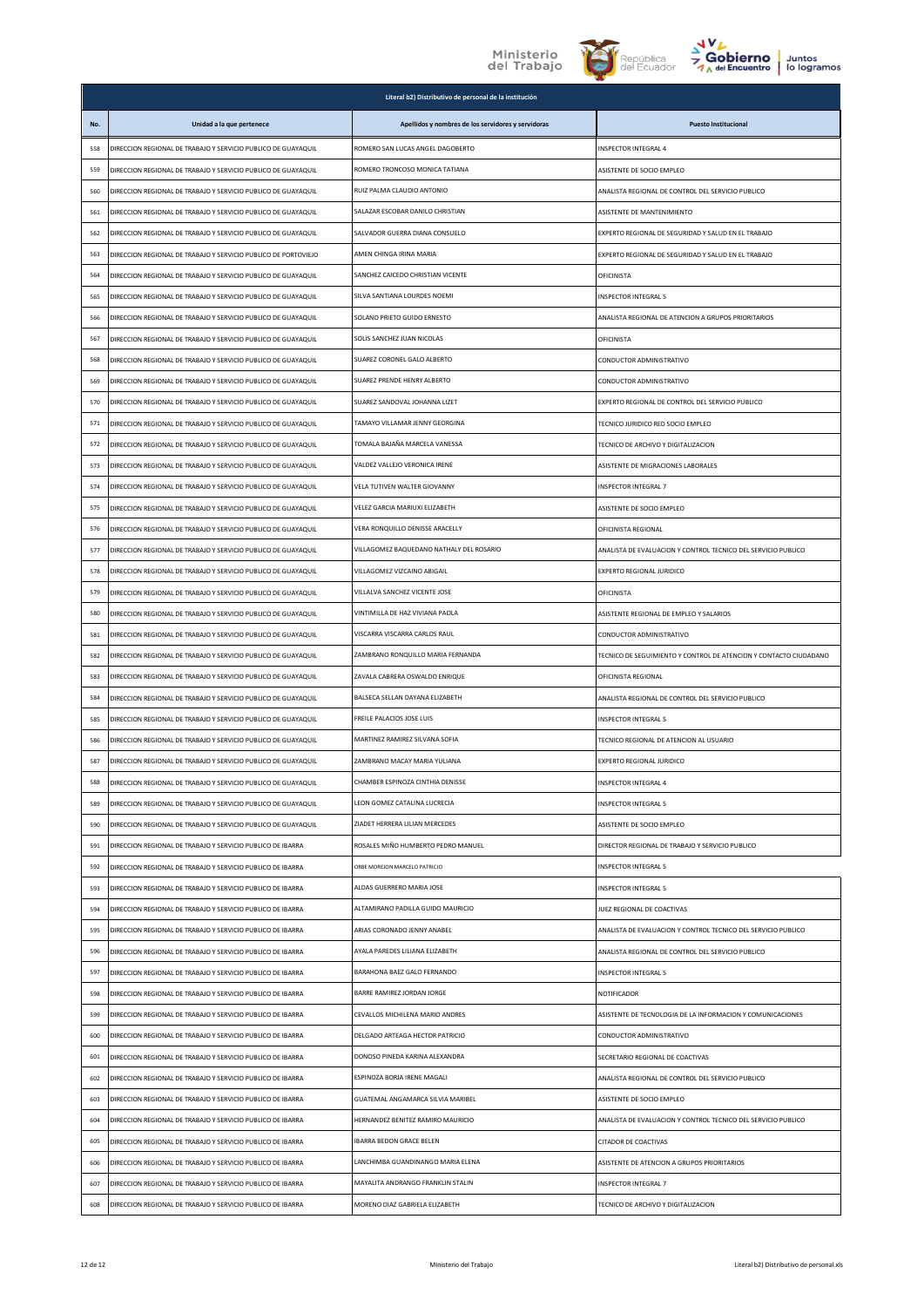





|     |                                                                | Literal b2) Distributivo de personal de la institución |                                                                     |
|-----|----------------------------------------------------------------|--------------------------------------------------------|---------------------------------------------------------------------|
| No. | Unidad a la que pertenece                                      | Apellidos y nombres de los servidores y servidoras     | <b>Puesto Institucional</b>                                         |
| 609 | DIRECCION REGIONAL DE TRABAJO Y SERVICIO PUBLICO DE IBARRA     | MORENO ECHEVERRIA SOFIA DE LOS ANGELES                 | ASISTENTE DE SOCIO EMPLEO                                           |
| 610 | DIRECCION REGIONAL DE TRABAJO Y SERVICIO PUBLICO DE IBARRA     | PULLES LIMA ALBERTO VICENTE                            | ANALISTA ADMINISTRATIVO FINANCIERO REGIONAL                         |
| 611 | DIRECCION REGIONAL DE TRABAJO Y SERVICIO PUBLICO DE IBARRA     | SOSA PIEDRA MARGOTH ELIZABETH                          | CONSERJE                                                            |
| 612 | DIRECCION REGIONAL DE TRABAJO Y SERVICIO PUBLICO DE IBARRA     | TORRES BENAVIDES KARINA LIZETH                         | CONTADOR REGIONAL                                                   |
| 613 | DIRECCION REGIONAL DE TRABAJO Y SERVICIO PUBLICO DE IBARRA     | TREBOLES BAROJA WILLIAM ISRAEL                         | SECRETARIO REGIONAL DEL TRABAJO                                     |
| 614 | DIRECCION REGIONAL DE TRABAJO Y SERVICIO PUBLICO DE LOJA       | SANCHEZ ABARCA DIANA GUISSELLA                         | <b>INSPECTOR INTEGRAL 4</b>                                         |
| 615 | DIRECCION REGIONAL DE TRABAJO Y SERVICIO PUBLICO DE LOJA       | SOLANO PAUTA CARLOS YASMANY                            | INSPECTOR INTEGRAL 4                                                |
| 616 | DIRECCION REGIONAL DE TRABAJO Y SERVICIO PUBLICO DE LOJA       | GARCIA CELI FRANCO LEONARDO                            | DIRECTOR REGIONAL DE TRABAJO Y SERVICIO PUBLICO                     |
| 617 | DIRECCION REGIONAL DE TRABAJO Y SERVICIO PUBLICO DE LOJA       | BLACIO AGUIRRE ROBERT PAUL                             | INSPECTOR INTEGRAL 9                                                |
| 618 | DIRECCION REGIONAL DE TRABAJO Y SERVICIO PUBLICO DE LOJA       | ARBOLEDA GUERRERO CLAUDIA GABRIELA                     | <b>INSPECTOR INTEGRAL 5</b>                                         |
| 619 | DIRECCION REGIONAL DE TRABAJO Y SERVICIO PUBLICO DE LOJA       | AZANZA GONZALEZ DARWIN GEOVANNY                        | <b>INSPECTOR INTEGRAL 2</b>                                         |
| 620 | DIRECCION REGIONAL DE TRABAJO Y SERVICIO PUBLICO DE LOJA       | BRITO HURTADO GIOVANNY OSWALDO                         | CONDUCTOR ADMINISTRATIVO                                            |
| 621 | DIRECCION REGIONAL DE TRABAJO Y SERVICIO PUBLICO DE LOJA       | TORRES CALDERON YANELA ELIZABETH                       | TECNICO REGIONAL DE ARCHIVO Y DIGITALIZACION                        |
| 622 | DIRECCION DE CONTROL TECNICO DE LA GESTION DEL TALENTO HUMANO  | CABRERA SANCHEZ BRIGIDA YACQUELINE                     | ANALISTA SENIOR DE CONTROL TECNICO DE LA GESTION DEL TALENTO HUMANO |
| 623 | DIRECCION REGIONAL DE TRABAJO Y SERVICIO PUBLICO DE LOJA       | CARDENAS RODRIGUEZ ALEX OSWALDO                        | ASISTENTE DE MIGRACIONES LABORALES                                  |
| 624 | DIRECCION REGIONAL DE TRABAJO Y SERVICIO PUBLICO DE LOJA       | CASTILLO VILLALTA MARIA ELIZABETH                      | ANALISTA REGIONAL DE CONTROL DEL SERVICIO PUBLICO                   |
| 625 | DIRECCION REGIONAL DE TRABAJO Y SERVICIO PUBLICO DE LOJA       | CASTRO ESPINOSA LILA DE LOS ANGELES                    | <b>INSPECTOR INTEGRAL 5</b>                                         |
| 626 | DIRECCION REGIONAL DE TRABAJO Y SERVICIO PUBLICO DE LOJA       | CUEVA CUEVA DANILO JAVIER                              | <b>INSPECTOR INTEGRAL 5</b>                                         |
| 627 | DIRECCION REGIONAL DE TRABAJO Y SERVICIO PUBLICO DE LOJA       | FLIZALDE VIVANCO MAYTE DEL CISNE                       | AUXILIAR DE RECEPCION ARCHIVO Y DESPACHO DE ACTAS Y CONTRATOS       |
| 628 | DIRECCION DE MEDIACION LABORAL                                 | FLORES YAZBEK ANDRES PAUL                              | MEDIADOR LABORAL SENIOR                                             |
| 629 | DIRECCION REGIONAL DE TRABAJO Y SERVICIO PUBLICO DE LOJA       | GOMEZ ARMIJOS STALIN ALBERTO                           | CONDUCTOR ADMINISTRATIVO                                            |
| 630 | DIRECCION REGIONAL DE TRABAJO Y SERVICIO PUBLICO DE LOJA       | GUAJALA RIVILLA DARWIN AFRANIO                         | CONTADOR REGIONAL                                                   |
| 631 | DIRECCION REGIONAL DE TRABAJO Y SERVICIO PUBLICO DE LOJA       | GUAMAN GONZALEZ FREDDY GUILLERMO                       | ANALISTA REGIONAL JUNIOR ADMINISTRATIVO Y FINANCIERO                |
| 632 | DIRECCION REGIONAL DE TRABAJO Y SERVICIO PUBLICO DE LOJA       | GUARNIZO JARAMILLO DARWIN RIGOBERTO                    | CITADOR DE COACTIVAS                                                |
| 633 | DIRECCION REGIONAL DE TRABAJO Y SERVICIO PUBLICO DE LOJA       | HIDALGO MONTERO DAYANA CECIBEL                         | <b>INSPECTOR INTEGRAL 5</b>                                         |
| 634 | DIRECCION REGIONAL DE TRABAJO Y SERVICIO PUBLICO DE LOJA       | JIMENEZ MORA JORGE PATRICIO                            | ASISTENTE DE TECNOLOGIA DE LA INFORMACION Y COMUNICACIONES          |
| 635 | DIRECCION REGIONAL DE TRABAJO Y SERVICIO PUBLICO DE LOJA       | LOZADA BRAVO YAJAIRA KATHERINE                         | SECRETARIA REGIONAL                                                 |
| 636 | DIRECCION REGIONAL DE TRABAJO Y SERVICIO PUBLICO DE LOJA       | MACAS SANCHEZ BLANCA JACKELINE DEL CISNE               | EXPERTO DE EVALUACION Y CONTROL TECNICO DEL SERVICIO PUBLICO        |
| 637 | DIRECCION REGIONAL DE TRABAJO Y SERVICIO PUBLICO DE LOJA       | MONTERO ROMERO ELIZABETH NOEMI                         | ANALISTA ADMINISTRATIVO FINANCIERO REGIONAL                         |
| 638 | DIRECCION REGIONAL DE TRABAJO Y SERVICIO PUBLICO DE LOJA       | MORILLO JARAMILLO IVANOBA ANDREA                       | ASISTENTE REGIONAL DE LA RED SOCIO EMPLEO                           |
| 639 | DIRECCION REGIONAL DE TRABAJO Y SERVICIO PUBLICO DE LOJA       | NOLE NOLE MARIA CUMANDA                                | ANALISTA REGIONAL DE CONTROL DEL SERVICIO PUBLICO                   |
| 640 | DIRECCION REGIONAL DE TRABAJO Y SERVICIO PUBLICO DE LOJA       | OCHOA MONTERO FERNANDO MOISES                          | INSPECTOR INTEGRAL 4                                                |
| 641 | DIRECCION REGIONAL DE TRABAJO Y SERVICIO PUBLICO DE LOJA       | RAMON CABRERA VICTOR HUGO                              | CONDUCTOR ADMINISTRATIVO                                            |
| 642 | DIRECCION REGIONAL DE TRABAJO Y SERVICIO PUBLICO DE LOJA       | ROJAS JARAMILLO JEFFERSON JAMIL                        | INSPECTOR INTEGRAL 5                                                |
| 643 | DIRECCION DE SECRETARIA GENERAL                                | SUIN NARVAEZ JHULIANA DEL CISNE                        | OFICINISTA                                                          |
| 644 | DIRECCION REGIONAL DE TRABAJO Y SERVICIO PUBLICO DE LOJA       | TAPIA PACHECO CHRISTIAN FABRICIO                       | ASISTENTE DE SOCIO EMPLEO                                           |
| 645 | DIRECCION REGIONAL DE TRABAJO Y SERVICIO PUBLICO DE LOJA       | TINOCO YAZBEK DIEGO ALEXANDER                          | SECRETARIO REGIONAL DE COACTIVAS                                    |
| 646 | DIRECCION REGIONAL DE TRABAJO Y SERVICIO PUBLICO DE LOJA       | TORRES GUARNIZO SANDRA MARITZA                         | SECRETARIO REGIONAL DEL TRABAJO                                     |
| 647 | DIRECCION REGIONAL DE TRABAJO Y SERVICIO PUBLICO DE LOJA       | URGILES ALVARADO JAIME VICENTE                         | JUEZ DE COACTIVAS                                                   |
| 648 | DIRECCION REGIONAL DE TRABAJO Y SERVICIO PUBLICO DE PORTOVIEJO | ALCIVAR VALLEJO JORGE VICTOR                           | CHOFER                                                              |
| 649 | DIRECCION DE MERITOCRACIA Y VINCULACION DEL TALENTO HUMANO     | ONTANEDA MORALES PAUL MITCHEL                          | DIRECTOR/A DE MERITOCRACIA Y VINCULACION DEL TALENTO HUMANO         |
| 650 | DIRECCION DE MERITOCRACIA Y VINCULACION DEL TALENTO HUMANO     | MUÑOZ LAHUATTE VERONICA ALEXANDRA                      | ANALISTA SENIOR DE MERITOCRACIA Y VINCULACION DEL TALENTO HUMANO    |
| 651 | DIRECCION DE MERITOCRACIA Y VINCULACION DEL TALENTO HUMANO     | ALVAREZ BAQUE KARINA ISABEL                            | ANALISTA DE ASESORIA TECNICA Y SEGUIMIENTO DEL SMO 1                |
| 652 | DIRECCION DE MERITOCRACIA Y VINCULACION DEL TALENTO HUMANO     | BADILLO NARVAEZ MARIA ALEXANDRA                        | ASISTENTE DE MERITOCRACIA Y VINCULACION DEL TALENTO HUMANO          |
| 653 | DIRECCION REGIONAL DE TRABAJO Y SERVICIO PUBLICO DE PORTOVIEJO | ZAMBRANO MENDOZA MARIA RAQUEL                          | DIRECTOR REGIONAL DE TRABAJO Y SERVICIO PUBLICO                     |
| 654 | DIRECCION REGIONAL DE TRABAJO Y SERVICIO PUBLICO DE PORTOVIEJO | ARTEAGA TIGUA ALEXIS JOSUE                             | ASISTENTE REGIONAL DE TECNOLOGIAS DE LA INFORMACION Y COMUNICACION  |
| 655 | DIRECCION REGIONAL DE TRABAJO Y SERVICIO PUBLICO DE PORTOVIEJO | CEDEÑO VELEZ CECILIA PILAR                             | INSPECTOR INTEGRAL 7                                                |
| 656 | DIRECCION REGIONAL DE TRABAJO Y SERVICIO PUBLICO DE PORTOVIEJO | DELGADO ALCIVAR MARIA ELIZA                            | INSPECTOR INTEGRAL 7                                                |
| 657 | DIRECCION REGIONAL DE TRABAJO Y SERVICIO PUBLICO DE PORTOVIEJO | ANCHUNDIA VILELA ZULLY PATRICIA                        | INSPECTOR INTEGRAL 7                                                |
| 658 | DIRECCION REGIONAL DE TRABAJO Y SERVICIO PUBLICO DE PORTOVIEJO | UQUILLAS ZAMBRANO NINO JOSE                            | INSPECTOR INTEGRAL 9                                                |
| 659 | DIRECCION REGIONAL DE TRABAJO Y SERVICIO PUBLICO DE PORTOVIEJO | CUENCA MOREIRA MATIAS ERACLIDES                        | CONDUCTOR ADMINISTRATIVO                                            |
|     |                                                                |                                                        |                                                                     |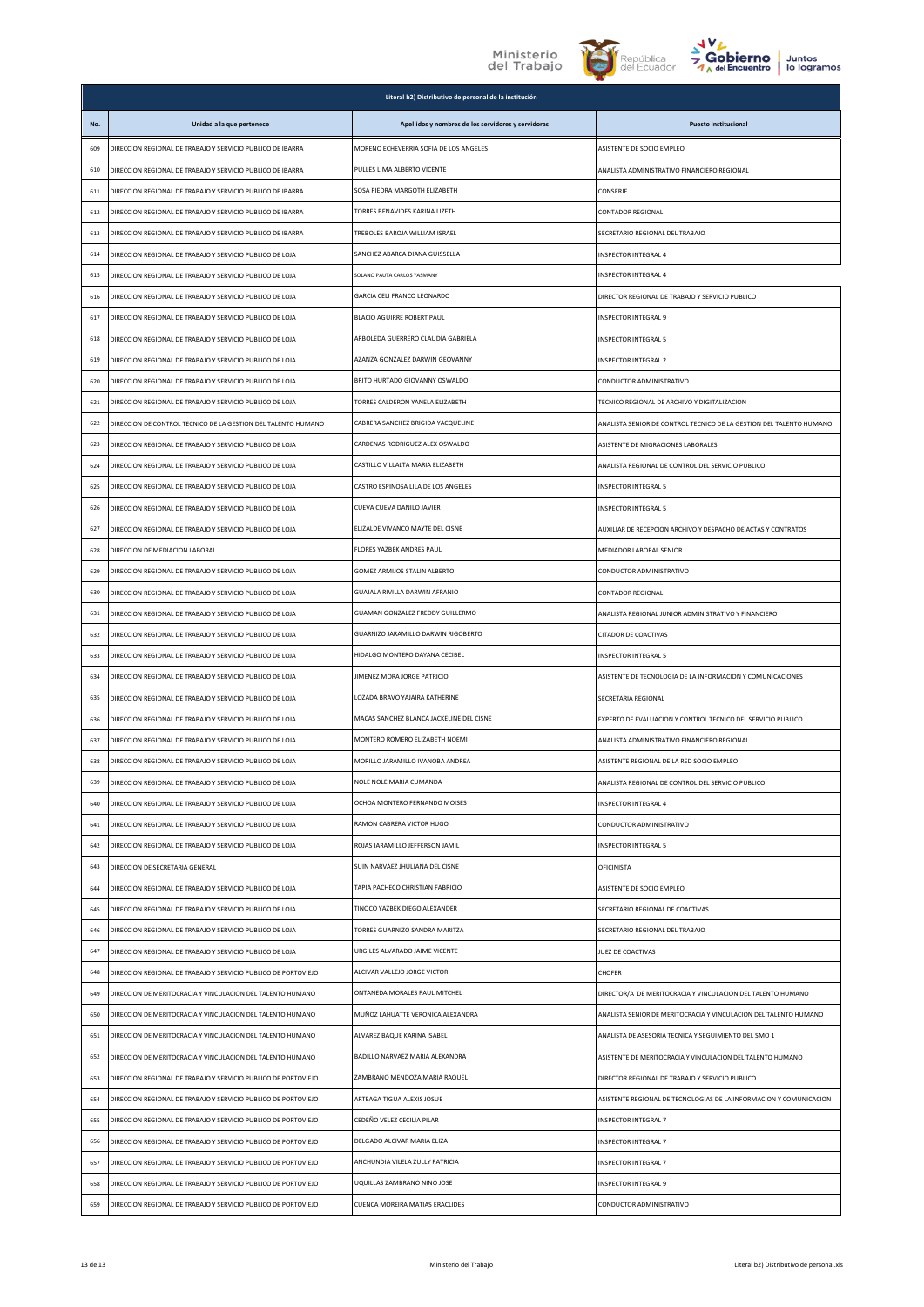





|     |                                                                                        | Literal b2) Distributivo de personal de la institución |                                                                                             |
|-----|----------------------------------------------------------------------------------------|--------------------------------------------------------|---------------------------------------------------------------------------------------------|
| No. | Unidad a la que pertenece                                                              | Apellidos y nombres de los servidores y servidoras     | <b>Puesto Institucional</b>                                                                 |
| 660 | DELEGACION PROVINCIAL DE TRABAJO Y SERVICIO PUBLICO DE MANABI CON SEDE<br>EN MANTA     | DIAZ MORALES ERICKA MARIANELA                          | TECNICO PROVINCIAL DE ARCHIVO Y DIGITALIZACION                                              |
| 661 | DELEGACION PROVINCIAL DE TRABAJO Y SERVICIO PUBLICO DE MANABI CON SEDE<br>EN MANTA     | VASQUEZ QUIROZ NIEVE ERNESTINA                         | <b>INSPECTOR INTEGRAL 5</b>                                                                 |
| 662 | DIRECCION REGIONAL DE TRABAJO Y SERVICIO PUBLICO DE PORTOVIEJO                         | DUEÑAS GARCIA SUSANA MARIA                             | ANALISTA REGIONAL DE CONTROL DEL SERVICIO PUBLICO                                           |
| 663 | DIRECCION REGIONAL DE TRABAJO Y SERVICIO PUBLICO DE PORTOVIEJO                         | FARIAS CEDEÑO EDGAR EDUARDO                            | CITADOR REGIONAL DE COACTIVAS                                                               |
| 664 | DIRECCION REGIONAL DE TRABAJO Y SERVICIO PUBLICO DE PORTOVIEJO                         | GARCIA DELGADO OSCAR ADOLFO                            | TECNICO DE SEGUIMIENTO Y CONTROL DE ATENCION Y CONTACTO CIUDADANO                           |
| 665 | DIRECCION REGIONAL DE TRABAJO Y SERVICIO PUBLICO DE PORTOVIEJO                         | GARCIA GARCIA LILIANA LEONOR                           | INSPECTOR INTEGRAL 5                                                                        |
| 666 | DIRECCION REGIONAL DE TRABAJO Y SERVICIO PUBLICO DE PORTOVIEJO                         | INTRIAGO ZAMBRANO KARLA MARIA                          | ANALISTA DE TESORERIA                                                                       |
| 667 | DIRECCION REGIONAL DE TRABAJO Y SERVICIO PUBLICO DE PORTOVIEJO                         | JIMBO SALAZAR HUGO VICENTE                             | CONDUCTOR ADMINISTRATIVO                                                                    |
| 668 | DIRECCION REGIONAL DE TRABAJO Y SERVICIO PUBLICO DE PORTOVIEJO                         | LOOR CATAGUA MARITZA JUDITH                            | CONTADOR REGIONAL                                                                           |
| 669 | DIRECCION REGIONAL DE TRABAJO Y SERVICIO PUBLICO DE PORTOVIEJO                         | MACIAS INTRIAGO MARTHA MARIA                           | JUEZ DE COACTIVAS                                                                           |
| 670 | DIRECCION REGIONAL DE TRABAJO Y SERVICIO PUBLICO DE PORTOVIEJO                         | MASTERRENA TALLEDO BRYAN JAVIER                        | SECRETARIO REGIONAL DE COACTIVAS                                                            |
| 671 | DIRECCION REGIONAL DE TRABAJO Y SERVICIO PUBLICO DE PORTOVIEJO                         | MORALES MENDOZA KATHERINE ANDREA                       | <b>TESORERO REGIONAL</b>                                                                    |
| 672 | DIRECCION DE ASESORIA JURIDICA                                                         | NARANJO RIERA KATHERINE GISSELA                        | ABOGADO SENIOR                                                                              |
| 673 | DIRECCION REGIONAL DE TRABAJO Y SERVICIO PUBLICO DE PORTOVIEJO                         | PEREZ CARRILLO CHRISTIAN MAURICIO                      | <b>INSPECTOR INTEGRAL 5</b>                                                                 |
| 674 | DIRECCION REGIONAL DE TRABAJO Y SERVICIO PUBLICO DE PORTOVIEJO                         | PLUA RIOFRIO IDER OSWALDO                              | EXPERTO REGIONAL DE CONTROL DEL SERVICIO PUBLICO                                            |
| 675 | DIRECCION REGIONAL DE TRABAJO Y SERVICIO PUBLICO DE PORTOVIEJO                         | QUIROZ MENDOZA SHIRLEY SILVANA                         | ANALISTA DE TESORERIA                                                                       |
| 676 | DIRECCION REGIONAL DE TRABAJO Y SERVICIO PUBLICO DE PORTOVIEJO                         | RODRIGUEZ ANDRADE FRANK PATRICIO                       | AUXILIAR DE RECEPCION ARCHIVO Y DESPACHO DE ACTAS Y CONTRATOS                               |
| 677 | DIRECCION REGIONAL DE TRABAJO Y SERVICIO PUBLICO DE PORTOVIEJO                         | SALTOS INTRIAGO SEYLA YISSEL                           | ASISTENTE REGIONAL DE EMPLEO Y SALARIOS                                                     |
| 678 | DIRECCION REGIONAL DE TRABAJO Y SERVICIO PUBLICO DE PORTOVIEJO                         | TOALA CEVALLOS MARIA DE LOS ANGELES                    | INSPECTOR INTEGRAL 5                                                                        |
| 679 | DIRECCION REGIONAL DE TRABAJO Y SERVICIO PUBLICO DE PORTOVIEJO                         | VERA GILER ERICKA ANDREA                               | MEDIADOR REGIONAL LABORAL                                                                   |
| 680 | DIRECCION REGIONAL DE TRABAJO Y SERVICIO PUBLICO DE PORTOVIEJO                         | VERA ROLDAN DIANA ELIZABETH                            | ANALISTA REGIONAL DE LA RED SOCIO EMPLEO                                                    |
| 681 | DIRECCION REGIONAL DE TRABAJO Y SERVICIO PUBLICO DE PORTOVIEJO                         | ZAMORA MERA GEOCONDA DEL ROCIO                         | ANALISTA JUNIOR DE EMPLEO Y RECONVERSION LABORAL                                            |
| 682 | DIRECCION REGIONAL DE TRABAJO Y SERVICIO PUBLICO DE PORTOVIEJO                         | VELIZ MERO JOSE LUIS                                   | SECRETARIO REGIONAL DEL TRABAJO                                                             |
| 683 | DIRECCION DE EVALUACION DEL DESEMPEÑO, CAPACITACION Y DESARROLLO DEL<br>TALENTO HUMANO | CABRERA GALLARDO ELISA DE JESUS                        | ANALISTA SENIOR DE EVALUACION DEL DESEMPENO CAPACITACION Y<br>DESARROLLO DEL TALENTO HUMANO |
| 684 | DIRECCION ADMINISTRATIVA                                                               | ZEVALLOS BRAVO JAVIER EDUARDO                          | GUARDALMACEN                                                                                |
| 685 | DIRECCION DE SEGUIMIENTO DE PROCESOS COACTIVOS                                         | NARANJO ALMEIDA LEONARDO VLADIMIR                      | DIRECTOR/A DE SEGUIMIENTO DE PROCESOS COACTIVOS                                             |
| 686 | DIRECCION REGIONAL DE TRABAJO Y SERVICIO PUBLICO DE QUITO                              | ACHIG SIMBAÑA PAULINA MARGARITA                        | <b>INSPECTOR INTEGRAL 5</b>                                                                 |
| 687 | DIRECCION REGIONAL DE TRABAJO Y SERVICIO PUBLICO DE QUITO                              | ACOSTA SALVADOR ANDRES FERNANDO                        | OFICINISTA REGIONAL                                                                         |
| 688 | DIRECCION REGIONAL DE TRABAJO Y SERVICIO PUBLICO DE QUITO                              | ALMEIDA CASTRO JONATAN SANTIAGO                        | INSPECTOR INTEGRAL 5                                                                        |
| 689 | DIRECCION REGIONAL DE TRABAJO Y SERVICIO PUBLICO DE QUITO                              | ARBIETO CHIRIBOGA TERESA MILAGROS                      | <b>INSPECTOR INTEGRAL 5</b>                                                                 |
| 690 | DIRECCION REGIONAL DE TRABAJO Y SERVICIO PUBLICO DE QUITO                              | ARMIJOS GARCIA SANTIAGO DAVID                          | <b>INSPECTOR INTEGRAL 2</b>                                                                 |
| 691 | DIRECCION REGIONAL DE TRABAJO Y SERVICIO PUBLICO DE QUITO                              | BECERRA ZURITA MARCO ANDRES                            | OFICINISTA                                                                                  |
| 692 | DIRECCION REGIONAL DE TRABAJO Y SERVICIO PUBLICO DE QUITO                              | MEJIA NAVAS FRANCISCO XAVIER                           | DIRECTOR REGIONAL DE TRABAJO Y SERVICIO PUBLICO                                             |
| 693 | DIRECCION REGIONAL DE TRABAJO Y SERVICIO PUBLICO DE QUITO                              | ZAMBRANO VALDEZ CARLOS ENRIQUE                         | INSPECTOR INTEGRAL 7                                                                        |
| 694 | DIRECCION REGIONAL DE TRABAJO Y SERVICIO PUBLICO DE CUENCA                             | ARPI PAUTA CESAR ALFREDO                               | SECRETARIA REGIONAL                                                                         |
| 695 | DIRECCION REGIONAL DE TRABAJO Y SERVICIO PUBLICO DE QUITO                              | BAREN ZAMBRANO GABRIEL BERNARDO                        | SECRETARIA EJECUTIVA                                                                        |
| 696 | DIRECCION REGIONAL DE TRABAJO Y SERVICIO PUBLICO DE QUITO                              | BERMUDEZ BUSTAMANTE GONZALO ALBERTO                    | INSPECTOR INTEGRAL 4                                                                        |
| 697 | DIRECCION REGIONAL DE TRABAJO Y SERVICIO PUBLICO DE QUITO                              | <b>BORJA BRITO DAVID ANDRES</b>                        | SECRETARIO REGIONAL DE COACTIVAS                                                            |
| 698 | DIRECCION REGIONAL DE TRABAJO Y SERVICIO PUBLICO DE QUITO                              | BRAVO COELLO JOSE VICENTE                              | SECRETARIA                                                                                  |
| 699 | DIRECCION REGIONAL DE TRABAJO Y SERVICIO PUBLICO DE QUITO                              | BUENAÑO CHAVEZ JENNY MARIANELA                         | INSPECTOR INTEGRAL 5                                                                        |
| 700 | DIRECCION REGIONAL DE TRABAJO Y SERVICIO PUBLICO DE QUITO                              | CABRERA LEMA BAYRON GUILLERMO                          | INSPECTOR INTEGRAL 7                                                                        |
| 701 | DIRECCION REGIONAL DE TRABAJO Y SERVICIO PUBLICO DE QUITO                              | CANTUÑA ALDANA TANIA ALEXANDRA                         | OFICINISTA                                                                                  |
| 702 | DIRECCION REGIONAL DE TRABAJO Y SERVICIO PUBLICO DE QUITO                              | CARRERA LLUMIQUINGA HECTOR VINICIO                     | <b>INSPECTOR INTEGRAL 2</b>                                                                 |
| 703 | DIRECCION REGIONAL DE TRABAJO Y SERVICIO PUBLICO DE QUITO                              | CASTILLO ERAZO MARIA INES                              | OFICINISTA                                                                                  |
| 704 | DIRECCION DE SECRETARIA GENERAL                                                        | CEVALLOS GARRIDO BRYAN MARTIN                          | SECRETARIA                                                                                  |
| 705 | DIRECCION REGIONAL DE TRABAJO Y SERVICIO PUBLICO DE QUITO                              | CHUQUIGUANGA LALVAY JUAN PABLO                         | JUEZ REGIONAL DE COACTIVAS                                                                  |
| 706 | DIRECCION REGIONAL DE TRABAJO Y SERVICIO PUBLICO DE QUITO                              | CISNEROS ORTIZ MICHAEL ALEXIS                          | INSPECTOR INTEGRAL 4                                                                        |
| 707 | DIRECCION REGIONAL DE TRABAJO Y SERVICIO PUBLICO DE QUITO                              | CORDOVEZ HOLGUIN ALEX HENRY                            | INSPECTOR INTEGRAL 9                                                                        |
| 708 | DIRECCION REGIONAL DE TRABAJO Y SERVICIO PUBLICO DE QUITO                              | CORTEZ PUERTAS ESTHER DANIELA                          | ANALISTA REGIONAL DE JUBILACIONES                                                           |
| 709 | DIRECCION REGIONAL DE TRABAJO Y SERVICIO PUBLICO DE QUITO                              | DELGADO ZAPATA EVELYN PAMELA                           | INSPECTOR INTEGRAL 5                                                                        |
| 710 | DIRECCION REGIONAL DE TRABAJO Y SERVICIO PUBLICO DE QUITO                              | DIAZ ALVEAR JUAN FRANCISCO                             | <b>INSPECTOR INTEGRAL 5</b>                                                                 |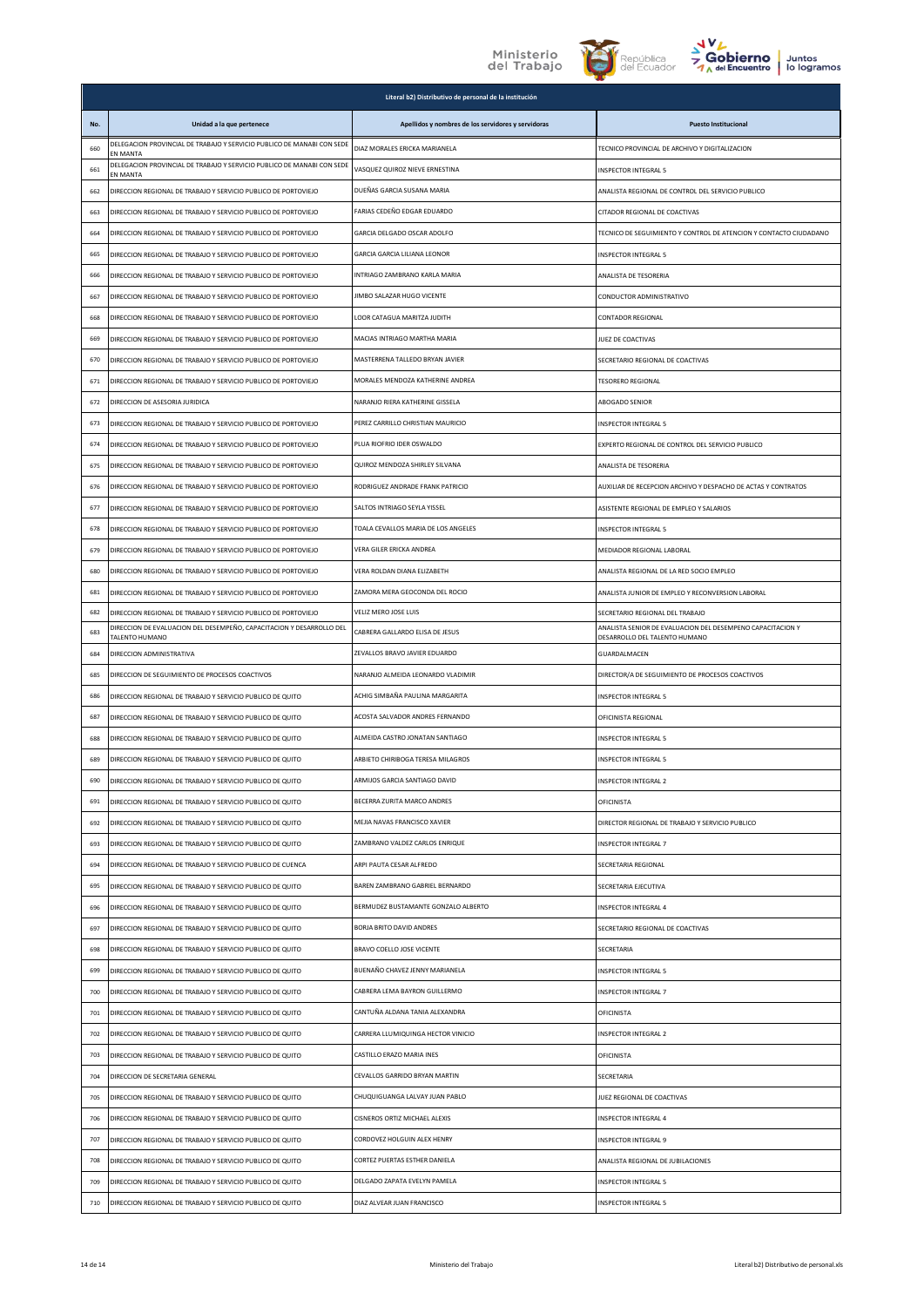





|     |                                                                | Literal b2) Distributivo de personal de la institución |                                                               |
|-----|----------------------------------------------------------------|--------------------------------------------------------|---------------------------------------------------------------|
| No. | Unidad a la que pertenece                                      | Apellidos y nombres de los servidores y servidoras     | <b>Puesto Institucional</b>                                   |
| 711 | DIRECCION REGIONAL DE TRABAJO Y SERVICIO PUBLICO DE QUITO      | DIAZ JIJON KARINA LINDA                                | INSPECTOR INTEGRAL 9                                          |
| 712 | DIRECCION REGIONAL DE TRABAJO Y SERVICIO PUBLICO DE QUITO      | ESPINDOLA CEVALLOS PAOLA ANDREA                        | INSPECTOR INTEGRAL 2                                          |
| 713 | DIRECCION REGIONAL DE TRABAJO Y SERVICIO PUBLICO DE QUITO      | FONSECA MOSQUERA ENRIQUE JAVIER                        | TECNICO DE ARCHIVO Y DIGITALIZACION                           |
| 714 | DIRECCION REGIONAL DE TRABAJO Y SERVICIO PUBLICO DE QUITO      | FREIRE CADENA DARWIN ALEXANDER                         | INSPECTOR INTEGRAL 2                                          |
| 715 | DIRECCION REGIONAL DE TRABAJO Y SERVICIO PUBLICO DE QUITO      | GAIBOR LLOAY CARLOS ALBERTO                            | INSPECTOR INTEGRAL 2                                          |
| 716 | DIRECCION REGIONAL DE TRABAJO Y SERVICIO PUBLICO DE QUITO      | GALARRAGA LUZON JUDY PAULINA                           | OFICINISTA                                                    |
| 717 | DIRECCION REGIONAL DE TRABAJO Y SERVICIO PUBLICO DE QUITO      | <b>GARCIA LLANOS RAMON HIPOLITO</b>                    | <b>INSPECTOR INTEGRAL 5</b>                                   |
| 718 | DIRECCION REGIONAL DE TRABAJO Y SERVICIO PUBLICO DE QUITO      | GIL TAPIA DENNISSE SORELLY                             | <b>INSPECTOR INTEGRAL 2</b>                                   |
| 719 | DIRECCION DE CONTROL E INSPECCIONES                            | GONZALEZ CALERO JHONATAN FERNANDO                      | DIRECTOR/A DE CONTROL E INSPECCIONES                          |
| 720 | DIRECCION REGIONAL DE TRABAJO Y SERVICIO PUBLICO DE QUITO      | GUARDERAS ORBE ANDREA CAROLINA                         | TECNICO DE ARCHIVO Y DIGITALIZACION                           |
| 721 | DIRECCION REGIONAL DE TRABAJO Y SERVICIO PUBLICO DE QUITO      | GUAYASAMIN CALVACHE LENIN PATRICIO                     | INSPECTOR INTEGRAL 2                                          |
| 722 | DIRECCION REGIONAL DE TRABAJO Y SERVICIO PUBLICO DE QUITO      | GUERRON GORDILLO MARIA AUGUSTA                         | INSPECTOR INTEGRAL 5                                          |
| 723 | DIRECCION REGIONAL DE TRABAJO Y SERVICIO PUBLICO DE QUITO      | GUILLEN ORDOÑEZ ROSA MERY                              | <b>INSPECTOR INTEGRAL 5</b>                                   |
| 724 | DIRECCION REGIONAL DE TRABAJO Y SERVICIO PUBLICO DE QUITO      | HIDALGO PARRA EDWIN FREDDY                             | <b>INSPECTOR INTEGRAL 2</b>                                   |
| 725 | DIRECCION REGIONAL DE TRABAJO Y SERVICIO PUBLICO DE QUITO      | HUANCA CONDO DEYBI VICENTE                             | ASISTENTE                                                     |
| 726 | DIRECCION REGIONAL DE TRABAJO Y SERVICIO PUBLICO DE QUITO      | IDROBO MORALES ANA MARIA                               | INSPECTOR INTEGRAL 5                                          |
| 727 | DIRECCION DE ORGANIZACIONES LABORALES                          | JATIVA COELLO WILMER FERNANDO                          | ANALISTA SENIOR DE ORGANIZACIONES LABORALES                   |
| 728 | DIRECCION REGIONAL DE TRABAJO Y SERVICIO PUBLICO DE QUITO      | JUMBO BURGOS ZOILA MATILDE                             | <b>INSPECTOR INTEGRAL 5</b>                                   |
| 729 | DIRECCION REGIONAL DE TRABAJO Y SERVICIO PUBLICO DE QUITO      | LEMA ROMERO DAYSI JACQUELINE                           | <b>INSPECTOR INTEGRAL 2</b>                                   |
| 730 | DIRECCION DE ORGANIZACIONES LABORALES                          | LOPEZ MARTINEZ SANTOS ABELARDO                         | ANALISTA DE ORGANIZACIONES LABORALES SENIOR                   |
| 731 | DIRECCION REGIONAL DE TRABAJO Y SERVICIO PUBLICO DE QUITO      | MERCHAN HELOU MARIA AUGUSTA                            | <b>INSPECTOR INTEGRAL 5</b>                                   |
| 732 | DIRECCION REGIONAL DE TRABAJO Y SERVICIO PUBLICO DE QUITO      | MERINO CARRERA JUAN FERNANDO                           | AUXILIAR DE RECEPCION ARCHIVO Y DESPACHO DE ACTAS Y CONTRATOS |
| 733 | DIRECCION REGIONAL DE TRABAJO Y SERVICIO PUBLICO DE QUITO      | MONAR VASCONEZ MONICA ELIZABETH                        | INSPECTOR INTEGRAL 4                                          |
| 734 | DIRECCION DE ORGANIZACIONES LABORALES                          | MONTENEGRO BENITEZ PAOLA JANINA                        | ANALISTA SENIOR DE ORGANIZACIONES LABORALES                   |
| 735 | DIRECCION DE ORGANIZACIONES LABORALES                          | PIEDRA NAVARRETE FERNANDA CAROLINA                     | ANALISTA SENIOR DE ORGANIZACIONES LABORALES                   |
| 736 | DIRECCION DE ADMINISTRACION DEL TALENTO HUMANO                 | MORENO PAREJA DAVID HUMBERTO                           | ASISTENTE DE TALENTO HUMANO                                   |
| 737 | DIRECCION REGIONAL DE TRABAJO Y SERVICIO PUBLICO DE QUITO      | MOYA SOLORZANO JHICELA JHASMIN                         | ANALISTA DE REGLAMENTOS                                       |
| 738 | DIRECCION REGIONAL DE TRABAJO Y SERVICIO PUBLICO DE QUITO      | NARVAEZ ELIZALDE SILVIA GABRIELA                       | INSPECTOR INTEGRAL 4                                          |
| 739 | DIRECCION REGIONAL DE TRABAJO Y SERVICIO PUBLICO DE QUITO      | OÑA PAILLACHO DORIS DEL CARMEN                         | AUXILIAR DE RECEPCION ARCHIVO Y DESPACHO DE ACTAS Y CONTRATOS |
| 740 | DIRECCION REGIONAL DE TRABAJO Y SERVICIO PUBLICO DE QUITO      | PAREDES CHAVEZ BYRON ERNESTO                           | INSPECTOR INTEGRAL 5                                          |
| 741 | DIRECCION REGIONAL DE TRABAJO Y SERVICIO PUBLICO DE QUITO      | PASTAS AGUILA CARLOS ARTURO                            | NOTIFICADOR                                                   |
| 742 | DIRECCION REGIONAL DE TRABAJO Y SERVICIO PUBLICO DE QUITO      | PEREZ MANOSALVAS RUTH IVONNE                           | INSPECTOR INTEGRAL 2                                          |
| 743 | DIRECCION REGIONAL DE TRABAJO Y SERVICIO PUBLICO DE QUITO      | PINEDA ARGUELLO OSCAR ANDRES                           | INSPECTOR INTEGRAL 5                                          |
| 744 | DIRECCION REGIONAL DE TRABAJO Y SERVICIO PUBLICO DE QUITO      | PIZARRO GRANDA SANDRA GISELE                           | INSPECTOR INTEGRAL 2                                          |
| 745 | DIRECCION DE ORGANIZACIONES LABORALES                          | POZO SERRANO WILSON LAUTARO                            | ANALISTA SENIOR DE ORGANIZACIONES LABORALES                   |
| 746 | DIRECCION REGIONAL DE TRABAJO Y SERVICIO PUBLICO DE QUITO      | PROAÑO VILLARREAL RENE PATRICIO                        | <b>INSPECTOR INTEGRAL 2</b>                                   |
| 747 | DIRECCION REGIONAL DE TRABAJO Y SERVICIO PUBLICO DE QUITO      | QUILUMBA MORALES JAIME EDWIN                           | TECNICO DE ARCHIVO Y DIGITALIZACION                           |
| 748 | DIRECCION REGIONAL DE TRABAJO Y SERVICIO PUBLICO DE QUITO      | QUIMBITA VIRACOCHA KARINA PAOLA                        | INSPECTOR INTEGRAL 5                                          |
| 749 | DIRECCION REGIONAL DE TRABAJO Y SERVICIO PUBLICO DE QUITO      | RECALDE GALARRAGA CONSUELO ISABEL                      | INSPECTOR INTEGRAL 5                                          |
| 750 | DIRECCION DE ORGANIZACIONES LABORALES                          | RODRIGUEZ ALEGRIA LEONARDO LUIS                        | ANALISTA SENIOR DE ORGANIZACIONES LABORALES                   |
| 751 | DIRECCION REGIONAL DE TRABAJO Y SERVICIO PUBLICO DE PORTOVIEJO | PARRALES MERO JEAN CARLOS                              | OFICINISTA REGIONAL                                           |
| 752 | DIRECCION REGIONAL DE TRABAJO Y SERVICIO PUBLICO DE PORTOVIEJO | RODRIGUEZ MARTINEZ DORIS CAROLINA                      | OFICINISTA REGIONAL                                           |
| 753 | DIRECCION REGIONAL DE TRABAJO Y SERVICIO PUBLICO DE QUITO      | RUEDA CORDONES SANTIAGO ANTONIO                        | INSPECTOR INTEGRAL 2                                          |
| 754 | DIRECCION REGIONAL DE TRABAJO Y SERVICIO PUBLICO DE QUITO      | RUEDA SANCHEZ JOSE RICARDO                             | <b>INSPECTOR INTEGRAL 2</b>                                   |
| 755 | DIRECCION REGIONAL DE TRABAJO Y SERVICIO PUBLICO DE QUITO      | SAILEMA CHANGO PABLO WILLIAM                           | INSPECTOR INTEGRAL 5                                          |
| 756 | DIRECCION REGIONAL DE TRABAJO Y SERVICIO PUBLICO DE QUITO      | SANCHEZ SANCHEZ JUAN ESTEBAN                           | INSPECTOR INTEGRAL 2                                          |
| 757 | DIRECCION REGIONAL DE TRABAJO Y SERVICIO PUBLICO DE QUITO      | SINCHIGUANO REA FABIAN EDUARDO                         | INSPECTOR INTEGRAL 5                                          |
| 758 | DIRECCION INTERINSTITUCIONAL DE TRABAJO Y EMPLEO               | SALGUERO VACA IRINA DAYANA                             | ABOGADO EXPERTO INTERINSTITUCIONAL DE TRABAJO Y EMPLEO        |
| 759 | DIRECCION REGIONAL DE TRABAJO Y SERVICIO PUBLICO DE QUITO      | SOCASI GUALOTUÑA YESSENIA STEFANIA                     | <b>INSPECTOR INTEGRAL 2</b>                                   |
| 760 | DIRECCION REGIONAL DE TRABAJO Y SERVICIO PUBLICO DE QUITO      | SUAREZ CUEVA PATRICIO ALBERTO                          | <b>NSPECTOR INTEGRAL 5</b>                                    |
| 761 | DIRECCION REGIONAL DE TRABAJO Y SERVICIO PUBLICO DE QUITO      | SUNTAXI GUANOCUNGA ROCIO MARIBEL                       | ANALISTA REGIONAL DE JUBILACIONES                             |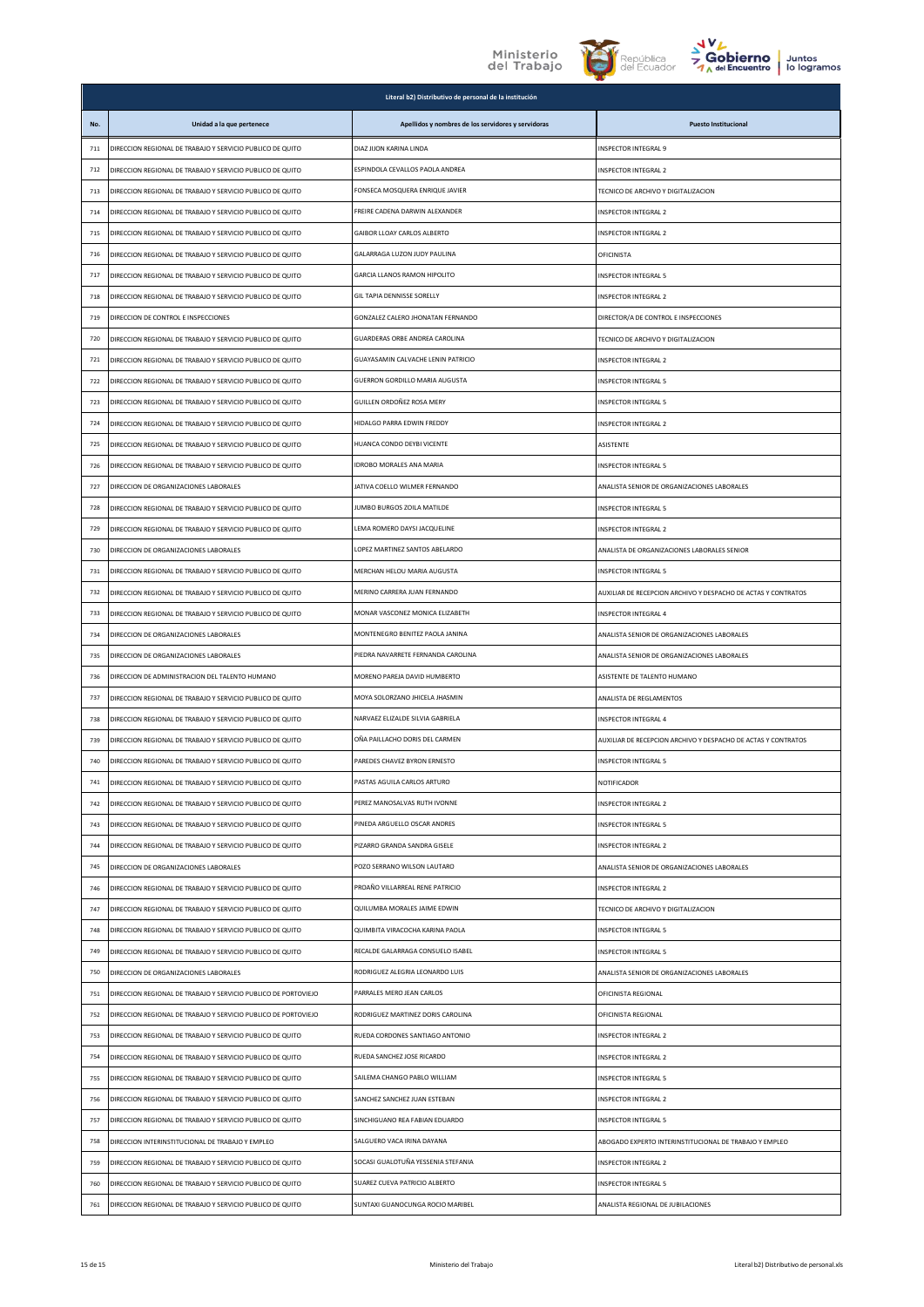## Ministerio<br>del Trabajo





|     | Literal b2) Distributivo de personal de la institución                                      |                                                    |                                                    |  |
|-----|---------------------------------------------------------------------------------------------|----------------------------------------------------|----------------------------------------------------|--|
| No. | Unidad a la que pertenece                                                                   | Apellidos y nombres de los servidores y servidoras | <b>Puesto Institucional</b>                        |  |
| 762 | DIRECCION REGIONAL DE TRABAJO Y SERVICIO PUBLICO DE QUITO                                   | TIGSI SALAMEA WILSON ENRIQUE                       | SECRETARIA REGIONAL                                |  |
| 763 | DIRECCION REGIONAL DE TRABAJO Y SERVICIO PUBLICO DE QUITO                                   | TITUAÑA JUIÑA JESSICA PAULINA                      | CITADOR DE COACTIVAS                               |  |
| 764 | DIRECCION REGIONAL DE TRABAJO Y SERVICIO PUBLICO DE QUITO                                   | TORRES CAJIAO BYRON ALFONSO                        | TECNICO DE ARCHIVO Y DIGITALIZACION                |  |
| 765 | DIRECCION REGIONAL DE TRABAJO Y SERVICIO PUBLICO DE QUITO                                   | TRAVEZ JACOME GABRIELA CRISTINA                    | SECRETARIA REGIONAL                                |  |
| 766 | DIRECCION REGIONAL DE TRABAJO Y SERVICIO PUBLICO DE QUITO                                   | UNDA ROSALES LIGIA GABRIELA                        | ANALISTA DE REGLAMENTOS                            |  |
| 767 | DIRECCION REGIONAL DE TRABAJO Y SERVICIO PUBLICO DE QUITO                                   | VALVERDE VALVERDE LORENA PIEDAD                    | SECRETARIA                                         |  |
| 768 | DIRECCION REGIONAL DE TRABAJO Y SERVICIO PUBLICO DE QUITO                                   | VILLACIS GALINDO PAOLA ALEXANDRA                   | INSPECTOR INTEGRAL 5                               |  |
| 769 | DIRECCION REGIONAL DE TRABAJO Y SERVICIO PUBLICO DE QUITO                                   | VILLAMAR VILLALBA MARIA DOLORES                    | INSPECTOR INTEGRAL 5                               |  |
| 770 | DIRECCION REGIONAL DE TRABAJO Y SERVICIO PUBLICO DE PORTOVIEJO                              | VINCES ZAMBRANO ANDREA STEFANIA                    | OFICINISTA REGIONAL                                |  |
| 771 | DIRECCION REGIONAL DE TRABAJO Y SERVICIO PUBLICO DE QUITO                                   | VINUEZA GARZON MYRIAN JACQUELINE                   | INSPECTOR INTEGRAL 4                               |  |
| 772 | DIRECCION REGIONAL DE TRABAJO Y SERVICIO PUBLICO DE QUITO                                   | OBANDO HOYOS JORGE BOLIVAR                         | CITADOR REGIONAL DE COACTIVAS                      |  |
| 773 | DIRECCION REGIONAL DE TRABAJO Y SERVICIO PUBLICO DE QUITO                                   | ZAPATA LUCERO RENATO DANILO                        | <b>INSPECTOR INTEGRAL 5</b>                        |  |
| 774 | DIRECCION REGIONAL DE TRABAJO Y SERVICIO PUBLICO DE CUENCA                                  | ARCENTALES AVILES MONICA CRISTINA                  | INSPECTOR INTEGRAL 5                               |  |
| 775 | DELEGACION PROVINCIAL DE TRABAJO Y SERVICIO PUBLICO DE CAÑAR CON SEDE<br>EN AZOGUES         | ABAD BRAVO JACKELINE                               | INSPECTOR INTEGRAL 5                               |  |
| 776 | DELEGACION PROVINCIAL DE TRABAJO Y SERVICIO PUBLICO DE CAÑAR CON SEDE<br>EN AZOGUES         | SARMIENTO VAZQUEZ ESTEBAN MARCELO                  | ASISTENTE DE SOCIO EMPLEO                          |  |
| 777 | DELEGACION PROVINCIAL DE TRABAJO Y SERVICIO PUBLICO DE CAÑAR CON SEDE<br><b>EN AZOGUES</b>  | LEON MOROCHO MATEO SEBASTIAN                       | SECRETARIA PROVINCIAL                              |  |
| 778 | DELEGACION PROVINCIAL DE TRABAJO Y SERVICIO PUBLICO DE CAÑAR CON SEDE<br>EN AZOGUES         | SILVA ALVARADO JUAN SEBASTIAN                      | INSPECTOR PROVINCIAL INTEGRAL 7                    |  |
| 779 | DELEGACION PROVINCIAL DE TRABAJO Y SERVICIO PUBLICO DE CAÑAR CON SEDE<br>EN AZOGUES         | VAZQUEZ BARRERA JORGE NAZARENO                     | CONDUCTOR ADMINISTRATIVO                           |  |
| 780 | DELEGACION PROVINCIAL DE TRABAJO Y SERVICIO PUBLICO DE CAÑAR CON SEDE<br>EN AZOGUES         | ROMERO VARGAS DAVID GUSTAVO                        | INSPECTOR PROVINCIAL INTEGRAL 5                    |  |
| 781 | DELEGACION PROVINCIAL DE TRABAJO Y SERVICIO PUBLICO DE CAÑAR CON SEDE<br>EN LA TRONCAL      | CASTRO ESPINOZA SANDRO LEONARDO                    | <b>INSPECTOR INTEGRAL 5</b>                        |  |
| 782 | DELEGACION PROVINCIAL DE TRABAJO Y SERVICIO PUBLICO DE CAÑAR CON SEDE<br>EN LA TRONCAL      | DELGADO BERNAL FABIAN DANILO                       | INSPECTOR INTEGRAL 5                               |  |
| 783 | DELEGACION PROVINCIAL DE TRABAJO Y SERVICIO PUBLICO DE CAÑAR CON SEDE<br>EN LA TRONCAL      | HEREDIA ESPINOZA GILBERTO ALEJANDRO                | CONDUCTOR ADMINISTRATIVO                           |  |
| 784 | DELEGACION PROVINCIAL DE TRABAJO Y SERVICIO PUBLICO DE CARCHI CON SEDE<br>EN TULCAN         | GUERRA CIFUENTES DIANA ANABEL                      | ASISTENTE PROVINCIAL DE LA RED SOCIO EMPLEO        |  |
| 785 | DELEGACION PROVINCIAL DE TRABAJO Y SERVICIO PUBLICO DE CARCHI CON SEDE<br>EN TULCAN         | HERRERA PAILLACHO CARMEN CENEIDA                   | INSPECTOR INTEGRAL 5                               |  |
| 786 | DELEGACION PROVINCIAL DE TRABAJO Y SERVICIO PUBLICO DE CARCHI CON SEDE<br>EN TULCAN         | PAUCAR NARVAEZ DIANA KAROLINA                      | SECRETARIA PROVINCIAL                              |  |
| 787 | DELEGACION PROVINCIAL DE TRABAJO Y SERVICIO PUBLICO DE CARCHI CON SEDE<br>EN TULCAN         | REALPE MORENO JORGE EDISON                         | INSPECTOR INTEGRAL 7                               |  |
| 788 | DELEGACION PROVINCIAL DE TRABAJO Y SERVICIO PUBLICO DE CARCHI CON SEDE<br>EN TULCAN         | ROMO CARVAJAL ALEXANDRA MAGDALENA                  | ASISTENTE DE MIGRACIONES LABORALES                 |  |
| 789 | DELEGACION PROVINCIAL DE TRABAJO Y SERVICIO PUBLICO DE CARCHI CON SEDE<br><b>FN TUI CAN</b> | NARVAEZ REVELO JHON ALEXANDER                      | CONDUCTOR ADMINISTRATIVO                           |  |
| 790 | DELEGACION PROVINCIAL DE TRABAJO Y SERVICIO PUBLICO DE CHIMBORAZO CON<br>SEDE EN RIOBAMBA   | LEON LOZA JAIME ISRAEL                             | INSPECTOR PROVINCIAL INTEGRAL 5                    |  |
| 791 | DELEGACION PROVINCIAL DE TRABAJO Y SERVICIO PUBLICO DE CHIMBORAZO CON<br>SEDE EN RIOBAMBA   | ABRIL PINO FERNANDO FRANCISCO                      | INSPECTOR PROVINCIAL INTEGRAL 5                    |  |
| 792 | DELEGACION PROVINCIAL DE TRABAJO Y SERVICIO PUBLICO DE CHIMBORAZO CON<br>SEDE EN RIOBAMBA   | LVAREZ SANCHEZ PAOLA MARGARITA                     | <b>ISISTENTE DE ATENCION A GRUPOS PRIORITARIOS</b> |  |
| 793 | DELEGACION PROVINCIAL DE TRABAJO Y SERVICIO PUBLICO DE CHIMBORAZO CON<br>SEDE EN RIOBAMBA   | DIAZ VILLACRES JUAN PABLO                          | INSPECTOR PROVINCIAL INTEGRAL 5                    |  |
| 794 | DELEGACION PROVINCIAL DE TRABAJO Y SERVICIO PUBLICO DE CHIMBORAZO CON<br>SEDE EN RIOBAMBA   | MARTINEZ ZAMBRANO MIGUEL ANGEL                     | INSPECTOR INTEGRAL 2                               |  |
| 795 | DELEGACION PROVINCIAL DE TRABAJO Y SERVICIO PUBLICO DE CHIMBORAZO CON<br>SEDE EN RIOBAMBA   | VALLEJO MARTINEZ GENESIS ALEXANDRA                 | ASISTENTE PROVINCIAL DE LA RED SOCIO EMPLEO        |  |
| 796 | DELEGACION PROVINCIAL DE TRABAJO Y SERVICIO PUBLICO DE CHIMBORAZO CON<br>SEDE EN RIOBAMBA   | VARELA SAMANIEGO BRIGITTE VANESA                   | ASISTENTE ADMINISTRATIVO FINANCIERO PROVINCIAL     |  |
| 797 | DELEGACION PROVINCIAL DE TRABAJO Y SERVICIO PUBLICO DE CHIMBORAZO CON<br>SEDE EN RIOBAMBA   | YAUTIBUG ANILEMA ACENCIA                           | INSPECTOR PROVINCIAL INTEGRAL 5                    |  |
| 798 | DELEGACION PROVINCIAL DE TRABAJO Y SERVICIO PUBLICO DE CHIMBORAZO CON<br>SEDE EN RIOBAMBA   | YEROVI PILAMUNGA NANCY DEL ROCIO                   | SECRETARIA                                         |  |
| 799 | DELEGACION PROVINCIAL DE TRABAJO Y SERVICIO PUBLICO DE COTOPAXI CON<br>SEDE EN LATACUNGA    | ANALUISA VEINTIMILLA JAQUELINE ELIZABETH           | INSPECTOR INTEGRAL 7                               |  |
| 800 | DELEGACION PROVINCIAL DE TRABAJO Y SERVICIO PUBLICO DE COTOPAXI CON<br>SEDE EN LATACUNGA    | AGUILAR ESPINOSA SERGIO AUGUSTO                    | TECNICO PROVINCIAL DE ARCHIVO Y DIGITALIZACION     |  |
| 801 | DELEGACION PROVINCIAL DE TRABAJO Y SERVICIO PUBLICO DE COTOPAXI CON<br>SEDE EN LATACUNGA    | CAICEDO GALLARDO HERNAN JAVIER                     | INSPECTOR PROVINCIAL INTEGRAL 5                    |  |
| 802 | DELEGACION PROVINCIAL DE TRABAJO Y SERVICIO PUBLICO DE COTOPAXI CON<br>SEDE EN LATACUNGA    | <b>GARZON SALAZAR STALIN HUMBERTO</b>              | INSPECTOR PROVINCIAL INTEGRAL 5                    |  |
| 803 | DELEGACION PROVINCIAL DE TRABAJO Y SERVICIO PUBLICO DE COTOPAXI CON<br>SEDE EN LATACUNGA    | LOPEZ LOPEZ VIVIANA ESTEFANIA                      | INSPECTOR INTEGRAL 5                               |  |
| 804 | DELEGACION PROVINCIAL DE TRABAJO Y SERVICIO PUBLICO DE COTOPAXI CON<br>SEDE EN LATACUNGA    | REMACHE GUAMBUGUETE WILSON HIGINIO                 | <b>NSPECTOR PROVINCIAL INTEGRAL 2</b>              |  |
| 805 | DELEGACION PROVINCIAL DE TRABAJO Y SERVICIO PUBLICO DE COTOPAXI CON<br>SEDE EN LATACUNGA    | RODRIGUEZ CHACON KAREN POLETH                      | ASISTENTE DE SOCIO EMPLEO                          |  |
| 806 | DELEGACION PROVINCIAL DE TRABAJO Y SERVICIO PUBLICO DE COTOPAXI CON<br>SEDE EN LATACUNGA    | SANTAMARIA QUISHPE HOMERO ARQUIBALDO               | CONDUCTOR ADMINISTRATIVO                           |  |
| 807 | DELEGACION PROVINCIAL DE TRABAJO Y SERVICIO PUBLICO DE EL ORO CON SEDE<br>EN MACHALA        | BARREZUETA VENEGAS CAROLINA JOHANNA                | ANALISTA SENIOR DE LA RED DE SOCIO EMPLEO          |  |
| 808 | DELEGACION PROVINCIAL DE TRABAJO Y SERVICIO PUBLICO DE EL ORO CON SEDE<br>EN MACHALA        | CALERO MORA DANILO GABRIEL                         | INSPECTOR INTEGRAL 5                               |  |
| 809 | DELEGACION PROVINCIAL DE TRABAJO Y SERVICIO PUBLICO DE EL ORO CON SEDE<br>EN MACHALA        | VIVANCO CASTRO LISBETH DEL CARMEN                  | ASISTENTE PROVINCIAL DE LA RED SOCIO EMPLEO        |  |
| 810 | DELEGACION PROVINCIAL DE TRABAJO Y SERVICIO PUBLICO DE EL ORO CON SEDE<br>EN MACHALA        | CARBALLO ZAMBRANO GLADYS VERONICA                  | SECRETARIA                                         |  |
| 811 | DELEGACION PROVINCIAL DE TRABAJO Y SERVICIO PUBLICO DE EL ORO CON SEDE<br>EN MACHALA        | LEON SARAGURO RAUL FERNANDO                        | INSPECTOR PROVINCIAL INTEGRAL 5                    |  |
| 812 | DELEGACION PROVINCIAL DE TRABAJO Y SERVICIO PUBLICO DE EL ORO CON SEDE<br>EN MACHALA        | LOPEZ ABARCA EMMA DEL ROCIO                        | <b>NSPECTOR INTEGRAL 5</b>                         |  |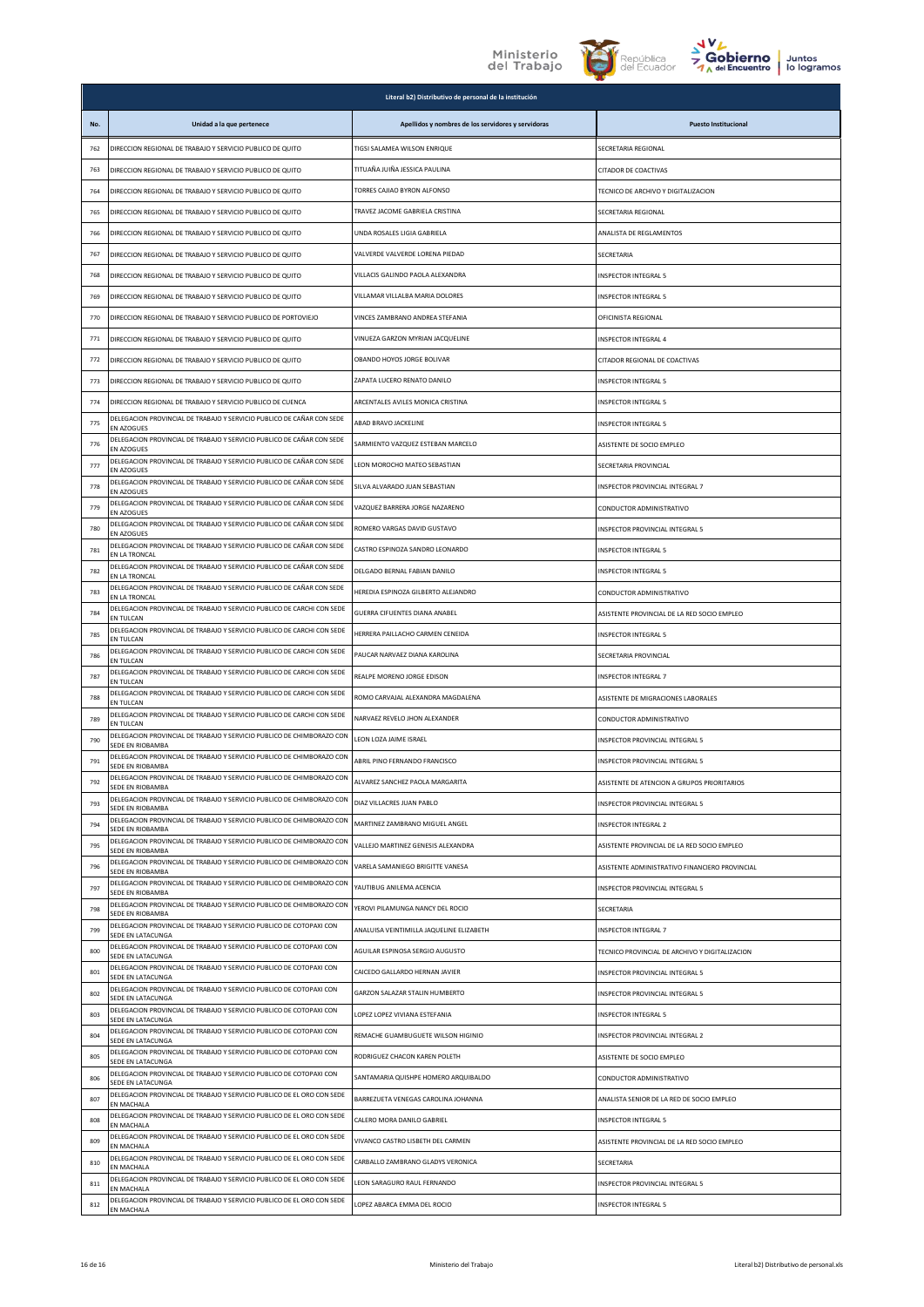



|     |                                                                                               | Literal b2) Distributivo de personal de la institución |                                                                   |
|-----|-----------------------------------------------------------------------------------------------|--------------------------------------------------------|-------------------------------------------------------------------|
| No. | Unidad a la que pertenece                                                                     | Apellidos y nombres de los servidores y servidoras     | <b>Puesto Institucional</b>                                       |
| 813 | DELEGACION PROVINCIAL DE TRABAJO Y SERVICIO PUBLICO DE EL ORO CON SEDE<br>EN MACHALA          | LUNA GUALLPA RITA CECILIA                              | TECNICO DE SEGUIMIENTO Y CONTROL DE ATENCION Y CONTACTO CIUDADANO |
| 814 | DELEGACION PROVINCIAL DE TRABAJO Y SERVICIO PUBLICO DE EL ORO CON SEDE<br>EN MACHALA          | MACIAS GRANJA WILLIAMS FREDDY                          | CONDUCTOR ADMINISTRATIVO                                          |
| 815 | DELEGACION PROVINCIAL DE TRABAJO Y SERVICIO PUBLICO DE EL ORO CON SEDE<br>EN MACHALA          | MALDONADO DUTAN PATRICIO JAVIER                        | <b>INSPECTOR INTEGRAL 5</b>                                       |
| 816 | DELEGACION PROVINCIAL DE TRABAJO Y SERVICIO PUBLICO DE EL ORO CON SEDE<br>EN MACHALA          | PALACIOS VILLACIS ENMA PIEDAD                          | TECNICO PROVINCIAL DE ARCHIVO Y DIGITALIZACION                    |
| 817 | DELEGACION PROVINCIAL DE TRABAJO Y SERVICIO PUBLICO DE EL ORO CON SEDE<br>FN MACHALA          | PALADINES ULLOA JOHN ENRIQUE                           | <b>INSPECTOR INTEGRAL 5</b>                                       |
| 818 | DELEGACION PROVINCIAL DE TRABAJO Y SERVICIO PUBLICO DE EL ORO CON SEDE<br>EN MACHALA          | PAREDES OCHOA WALTER MANUEL                            | <b>INSPECTOR INTEGRAL 5</b>                                       |
| 819 | DELEGACION PROVINCIAL DE TRABAJO Y SERVICIO PUBLICO DE EL ORO CON SEDE<br>EN MACHALA          | PLASCENCIA MOSQUERA LEONID JIFFREY                     | TECNICO PROVINCIAL DE ARCHIVO Y DIGITALIZACION                    |
| 820 | DELEGACION PROVINCIAL DE TRABAJO Y SERVICIO PUBLICO DE EL ORO CON SEDE<br>EN MACHALA          | RIOFRIO BERRU ROBERTO MAURICIO                         | <b>INSPECTOR INTEGRAL 5</b>                                       |
| 821 | DELEGACION PROVINCIAL DE TRABAJO Y SERVICIO PUBLICO DE EL ORO CON SEDE<br>EN MACHALA          | VERA MOSQUERA MARIA ANDREA                             | ASISTENTE DE SERVICIOS ADMINISTRATIVOS                            |
| 822 | DELEGACION PROVINCIAL DE TRABAJO Y SERVICIO PUBLICO DE EL ORO CON SEDE<br>EN MACHALA          | VILELA ENCARNACION YESENIA DEL CARMEN                  | ASISTENTE DE SOCIO EMPLEO                                         |
| 823 | DELEGACION PROVINCIAL DE TRABAJO Y SERVICIO PUBLICO DE EL ORO CON SEDE<br>EN PORTOVELO        | AGUILAR SALAZAR ANDREA KARLINA                         | SECRETARIA REGIONAL                                               |
| 824 | DELEGACION PROVINCIAL DE TRABAJO Y SERVICIO PUBLICO DE EL ORO CON SEDE<br>EN PORTOVELO        | ESPINOSA ESPINOSA JOHN GONZALO                         | CONDUCTOR ADMINISTRATIVO                                          |
| 825 | DELEGACION PROVINCIAL DE TRABAJO Y SERVICIO PUBLICO DE EL ORO CON SEDE<br>EN PORTOVELO        | SARAGURO MARTINEZ ALVARO FABIAN                        | INSPECTOR PROVINCIAL INTEGRAL 5                                   |
| 826 | DELEGACION PROVINCIAL DE TRABAJO Y SERVICIO PUBLICO DE EL ORO CON SEDE<br>EN PORTOVELO        | LUDEÑA APOLO CARLOS ALBERTO                            | INSPECTOR PROVINCIAL INTEGRAL 2                                   |
| 827 | DELEGACION PROVINCIAL DE TRABAJO Y SERVICIO PUBLICO DE ESMERALDAS                             | CHILA GRAIN MARCOS TULIO                               | <b>INSPECTOR PROVINCIAL INTEGRAL 5</b>                            |
| 828 | DELEGACION PROVINCIAL DE TRABAJO Y SERVICIO PUBLICO DE ESMERALDAS                             | MALDONADO CAGPATA MILTON                               | TECNICO DE SEGUIMIENTO Y CONTROL DE ATENCION Y CONTACTO CIUDADANO |
| 829 | DELEGACION PROVINCIAL DE TRABAJO Y SERVICIO PUBLICO DE ESMERALDAS                             | MINA LOPEZ MARIA GABRIELA                              | ASISTENTE ADMINISTRATIVO FINANCIERO PROVINCIAL                    |
| 830 | DELEGACION PROVINCIAL DE TRABAJO Y SERVICIO PUBLICO DE ESMERALDAS                             | MOLINA MOLINA KATHERINE MARILU                         | <b>INSPECTOR INTEGRAL 7</b>                                       |
| 831 | DELEGACION PROVINCIAL DE TRABAJO Y SERVICIO PUBLICO DE ESMERALDAS                             | QUINTERO YANCE JOHANNA ESTEFANI                        | TECNICO PROVINCIAL DE ARCHIVO Y DIGITALIZACION                    |
| 832 | DELEGACION PROVINCIAL DE TRABAJO Y SERVICIO PUBLICO DE ESMERALDAS                             | ROMERO CARVAJAL BYRON MAURICIO                         | <b>INSPECTOR INTEGRAL 7</b>                                       |
| 833 | DELEGACION PROVINCIAL DE TRABAJO Y SERVICIO PUBLICO DE ESMERALDAS                             | SAAVEDRA ORTIZ ALVARO ERNESTO                          | CONDUCTOR ADMINISTRATIVO                                          |
| 834 | DELEGACION PROVINCIAL DE TRABAJO Y SERVICIO PUBLICO DE GALAPAGOS CON<br>SEDE EN SAN CRISTOBAL | TORRES COBOS KARIN ELIZABETH                           | SECRETARIA PROVINCIAL                                             |
| 835 | DELEGACION PROVINCIAL DE TRABAJO Y SERVICIO PUBLICO DE GALAPAGOS CON<br>SEDE EN SANTA CRUZ    | PARRALES LUCAS WILSON OSWALDO                          | INSPECTOR PROVINCIAL INTEGRAL 5                                   |
| 836 | DELEGACION PROVINCIAL DE TRABAJO Y SERVICIO PUBLICO DE GALAPAGOS CON<br>SEDE EN SANTA CRUZ    | YANEZ SALCEDO JAIME RAMIRO                             | INSPECTOR PROVINCIAL INTEGRAL 5                                   |
| 837 | DELEGACION PROVINCIAL DE TRABAJO Y SERVICIO PUBLICO DE LOS RIOS CON SEDE<br>EN BABAHOYO       | ABAD ESPINOZA ZORAIDA MARIANA                          | INSPECTOR PROVINCIAL INTEGRAL 5                                   |
| 838 | DELEGACION PROVINCIAL DE TRABAJO Y SERVICIO PUBLICO DE LOS RIOS CON SEDE<br>EN BABAHOYO       | AGUILAR MONTES LUIS VICTORIANO                         | CONDUCTOR ADMINISTRATIVO                                          |
| 839 | DELEGACION PROVINCIAL DE TRABAJO Y SERVICIO PUBLICO DE LOS RIOS CON SEDE<br>EN BABAHOYO       | BELTRAN CRUZ JAVIER GEOVANNY                           | CONSERJE                                                          |
| 840 | DELEGACION PROVINCIAL DE TRABAJO Y SERVICIO PUBLICO DE LOS RIOS CON SEDE<br>EN BABAHOYO       | BENAVIDES MEJIA CANDY MELISSA                          | SECRETARIA REGIONAL                                               |
| 841 | DELEGACION PROVINCIAL DE TRABAJO Y SERVICIO PUBLICO DE LOS RIOS CON SEDE<br>EN BABAHOYO       | OLEA PRIETO RAUL HUMBERTO                              | TECNICO DE ARCHIVO Y DIGITALIZACION                               |
| 842 | DELEGACION PROVINCIAL DE TRABAJO Y SERVICIO PUBLICO DE LOS RIOS CON SEDE<br>EN BABAHOYO       | CRUZ CHAGUAY EDDY LUIS                                 | OFICINISTA PROVINCIAL                                             |
| 843 | DELEGACION PROVINCIAL DE TRABAJO Y SERVICIO PUBLICO DE LOS RIOS CON SEDE<br>N OLIEVEDO        | MANCHENO HIDALGO MARTHA GIOCONDA                       | <b>INSPECTOR PROVINCIAL INTEGRAL 5</b>                            |
| 844 | DELEGACION PROVINCIAL DE TRABAJO Y SERVICIO PUBLICO DE LOS RIOS CON SEDE<br>EN QUEVEDO        | ARRIETA MARCANO GABRIELA DEL CARMEN                    | INSPECTOR PROVINCIAL INTEGRAL 5                                   |
| 845 | DELEGACION PROVINCIAL DE TRABAJO Y SERVICIO PUBLICO DE LOS RIOS CON SEDE<br>EN QUEVEDO        | BUSTAMANTE MORAN LOREN FRANCISCO                       | INSPECTOR PROVINCIAL INTEGRAL 5                                   |
| 846 | DELEGACION PROVINCIAL DE TRABAJO Y SERVICIO PUBLICO DE LOS RIOS CON SEDE<br>EN QUEVEDO        | COTTO VERA ANGELICA JOMAHIRA                           | TECNICO PROVINCIAL DE ARCHIVO Y DIGITALIZACION                    |
| 847 | DELEGACION PROVINCIAL DE TRABAJO Y SERVICIO PUBLICO DE LOS RIOS CON SEDE<br>EN QUEVEDO        | QUISHPE ALARCON LUIS ALEJANDRO                         | CONDUCTOR ADMINISTRATIVO                                          |
| 848 | DELEGACION PROVINCIAL DE TRABAJO Y SERVICIO PUBLICO DE LOS RIOS CON SEDE<br>EN QUEVEDO        | REINA ESPINOZA ANDREINA LISSETTE                       | SECRETARIA PROVINCIAL                                             |
| 849 | DELEGACION PROVINCIAL DE TRABAJO Y SERVICIO PUBLICO DE MANABI CON SEDE<br>EN CHONE            | BELLO MERA ALBERTO ANDRES                              | INSPECTOR PROVINCIAL INTEGRAL 5                                   |
| 850 | DELEGACION PROVINCIAL DE TRABAJO Y SERVICIO PUBLICO DE MANABI CON SEDE<br>EN CHONE            | BRAVO ZAMBRANO JULIO GONZALO                           | CONDUCTOR ADMINISTRATIVO                                          |
| 851 | DELEGACION PROVINCIAL DE TRABAJO Y SERVICIO PUBLICO DE MANABI CON SEDE<br>EN CHONE            | CANO ALVAREZ VERONICA ELIZABETH                        | SECRETARIA REGIONAL                                               |
| 852 | DELEGACION PROVINCIAL DE TRABAJO Y SERVICIO PUBLICO DE MANABI CON SEDE<br>EN CHONE            | HIDALGO ZABALA LETTY TATIANA                           | TECNICO DE ARCHIVO Y DIGITALIZACION                               |
| 853 | DELEGACION PROVINCIAL DE TRABAJO Y SERVICIO PUBLICO DE MANABI CON SEDE<br>EN EL CARMEN        | MENDIETA ZAMBRANO IRMA MARISOL                         | TECNICO DE ARCHIVO Y DIGITALIZACION                               |
| 854 | DELEGACION PROVINCIAL DE TRABAJO Y SERVICIO PUBLICO DE MANABI CON SEDE<br>EN EL CARMEN        | MENDOZA GARCIA VICTOR FRANSISCO                        | CONDUCTOR ADMINISTRATIVO                                          |
| 855 | DELEGACION PROVINCIAL DE TRABAJO Y SERVICIO PUBLICO DE MANABI CON SEDE<br>EN EL CARMEN        | VERDUGA ZAMBRANO LUZ ESPERANZA                         | SECRETARIA PROVINCIAL                                             |
| 856 | DELEGACION PROVINCIAL DE TRABAJO Y SERVICIO PUBLICO DE MANABI CON SEDE<br>EN EL CARMEN        | VILLAMIL INTRIAGO TITO EDUARDO                         | <b>INSPECTOR INTEGRAL 5</b>                                       |
| 857 | DELEGACION PROVINCIAL DE TRABAJO Y SERVICIO PUBLICO DE MANABI CON SEDE<br>EN MANTA            | IÑIGUEZ VERGARA PATRICIA ISABEL                        | AUXILIAR DE RECEPCION ARCHIVO Y DESPACHO DE ACTAS Y CONTRATOS     |
| 858 | DELEGACION PROVINCIAL DE TRABAJO Y SERVICIO PUBLICO DE MANABI CON SEDE<br><b>FN MANTA</b>     | VILLACRESES VITERI ANGELA GABRIELA                     | INSPECTOR PROVINCIAL INTEGRAL 5                                   |
| 859 | DELEGACION PROVINCIAL DE TRABAJO Y SERVICIO PUBLICO DE MANABI CON SEDE<br>EN MANTA            | <b>OZA ALDAZ LAURA GABRIELA</b>                        | SECRETARIA REGIONAL                                               |
| 860 | DIRECCION REGIONAL DE TRABAJO Y SERVICIO PUBLICO DE GUAYAQUIL                                 | ALARCON MOLINA GEOCONDA CAROLINA                       | INSPECTOR INTEGRAL 5                                              |
| 861 | DELEGACION PROVINCIAL DE TRABAJO Y SERVICIO PUBLICO DE MANABI CON SEDE<br>EN MANTA            | OCHOA SOLEDISPA NESTOR IVAN                            | ASISTENTE DE ATENCION A GRUPOS PRIORITARIOS                       |
| 862 | DELEGACION PROVINCIAL DE TRABAJO Y SERVICIO PUBLICO DE MANABI CON SEDE<br>EN MANTA            | PINO CANO BEATRIZ ELENA                                | ASISTENTE DE SOCIO EMPLEO                                         |
| 863 | DELEGACION PROVINCIAL DE TRABAJO Y SERVICIO PUBLICO DE MANABI CON SEDE<br>EN MANTA            | ZAMBRANO CENTENO MARIA FERNANDA                        | TECNICO DE ARCHIVO Y DIGITALIZACION                               |
|     |                                                                                               |                                                        |                                                                   |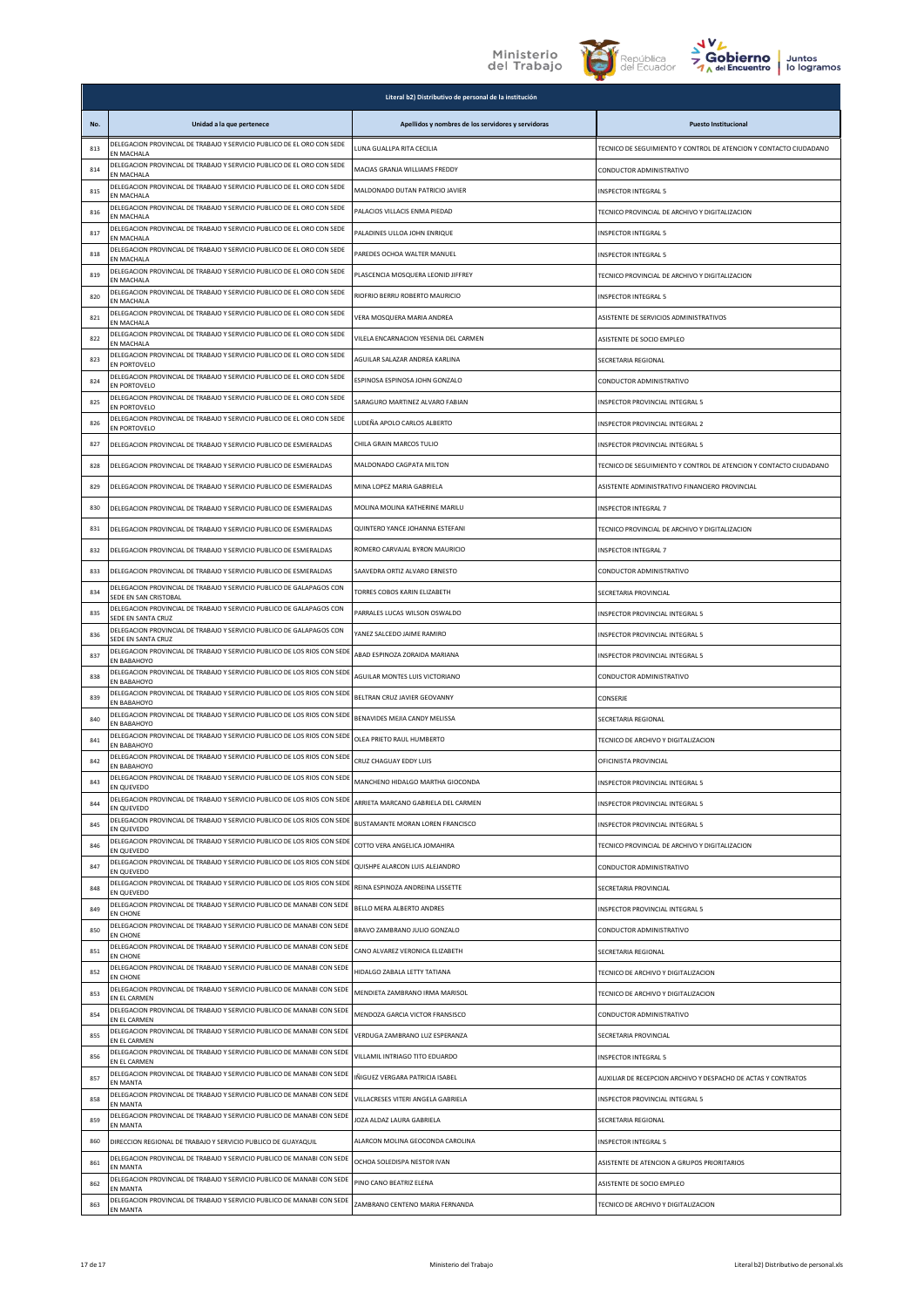



|     |                                                                                                   | Literal b2) Distributivo de personal de la institución |                                                                   |
|-----|---------------------------------------------------------------------------------------------------|--------------------------------------------------------|-------------------------------------------------------------------|
| No. | Unidad a la que pertenece                                                                         | Apellidos y nombres de los servidores y servidoras     | <b>Puesto Institucional</b>                                       |
| 864 | DELEGACION PROVINCIAL DE TRABAJO Y SERVICIO PUBLICO DE MORONA<br>SANTIAGO CON SEDE EN MACAS       | BUENO PESANTEZ NESTOR HERNAN                           | CONDUCTOR ADMINISTRATIVO                                          |
| 865 | DIRECCION DE CONTROL DEL SERVICIO PUBLICO                                                         | MIER VASQUEZ MARIA FERNANDA                            | ASISTENTE DE CONTROL DEL SERVICIO PUBLICO                         |
| 866 | DELEGACION PROVINCIAL DE TRABAJO Y SERVICIO PUBLICO DE MORONA<br>SANTIAGO CON SEDE EN MACAS       | CABEZAS PINTO NESTOR FREDDY                            | ASISTENTE DE SOCIO EMPLEO                                         |
| 867 | DELEGACION PROVINCIAL DE TRABAJO Y SERVICIO PUBLICO DE MORONA<br>SANTIAGO CON SEDE EN MACAS       | GUAÑA VILCA WILSON GERMAN                              | TECNICO DE SEGUIMIENTO Y CONTROL DE ATENCION Y CONTACTO CIUDADANO |
| 868 | DELEGACION PROVINCIAL DE TRABAJO Y SERVICIO PUBLICO DE MORONA<br>SANTIAGO CON SEDE EN MACAS       | ATARIGUANA CAMBIZACA NELIDA MARGARITA                  | <b>INSPECTOR INTEGRAL 5</b>                                       |
| 869 | DELEGACION PROVINCIAL DE TRABAJO Y SERVICIO PUBLICO DE MORONA<br>SANTIAGO CON SEDE EN MACAS       | JARAMILLO BRAVO FAVIAN GIOVANNI                        | CONDUCTOR ADMINISTRATIVO                                          |
| 870 | DELEGACION PROVINCIAL DE TRABAJO Y SERVICIO PUBLICO DE MORONA<br>SANTIAGO CON SEDE EN MACAS       | VARGAS CAMACHO DIANA MARIUXI                           | TECNICO PROVINCIAL DE ARCHIVO Y DIGITALIZACION                    |
| 871 | DIRECCION REGIONAL DE TRABAJO Y SERVICIO PUBLICO DE CUENCA                                        | POSSO RIOS MARTHA VERI                                 | INSPECTOR INTEGRAL 7                                              |
| 872 | DELEGACION PROVINCIAL DE TRABAJO Y SERVICIO PUBLICO DE NAPO CON SEDE EN<br>TENA                   | ANCHAPAXI CHANGO PAOLA VANESSA                         | INSPECTOR PROVINCIAL INTEGRAL 5                                   |
| 873 | DELEGACION PROVINCIAL DE TRABAJO Y SERVICIO PUBLICO DE NAPO CON SEDE EN<br>TENA                   | ACOSTA ORELLANA JUAN PEDRO                             | INSPECTOR PROVINCIAL INTEGRAL 5                                   |
| 874 | DELEGACION PROVINCIAL DE TRABAJO Y SERVICIO PUBLICO DE NAPO CON SEDE EN<br>TENA                   | JARAMILLO ORELLANA MARCELO GUEOVANI                    | CONDUCTOR ADMINISTRATIVO                                          |
| 875 | DIRECCION DE SECRETARIA GENERAL                                                                   | JARAMILLO PUENTE EUGENIA AVELINA                       | TECNICO DE SECRETARIA GENERAL                                     |
| 876 | DELEGACION PROVINCIAL DE TRABAJO Y SERVICIO PUBLICO DE NAPO CON SEDE EN<br>TFNA                   | PAREDES TORRES NURY ELIZABETH                          | SECRETARIA PROVINCIAL                                             |
| 877 | DELEGACION PROVINCIAL DE TRABAJO Y SERVICIO PUBLICO DE NAPO CON SEDE EN<br>TENA                   | ROMERO CEVALLOS MICAELA ELIZABETH                      | ASISTENTE PROVINCIAL DE LA RED SOCIO EMPLEO                       |
| 878 | DELEGACION PROVINCIAL DE TRABAJO Y SERVICIO PUBLICO DE NAPO CON SEDE EN<br>TENA                   | SANTAMARIA CAICEDO LORENA ALEXANDRA                    | INSPECTOR INTEGRAL 7                                              |
| 879 | DELEGACION PROVINCIAL DE TRABAJO Y SERVICIO PUBLICO DE ORELLANA                                   | CEVALLOS CASTRO HAMILTON JOSE                          | CONDUCTOR ADMINISTRATIVO                                          |
| 880 | DELEGACION PROVINCIAL DE TRABAJO Y SERVICIO PUBLICO DE ORELLANA                                   | CAMBO CAIZA LIDA LEONOR                                | ASISTENTE PROVINCIAL DE LA RED SOCIO EMPLEO                       |
| 881 | DIRECCION REGIONAL DE TRABAJO Y SERVICIO PUBLICO DE GUAYAQUIL                                     | PANCHANA PALMA ALBERTO AVELINO ROSSI                   | <b>INSPECTOR INTEGRAL 5</b>                                       |
| 882 | DELEGACION PROVINCIAL DE TRABAJO Y SERVICIO PUBLICO DE ORELLANA CON<br>SEDE EN JOYA DE LOS SACHAS | MACAS AGILA DEYSI NOEMI                                | SECRETARIA PROVINCIAL                                             |
| 883 | DELEGACION PROVINCIAL DE TRABAJO Y SERVICIO PUBLICO DE ORELLANA CON<br>SEDE EN JOYA DE LOS SACHAS | MENDEZ RODAS MARIA ESTHER                              | INSPECTOR PROVINCIAL INTEGRAL 5                                   |
| 884 | DELEGACION PROVINCIAL DE TRABAJO Y SERVICIO PUBLICO DE ORELLANA CON<br>SEDE EN JOYA DE LOS SACHAS | RIOFRIO MIRANDA LUIS GERMAN                            | INSPECTOR INTEGRAL 7                                              |
| 885 | DELEGACION PROVINCIAL DE TRABAJO Y SERVICIO PUBLICO DE ORELLANA CON<br>SEDE EN JOYA DE LOS SACHAS | SANTILLAN PAREDES EDITH ESPERANZA                      | SECRETARIA PROVINCIAL                                             |
| 886 | DELEGACION PROVINCIAL DE TRABAJO Y SERVICIO PUBLICO DE PASTAZA CON SEDE<br>EN PUYO                | CASTRO INTRIAGO ERIKA LICETH                           | SECRETARIA PROVINCIAL                                             |
| 887 | DELEGACION PROVINCIAL DE TRABAJO Y SERVICIO PUBLICO DE PASTAZA CON SEDE<br>EN PUYO                | VERA ZAVALA MANUEL ISAAC                               | TECNICO PROVINCIAL DE ARCHIVO Y DIGITALIZACION                    |
| 888 | DELEGACION PROVINCIAL DE TRABAJO Y SERVICIO PUBLICO DE PASTAZA CON SEDE<br>EN PUYO                | HARO CHAVEZ FABIAN ROLANDO                             | <b>INSPECTOR INTEGRAL 5</b>                                       |
| 889 | DELEGACION PROVINCIAL DE TRABAJO Y SERVICIO PUBLICO DE PICHINCHA CON<br>SEDE EN CAYAMBE           | ARROYO TERAN RAMIRO SEBASTIAN                          | SECRETARIA PROVINCIAL                                             |
| 890 | DELEGACION PROVINCIAL DE TRABAJO Y SERVICIO PUBLICO DE PICHINCHA CON<br>SEDE EN CAYAMBE           | FELIX CARLOZAMA OSCAR IVAN                             | TECNICO DE ARCHIVO Y DIGITALIZACION                               |
| 891 | DELEGACION PROVINCIAL DE TRABAJO Y SERVICIO PUBLICO DE PICHINCHA CON<br><b>SEDE EN CAYAMBE</b>    | LIMAICO USHIÑA SERGIO ROLANDO                          | INSPECTOR INTEGRAL 5                                              |
| 892 | DELEGACION PROVINCIAL DE TRABAJO Y SERVICIO PUBLICO DE PICHINCHA CON<br>SEDE EN CAYAMBE           | RIVERA ALBUJA SEGUNDO NELSON                           | CONDUCTOR ADMINISTRATIVO                                          |
| 893 | DELEGACION PROVINCIAL DE TRABAJO Y SERVICIO PUBLICO DE SANTA ELENA                                | AYERVE SORIANO ESTEFANIA NATHALY                       | SECRETARIA REGIONAL                                               |
| 894 | DELEGACION PROVINCIAL DE TRABAJO Y SERVICIO PUBLICO DE SANTA ELENA                                | ESPINOZA RODRIGUEZ EDUARDO ALBERTO                     | TECNICO DE SEGUIMIENTO Y CONTROL DE ATENCION Y CONTACTO CIUDADANO |
| 895 | DELEGACION PROVINCIAL DE TRABAJO Y SERVICIO PUBLICO DE SANTA ELENA                                | FAJARDO ORRALA FELIX JOHNNY                            | CONDUCTOR ADMINISTRATIVO                                          |
| 896 | DELEGACION PROVINCIAL DE TRABAJO Y SERVICIO PUBLICO DE SANTO DOMINGO<br>DE LOS TSACHILAS          | AGUAYO LICOA DIEGO MANUEL                              | INSPECTOR INTEGRAL 2                                              |
| 897 | DIRECCION REGIONAL DE TRABAJO Y SERVICIO PUBLICO DE PORTOVIEJO                                    | BRAVO CAPA ANGELICA JACQUELINE                         | <b>INSPECTOR INTEGRAL 4</b>                                       |
| 898 | DELEGACION PROVINCIAL DE TRABAJO Y SERVICIO PUBLICO DE SANTO DOMINGO<br>DE LOS TSACHILAS          | ORTEGA OCAMPO IVANOVA SOLEDAD                          | INSPECTOR PROVINCIAL INTEGRAL 7                                   |
| 899 | DELEGACION PROVINCIAL DE TRABAJO Y SERVICIO PUBLICO DE SANTO DOMINGO<br>DE LOS TSACHILAS          | ARCOS SOLORZANO ANGELICA MARIA                         | <b>INSPECTOR INTEGRAL 5</b>                                       |
| 900 | DELEGACION PROVINCIAL DE TRABAJO Y SERVICIO PUBLICO DE SANTO DOMINGO<br>DE LOS TSACHILAS          | LOOR RUIZ PRISCILA GABRIELA                            | TECNICO PROVINCIAL DE ARCHIVO Y DIGITALIZACION                    |
| 901 | DIRECCION REGIONAL DE TRABAJO Y SERVICIO PUBLICO DE QUITO                                         | CALVOPIÑA IGLESIAS DAVID FERNANDO                      | INSPECTOR INTEGRAL 5                                              |
| 902 | DELEGACION PROVINCIAL DE TRABAJO Y SERVICIO PUBLICO DE SANTO DOMINGO<br>DE LOS TSACHILAS          | CHUQUIRIMA POMA FRANKLIN SALVADOR                      | ASISTENTE ADMINISTRATIVO FINANCIERO PROVINCIAL                    |
| 903 | DELEGACION PROVINCIAL DE TRABAJO Y SERVICIO PUBLICO DE SANTO DOMINGO<br>DE LOS TSACHILAS          | GORDON CADENA LUIS SANTIAGO                            | CONDUCTOR ADMINISTRATIVO                                          |
| 904 | DELEGACION PROVINCIAL DE TRABAJO Y SERVICIO PUBLICO DE SANTO DOMINGO<br>DE LOS TSACHILAS          | GUZMAN SALAZAR LUIS DEIFILIO                           | CONSERJE                                                          |
| 905 | DELEGACION PROVINCIAL DE TRABAJO Y SERVICIO PUBLICO DE SANTO DOMINGO<br>DE LOS TSACHILAS          | HERRERA ORTIZ MARIA EUGENIA                            | INSPECTOR PROVINCIAL INTEGRAL 5                                   |
| 906 | DELEGACION PROVINCIAL DE TRABAJO Y SERVICIO PUBLICO DE SANTO DOMINGO<br>DE LOS TSACHILAS          | INTRIAGO PINCAY DIANA PAOLA                            | ASISTENTE DE SOCIO EMPLEO                                         |
| 907 | DELEGACION PROVINCIAL DE TRABAJO Y SERVICIO PUBLICO DE SANTO DOMINGO<br>DE LOS TSACHILAS          | NARANJO ARMIJO EDISON MIGUEL                           | <b>INSPECTOR INTEGRAL 2</b>                                       |
| 908 | DELEGACION PROVINCIAL DE TRABAJO Y SERVICIO PUBLICO DE SANTO DOMINGO<br>DE LOS TSACHILAS          | PILAMUNGA NARANJO RONALD GEOVANY                       | <b>INSPECTOR INTEGRAL 5</b>                                       |
| 909 | DELEGACION PROVINCIAL DE TRABAJO Y SERVICIO PUBLICO DE SANTO DOMINGO<br>DE LOS TSACHILAS          | RAMIREZ VALLEJO RENE GUSTAVO                           | CONDUCTOR ADMINISTRATIVO                                          |
| 910 | DELEGACION PROVINCIAL DE TRABAJO Y SERVICIO PUBLICO DE SUCUMBIOS CON<br>SEDE EN NUEVA LOJA        | BOSQUEZ VARGAS CESAR ARNULFO                           | CONDUCTOR ADMINISTRATIVO                                          |
| 911 | DIRECCION REGIONAL DE TRABAJO Y SERVICIO PUBLICO DE PORTOVIEJO                                    | CHICA GAVILANES RONALD RAUL                            | INSPECTOR INTEGRAL 5                                              |
| 912 | DELEGACION PROVINCIAL DE TRABAJO Y SERVICIO PUBLICO DE SUCUMBIOS CON<br>SEDE EN NUEVA LOJA        | CHUQUIAN RAMOS NELLY YOLANDA                           | TECNICO DE ARCHIVO Y DIGITALIZACION                               |
| 913 | DELEGACION PROVINCIAL DE TRABAJO Y SERVICIO PUBLICO DE SUCUMBIOS CON<br>SEDE EN NUEVA LOJA        | MEDINA HERRERA CENAIDA ROCIO                           | ASISTENTE DE SOCIO EMPLEO                                         |
| 914 | DELEGACION PROVINCIAL DE TRABAJO Y SERVICIO PUBLICO DE SUCUMBIOS CON<br>SEDE EN NUEVA LOJA        | OROSCO TORRES ROSA ANGELA                              | CONSERJE                                                          |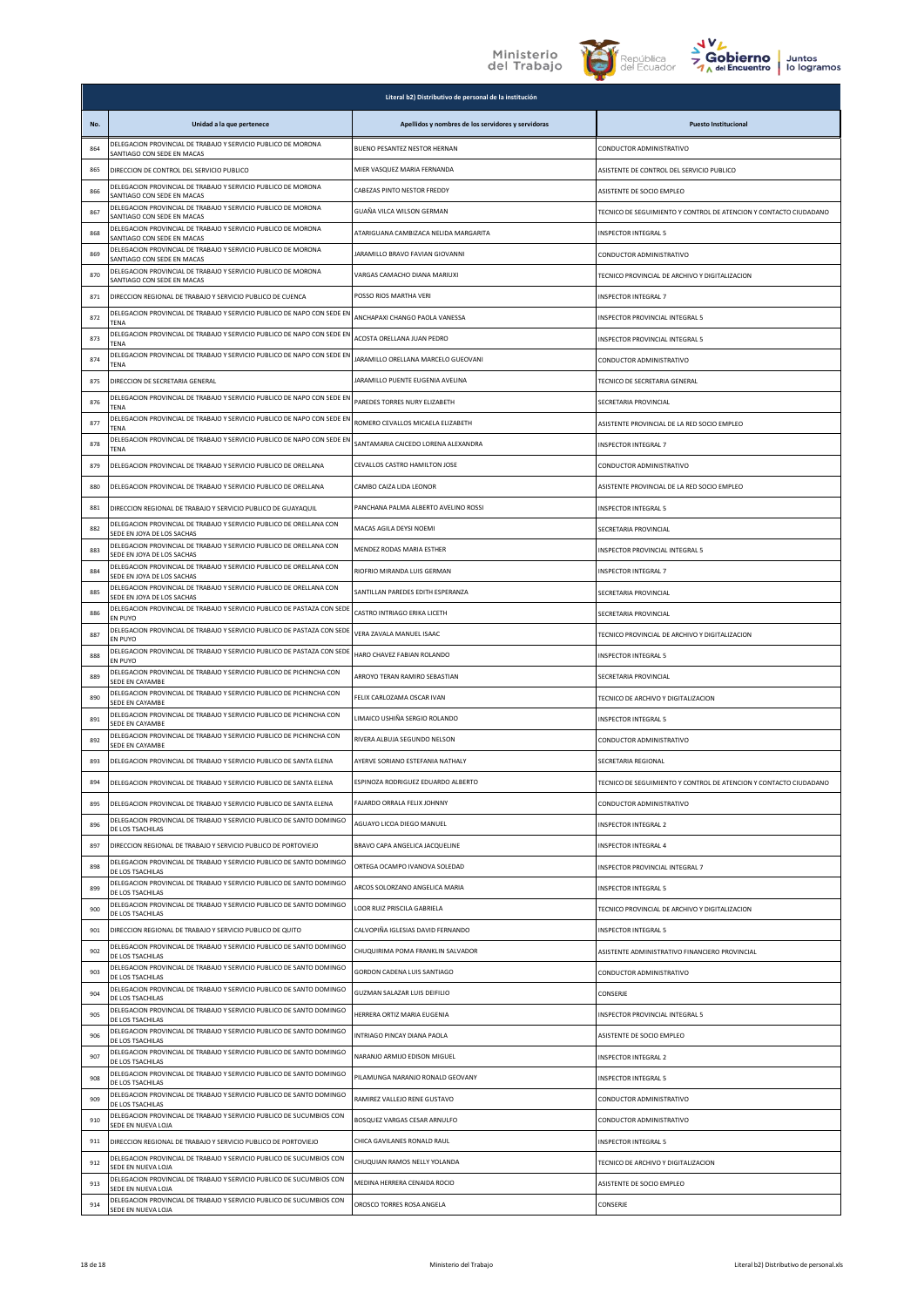



|     |                                                                                            | Literal b2) Distributivo de personal de la institución |                                                                                                       |
|-----|--------------------------------------------------------------------------------------------|--------------------------------------------------------|-------------------------------------------------------------------------------------------------------|
| No. | Unidad a la que pertenece                                                                  | Apellidos y nombres de los servidores y servidoras     | <b>Puesto Institucional</b>                                                                           |
| 915 | DELEGACION PROVINCIAL DE TRABAJO Y SERVICIO PUBLICO DE SUCUMBIOS CON<br>SEDE EN NUEVA LOJA | CHASIPANTA ANDRANGO MARIA ELIZABETH                    | ASISTENTE PROVINCIAL DE LA RED SOCIO EMPLEO                                                           |
| 916 | DELEGACION PROVINCIAL DE TRABAJO Y SERVICIO PUBLICO DE SUCUMBIOS CON<br>SEDE EN NUEVA LOJA | PAZMIÑO VALENCIA YAJAIRA MABEL                         | INSPECTOR PROVINCIAL INTEGRAL 5                                                                       |
| 917 | DIRECCION REGIONAL DE TRABAJO Y SERVICIO PUBLICO DE LOJA                                   | CABRERA LEON GABRIELA CECIBEL                          | <b>INSPECTOR INTEGRAL 5</b>                                                                           |
| 918 | DELEGACION PROVINCIAL DE TRABAJO Y SERVICIO PUBLICO DE ZAMORA<br>CHINCHIPE                 | GONSALEZ ANGULO JHOMAIRA LISETH                        | TECNICO DE ARCHIVO Y DIGITALIZACION                                                                   |
| 919 | DELEGACION PROVINCIAL DE TRABAJO Y SERVICIO PUBLICO DE ZAMORA<br>CHINCHIPE                 | ORELLANA CANDO VIVIANA JANNYNA                         | ASISTENTE DE SOCIO EMPLEO                                                                             |
| 920 | DIRECCION REGIONAL DE TRABAJO Y SERVICIO PUBLICO DE GUAYAQUIL                              | PALACIOS CARDENAS JUAN MIGUEL                          | JUEZ REGIONAL DE COACTIVAS                                                                            |
| 921 | DELEGACION PROVINCIAL DE TRABAJO Y SERVICIO PUBLICO DE ZAMORA<br>CHINCHIPE                 | PEREZ PEREZ AMADA BEATRIZ                              | INSPECTOR INTEGRAL 4                                                                                  |
| 922 | DELEGACION PROVINCIAL DE TRABAJO Y SERVICIO PUBLICO DE ZAMORA<br>CHINCHIPE                 | PONTON LOAIZA EDWIN ANTONIO                            | CONDUCTOR ADMINISTRATIVO                                                                              |
| 923 | DELEGACION PROVINCIAL DE TRABAJO Y SERVICIO PUBLICO DE ZAMORA<br>CHINCHIPE                 | REY CURAY ROSA MARLENE                                 | SECRETARIA                                                                                            |
| 924 | DIRECCION DE EMPLEO Y RECONVERSION LABORAL                                                 | GUILLEN ROBLES PAUL ALBERTO                            | EXPERTO DE EMPLEO Y RECONVERSION LABORAL                                                              |
| 925 | DIRECCION DE PLANIFICACION E INVERSION                                                     | ECHEVERRIA CIFUENTES JOSE LUIS                         | DIRECTOR DE PLANIFICACION E INVERSION                                                                 |
| 926 | DIRECCION DE PLANIFICACION E INVERSION                                                     | CEPEDA SANCHEZ MERCI ESMERALDA                         | ANALISTA                                                                                              |
| 927 | DIRECCION DE PLANIFICACION E INVERSION                                                     | JADAN JIMENEZ NELLY JACKELINE                          | ANALISTA JUNIOR DE PLANIFICACION E INVERSION                                                          |
| 928 | DIRECCION DE PLANIFICACION E INVERSION                                                     | MALDONADO ESPINOSA PEDRO VICENTE                       | EXPERTO DE PLANIFICACION                                                                              |
| 929 | DIRECCION DE COMUNICACION SOCIAL                                                           | MEZA CADENA KARINA MICHELLE                            | ANALISTA JUNIOR DE COMUNICACION SOCIAL                                                                |
| 930 | DIRECCION DE PLANIFICACION E INVERSION                                                     | PEÑAFIEL LANDIVAR JOHANNA CAROLINA                     | ANALISTA SENIOR DE PLANIFICACION E INVERSION                                                          |
| 931 | DIRECCION DE PLANIFICACION E INVERSION                                                     | ZUÑIGA ANDINO LIZETH GABRIELA                          | EXPERTO DE PLANIFICACION E INVERSION                                                                  |
| 932 | DIRECCION DE SEGUIMIENTO DE PLANES, PROGRAMAS Y PROYECTOS                                  | DIAZ GOMEZ CRISTIAN PATRICIO                           | DIRECTOR/A DE SEGUIMIENTO DE PLANES PROGRAMAS Y PROYECTOS                                             |
| 933 | DIRECCION DE SEGUIMIENTO DE PLANES, PROGRAMAS Y PROYECTOS                                  | ALARCON CALDERON ANDREA DE LOS ANGELES                 | ANALISTA SENIOR DE PLANIFICACION                                                                      |
| 934 | DIRECCION DE SEGUIMIENTO DE PLANES, PROGRAMAS Y PROYECTOS                                  | TIGSI SALAMEA GINA NATHALI                             | SECRETARIA                                                                                            |
| 935 | DIRECCION DE SEGUIMIENTO DE PLANES, PROGRAMAS Y PROYECTOS                                  | OÑA QUISHPE TANIA MARITZA                              | ANALISTA SENIOR DE SEGUIMIENTO DE PLANES, PROGRAMAS Y PROYECTOS                                       |
| 936 | DIRECCION DE SEGUIMIENTO DE PLANES, PROGRAMAS Y PROYECTOS                                  | PEREZ ROBALINO MARIA FERNANDA                          | ANALISTA SENIOR DE SEGUIMIENTO DE PLANES, PROGRAMAS Y PROYECTOS                                       |
| 937 | DIRECCION DE SERVICIOS, PROCESOS Y CAMBIO Y CULTURA                                        | CALDERON BORJA CINDY ANDREA                            | ANALISTA SENIOR DE SERVICIOS PROCESOS Y CALIDAD                                                       |
| 938 | DIRECCION DE GESTION DEL CAMBIO Y CULTURA ORGANIZACIONAL                                   | PEÑARANDA PAEZ LIZETH CAROLINA                         | ANALISTA SENIOR DE GESTION DEL CAMBIO Y CULTURA ORGANIZACIONAL                                        |
| 939 | DIRECCION DE SECRETARIA GENERAL                                                            | PEREIRA FREITEZ FRANCIS ELEANA                         | SECRETARIA                                                                                            |
| 940 | DIRECCION DE SECRETARIA GENERAL                                                            | AREVALO NARANJO VERONICA GABRIELA                      | SECRETARIA                                                                                            |
| 941 | DIRECCION DE TECNOLOGIAS DE LA INFORMACION Y COMUNICACION                                  | BENALCAZAR REASCOS WILLIAM ALEXANDER                   | EXPERTO DE INFRAESTRUCTURA Y SOPORTE DE TECNOLOGIAS DE LA<br>INFORMACION Y COMUNICACION               |
| 942 | DIRECCION DE TECNOLOGIAS DE LA INFORMACION Y COMUNICACION                                  | CAIZA MUYOLEMA CARLOS DAVID                            | EXPERTO DE INFRAESTRUCTURA Y SOPORTE DE TECNOLOGIAS DE LA<br><b>NFORMACION Y COMUNICACION</b>         |
| 943 | DIRECCION DE TECNOLOGIAS DE LA INFORMACION Y COMUNICACION                                  | CARVAJAL ESPINOZA LUIS ENRIQUE                         | ANALISTA JUNIOR DE INFRAESTRUCTURA Y SOPORTE DE TECNOLOGIAS DE LA<br>INFORMACION Y COMUNICACION       |
| 944 | DIRECCION DE TECNOLOGIAS DE LA INFORMACION Y COMUNICACION                                  | CASA IZA LUIS RODRIGO                                  | ESPECIALISTA DE TECNOLOGIAS DE LA INFORMACION Y COMUNICACIONES                                        |
| 945 | DIRECCION DE TECNOLOGIAS DE LA INFORMACION Y COMUNICACION                                  | CASTRO VIDAL MERCEDES LORENA                           | ASISTENTE DE TECNOLOGIA DE LA INFORMACION Y COMUNICACIONES                                            |
| 946 | DIRECCION DE TECNOLOGIAS DE LA INFORMACION Y COMUNICACION                                  | CORDOVA ULLOA JEAN PAUL                                | ASISTENTE DE TECNOLOGIA DE LA INFORMACION Y COMUNICACIONES                                            |
| 947 | DIRECCION DE TECNOLOGIAS DE LA INFORMACION Y COMUNICACION                                  | FREIRE FREIRE ANDREA YOLANDA                           | ANALISTA SENIOR DE INFRAESTRUCTURA Y SOPORTE DE TECNOLOGIAS DE LA<br>INFORMACION Y COMUNICACION       |
| 948 | DIRECCION DE TECNOLOGIAS DE LA INFORMACION Y COMUNICACION                                  | GUAMBUGUETE GUAMAN EDISON XAVIER                       | ANALISTA DE TECNOLOGIAS DE LA INFORMACION Y COMUNICACIONES                                            |
| 949 | DIRECCION DE TECNOLOGIAS DE LA INFORMACION Y COMUNICACION                                  | GUIJARRO COPO MYRIAN MAGDALENA                         | ASISTENTE DE SOPORTE TECNICO                                                                          |
| 950 | DIRECCION DE TECNOLOGIAS DE LA INFORMACION Y COMUNICACION                                  | <b>GUZMAN MINA BYRON AUGUSTO</b>                       | ASISTENTE DE TECNOLOGIA DE LA INFORMACION Y COMUNICACIONES                                            |
| 951 | DIRECCION DE TECNOLOGIAS DE LA INFORMACION Y COMUNICACION                                  | COLLAGUAZO DARQUEA DAVID IVAN                          | DIRECTOR/A DE TECNOLOGIAS DE LA INFORMACION Y COMUNICACION                                            |
| 952 | DIRECCION DE FORTALECIMIENTO INSTITUCIONAL                                                 | JUNIA GUERRA GLADYS SORAYA                             | ANALISTA SENIOR DE FORTALECIMIENTO INSTITUCIONAL                                                      |
| 953 | DIRECCION DE FORTALECIMIENTO INSTITUCIONAL                                                 | PADILLA SANCHEZ JUAN PABLO                             | EXPERTO EN FORTALECIMIENTO INSTITUCIONAL                                                              |
| 954 | DIRECCION DE TECNOLOGIAS DE LA INFORMACION Y COMUNICACION                                  | HIDALGO DIAZ ROLANDO MIGUEL                            | EXPERTO EN ARQUITECTURA Y DESARROLLO JAVA 2                                                           |
| 955 | DIRECCION DE TECNOLOGIAS DE LA INFORMACION Y COMUNICACION                                  | PILCO ZURITA VERONICA DEL ROSARIO                      | ESPECIALISTA DE TECNOLOGIAS DE LA INFORMACION Y COMUNICACIONES                                        |
| 956 | DIRECCION DE TECNOLOGIAS DE LA INFORMACION Y COMUNICACION                                  | LAGUASI PONCE DANIEL FERNANDO                          | ESPECIALISTA DE TECNOLOGIAS DE LA INFORMACION Y COMUNICACIONES                                        |
| 957 | DIRECCION DE TECNOLOGIAS DE LA INFORMACION Y COMUNICACION                                  | LOGACHO FERNANDEZ ANA ISABEL                           | ESPECIALISTA DE TECNOLOGIAS DE LA INFORMACION Y COMUNICACIONES                                        |
| 958 | DIRECCION DE TECNOLOGIAS DE LA INFORMACION Y COMUNICACION                                  | LOPEZ BRITO MARIO RAUL                                 | EXPERTO DE INFRAESTRUCTURA Y SOPORTE DE TECNOLOGIAS DE LA<br>INFORMACION Y COMUNICACION               |
| 959 | DIRECCION DE TECNOLOGIAS DE LA INFORMACION Y COMUNICACION                                  | MERCHAN PESANTEZ NATASHA FERNANDA                      | ANALISTA SENIOR DE INFRAESTRUCTURA Y SOPORTE DE TECNOLOGIAS DE LA<br><b>NFORMACION Y COMUNICACION</b> |
| 960 | DIRECCION DE TECNOLOGIAS DE LA INFORMACION Y COMUNICACION                                  | MESA ZEVALLOS JUAN MANUEL                              | EXPERTO DE INFRAESTRUCTURA Y SOPORTE DE TECNOLOGIAS DE LA<br>INFORMACION Y COMUNICACION               |
| 961 | DIRECCION DE TECNOLOGIAS DE LA INFORMACION Y COMUNICACION                                  | NARANJO NARANJO DANILO EDUARDO                         | ANALISTA SENIOR DE INFRAESTRUCTURA Y SOPORTE DE TECNOLOGIAS DE LA<br>INFORMACION Y COMUNICACION       |
| 962 | DIRECCION DE TECNOLOGIAS DE LA INFORMACION Y COMUNICACION                                  | PAGUAY TROYA VERONICA ELIZABETH                        | ASISTENTE DE INFRAESTRUCTURA Y SOPORTE DE TECNOLOGIAS DE LA<br>INFORMACION Y COMUNICACION             |
| 963 | DIRECCION DE TECNOLOGIAS DE LA INFORMACION Y COMUNICACION                                  | PAZMIÑO BASURI GALO PATRICIO                           | ESPECIALISTA DE TECNOLOGIAS DE LA INFORMACION Y COMUNICACIONES                                        |
| 964 | DIRECCION DE TECNOLOGIAS DE LA INFORMACION Y COMUNICACION                                  | QUINCHUQUI SANTILLAN ALEXANDRA ELIZABETH               | ANALISTA DE TECNOLOGIAS DE LA INFORMACION Y COMUNICACIONES 1                                          |
| 965 | DIRECCION DE TECNOLOGIAS DE LA INFORMACION Y COMUNICACION                                  | QUINTANILLA VITERI JUAN PABLO                          | EXPERTO DE INFRAESTRUCTURA Y SOPORTE DE TECNOLOGIAS DE LA<br>INFORMACION Y COMUNICACION               |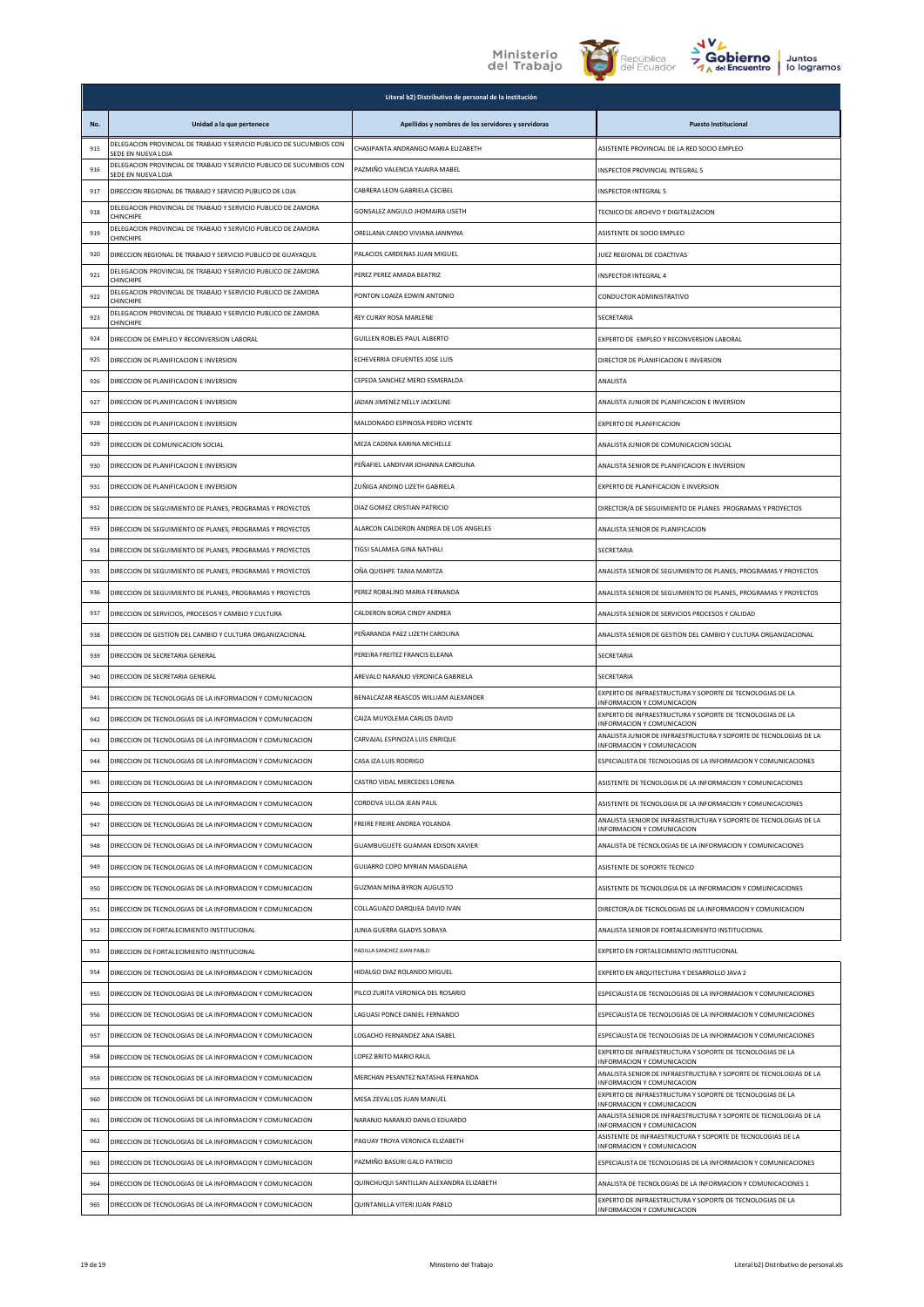





|      |                                                            | Literal b2) Distributivo de personal de la institución |                                                                                                 |
|------|------------------------------------------------------------|--------------------------------------------------------|-------------------------------------------------------------------------------------------------|
| No.  | Unidad a la que pertenece                                  | Apellidos y nombres de los servidores y servidoras     | <b>Puesto Institucional</b>                                                                     |
| 966  | DIRECCION DE TECNOLOGIAS DE LA INFORMACION Y COMUNICACION  | SAILEMA CRIOLLO MONICA JEANNETTE                       | ANALISTA DE TECNOLOGIAS DE LA INFORMACION Y COMUNICACIONES                                      |
| 967  | DIRECCION DE TECNOLOGIAS DE LA INFORMACION Y COMUNICACION  | TIRADO ORTIZ BYRON VLADIMIR                            | EXPERTO EN ARQUITECTURA Y DESARROLLO JAVA 2                                                     |
| 968  | DIRECCION DE TECNOLOGIAS DE LA INFORMACION Y COMUNICACION  | TORRES BASTIDAS SOFIA ELENA                            | TECNICO DE TECNOLOGIAS DE INFORMACION Y COMUNICACIONES                                          |
| 969  | DIRECCION DE TECNOLOGIAS DE LA INFORMACION Y COMUNICACION  | HUILCA LOGROÑO SEGUNDO GUSTAVO                         | ANALISTA SENIOR DE INFRAESTRUCTURA Y SOPORTE DE TECNOLOGIAS DE LA<br>INFORMACION Y COMUNICACION |
| 970  | DIRECCION DE TECNOLOGIAS DE LA INFORMACION Y COMUNICACION  | ANCHALUISA CAZA ANGEL RICARDO                          | ESPECIALISTA DE TECNOLOGIAS DE LA INFORMACION Y COMUNICACIONES                                  |
| 971  | DIRECCION DE TECNOLOGIAS DE LA INFORMACION Y COMUNICACION  | ZARATE FONSECA HOLGUER FABIAN                          | ASISTENTE DE TECNOLOGIA DE LA INFORMACION Y COMUNICACIONES                                      |
| 972  | DIRECCION DE ORGANIZACIONES LABORALES                      | ACURIO HILDA MERCEDES                                  | ASISTENTE DE ORGANIZACIONES LABORALES                                                           |
| 973  | DIRECCION ADMINISTRATIVA                                   | ROJAS AREND DANIEL ANDRES                              | DIRECTOR(A) ADMINISTRATIVO                                                                      |
| 974  | DIRECCION ADMINISTRATIVA                                   | MEDINA RIVERA PATRICIA CECILIA                         | ASISTENTE DE SERVICIOS ADMINISTRATIVOS                                                          |
| 975  | DIRECCION ADMINISTRATIVA                                   | ALMEIDA CASCANTE FREDDY ALONSO                         | ASISTENTE DE GUARDALMACEN                                                                       |
| 976  | DIRECCION ADMINISTRATIVA                                   | ANDAGOYA RAMOS ANGEL MAURICIO                          | CONDUCTOR ADMINISTRATIVO                                                                        |
| 977  | DIRECCION ADMINISTRATIVA                                   | ARAGON HERRERA PABLO JAVIER                            | EXPERTO DE CONTRATACION PUBLICA                                                                 |
| 978  | DIRECCION ADMINISTRATIVA                                   | ARAUJO BASANTE ADRIANA JESUS                           | <b>AUXILIAR DE SERVICIOS</b>                                                                    |
| 979  | DIRECCION ADMINISTRATIVA                                   | AREQUIPA CAZA JENNY MARGOTH                            | CONSERJE                                                                                        |
| 980  | DIRECCION ADMINISTRATIVA                                   | ASTUDILLO TAPIA JUAN CARLOS                            | CONDUCTOR ADMINISTRATIVO                                                                        |
| 981  | DIRECCION ADMINISTRATIVA                                   | AULESTIA ORTEGA BERTHA KARINA                          | ANALISTA SENIOR DE SERVICIOS ADMINISTRATIVOS                                                    |
| 982  | DIRECCION ADMINISTRATIVA                                   | BARRETO SOTOMAYOR ALEX PAUL                            | <b>AUXILIAR SERVICIOS</b>                                                                       |
| 983  | DIRECCION ADMINISTRATIVA                                   | BAYAS LLANGA NATTACHA MARIVEL                          | ANALISTA SENIOR DE SERVICIOS ADMINISTRATIVOS                                                    |
| 984  | DIRECCION ADMINISTRATIVA                                   | CABRERA ALMEIDA JAVIER ALEJANDRO                       | ASISTENTE DE CONTROL DE BIENES                                                                  |
| 985  | DIRECCION ADMINISTRATIVA                                   | CASTAÑO CLEMENTE VERONICA JESSENIA                     | ASISTENTE DE SERVICIOS ADMINISTRATIVOS                                                          |
| 986  | DIRECCION ADMINISTRATIVA                                   | CASTRO MARTINEZ MARIA ELENA                            | ANALISTA SENIOR DE SERVICIOS ADMINISTRATIVOS                                                    |
| 987  | DIRECCION ADMINISTRATIVA                                   | CHANGO SANGUANO PAUL ELIAS                             | CONDUCTOR ADMINISTRATIVO                                                                        |
| 988  | DIRECCION ADMINISTRATIVA                                   | CHIRIBOGA ESPINOZA JOSE FABIAN                         | CONDUCTOR ADMINISTRATIVO                                                                        |
| 989  | DIRECCION FINANCIERA                                       | CISNEROS VACA JACKELIN DEL CONSUELO                    | ANALISTA SENIOR DE PRESUPUESTO                                                                  |
| 990  | DIRECCION ADMINISTRATIVA                                   | COLLAGUAZO OSWALDO                                     | <b>AUXILIAR DE SERVICIOS</b>                                                                    |
| 991  | DIRECCION ADMINISTRATIVA                                   | CUICHAN SIMBA EDGAR FABIAN                             | ASISTENTE DE CONTROL DE BIENES                                                                  |
| 992  | DIRECCION ADMINISTRATIVA                                   | <b>CUMBA TORRES WUALTER</b>                            | CONDUCTOR ADMINISTRATIVO                                                                        |
| 993  | DIRECCION ADMINISTRATIVA                                   | DE LA CRUZ LEMA JOSE LUIS                              | <b>AUXILIAR SERVICIOS</b>                                                                       |
| 994  | DIRECCION REGIONAL DE TRABAJO Y SERVICIO PUBLICO DE IBARRA | ENCALADA VEGA NICOLAS FRANCISCO                        | TECNICO DE SEGUIMIENTO Y CONTROL DE ATENCION Y CONTACTO CIUDADANO                               |
| 995  | DIRECCION ADMINISTRATIVA                                   | GARRIDO VASQUEZ MARIA ISABEL                           | ASISTENTE DE SERVICIOS ADMINISTRATIVOS                                                          |
| 996  | DIRECCION ADMINISTRATIVA                                   | GAVIDIA FLORES JAIME SIGIFREDO                         | GUARDALMACEN                                                                                    |
| 997  | DIRECCION ADMINISTRATIVA                                   | GORDON MORA CRISTIAN PATRICIO                          | CONDUCTOR ADMINISTRATIVO                                                                        |
| 998  | DIRECCION DE CONTROL E INSPECCIONES                        | GUAMANGALLO CHICO ERIKA ALEXANDRA                      | ASISTENTE DE CONTROL E INSPECCIONES                                                             |
| 999  | DIRECCION ADMINISTRATIVA                                   | GUANANGA CAIZA LUIS HUMBERTO                           | CONSERJE                                                                                        |
| 1000 | DIRECCION ADMINISTRATIVA                                   | GUANO VITERI DIEGO VINICIO                             | CONSERJE                                                                                        |
| 1001 | DIRECCION DE ADMINISTRACION DEL TALENTO HUMANO             | HIDALGO PEÑAHERRERA JENNY ALEXANDRA                    | EXPERTO DE TALENTO HUMANO                                                                       |
| 1002 | DIRECCION ADMINISTRATIVA                                   | JAHUACO CONDOR JONATHAN EDUARDO                        | ASISTENTE DE MANTENIMIENTO                                                                      |
| 1003 | DIRECCION DE FORTALECIMIENTO INSTITUCIONAL                 | LOGROÑO MOLINA EDWIN FRANCISCO                         | EXPERTO EN FORTALECIMIENTO INSTITUCIONAL                                                        |
| 1004 | COORDINACION GENERAL ADMINISTRATIVA FINANCIERA             | CORDOVA TACURI ANA MARIA                               | COORDINADOR GENERAL ADMINISTRATIVO FINANCIERO                                                   |
| 1005 | DIRECCION FINANCIERA                                       | VILLEGAS ALAVA FREDDY WILMER                           | DIRECTOR FINANCIERO                                                                             |
| 1006 | DIRECCION DE SERVICIOS, PROCESOS Y CAMBIO Y CULTURA        | PAZMIÑO SANDOVAL GINA ELIZABETH                        | DIRECTOR/A DE SERVICIOS, PROCESOS Y CAMBIO Y CULTURA                                            |
| 1007 | DIRECCION DE SERVICIOS, PROCESOS Y CAMBIO Y CULTURA        | PACHECO MENA EVELIN GABRIELA                           | ANALISTA JUNIOR DE PROCESOS                                                                     |
| 1008 | DIRECCION DE SERVICIOS, PROCESOS Y CAMBIO Y CULTURA        | CHERREZ CORDOVA GABRIEL ALEJANDRO                      | EXPERTO DE SERVICIOS PROCESOS Y CALIDAD                                                         |
| 1009 | DIRECCION ADMINISTRATIVA                                   | JIMENEZ PEREZ LUIS GERMAN                              | CONSERJE                                                                                        |
| 1010 | DIRECCION ADMINISTRATIVA                                   | LOAIZA LARA CYNTHIA CECILIA                            | ANALISTA SENIOR DE SERVICIOS ADMINISTRATIVOS                                                    |
| 1011 | DIRECCION ADMINISTRATIVA                                   | LUDEÑA LUDEÑA LUIS ENRIQUE                             | CONDUCTOR ADMINISTRATIVO                                                                        |
| 1012 | DIRECCION ADMINISTRATIVA                                   | MANJARRES CORDOVA MARCO ANTONIO                        | <b>AUXILIAR SERVICIOS</b>                                                                       |
| 1013 | DIRECCION ADMINISTRATIVA                                   | MANOSALVAS CALAHORRANO DARWIN ALBERTO                  | ANALISTA JUNIOR DE SERVICIOS ADMINISTRATIVOS                                                    |
| 1014 | DIRECCION ADMINISTRATIVA                                   | MEDINA ITURRE SANDRA LILIANA                           | ANALISTA SENIOR DE SERVICIOS ADMINISTRATIVOS                                                    |
| 1015 | DIRECCION ADMINISTRATIVA                                   | MINCHALA SAN ANDRES DIANA MARIA                        | EXPERTO DE CONTRATACION PUBLICA                                                                 |
| 1016 | DIRECCION ADMINISTRATIVA                                   | MORA ESCOBAR MARIA ELENA                               | ANALISTA SENIOR DE SERVICIOS ADMINISTRATIVOS                                                    |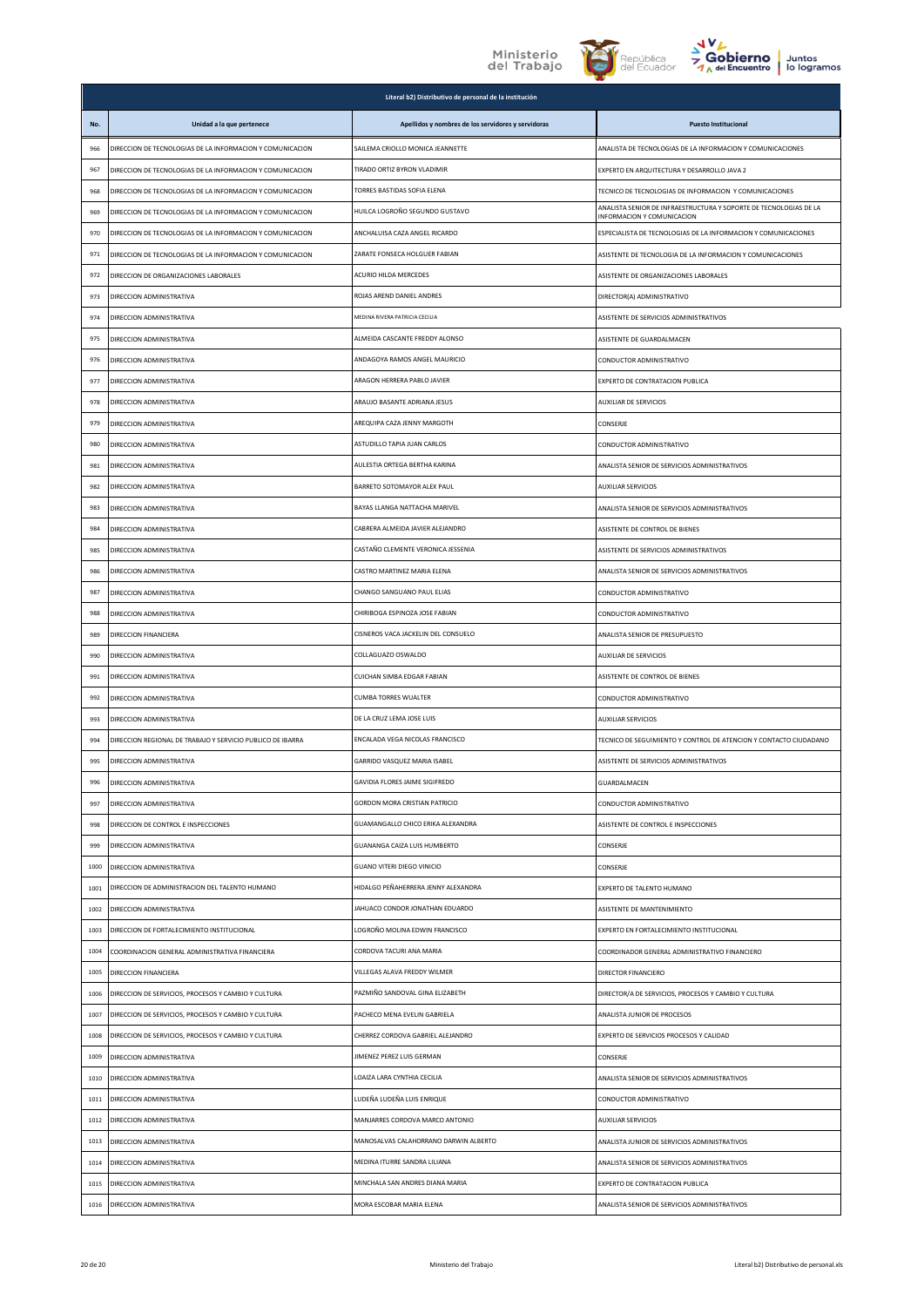



|      | Literal b2) Distributivo de personal de la institución                                 |                                                    |                                                                                             |  |
|------|----------------------------------------------------------------------------------------|----------------------------------------------------|---------------------------------------------------------------------------------------------|--|
| No.  | Unidad a la que pertenece                                                              | Apellidos y nombres de los servidores y servidoras | <b>Puesto Institucional</b>                                                                 |  |
| 1017 | DIRECCION ADMINISTRATIVA                                                               | MORENO CHAUCA WILSON DIEGO                         | CONDUCTOR ADMINISTRATIVO                                                                    |  |
| 1018 | DIRECCION ADMINISTRATIVA                                                               | PANTOSIN SEGURA EMILIA ALEJANDRA                   | ASISTENTE DE SERVICIOS ADMINISTRATIVOS                                                      |  |
| 1019 | DIRECCION DE SECRETARIA GENERAL                                                        | VALDEZ CABRERA CARLOS LUIS                         | OFICINISTA                                                                                  |  |
| 1020 | DELEGACION PROVINCIAL DE TRABAJO Y SERVICIO PUBLICO DE MANABI CON SEDE<br>EN MANTA     | MURILLO ALVARADO LUIS MIGUEL                       | CONDUCTOR ADMINISTRATIVO                                                                    |  |
| 1021 | DIRECCION ADMINISTRATIVA                                                               | NOLE NOLE SILVANA MERCEDES                         | ASISTENTE DE SERVICIOS ADMINISTRATIVOS                                                      |  |
| 1022 | DIRECCION DE SECRETARIA GENERAL                                                        | ORTIZ BENAVIDES VERONICA FLICETH                   | ANALISTA JUNIOR DE SECRETARIA GENERAL                                                       |  |
| 1023 | DIRECCION ADMINISTRATIVA                                                               | PAIDA CAÑAR MAURICIO DANILO                        | <b>AUXILIAR SERVICIOS</b>                                                                   |  |
| 1024 | DIRECCION ADMINISTRATIVA                                                               | PANAMA CARDENAS LUIS HONORIO                       | CONDUCTOR ADMINISTRATIVO                                                                    |  |
| 1025 | DIRECCION ADMINISTRATIVA                                                               | PAZMIÑO AGUILAR FRANKLIN HERNAN                    | ANALISTA SENIOR DE SERVICIOS ADMINISTRATIVOS                                                |  |
| 1026 | DIRECCION ADMINISTRATIVA                                                               | PERALTA VERA RUTIS GEORGINA                        | ANALISTA DE CONTRATACION PUBLICA                                                            |  |
| 1027 | DIRECCION ADMINISTRATIVA                                                               | PILLALAZA TUPIZA FREDY RUBEN                       | ARQUITECTO                                                                                  |  |
| 1028 | DIRECCION ADMINISTRATIVA                                                               | QUELAL CALDERON LUIS GONZALO                       | CONDUCTOR ADMINISTRATIVO                                                                    |  |
| 1029 | DIRECCION ADMINISTRATIVA                                                               | RIASCOS HEREDIA DIANA CAROLINA                     | ANALISTA SENIOR DE SERVICIOS ADMINISTRATIVOS                                                |  |
| 1030 | DIRECCION ADMINISTRATIVA                                                               | RIVADENEIRA LEON ROMMEL EBERALDO                   | CONDUCTOR ADMINISTRATIVO                                                                    |  |
| 1031 | DIRECCION ADMINISTRATIVA                                                               | ROMERO AGUILAR YADIRA ALEXANDRA                    | EXPERTO DE CONTRATACION PUBLICA                                                             |  |
| 1032 | DIRECCION ADMINISTRATIVA                                                               | ROMERO ROMERO GALO ANIBAL                          | CONDUCTOR ADMINISTRATIVO                                                                    |  |
| 1033 | DIRECCION ADMINISTRATIVA                                                               | SANCHEZ FUENTES XAVIER CLEMENTE                    | ASISTENTE DE MANTENIMIENTO                                                                  |  |
| 1034 | DIRECCION ADMINISTRATIVA                                                               | SANCHEZ MORETA DAVID ALBERTO                       | CONDUCTOR ADMINISTRATIVO                                                                    |  |
| 1035 | DIRECCION ADMINISTRATIVA                                                               | SIMBAÑA MUZO CRISTOBAL                             | CONDUCTOR ADMINISTRATIVO                                                                    |  |
| 1036 | DIRECCION ADMINISTRATIVA                                                               | SUAREZ CABEZAS EDGAR GIOVANNY                      | CONDUCTOR ADMINISTRATIVO                                                                    |  |
| 1037 | DIRECCION ADMINISTRATIVA                                                               | SUQUILLO COLLAGUAZO JOSE LUIS                      | CONDUCTOR ADMINISTRATIVO                                                                    |  |
| 1038 | DIRECCION ADMINISTRATIVA                                                               | VALENCIA VACA ALVARO RODRIGO                       | CONDUCTOR ADMINISTRATIVO                                                                    |  |
| 1039 | DIRECCION ADMINISTRATIVA                                                               | VASQUEZ ORTIZ MARITZA JACQUELINE                   | ANALISTA SENIOR DE SERVICIOS ADMINISTRATIVOS                                                |  |
| 1040 | DIRECCION ADMINISTRATIVA                                                               | VERDEZOTO GARCIA JESUS VICENTE                     | CONSERJE                                                                                    |  |
| 1041 | DIRECCION DE CONTROL E INSPECCIONES                                                    | VERDEZOTO VILLACIS TATIANA VALERIA                 | ASISTENTE DE CONTROL E INSPECCIONES                                                         |  |
| 1042 | DIRECCION ADMINISTRATIVA                                                               | VILLA TITUAÑA MILTON ABEL                          | CONDUCTOR ADMINISTRATIVO                                                                    |  |
| 1043 | DIRECCION ADMINISTRATIVA                                                               | VILLACRES GAVILANES CLARA ESTHER                   | ANALISTA SENIOR DE SERVICIOS ADMINISTRATIVOS                                                |  |
| 1044 | DIRECCION ADMINISTRATIVA                                                               | VILLARREAL RAMOS VALERIA BELEN                     | ANALISTA JUNIOR DE SERVICIOS ADMINISTRATIVOS                                                |  |
| 1045 | DIRECCION ADMINISTRATIVA                                                               | YEPEZ MONTAÑO ANTONELLA MARIBEL                    | ASISTENTE DE SERVICIOS ADMINISTRATIVOS                                                      |  |
| 1046 | COORDINACION DE EMPLEO Y SALARIOS                                                      | PROCEL MARQUEZ JULIO HUGO                          | EXPERTO DE LA RED SOCIO EMPLEO                                                              |  |
| 1047 | DIRECCION REGIONAL DE TRABAJO Y SERVICIO PUBLICO DE IBARRA                             | GUEVARA PINEDA DIEGO IVAN                          | CONDUCTOR ADMINISTRATIVO                                                                    |  |
| 1048 | DIRECCION FINANCIERA                                                                   | CAIZA CALISPA LUIS ALFONSO                         | <b>CONTADOR GENERAL</b>                                                                     |  |
| 1049 | DIRECCION DE ADMINISTRACION DEL TALENTO HUMANO                                         | ALOMOTO TALAVERA LORENA DEL PILAR                  | <b>ENFERMERA</b>                                                                            |  |
| 1050 | DIRECCION DE ADMINISTRACION DEL TALENTO HUMANO                                         | ORTIZ PAREDES ERIKA TATIANA                        | ANALISTA SENIOR DE TALENTO HUMANO                                                           |  |
| 1051 | DIRECCION DE ADMINISTRACION DEL TALENTO HUMANO                                         | AMAYA TORRES DIEGO ALEJANDRO                       | ANALISTA SENIOR DE TALENTO HUMANO                                                           |  |
| 1052 | DIRECCION DE ADMINISTRACION DEL TALENTO HUMANO                                         | ARIAS TERAN PAOLA ANDREA                           | ANALISTA DE SEGURIDAD Y SALUD OCUPACIONAL                                                   |  |
| 1053 | DIRECCION DE ADMINISTRACION DEL TALENTO HUMANO                                         | ARMAS FLOR ANDREA GUISSELLE                        | ANALISTA DE SEGURIDAD Y SALUD OCUPACIONAL                                                   |  |
| 1054 | DIRECCION DE ADMINISTRACION DEL TALENTO HUMANO                                         | CALISPA CALISPA INES CONSUELO                      | ANALISTA SENIOR DE TALENTO HUMANO                                                           |  |
| 1055 | DIRECCION DE ADMINISTRACION DEL TALENTO HUMANO                                         | CANEPA RIOFRIO VALERIA ALEJANDRA                   | ANALISTA DE SEGURIDAD Y SALUD OCUPACIONAL                                                   |  |
| 1056 | DIRECCION DE ADMINISTRACION DEL TALENTO HUMANO                                         | CAPPA MENA SERGIO CARLO                            | EXPERTO DE TALENTO HUMANO                                                                   |  |
| 1057 | DIRECCION DE ADMINISTRACION DEL TALENTO HUMANO                                         | CASTRO GRANJA HERNAN VINICIO                       | ASISTENTE DE TALENTO HUMANO                                                                 |  |
| 1058 | DIRECCION DE ADMINISTRACION DEL TALENTO HUMANO                                         | BALAREZO MURILLO MARIA DOLORES                     | EXPERTO DE TALENTO HUMANO                                                                   |  |
| 1059 | DIRECCION DE ADMINISTRACION DEL TALENTO HUMANO                                         | MALDONADO ESPINOSA SARA GABRIELA                   | EXPERTO DE TALENTO HUMANO                                                                   |  |
| 1060 | DIRECCION DE EMPLEO Y RECONVERSION LABORAL                                             | CHICAIZA BASANTES ALEXANDRA RAQUEL                 | EXPERTO DE EMPLEO Y RECONVERSION LABORAL                                                    |  |
| 1061 | DIRECCION DE ADMINISTRACION DEL TALENTO HUMANO                                         | COELLO COELLO JHONNY MAURICIO                      | ASISTENTE DE TALENTO HUMANO                                                                 |  |
| 1062 | DIRECCION DE ADMINISTRACION DEL TALENTO HUMANO                                         | SOSA MALDONADO PATRICIO JAVIER                     | TRABAJADORA SOCIAL                                                                          |  |
| 1063 | DIRECCION DE EVALUACION DEL DESEMPEÑO, CAPACITACION Y DESARROLLO DEL<br>TALENTO HUMANO | CRUZ GUARANDA DARWIN ENRIQUE                       | ANALISTA SENIOR DE EVALUACION DEL DESEMPENO CAPACITACION Y<br>DESARROLLO DEL TALENTO HUMANO |  |
| 1064 | DIRECCION DE ADMINISTRACION DEL TALENTO HUMANO                                         | DUEÑAS JARAMILLO OSCAR FACUNDO                     | ASISTENTE DE TALENTO HUMANO                                                                 |  |
| 1065 | DIRECCION DE ADMINISTRACION DEL TALENTO HUMANO                                         | ENRIQUEZ MONTENEGRO BETTY JANNETH                  | ANALISTA SENIOR DE TALENTO HUMANO                                                           |  |
| 1066 | DIRECCION DE SERVICIOS, PROCESOS E INNOVACION                                          | GUZMAN PALMA LIZBETH TATIANA                       | ASISTENTE DE SERVICIOS PROCESOS E INNOVACION                                                |  |
| 1067 | DIRECCION DE ADMINISTRACION DEL TALENTO HUMANO                                         | HERRERA PEÑAHERRERA MARIA ALEXANDRA                | EXPERTO DE TALENTO HUMANO                                                                   |  |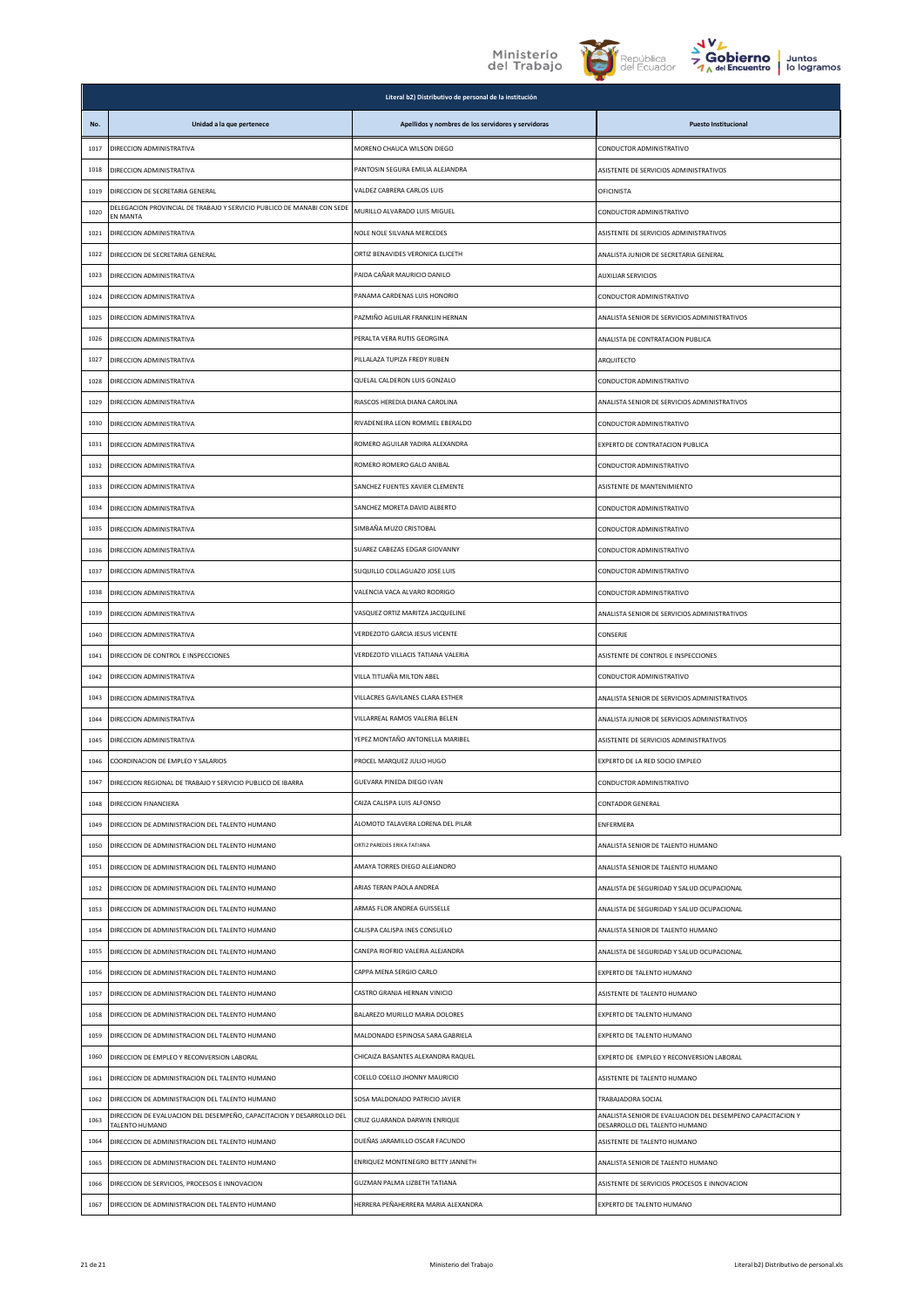



|      |                                                                    | Literal b2) Distributivo de personal de la institución |                                                                   |
|------|--------------------------------------------------------------------|--------------------------------------------------------|-------------------------------------------------------------------|
| No.  | Unidad a la que pertenece                                          | Apellidos y nombres de los servidores y servidoras     | <b>Puesto Institucional</b>                                       |
| 1068 | DIRECCION DE PLANIFICACION Y APOYO A LA GESTION DEL TALENTO HUMANO | LLANOS ALOMIA JUAN PABLO                               | ANALISTA DE PLANIFICACION Y APOYO A LA GESTION DE TALENTO HUMANO  |
| 1069 | DIRECCION DE PLANIFICACION Y APOYO A LA GESTION DEL TALENTO HUMANO | MARTINEZ MAYORGA STALIN GONZALO                        | ASISTENTE DE PLANIFICACION Y APOYO A LA GESTION DE TALENTO HUMANO |
| 1070 | DIRECCION DE ADMINISTRACION DEL TALENTO HUMANO                     | MARTINEZ MONTESDEOCA JORGE FRANCISCO                   | ANALISTA DE TALENTO HUMANO                                        |
| 1071 | DIRECCION DE CONTACTO CIUDADANO                                    | MENDOZA LINDAO JUAN CRISTOBAL                          | ANALISTA JUNIOR DE ATENCION AL USUARIO                            |
| 1072 | DIRECCION DE ADMINISTRACION DEL TALENTO HUMANO                     | MOSQUERA OJEDA ANA KARINA                              | ASISTENTE DE TALENTO HUMANO                                       |
| 1073 | DIRECCION DE ADMINISTRACION DEL TALENTO HUMANO                     | RAMOS RUALES MARCO ANTONIO                             | ASISTENTE DE TALENTO HUMANO                                       |
| 1074 | DIRECCION DE ADMINISTRACION DEL TALENTO HUMANO                     | RODRIGUEZ TASIGUANO FANNY ROCIO                        | ANALISTA DE TALENTO HUMANO                                        |
| 1075 | DIRECCION DE MERITOCRACIA Y VINCULACION DEL TALENTO HUMANO         | ROMERO RAMIREZ GABRIEL ALEJANDRO                       | ANALISTA SENIOR DE MERITOCRACIA Y VINCULACION DEL TALENTO HUMANO  |
| 1076 | DIRECCION DE ADMINISTRACION DEL TALENTO HUMANO                     | RUIZ CUPUERAN PATRICIO GUSTAVO                         | EXPERTO DE TALENTO HUMANO                                         |
| 1077 | DIRECCION DE EMPLEO Y RECONVERSION LABORAL                         | SANCHEZ GONZALEZ CARLA PAOLA                           | ASISTENTE DE EMPLEO Y RECONVERSION LABORAL                        |
| 1078 | DIRECCION DE ADMINISTRACION DEL TALENTO HUMANO                     | SANCHEZ MONTALVO CHRISTIAN RAUL                        | EXPERTO JURIDICO DE TALENTO HUMANO                                |
| 1079 | DIRECCION DE ADMINISTRACION DEL TALENTO HUMANO                     | SANI OÑA NATALIA VANESSA                               | ANALISTA SENIOR DE TALENTO HUMANO                                 |
|      |                                                                    | <b>ASESORIAS / NIVEL DE APOYO</b>                      |                                                                   |
| 1080 | DIRECCION DE ADMINISTRACION DEL TALENTO HUMANO                     | TAPIA PIEDRA MELISSA JEANELLA                          | TECNICO DE TALENTO HUMANO                                         |
| 1081 | DIRECCION DE ADMINISTRACION DEL TALENTO HUMANO                     | TOPON ESCOLA SILVIA NARCISA                            | ANALISTA SENIOR DE TALENTO HUMANO                                 |
| 1082 | DIRECCION DE ATENCION A GRUPOS PRIORITARIOS                        | TUMA CEDEÑO WAGNER DAVID                               | ASISTENTE DE ATENCION A GRUPOS PRIORITARIOS                       |
| 1083 | DIRECCION DE ADMINISTRACION DEL TALENTO HUMANO                     | VARGAS AVELLAN EVELYN IVONNE                           | ASISTENTE DE TALENTO HUMANO                                       |
| 1084 | DIRECCION DE ADMINISTRACION DEL TALENTO HUMANO                     | VEGA GARCIA MAURICIO GUSTAVO                           | MEDICO OCUPACIONAL                                                |
| 1085 | DIRECCION DE ADMINISTRACION DEL TALENTO HUMANO                     | VITERI SUNTAXI HUGO SANTIAGO                           | EXPERTO DE TALENTO HUMANO                                         |
| 1086 | DIRECCION DE ADMINISTRACION DEL TALENTO HUMANO                     | CHICAIZA CHICAIZA JESSICA ALEXANDRA                    | ASISTENTE DE TALENTO HUMANO                                       |
| 1087 | DIRECCION DE ADMINISTRACION DEL TALENTO HUMANO                     | LARREA AGUILAR MARIA FERNANDA                          | ANALISTA SENIOR DE TALENTO HUMANO                                 |
| 1088 | DIRECCION DE SECRETARIA GENERAL                                    | ESTRADA CALISPA ERICK FERNANDO                         | TECNICO DE SECRETARIA GENERAL                                     |
| 1089 | DIRECCION DE ADMINISTRACION DEL TALENTO HUMANO                     | DUEÑAS RIPALDA NATALY ELIZABETH                        | ANALISTA JUNIOR DE TALENTO HUMANO                                 |
| 1090 | DIRECCION DE SECRETARIA GENERAL                                    | MONTALUISA MONTALUISA CHRISTIAN GEOVANNY               | SECRETARIA                                                        |
| 1091 | DIRECCION DE PLANIFICACION Y APOYO A LA GESTION DEL TALENTO HUMANO | ANDRADE ALARCON FERNANDA ELIZABETH                     | ANALISTA DE PLANIFICACION Y APOYO A LA GESTION DE TALENTO HUMANO  |
| 1092 | DIRECCION DE EMPLEO Y RECONVERSION LABORAL                         | ANDRADE TORO LORETTA FANCY                             | ASISTENTE DE MIGRACIONES LABORALES                                |
| 1093 | DIRECCION REGIONAL DE TRABAJO Y SERVICIO PUBLICO DE GUAYAQUIL      | ANGULO CASTILLO NESTOR EFRAIN                          | SECRETARIA REGIONAL                                               |
| 1094 | DIRECCION DE SECRETARIA GENERAL                                    | ANGULO TENORIO CARLOS ANTONIO                          | TECNICO DE SECRETARIA GENERAL                                     |
| 1095 | DIRECCION DE SECRETARIA GENERAL                                    | ANRANGO SINCHICO JONATAN ISRAEL                        | OFICINISTA                                                        |
| 1096 | DIRECCION DE SECRETARIA GENERAL                                    | ARAUJO BONE LUIS ENRIQUE                               | SECRETARIA                                                        |
| 1097 | DIRECCION DE ORGANIZACIONES LABORALES                              | ARGUELLO ULLOA MIRYAM ROCIO                            | EXPERTO DE ORGANIZACIONES LABORALES                               |
| 1098 | DIRECCION DE SECRETARIA GENERAL                                    | ASPIAZU SOTOMAYOR CARMEN BELGICA                       | SECRETARIA                                                        |
| 1099 | DIRECCION DE SECRETARIA GENERAL                                    | AU HING MALDONADO RONNY JAVIER                         | SECRETARIA                                                        |
| 1100 | DIRECCION DE SECRETARIA GENERAL                                    | AVILES GRANDA PABLO ARTURO                             | TECNICO DE SECRETARIA GENERAL                                     |
| 1101 | DIRECCION DE SECRETARIA GENERAL                                    | BAQUE GUARANDA HEYDI MILENA                            | OFICINISTA                                                        |
| 1102 | DIRECCION DE SECRETARIA GENERAL                                    | BARRENO BARRENO ANA LUCILA                             | TECNICO DE SECRETARIA GENERAL                                     |
| 1103 | DIRECCION DE SECRETARIA GENERAL                                    | BELTRAN CAICEDO DOLORES VERONICA                       | TECNICO DE SECRETARIA GENERAL                                     |
| 1104 | DIRECCION DE SECRETARIA GENERAL                                    | BENITEZ CABRERA PAMELA MICHELLE                        | SECRETARIA EJECUTIVA                                              |
| 1105 | DIRECCION DE SECRETARIA GENERAL                                    | ARMIJOS ARMIJOS MARIA DEL CARMEN                       | SECRETARIA EJECUTIVA                                              |
| 1106 | DIRECCION DE SECRETARIA GENERAL                                    | CAMACHO CADENA CECILIA ELIZABETH                       | TECNICO DE SECRETARIA GENERAL                                     |
| 1107 | DIRECCION DE SECRETARIA GENERAL                                    | DAVILA ALVEAR ANDREA CAROLINA                          | ANALISTA JUNIOR DE SECRETARIA GENERAL                             |
| 1108 | DIRECCION DE SECRETARIA GENERAL                                    | FELIX PUGAS GINA VERONICA                              | SECRETARIA EJECUTIVA                                              |
| 1109 | DIRECCION DE SECRETARIA GENERAL                                    | JARA CALDERON CECILIA ARACELY                          | SECRETARIA EJECUTIVA                                              |
| 1110 | DIRECCION DE SECRETARIA GENERAL                                    | OCHOA GUARDERAS WILLIAM DAVID                          | TECNICO DE SECRETARIA GENERAL                                     |
| 1111 | DIRECCION DE SECRETARIA GENERAL                                    | RUBIO SILVA WILLIAM GERONIMO                           | OFICINISTA                                                        |
| 1112 | DIRECCION DE SECRETARIA GENERAL                                    | VINUEZA MENA CHRISTIAN JAVIER                          | TECNICO DE SECRETARIA GENERAL                                     |
| 1113 | DIRECCION REGIONAL DE TRABAJO Y SERVICIO PUBLICO DE QUITO          | CABASCANGO TOAPANTA JESSICA ELIZABETH                  | OFICINISTA REGIONAL                                               |
| 1114 | DIRECCION DE SECRETARIA GENERAL                                    | CALDERON BALAREZO RAQUEL CECILIA                       | SECRETARIA / RECEPCIONISTA                                        |
| 1115 | DIRECCION DE SECRETARIA GENERAL                                    | CALLE GUILLEN BYRON XAVIER                             | TECNICO DE SECRETARIA GENERAL                                     |
| 1116 | DIRECCION DE SECRETARIA GENERAL                                    | CAMPAÑA CRESPO NATALI DE LOS ANGELES                   | SECRETARIA                                                        |
| 1117 | DIRECCION DE ADMINISTRACION DEL TALENTO HUMANO                     | CARRILLO TELLO RICARDO ENRIQUE                         | ASISTENTE DE TALENTO HUMANO                                       |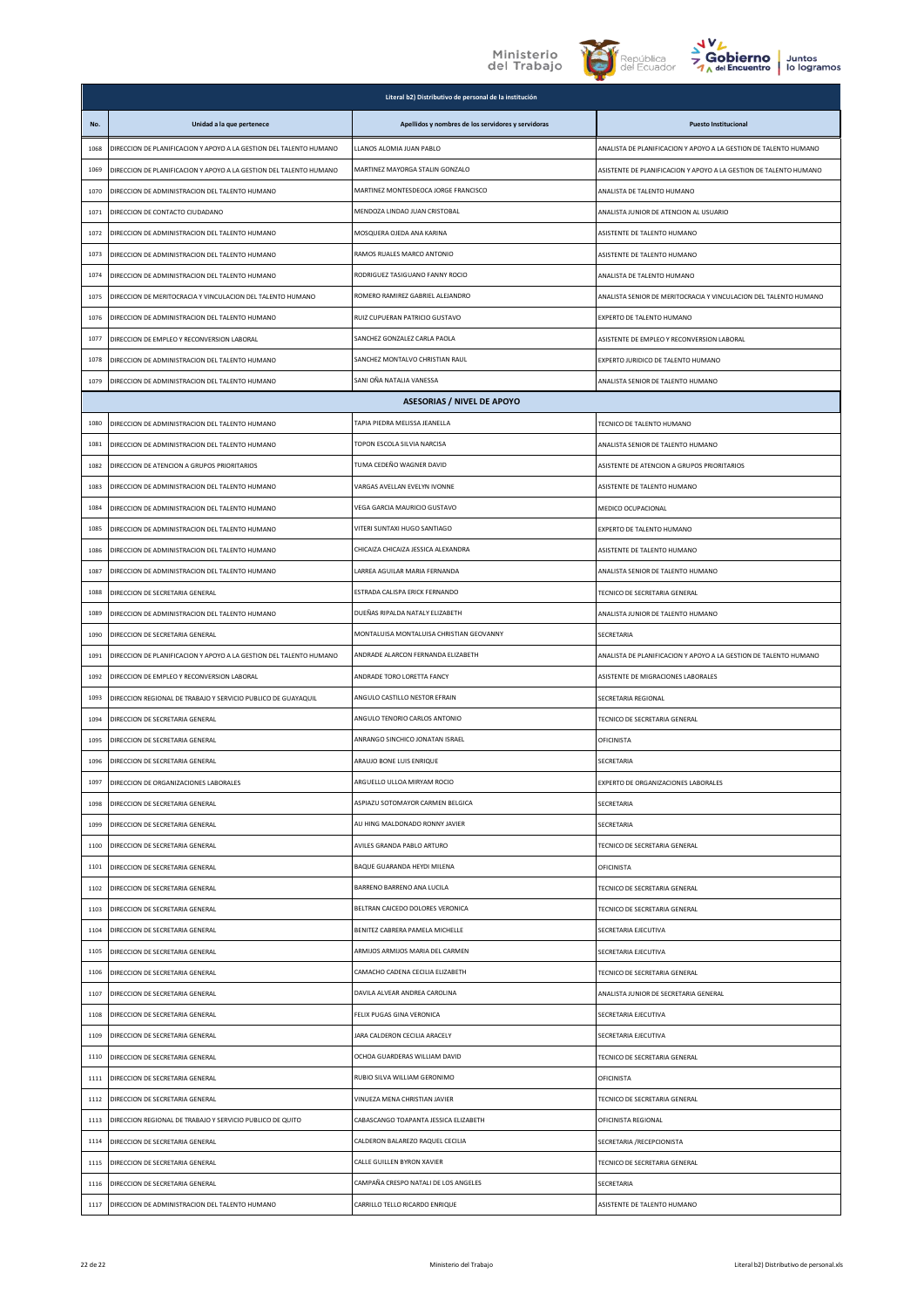





|      |                                                                       | Literal b2) Distributivo de personal de la institución |                                                                             |
|------|-----------------------------------------------------------------------|--------------------------------------------------------|-----------------------------------------------------------------------------|
| No.  | Unidad a la que pertenece                                             | Apellidos y nombres de los servidores y servidoras     | <b>Puesto Institucional</b>                                                 |
| 1118 | DIRECCION DE SECRETARIA GENERAL                                       | CARRION RODRIGUEZ ANDREA LUCIA                         | SECRETARIA EJECUTIVA                                                        |
| 1119 | DIRECCION DE SECRETARIA GENERAL                                       | CEDEÑO GILER VICTORIA CAROLINA                         | TECNICO DE SECRETARIA GENERAL                                               |
| 1120 | DIRECCION DE ADMINISTRACION DEL TALENTO HUMANO                        | CHAVEZ SUDARIO MAYRA REBECA                            | ANALISTA DE TALENTO HUMANO                                                  |
| 1121 | DIRECCION DE PLANIFICACION Y APOYO A LA GESTION DEL TALENTO HUMANO    | CHERREZ PASTOR ANA CECILIA                             | ASISTENTE DE PLANIFICACION Y APOYO A LA GESTION DE TALENTO HUMANO           |
| 1122 | DIRECCION REGIONAL DE TRABAJO Y SERVICIO PUBLICO DE QUITO             | CISNEROS MAZA DIANA ISABEL                             | INSPECTOR INTEGRAL 2                                                        |
| 1123 | DIRECCION DE SECRETARIA GENERAL                                       | CONDOY INTRIAGO ROSA KARLA                             | TECNICO DE SECRETARIA GENERAL                                               |
| 1124 | DIRECCION DE SECRETARIA GENERAL                                       | CORDOVA HERRERA DANIELA DEL CARMEN                     | SECRETARIA                                                                  |
| 1125 | DIRECCION DE SECRETARIA GENERAL                                       | CORNEJO HERRERA DIEGO PAUL                             | TECNICO DE ARCHIVO Y DIGITALIZACION                                         |
| 1126 | DIRECCION ADMINISTRATIVA                                              | JACOME SALAZAR ANA LUCIA                               | CONSERJE                                                                    |
| 1127 | DIRECCION DE CALIFCACIÓN, RECONOCIMIENTO Y CERTIFICACIÓN DEOPERADORES | FLORES CEVALLOS LAURA GABRIELA                         | DIRECTOR/A DE CALIFICACION, RECONOCIMIENTO Y CERTIFICACION DE<br>OPERADORES |
| 1128 | DIRECCION DE COMPETENCIAS Y<br>CERTIFICACIÓN                          | MACIAS GARCIA ERIKA MARIA                              | ANALISTA DE ASEGURAMIENTO DE LA CALIDAD Y ESTUDIOS 1                        |
| 1129 | DIRECCION DE CALIFCACION,<br>RECONOCIMIENTO Y CERTIFICACIÓN DE        | MARTINEZ GUACHAMIN MARCELO GALO                        | ANALISTA DE CALIFICACION Y RECONOCIMIENTO 1                                 |
| 1130 | DIRECCION REGIONAL DE TRABAJO Y SERVICIO PUBLICO DE GUAYAQUIL         | MONCADA LEON MARTHA JANINA                             | INSPECTOR INTEGRAL 5                                                        |
| 1131 | DIRECCION DE COMPETENCIAS Y<br>CERTIFICACIÓN                          | MORALES CARTAGENA DIEGO FERNANDO                       | ANALISTA DE COMPETENCIAS Y CERTIFICACION 2                                  |
| 1132 | DIRECCION DE CALIFCACION,<br>RECONOCIMIENTO Y CERTIFICACIÓN DE        | MORLA RODRIGUEZ PAULA ANDREA                           | ASISTENTE DE CALIFICACION Y RECONOCIMIENTO                                  |
| 1133 | DIRECCION DE COMPETENCIAS Y<br>CERTIFICACIÓN                          | PAEZ VELEPUCHA SILVANA DEL CARMEN                      | ANALISTA DE COMPETENCIAS Y CERTIFICACION 1                                  |
| 1134 | DIRECCION DE COMPETENCIAS Y<br>CERTIFICACIÓN                          | PARRALES SORNOZA STELLA MARIANELA                      | ANALISTA DE COMPETENCIAS Y CERTIFICACION 2                                  |
| 1135 | DIRECCION DE COMPETENCIAS Y<br>CERTIFICACIÓN                          | PEREZ CORONEL MARIA GABRIELA                           | ANALISTA DE COMPETENCIAS Y CERTIFICACION 2                                  |
| 1136 | DIRECCION DE COMPETENCIAS Y<br>CERTIFICACIÓN                          | PEREZ ECHEVERRIA NORMA ALEXANDRA                       | ESPECIALISTA DE COMPETENCIAS Y CERTIFICACION                                |
| 1137 | DIRECCION DE COMPETENCIAS Y<br>CERTIFICACIÓN                          | QUIROZ PINCAY XAVIER AUGUSTO                           | ASISTENTE DE ASEGURAMIENTO DE LA CALIDAD Y ESTUDIOS                         |
| 1138 | DIRECCION DE COMPETENCIAS Y<br>CERTIFICACIÓN                          | RIOS TOALA MARIA JOSEFINA                              | ANALISTA DE COMPETENCIAS Y CERTIFICACION 2                                  |
| 1139 | DIRECCION DE COMPETENCIAS Y<br>CERTIFICACIÓN                          | ROJAS PEÑAFIEL MIRTHA BIBIANA                          | ANALISTA DE ASEGURAMIENTO DE LA CALIDAD Y ESTUDIOS 2                        |
| 1140 | SUBSECRETARIA DE CALIDAD DEL SERVICIO PUBLICO                         | VALENCIA CAMBA HENRY GIOVANNY                          | SUBSECRETARIO/A DE CALIDAD EN EL SERVICIO PUBLICO                           |
| 1141 | DIRECCION DE SECRETARIA GENERAL                                       | DIAZ NARVAEZ CARMEN ALICIA                             | TECNICO DE SECRETARIA GENERAL                                               |
| 1142 | DIRECCION DE SECRETARIA GENERAL                                       | ERAZO GUERRERO SILVIA DEL CARMEN                       | TECNICO DE SECRETARIA GENERAL                                               |
| 1143 | DIRECCION REGIONAL DE TRABAJO Y SERVICIO PUBLICO DE GUAYAQUIL         | ESCALANTE ROMAN JORDAN ENRIQUE                         | OFICINISTA REGIONAL                                                         |
| 1144 | DIRECCION DE SECRETARIA GENERAL                                       | ESPIN LOPEZ ROMMEL FERNANDO                            | TECNICO DE ARCHIVO Y DIGITALIZACION                                         |
| 1145 | DIRECCION DE SECRETARIA GENERAL                                       | ESPINOZA VELASQUEZ PUBLIO JOSELO BLADIMIRO             | TECNICO DE ARCHIVO Y DIGITALIZACION                                         |
| 1146 | DIRECCION DE SECRETARIA GENERAL                                       | FLORES TRUJILLO ANDREA ELIZABETH                       | TECNICO DE SECRETARIA GENERAL                                               |
| 1147 | DIRECCION REGIONAL DE TRABAJO Y SERVICIO PUBLICO DE PORTOVIEJO        | GARCIA DUEÑAS OSCAR MARIANO                            | TECNICO REGIONAL DE ARCHIVO Y DIGITALIZACION                                |
| 1148 | DIRECCION REGIONAL DE TRABAJO Y SERVICIO PUBLICO DE PORTOVIEJO        | VEINTIMILLA CHAVEZ MARILIN ISABEL                      | <b>INSPECTOR INTEGRAL 5</b>                                                 |
| 1149 | DIRECCION DE SECRETARIA GENERAL                                       | GARCIA URBINA BETTY MARGARITA                          | SECRETARIA                                                                  |
| 1150 | DIRECCION REGIONAL DE TRABAJO Y SERVICIO PUBLICO DE QUITO             | GOMEZ ROMAN ELSA NARCISA                               | ANALISTA REGIONAL DE JUBILACIONES                                           |
| 1151 | DIRECCION DE SECRETARIA GENERAL                                       | GRANJA FLORES SEGUNDO EDUARDO                          | ASISTENTE DE HABILITACIONES Y REHABILITACIONES SENIOR                       |
| 1152 | DIRECCION DE SECRETARIA GENERAL                                       | GUAÑA QUILUMBA BYRON JOSE                              | TECNICO DE ARCHIVO Y DIGITALIZACION                                         |
| 1153 | DIRECCION DE SECRETARIA GENERAL                                       | GUERRA HERRERA ADRIANA ELIZABETH                       | OFICINISTA                                                                  |
| 1154 | DIRECCION DE SECRETARIA GENERAL                                       | GUIJARRO JARAMILLO DENNIS ALEJANDRA                    | TECNICO DE SECRETARIA GENERAL                                               |
| 1155 | DIRECCION DE FORTALECIMIENTO INSTITUCIONAL                            | GUILLEN CEVALLOS PAMELA CRISTINA                       | ANALISTA SENIOR DE FORTALECIMIENTO INSTITUCIONAL                            |
| 1156 | DIRECCION DE SECRETARIA GENERAL                                       | GUILLEN ENCALADA SANTIAGO ISRAEL                       | OFICINISTA                                                                  |
| 1157 | DIRECCION DE SECRETARIA GENERAL                                       | HARO QUINTANA RAUL FERNANDO                            | TECNICO DE ARCHIVO Y DIGITALIZACION                                         |
| 1158 | DIRECCION DE SECRETARIA GENERAL                                       | HERRERA MALLA PACIFICO FERMIN                          | TECNICO DE SECRETARIA GENERAL                                               |
| 1159 | DIRECCION REGIONAL DE TRABAJO Y SERVICIO PUBLICO DE QUITO             | HIDROBO SILVA YADIRA VERONICA                          | TECNICO REGIONAL DE ATENCION AL USUARIO                                     |
| 1160 | DIRECCION DE SECRETARIA GENERAL                                       | JIMENEZ JIMENEZ JOSE ANDRES                            | <b>OFICINISTA</b>                                                           |
| 1161 | DIRECCION DE SECRETARIA GENERAL                                       | JURADO MORALES OSCAR ANDRES                            | TECNICO DE SECRETARIA GENERAL                                               |
| 1162 | DIRECCION DE SECRETARIA GENERAL                                       | LASSO DIAZ JUAN CARLOS                                 | TECNICO DE SECRETARIA GENERAL                                               |
| 1163 | DIRECCION DE SECRETARIA GENERAL                                       | LEON GONZALEZ MARIA VIVIANA                            | OFICINISTA                                                                  |
| 1164 | DIRECCION REGIONAL DE TRABAJO Y SERVICIO PUBLICO DE QUITO             | LEON TACURI ZOILA LORENA                               | SECRETARIA REGIONAL                                                         |
| 1165 | DIRECCION DE SECRETARIA GENERAL                                       | LINCANGO PASTAS DARWIN JOVANNY                         | <b>OFICINISTA</b>                                                           |
| 1166 | DIRECCION DE SECRETARIA GENERAL                                       | LLANO VERA PATRICIA CLEMENCIA                          | OFICINISTA                                                                  |
| 1167 | DIRECCION DE SECRETARIA GENERAL                                       | LLUMIPANTA LLUMIPANTA IRENE MARICELA                   | TECNICO DE ARCHIVO Y DIGITALIZACION                                         |
| 1168 | DIRECCION DE SECRETARIA GENERAL                                       | LOPEZ VENEGAS EDISON GERARDO                           | SECRETARIA                                                                  |
|      |                                                                       |                                                        |                                                                             |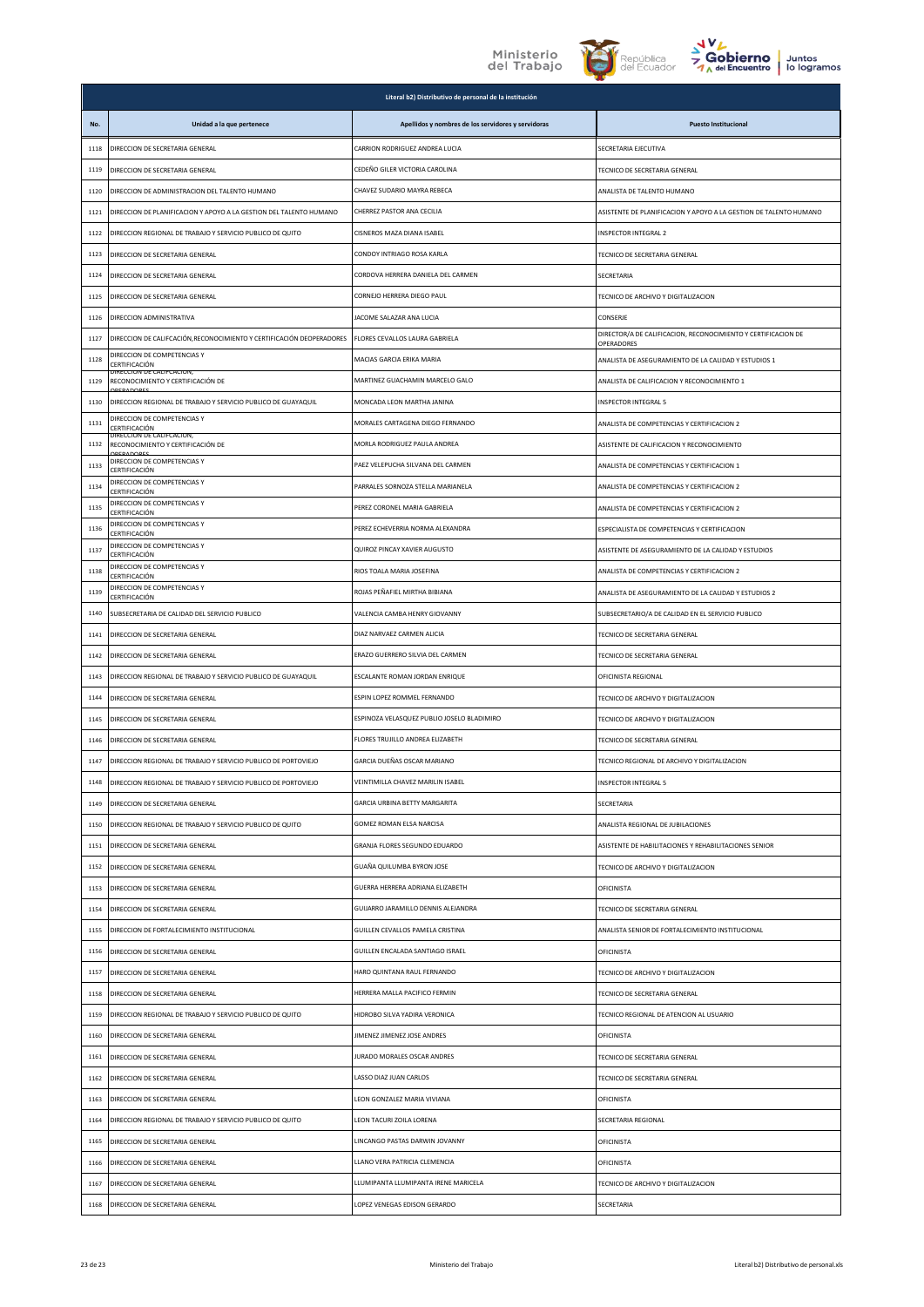## Ministerio<br>del Trabajo





|      |                                                                                             | Literal b2) Distributivo de personal de la institución |                                                                     |
|------|---------------------------------------------------------------------------------------------|--------------------------------------------------------|---------------------------------------------------------------------|
| No.  | Unidad a la que pertenece                                                                   | Apellidos y nombres de los servidores y servidoras     | <b>Puesto Institucional</b>                                         |
| 1169 | DIRECCION REGIONAL DE TRABAJO Y SERVICIO PUBLICO DE QUITO                                   | MACIAS LLERENA CARLA VERONICA                          | SECRETARIA REGIONAL                                                 |
| 1170 | DIRECCION DE SECRETARIA GENERAL                                                             | MAYORGA COLOMA ERICA ALEXANDRA                         | TECNICO DE SECRETARIA GENERAL                                       |
| 1171 | DIRECCION REGIONAL DE TRABAJO Y SERVICIO PUBLICO DE PORTOVIEJO                              | CEVALLOS CANTOS DIANA RAQUEL                           | SECRETARIO REGIONAL DEL TRABAJO                                     |
| 1172 | DIRECCION REGIONAL DE TRABAJO Y SERVICIO PUBLICO DE PORTOVIEJO                              | CUADROS SUQUE SCARLETT NARCISA                         | ANALISTA ADMINISTRATIVO FINANCIERO REGIONAL                         |
| 1173 | DIRECCION DE SECRETARIA GENERAL                                                             | MEDINA GAIBOR GRACIELA LORENA                          | SECRETARIA                                                          |
| 1174 | DIRECCION DE SECRETARIA GENERAL                                                             | MERCADO KLINGER CRISTHIAN JOEL                         | TECNICO DE SECRETARIA GENERAL                                       |
| 1175 | DIRECCION DE CONTROL TECNICO DE LA GESTION DEL TALENTO HUMANO                               | MERO ALMEIDA JESSICA ALEJANDRA                         | ANALISTA JUNIOR DE CONTROL TECNICO DE LA GESTION DEL TALENTO HUMANO |
| 1176 | DIRECCION DE SECRETARIA GENERAL                                                             | MONCAYO RODRIGUEZ SEBASTIAN PATRICIO                   | TECNICO DE SECRETARIA GENERAL                                       |
| 1177 | DIRECCION DE SECRETARIA GENERAL                                                             | MOREIRA CARRILLO MAREN NICOLE                          | OFICINISTA                                                          |
| 1178 | DIRECCION DE SECRETARIA GENERAL                                                             | MORENO CHAUCA MILTON RODRIGO                           | ASISTENTE DE HABILITACIONES Y REHABILITACIONES SENIOR               |
| 1179 | DIRECCION DE SECRETARIA GENERAL                                                             | MORENO CHAVEZ KEVIN PAUL                               | TECNICO DE SECRETARIA GENERAL                                       |
| 1180 | DIRECCION DE SECRETARIA GENERAL                                                             | MORENO JUAN CARLOS                                     | JEFE DE DOCUMENTACION Y ARCHIVO                                     |
| 1181 | DIRECCION DE SECRETARIA GENERAL                                                             | MORETA RUIZ CARLOS DANIEL                              | SECRETARIA EJECUTIVA                                                |
| 1182 | DIRECCION DE SECRETARIA GENERAL                                                             | MUELA MOSCOSO LOURDES PATRICIA                         | OFICINISTA                                                          |
| 1183 | DIRECCION REGIONAL DE TRABAJO Y SERVICIO PUBLICO DE GUAYAQUIL                               | MUÑOZ BUSTAMANTE PAOLA KATIUSKA                        | TECNICO REGIONAL DE ARCHIVO Y DIGITALIZACION                        |
| 1184 | DIRECCION DE SECRETARIA GENERAL                                                             | NASEVILLA QUIZHPI ALEXANDRA PAULINA                    | TECNICO DE ARCHIVO Y DIGITALIZACION                                 |
| 1185 | DIRECCION REGIONAL DE TRABAJO Y SERVICIO PUBLICO DE QUITO                                   | NOBOA DE LA TORRE MARIA INES                           | TECNICO REGIONAL DE ARCHIVO Y DIGITALIZACION                        |
| 1186 | DIRECCION DE SECRETARIA GENERAL                                                             | OLAYA ERRAEZ ROSA ELENA                                | OFICINISTA                                                          |
| 1187 | DIRECCION DE SECRETARIA GENERAL                                                             | OLVERA MORAN AISHA ROMINA                              | OFICINISTA                                                          |
| 1188 | DIRECCION DE SECRETARIA GENERAL                                                             | ORTEGA JARAMILLO ANA ELIZABETH                         | TECNICO DE ARCHIVO Y DIGITALIZACION                                 |
| 1189 | DIRECCION DE SECRETARIA GENERAL                                                             | PACHECO DELGADO MARIA BELEN                            | TECNICO DE ARCHIVO Y DIGITALIZACION                                 |
| 1190 | DIRECCION DE SECRETARIA GENERAL                                                             | PALACIOS AVILES BLANCA BEATRIZ                         | SECRETARIA EJECUTIVA                                                |
| 1191 | DIRECCION DE SECRETARIA GENERAL                                                             | PAREDES ROMERO JOSE DANIEL                             | ASISTENTE DE DOCUMENTACION ARCHIVO Y CERTIFICACION                  |
| 1192 | DIRECCION DE SECRETARIA GENERAL                                                             | PEREZ CARRANZA BELGICA SOCORRO                         | SECRETARIA EJECUTIVA                                                |
| 1193 | DIRECCION DE SECRETARIA GENERAL                                                             | PEREZ LEDESMA XIMENA JANNETH                           | SERVIDOR PUBLICO DE APOYO 3                                         |
| 1194 | DIRECCION DE SECRETARIA GENERAL                                                             | PIEDRA QUITIO DIEGO MAURICIO                           | TECNICO DE CERTIFICACION                                            |
| 1195 | DIRECCION DE SECRETARIA GENERAL                                                             | PILATAXI REGALADO JENNY ALEXANDRA                      | ANALISTA JUNIOR DE SECRETARIA GENERAL                               |
| 1196 | DIRECCION DE SECRETARIA GENERAL                                                             | PLACENCIA GARZON CECILIA ISABEL                        | SECRETARIA EJECUTIVA                                                |
| 1197 | DIRECCION DE SECRETARIA GENERAL                                                             | PONCE COLLAGUAZO GLADYS SALOME                         | TECNICO DE SECRETARIA GENERAL                                       |
| 1198 | DIRECCION REGIONAL DE TRABAJO Y SERVICIO PUBLICO DE GUAYAQUIL                               | PONCE HOLGUIN DENG AMSTRONG                            | TECNICO REGIONAL DE ARCHIVO Y DIGITALIZACION                        |
| 1199 | DIRECCION DE RELACIONES INTERNACIONALES                                                     | QUISHPI RUIZ JESENNIA KATHIUSCA                        | SECRETARIA                                                          |
| 1200 | DIRECCION DE SECRETARIA GENERAL                                                             | RAMIREZ ENCARNACION JIMENA PILAR                       | SECRETARIA                                                          |
| 1201 | DIRECCION DE SECRETARIA GENERAL                                                             | RAMIREZ YEPEZ FERNANDO XAVIER                          | EXPERTO DE SECRETARIA GENERAL                                       |
| 1202 | DIRECCION DE SECRETARIA GENERAL                                                             | RECALDE MERCHAN SANDRA KATERINE                        | SECRETARIA                                                          |
| 1203 | DIRECCION DE SECRETARIA GENERAL                                                             | REINOSO LEON MARLON WLADIMIR                           | TECNICO DE CERTIFICACION                                            |
| 1204 | DIRECCION DE SECRETARIA GENERAL                                                             | ROBLES CHAVEZ ROSA MARGARITA                           | SECRETARIA                                                          |
| 1205 | DIRECCION DE SECRETARIA GENERAL                                                             | RODRIGUEZ LLERENA DALA JEAMMEL                         | TECNICO DE SECRETARIA GENERAL                                       |
| 1206 | DIRECCION DE SECRETARIA GENERAL                                                             | RODRIGUEZ NARVAEZ ANGELA ZULAY                         | TECNICO DE SECRETARIA GENERAL                                       |
| 1207 | DIRECCION DE SECRETARIA GENERAL                                                             | ROMO CONDOR DANIELA ELIZABETH                          | TECNICO DE SECRETARIA GENERAL                                       |
| 1208 | DELEGACION PROVINCIAL DE TRABAJO Y SERVICIO PUBLICO DE MORONA<br>SANTIAGO CON SEDE EN MACAS | GOMEZ ATARIGUANA CELIA MARIA                           | SECRETARIA EJECUTIVA                                                |
| 1209 | DIRECCION REGIONAL DE TRABAJO Y SERVICIO PUBLICO DE GUAYAQUIL                               | RUIZ TORRES NADER EDUARDO                              | TECNICO REGIONAL DE ATENCION AL USUARIO                             |
| 1210 | DIRECCION DE SECRETARIA GENERAL                                                             | SALAZAR ALMACHI CRISTINA ELIZABETH                     | OFICINISTA                                                          |
| 1211 | DIRECCION DE CONTROL TECNICO DE LA GESTION DEL TALENTO HUMANO                               | SALAZAR CHUQUIMARCA ROBERTO ANDRES                     | ANALISTA JUNIOR DE CONTROL TECNICO DE LA GESTION DEL TALENTO HUMANO |
| 1212 | DIRECCION DE SECRETARIA GENERAL                                                             | SALAZAR PAREDES DEBBIE LORENA                          | OFICINISTA                                                          |
| 1213 | DIRECCION REGIONAL DE TRABAJO Y SERVICIO PUBLICO DE PORTOVIEJO                              | SALVATIERRA ZAMBRANO CECILIA MONSERRATE                | NOTIFICADOR                                                         |
| 1214 | DIRECCION DE SECRETARIA GENERAL                                                             | SANCHEZ BARRAGAN ALEXIS DAVID                          | OFICINISTA                                                          |
| 1215 | DIRECCION DE SECRETARIA GENERAL                                                             | SANCHEZ LEAS EDISON GERMAN                             | OFICINISTA                                                          |
| 1216 | DIRECCION DE SECRETARIA GENERAL                                                             | SANCHEZ RODRIGUEZ STALIN ESTUARDO                      | TECNICO DE ARCHIVO Y DIGITALIZACION                                 |
| 1217 | DIRECCION DE SECRETARIA GENERAL                                                             | SUAREZ ALBAN LUCY KARINA                               | SECRETARIA EJECUTIVA                                                |
| 1218 | DIRECCION REGIONAL DE TRABAJO Y SERVICIO PUBLICO DE GUAYAQUIL                               | TAPIA HOLGUIN JAIRO VLADIMIR                           | ASISTENTE ADMINISTRATIVO FINANCIERO REGIONAL                        |
| 1219 | DIRECCION DE SECRETARIA GENERAL                                                             | TELLO MORENO CLARA DEL CARMEN                          | SECRETARIA/O EJECUTIVA/O 1                                          |
|      |                                                                                             |                                                        |                                                                     |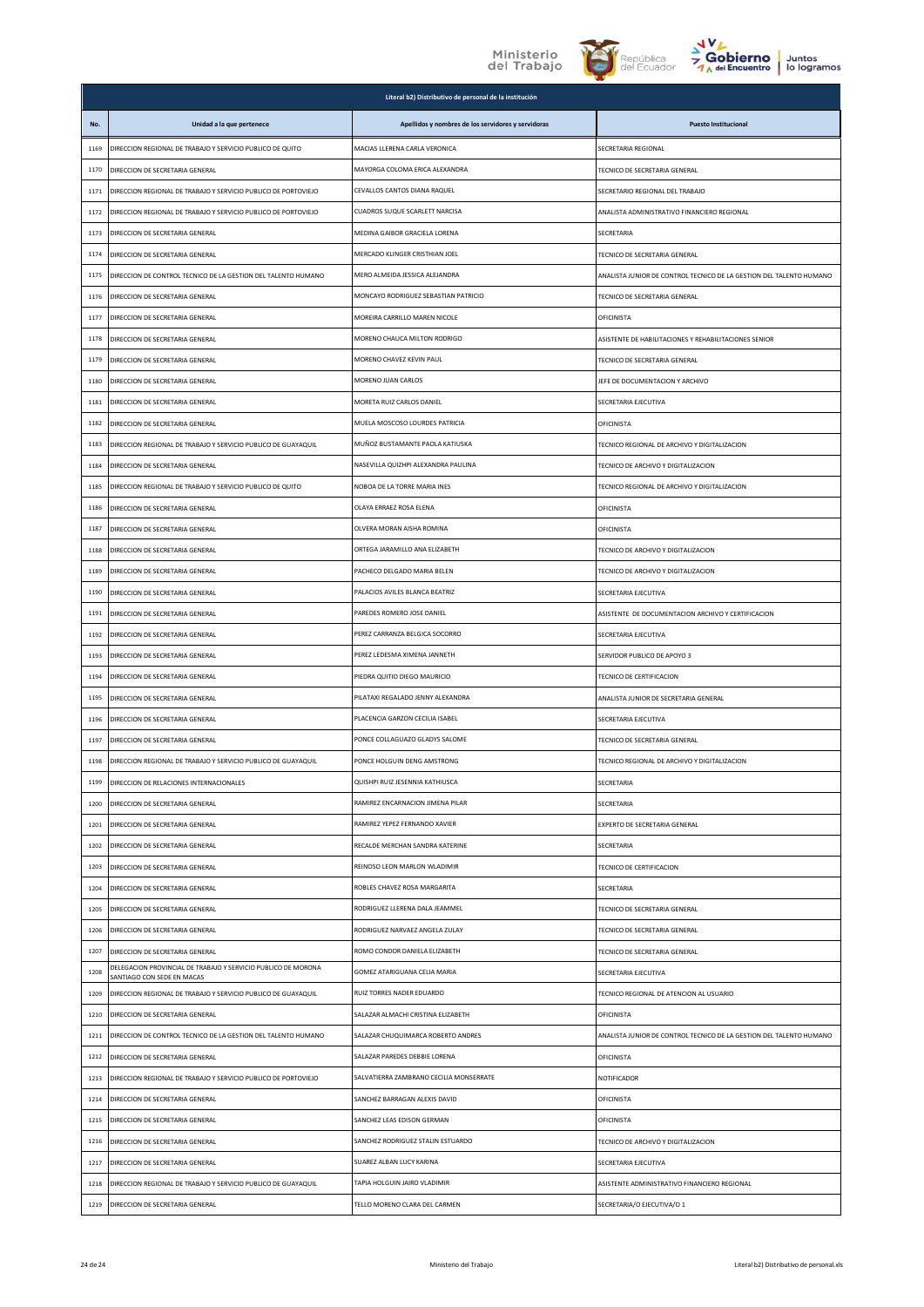



|      |                                                                        | Literal b2) Distributivo de personal de la institución |                                                                            |
|------|------------------------------------------------------------------------|--------------------------------------------------------|----------------------------------------------------------------------------|
| No.  | Unidad a la que pertenece                                              | Apellidos y nombres de los servidores y servidoras     | <b>Puesto Institucional</b>                                                |
| 1220 | DIRECCION DE SECRETARIA GENERAL                                        | TOALONGO CEPEDA MARIA TEREZA                           | SECRETARIA                                                                 |
| 1221 | DIRECCION DE SECRETARIA GENERAL                                        | TOLEDO MORA EDISON MANUEL                              | SECRETARIA EJECUTIVA                                                       |
| 1222 | DIRECCION DE SECRETARIA GENERAL                                        | TOLEDO SOTOMAYOR DANIEL ALEXANDER                      | OFICINISTA                                                                 |
| 1223 | DIRECCION DE ANALISIS Y DISEÑO ORGANIZACIONAL                          | TORRES PIGUILLI VICTORIA ELIZABETH                     | ANALISTA SENIOR DE ANALISIS Y DISEÑO ORGANIZACIONAL                        |
| 1224 | DIRECCION DE SECRETARIA GENERAL                                        | TRIVIÑO SAVERIO EDER FERNANDO                          | TECNICO DE SECRETARIA GENERAL                                              |
| 1225 | DIRECCION DE SECRETARIA GENERAL                                        | TRUJILLO ARICO GABRIELA ALEXANDRA                      | TECNICO DE SECRETARIA GENERAL                                              |
| 1226 | DIRECCION DE SECRETARIA GENERAL                                        | UGSHA PASTUÑA NANCY LUZMILA                            | TECNICO DE ARCHIVO Y DIGITALIZACION                                        |
| 1227 | DIRECCION DE SECRETARIA GENERAL                                        | ULLOA CHIDA SILVIA GEOVANNA                            | SECRETARIA EJECUTIVA                                                       |
| 1228 | DIRECCION DE SECRETARIA GENERAL                                        | URRUTIA URRUTIA MARIO ROBERTO                          | TECNICO DE ARCHIVO Y DIGITALIZACION                                        |
| 1229 | DIRECCION DE SECRETARIA GENERAL                                        | VALDIVIESO NAULA LUIS ANDRES                           | OFICINISTA                                                                 |
| 1230 | DIRECCION DE SECRETARIA GENERAL                                        | VALLEJO ROBALINO JUAN JOSE                             | TECNICO DE SECRETARIA GENERAL                                              |
| 1231 | DIRECCION REGIONAL DE TRABAJO Y SERVICIO PUBLICO DE QUITO              | VALLEJOS CAZAR WILMER RICARDO                          | TECNICO REGIONAL DE ARCHIVO Y DIGITALIZACION                               |
| 1232 | DIRECCION DE SECRETARIA GENERAL                                        | VARGAS ROSERO MADELEINE DAYANA                         | TECNICO DE SECRETARIA GENERAL                                              |
| 1233 | DIRECCION DE SECRETARIA GENERAL                                        | VELOZ GUACHAMIN AIDA MERCEDES                          | TECNICO DE ARCHIVO Y DIGITALIZACION                                        |
| 1234 | DIRECCION DE SECRETARIA GENERAL                                        | VERA MENDOZA PATRICIA LEONOR                           | SECRETARIA                                                                 |
| 1235 | DIRECCION DE SECRETARIA GENERAL                                        | CISNEROS GARCIA JUAN PABLO                             | SECRETARIA EJECUTIVA                                                       |
| 1236 | DIRECCION DE SECRETARIA GENERAL                                        | PONCE BERMUDEZ MARIA MONSERRAT                         | TECNICO DE SECRETARIA GENERAL                                              |
| 1237 | DIRECCION DE SECRETARIA GENERAL                                        | SACA ATARIHUANA MARIA EUGENIA                          | SECRETARIA EJECUTIVA                                                       |
| 1238 | DIRECCION REGIONAL DE TRABAJO Y SERVICIO PUBLICO DE QUITO              | VIVANCO BALLESTEROS LUZ VIRGINIA                       | SECRETARIA REGIONAL                                                        |
| 1239 | DIRECCION DE SECRETARIA GENERAL                                        | ZAMBRANO MORALES MARIA SOLEDAD                         | TECNICO DE SECRETARIA GENERAL                                              |
| 1240 | DIRECCION DE SECRETARIA GENERAL                                        | ZAMBRANO PAZMIÑO MARIA TATIANA                         | TECNICO DE SECRETARIA GENERAL                                              |
| 1241 | DIRECCION DE SECRETARIA GENERAL                                        | NAVEDA VERA EVELYN LILIANA                             | EXPERTO DE SECRETARIA GENERAL                                              |
| 1242 | DIRECCION REGIONAL DE TRABAJO Y SERVICIO PUBLICO DE GUAYAQUIL          | ZAMORA RODRIGUEZ CRISTIAN FELIPE                       | ASISTENTE ADMINISTRATIVO FINANCIERO REGIONAL                               |
| 1243 | DIRECCION DE SECRETARIA GENERAL                                        | ZAVALA RODRIGUEZ SONIA VANESSA                         | OFICINISTA                                                                 |
| 1244 | DIRECCION DE SECRETARIA GENERAL                                        | FRANCO MUÑOZ MARIA EUGENIA                             | OFICINISTA                                                                 |
| 1245 | DIRECCION DE SECRETARIA GENERAL                                        | VILLAMAR CABRERA GIANCARLO                             | SECRETARIA EJECUTIVA                                                       |
| 1246 | SUBSECRETARIA INTERINSTITUCIONAL DE SERVICIO PUBLICO, TRABAJO Y EMPLEO | ASTUDILLO IBARRA GUILLERMO HERNAN                      | SUBSECRETARIO/A INTERINSTITUCIONAL DE SERVICIO PUBLICO TRABAJO Y<br>EMPLEO |
| 1247 | DIRECCION DE POLITICAS Y NORMAS DE TRABAJO Y EMPLEO                    | JARAMILLO PAEZ GABRIELA FERNANDA                       | DIRECTOR DE POLITICAS Y NORMAS DE TRABAJO Y EMPLEO                         |
| 1248 | DIRECCION DE SECRETARIA GENERAL                                        | ZURITA TRUJILLO LAURA CECILIA                          | SECRETARIA EJECUTIVA                                                       |
| 1249 | DIRECCION FINANCIERA                                                   | ACHIG AGUILAR WILLIAN FERNANDO                         | <b>TESORERO GENERAL</b>                                                    |
| 1250 | DIRECCION FINANCIERA                                                   | AGUILAR TOLEDO MARIA YOLANDA                           | ASISTENTE DE CONTABILIDAD                                                  |
| 1251 | DIRECCION DE ANALISIS SALARIAL                                         | ALOMOTO HERRERA ESTEBAN SAMUEL                         | ANALISTA SALARIAL SENIOR                                                   |
| 1252 | DIRECCION FINANCIERA                                                   | ALTAMIRANO GONZALEZ ELVA LUCIA                         | ANALISTA SENIOR DE CONTABILIDAD                                            |
| 1253 | DIRECCION FINANCIERA                                                   | ALVAREZ AYALA MILENY MERCEDES                          | ANALISTA SENIOR DE CONTABILIDAD                                            |
| 1254 | DIRECCION FINANCIERA                                                   | ALVEAR GOMEZ MARIA ESTHER                              | ANALISTA SENIOR DE CONTABILIDAD                                            |
| 1255 | DIRECCION REGIONAL DE TRABAJO Y SERVICIO PUBLICO DE PORTOVIEJO         | CASTRO ARTEAGA MARIA ESTHER                            | ANALISTA REGIONAL DE CONTROL DEL SERVICIO PUBLICO                          |
| 1256 | DIRECCION FINANCIERA                                                   | BARBA ACOSTA FRANCISCO DANIEL                          | EXPERTO DE PRESUPUESTO                                                     |
| 1257 | DIRECCION FINANCIERA                                                   | BATALLAS BATALLAS KARINA VIVIANA                       | ANALISTA SENIOR DE PRESUPUESTO                                             |
| 1258 | DIRECCION FINANCIERA                                                   | CEVALLOS VILLARREAL EVELYN JOHANNA                     | ASISTENTE DE CONTABILIDAD                                                  |
| 1259 | DIRECCION FINANCIERA                                                   | CHUQUIZALA VIERA VERONICA MARGARITA                    | ANALISTA SENIOR DE CONTABILIDAD                                            |
| 1260 | DIRECCION FINANCIERA                                                   | DAVILA QUINTANA PATRICIO FERNANDO                      | ASISTENTE DE CONTABILIDAD                                                  |
| 1261 | DIRECCION FINANCIERA                                                   | ESPINOSA DE LA TORRE MAYRA ALEJANDRA                   | ANALISTA DE CONTABILIDAD                                                   |
| 1262 | DIRECCION FINANCIERA                                                   | GARCIA OCAMPO ANDREA DANIELA                           | ANALISTA SENIOR DE PRESUPUESTO                                             |
| 1263 | DIRECCION FINANCIERA                                                   | GUACHAMIN SUNTAXI ALEXANDRA ELIZABETH                  | ASISTENTE DE CONTABILIDAD                                                  |
| 1264 | DIRECCION FINANCIERA                                                   | HERDOIZA SUING THALIA ELIZABETH                        | ANALISTA SENIOR DE CONTABILIDAD                                            |
| 1265 | DIRECCION FINANCIERA                                                   | HERRERA PAREDES CHRISTIAN GEOVANNY                     | ASISTENTE DE CONTABILIDAD                                                  |
| 1266 | DIRECCION FINANCIERA                                                   | HURTADO BRAVO JESSENIA VERONICA                        | ANALISTA DE TESORERIA                                                      |
| 1267 | DIRECCION DE ADMINISTRACION DEL TALENTO HUMANO                         | IZA VERDESOTO MARIBEL DEL ROCIO                        | EXPERTO DE TALENTO HUMANO                                                  |
| 1268 | DIRECCION FINANCIERA                                                   | JARAMILLO PILCO MARIA ISABEL                           | ASISTENTE DE TESORERIA                                                     |
| 1269 | DIRECCION ADMINISTRATIVA                                               | KAROLYS CARDENAS JUAN FERNANDO                         | EXPERTO DE SERVICIOS ADMINISTRATIVOS                                       |
| 1270 | DIRECCION FINANCIERA                                                   | LEON RAMIREZ AZUCENA DE FATIMA                         | SECRETARIA                                                                 |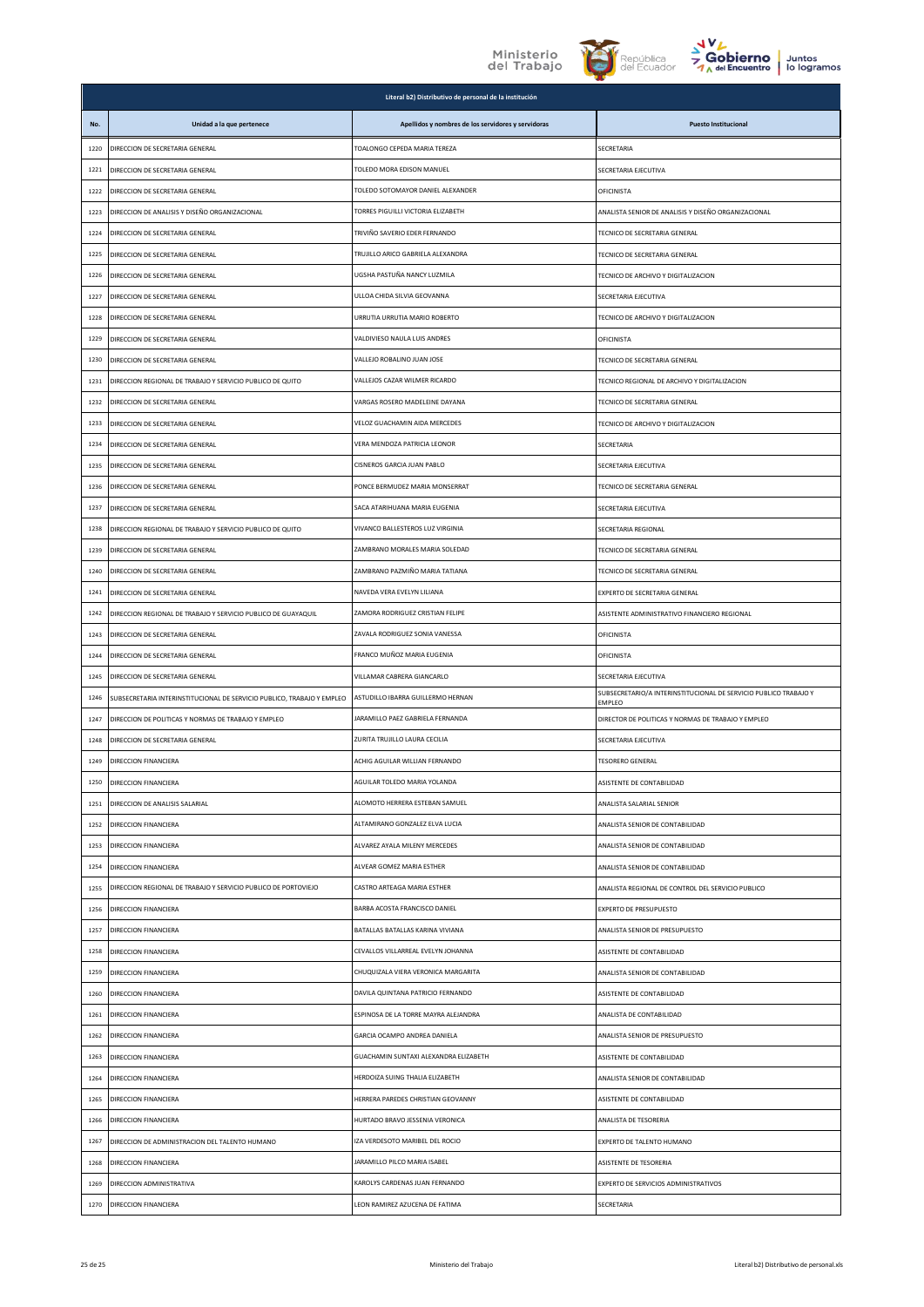



| <b>Juntos</b> |  |
|---------------|--|
| lo logramos   |  |

|      | Literal b2) Distributivo de personal de la institución    |                                                    |                                                     |  |  |
|------|-----------------------------------------------------------|----------------------------------------------------|-----------------------------------------------------|--|--|
| No.  | Unidad a la que pertenece                                 | Apellidos y nombres de los servidores y servidoras | <b>Puesto Institucional</b>                         |  |  |
| 1271 | DIRECCION FINANCIERA                                      | LOZADA VITERI SUSANA DEL ROCIO                     | ASISTENTE DE CONTABILIDAD                           |  |  |
| 1272 | <b>DIRECCION FINANCIERA</b>                               | MALDONADO HERRERA GEOCONDA ELIZABETH               | <b>ESPECIALISTA DE PRESUPUESTO</b>                  |  |  |
| 1273 | DIRECCION FINANCIERA                                      | MORA CORELLA FRANCISCA TATIANA                     | ASISTENTE DE CONTABILIDAD                           |  |  |
| 1274 | DIRECCION FINANCIERA                                      | MUÑOZ RAMIREZ RAYMOND EDUARDO                      | ASISTENTE DE TESORERIA                              |  |  |
| 1275 | DIRECCION FINANCIERA                                      | NAJERA ARIAS MARIA JOSE                            | <b>TECNICO DE TESORERIA</b>                         |  |  |
| 1276 | DIRECCION FINANCIERA                                      | PALACIOS VALENCIA MAGDALENA ELIZABETH              | <b>ASISTENTE DE TESORERIA</b>                       |  |  |
| 1277 | DIRECCION FINANCIERA                                      | PAZMIÑO YEPEZ MIREYA POLETT                        | ASISTENTE DE CONTABILIDAD                           |  |  |
| 1278 | DIRECCION FINANCIERA                                      | PINTADO PEÑA MIRIAM OLINDA                         | ANALISTA SENIOR DE CONTABILIDAD                     |  |  |
| 1279 | DIRECCION FINANCIERA                                      | POZO TORRES CRISTINA JOHANNA                       | ESPECIALISTA DE CONTABILIDAD                        |  |  |
| 1280 | DIRECCION FINANCIERA                                      | ROBALINO NUÑEZ JOHANNA VANESSA                     | ESPECIALISTA DE TESORERIA                           |  |  |
| 1281 | DIRECCION FINANCIERA                                      | ROBALINO NUÑEZ KLEBER WLADIMIR                     | <b>ASISTENTE DE TESORERIA</b>                       |  |  |
| 1282 | DIRECCION FINANCIFRA                                      | RUBIO POZO SILVIA ELIZABETH                        | ANALISTA DE CONTABILIDAD                            |  |  |
| 1283 | DIRECCION FINANCIFRA                                      | SANCHEZ BRICEÑO JORGE LUIS                         | <b>ASISTENTE DE CONTABILIDAD</b>                    |  |  |
| 1284 | DIRECCION FINANCIERA                                      | SANCHEZ BUSTAMANTE KARINA LISBETH                  | ASISTENTE DE CONTABILIDAD                           |  |  |
| 1285 | DIRECCION FINANCIERA                                      | MORA YEPEZ CRISTIAN ANDRES                         | ASISTENTE DE CONTABILIDAD                           |  |  |
| 1286 | DIRECCION FINANCIERA                                      | JARAMILLO GALLEGOS GABRIELA IVETH                  | ASISTENTE DE TESORERIA                              |  |  |
| 1287 | DIRECCION FINANCIERA                                      | SIERRA CASTILLA JOHANA MILENA                      | ASISTENTE DE TESORERIA                              |  |  |
| 1288 | DIRECCION FINANCIFRA                                      | ULLOA PATIN VILMA MARLENE                          | <b>ASISTENTE DE CONTABILIDAD</b>                    |  |  |
| 1289 | DIRECCION FINANCIERA                                      | ARTEAGA GUAMAN NATHALIE ALEJANDRA                  | ANALISTA SENIOR DE PRESUPUESTO                      |  |  |
| 1290 | DIRECCION FINANCIERA                                      | VERA MENA DANNY FERNANDO                           | ASISTENTE DE CONTABILIDAD                           |  |  |
| 1291 | GERENCIA DE PROYECTO DE ERRADICACION DEL TRABAJO INFANTIL | JUMBO CANSINO EVELYN LIZBETH                       | ANALISTA SENIOR DE ATENCION AL USUARIO              |  |  |
| 1292 | DIRECCION DE RELACIONES INTERNACIONALES                   | <b>ITURRALDE MONCAYO MARIA DOLORES</b>             | DIRECTOR DE RELACIONES INTERNACIONALES              |  |  |
| 1293 | DIRECCION DE RELACIONES INTERNACIONALES                   | GUAYAQUIL RODRIGUEZ DANIEL ALEJANDRO               | ANALISTA DE RELACIONES INTERNACIONALES              |  |  |
| 1294 | DIRECCION DE RELACIONES INTERNACIONALES                   | PATIÑO RODAS ANDREA KAROLINA                       | ASISTENTE DE RELACIONES INTERNACIONALES             |  |  |
| 1295 | DIRECCION DE RELACIONES INTERNACIONALES                   | AYALA ANDRADE ANDREA CRISTINA                      | ANALISTA DE RELACIONES INTERNACIONALES              |  |  |
| 1296 | DIRECCION DE POLITICAS Y NORMAS DEL SERVICIO PUBLICO      | BORJA HERRERA MARIA LORENA                         | ANALISTA DE POLITICAS Y NORMAS DEL SERVICIO PUBLICO |  |  |
| 1297 | DIRECCION DE ASESORIA JURIDICA                            | DELGADO SANCHEZ DIEGO ARMANDO                      | ASISTENTE DE ABOGACIA                               |  |  |
| 1298 | DIRECCION DE ASESORIA JURIDICA                            | PINCAY MATUTE HERLINDA DEL CARMEN                  | <b>ASISTENTE DE ABOGACIA</b>                        |  |  |
| 1299 | DIRECCION DE COMPETENCIAS Y CERTIFICACIÓN                 | ZUQUILANDA PERALVO DARIO SEBASTIAN                 | DIRECTOR/A DE COMPETENCIAS Y CERTIFICACION          |  |  |
| 1300 | DIRECCION DE ASESORIA JURIDICA                            | GAVILANES RODRIGUEZ MARIA CAROLINA                 | ABOGADO EXPERTO                                     |  |  |
| 1301 | DIRECCION DE ASESORIA JURIDICA                            | MERA JARAMILLO SARAI BETSABE                       | ABOGADO EXPERTO                                     |  |  |
| 1302 | DIRECCION DE ASESORIA JURIDICA                            | LLUGSHA PILLALAZA DARWIN RODRIGO                   | ASISTENTE DE ABOGACIA                               |  |  |
| 1303 | DIRECCION DE CONTROL DEL SERVICIO PUBLICO                 | NIETO CALI CHRISTIAN PAUL                          | ANALISTA DE HABILITACIONES Y REHABILITACIONES       |  |  |
| 1304 | DIRECCIÓN DE ASESORIA JURIDICA DE TRABAJO Y EMPLEO        | PAVON CEVALLOS PATRICIA ELIZABETH                  | ABOGADO EXPERTO DE TRABAJO Y EMPLEO                 |  |  |
| 1305 | DIRECCION DE ASESORIA JURIDICA DEL SERVICIO PUBLICO       | SEGURA ANDRADE MARIA LORENA                        | ABOGADO                                             |  |  |
| 1306 | DIRECCION DE ASESORIA JURIDICA                            | JERVES ACURIO TANIA VANESSA                        | ABOGADO EXPERTO                                     |  |  |
|      |                                                           |                                                    |                                                     |  |  |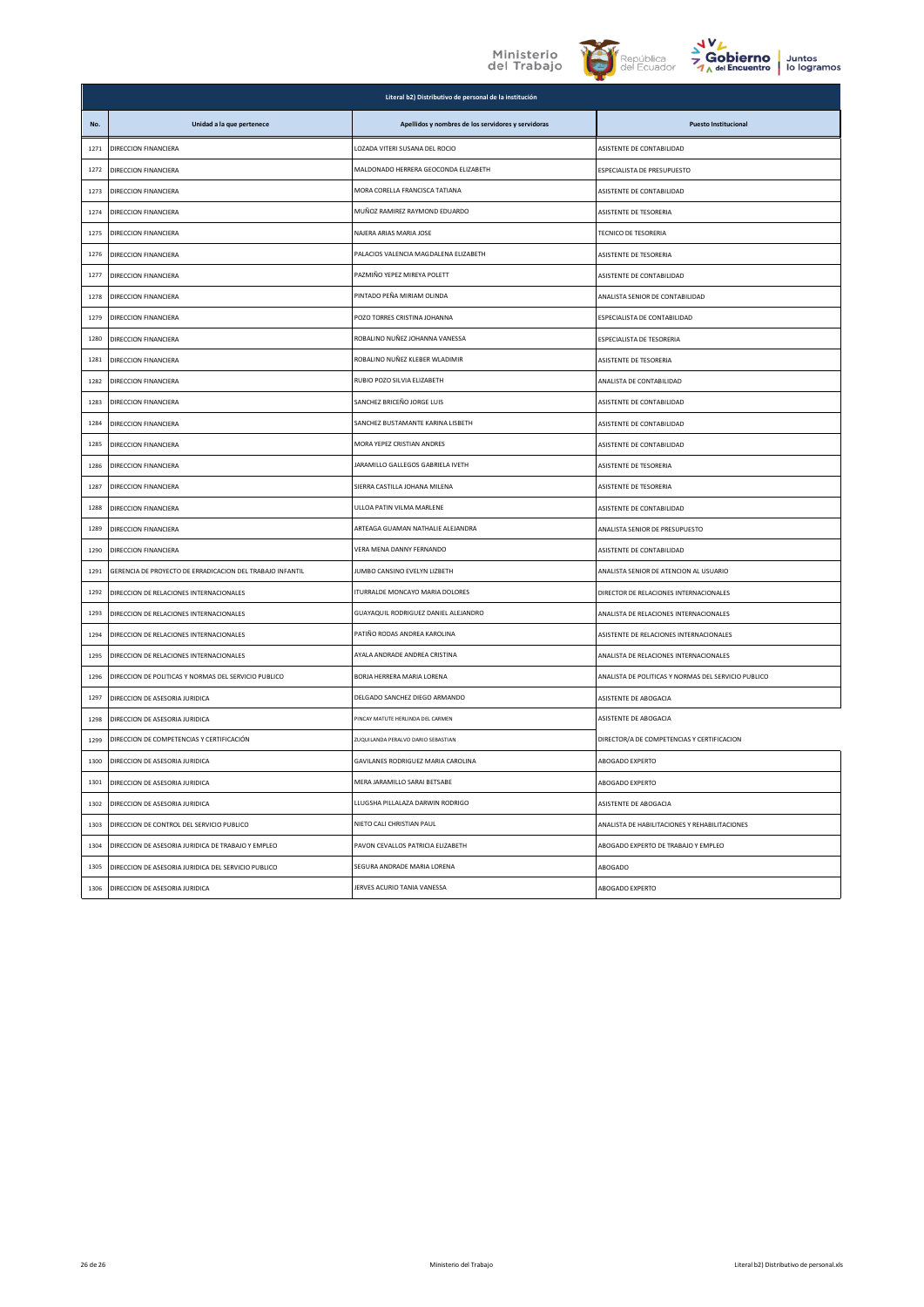



|      | Literal b2) Distributivo de personal de la institución                                      |                                                    |                                                                                             |  |  |
|------|---------------------------------------------------------------------------------------------|----------------------------------------------------|---------------------------------------------------------------------------------------------|--|--|
| No.  | Unidad a la que pertenece                                                                   | Apellidos y nombres de los servidores y servidoras | <b>Puesto Institucional</b>                                                                 |  |  |
| 1307 | DIRECCION REGIONAL DE TRABAJO Y SERVICIO PUBLICO DE QUITO                                   | SIGCHA ORRICO ESTEFANIA GERALDINE                  | INSPECTOR INTEGRAL 7                                                                        |  |  |
| 1308 | DIRECCION DE ASESORIA JURIDICA                                                              | SOSA ESPIN XIMENA PATRICIA                         | ABOGADO EXPERTO                                                                             |  |  |
| 1309 | DIRECCION DE ASESORIA JURIDICA                                                              | VASQUEZ ZAMBRANO BRENDA MAGALI                     | ASISTENTE DE ABOGACIA                                                                       |  |  |
| 1310 | DIRECCION DE COMUNICACION SOCIAL                                                            | VACA HIDALGO MIRIAM OLIUZKA                        | ASISTENTE DE COMUNICACION SOCIAL                                                            |  |  |
| 1311 | DIRECCION DE COMUNICACION SOCIAL                                                            | SALGADO TORRES RAYMOND MARCELO                     | DIRECTOR DE COMUNICACION SOCIAL                                                             |  |  |
| 1312 | DIRECCION DE COMUNICACION SOCIAL                                                            | AGUILAR OROZCO CARLOS JAIRO                        | EXPERTO DE COMUNICACION SOCIAL                                                              |  |  |
| 1313 | DIRECCION DE COMUNICACION SOCIAL                                                            | ALVARADO CONSTANTE VERONICA ISABEL                 | ESPECIALISTA DE COMUNICACION SOCIAL                                                         |  |  |
| 1314 | DIRECCION DE COMUNICACION SOCIAL                                                            | ECHEVERRIA DALGO PATRICIO FERNANDO                 | EXPERTO DE COMUNICACION SOCIAL                                                              |  |  |
| 1315 | DIRECCION DE COMUNICACION SOCIAL                                                            | GUERRERO SILVA LAURA XIMENA                        | ANALISTA DE COMUNICACION SOCIAL                                                             |  |  |
| 1316 | DIRECCION DE COMUNICACION SOCIAL                                                            | MACIAS GAIBOR ALEJANDRA PAOLA                      | EXPERTO DE COMUNICACION SOCIAL                                                              |  |  |
| 1317 | DIRECCION DE COMUNICACION SOCIAL                                                            | ARMIJOS MIJAS SANDRA MARGARITA                     | EXPERTO DE COMUNICACION SOCIAL                                                              |  |  |
| 1318 | DIRECCION DE COMUNICACION SOCIAL                                                            | MOREIRA VERA LIZETTE YOURSEFIS                     | ASISTENTE DE COMUNICACION SOCIAL                                                            |  |  |
| 1319 | DIRECCION DE SECRETARIA GENERAL                                                             | MORENO MORALES LIGIA ELENA                         | SECRETARIA                                                                                  |  |  |
| 1320 | DIRECCION DE COMUNICACION SOCIAL                                                            | MUÑOZ OÑATE DIEGO ALBERTO                          | ANALISTA SENIOR DE COMUNICACION SOCIAL                                                      |  |  |
| 1321 | DIRECCION DE COMUNICACION SOCIAL                                                            | VALVERDE MENDIETA WELLINGTON LEANDRO               | ASISTENTE DE COMUNICACION SOCIAL                                                            |  |  |
| 1322 | DIRECCION DE COMUNICACION SOCIAL                                                            | YANGUA CUMBICOS JORGE LUIS                         | ASISTENTE DE COMUNICACION SOCIAL                                                            |  |  |
| 1323 | DIRECCION DE COMUNICACION SOCIAL                                                            | PUENTE CHILUISA ANA GABRIELA                       | ANALISTA DE COMUNICACION SOCIAL                                                             |  |  |
| 1324 | PROYECTO MI PRIMER EMPLEO                                                                   | VELASTEGUI GARCES MARIA AUGUSTA                    | ANALISTA SENIOR DE ATENCION A GRUPOS PRIORITARIOS                                           |  |  |
| 1325 | DIRECCION DE ADMINISTRACION DEL TALENTO HUMANO                                              | AMORES ARROYO RENATO SEBASTIAN                     | ANALISTA SENIOR DE TALENTO HUMANO                                                           |  |  |
| 1326 | SUBSECRETARIA DE FORTALECIMIENTO DEL SERVICIO PUBLICO.                                      | ARMAS GODOY PABLO BLADIMIR                         | <b>SERVIDOR PUBLICO 5</b>                                                                   |  |  |
| 1327 | DIRECCION DE CONTACTO CIUDADANO                                                             | <b>BACA POZO FRANKLIN GUSTAVO</b>                  | ASISTENTE DE ATENCION AL USUARIO                                                            |  |  |
| 1328 | GERENCIA DE PROYECTO DE ERRADICACION DEL TRABAJO INFANTIL                                   | BALLESTEROS DIN YOCELYNE STEPHANIE                 | ANALISTA SENIOR DE ATENCION AL USUARIO                                                      |  |  |
| 1329 | DELEGACION PROVINCIAL DE TRABAJO Y SERVICIO PUBLICO DE MORONA<br>SANTIAGO CON SEDE EN MACAS | BELTRAN CAICEDO ROSA AMELIA                        | INSPECTOR PROVINCIAL INTEGRAL 5                                                             |  |  |
| 1330 | VICEMINISTERIO DEL SERVICIO PUBLICO                                                         | BENAVIDES ORDOÑEZ JORGE ISAAC                      | VICEMINISTRO DEL SERVICIO PUBLICO                                                           |  |  |
| 1331 | VICEMINISTERIO DEL SERVICIO PUBLICO                                                         | BOLAÑOS TARAPUES CARLA PAOLA                       | ANALISTA SENIOR DE INVESTIGACION Y ANALISIS ORGANIZACIONAL                                  |  |  |
| 1332 | DIRECCION REGIONAL DE TRABAJO Y SERVICIO PUBLICO DE CUENCA                                  | CASTILLO CORREA ELSA TATIANA                       | INSPECTOR INTEGRAL 5                                                                        |  |  |
| 1333 | DIRECCION DE EVALUACION DEL DESEMPEÑO, CAPACITACION Y DESARROLLO DEL<br>TALENTO HUMANO      | FAICAN GOMEZ KERLY FERNANDA                        | ANALISTA SENIOR DE EVALUACION DEL DESEMPENO CAPACITACION Y<br>DESARROLLO DEL TALENTO HUMANO |  |  |
| 1334 | DIRECCION DE PLANIFICACION Y APOYO A LA GESTION DEL TALENTO HUMANO                          | GARZON ANDRANGO IVETTE NATALIE                     | EXPERTO DE PLANIFICACION Y APOYO A LA GESTION DE TALENTO HUMANO                             |  |  |
| 1335 | DELEGACION PROVINCIAL DE TRABAJO Y SERVICIO PUBLICO DE PASTAZA CON SEDE<br>EN PUYO          | GUZMAN BARRAGAN XAVIER EMILIO                      | CONDUCTOR ADMINISTRATIVO                                                                    |  |  |
| 1336 | DIRECCION REGIONAL DE TRABAJO Y SERVICIO PUBLICO DE GUAYAQUIL                               | HIDALGO ROMERO MAYLIN YOSIBEL                      | <b>TESORERO REGIONAL</b>                                                                    |  |  |
| 1337 | DIRECCION DE SECRETARIA GENERAL                                                             | LAVERDE MESIAS MANUEL ANTONIO                      | SECRETARIA                                                                                  |  |  |
| 1338 | DELEGACION PROVINCIAL DE TRABAJO Y SERVICIO PUBLICO DE MANABI CON SEDE<br>EN MANTA          | MANRIQUE FIGUEROA MARIA VIVIANA                    | INSPECTOR PROVINCIAL INTEGRAL 5                                                             |  |  |
| 1339 | DIRECCION DE CONTROL TECNICO DE LA GESTION DEL TALENTO HUMANO                               | MENA JIMENEZ PABLO RUBEN                           | ESPECIALISTA                                                                                |  |  |
| 1340 | DIRECCION REGIONAL DE TRABAJO Y SERVICIO PUBLICO DE GUAYAQUIL                               | MONTERO BRAVO ZULLY CORALIA                        | INSPECTOR INTEGRAL 7                                                                        |  |  |
| 1341 | DIRECCION REGIONAL DE TRABAJO Y SERVICIO PUBLICO DE GUAYAQUIL                               | MORALES ARECHUA DERLY STEFANIA                     | NOTIFICADOR                                                                                 |  |  |
| 1342 | DIRECCION INTERINSTITUCIONAL DE TRABAJO Y EMPLEO                                            | MUELA MOSCOSO MONICA LUCIA                         | ASISTENTE INTERINSTITUCIONAL DE TRABAJO Y EMPLEO                                            |  |  |
| 1343 | DIRECCION DE ASESORIA JURIDICA                                                              | PATIÑO GONZALEZ JIMENA VIRGINIA                    | ABOGADO SENIOR                                                                              |  |  |
| 1344 | DIRECCION DE SEGURIDAD, SALUD EN EL TRABAJO Y GESTION INTEGRAL DE<br>RIESGOS                | PEÑA PAZ MARIA CECILIA                             | DIRECTOR/A DE SEGURIDAD, SALUD EN EL TRABAJO Y GESTION INTEGRAL DE<br><b>RIESGOS</b>        |  |  |
| 1345 | DIRECCION DE PLANIFICACION E INVERSION                                                      | PONCE PEREZ EDGAR FELIPE                           | SERVIDOR PUBLICO 6                                                                          |  |  |
| 1346 | DIRECCION REGIONAL DE TRABAJO Y SERVICIO PUBLICO DE GUAYAQUIL                               | RAMOS CUJILAN KAREN JULIANA                        | CONTADOR REGIONAL                                                                           |  |  |
| 1347 | DIRECCION ADMINISTRATIVA                                                                    | RODRIGUEZ FRIAS JOSE EDUARDO                       | EXPERTO DE SERVICIOS ADMINISTRATIVOS                                                        |  |  |
| 1348 | DIRECCION DE SECRETARIA GENERAL                                                             | SARMIENTO SARMIENTO KARINA GRICELDA                | TECNICO DE SECRETARIA GENERAL                                                               |  |  |
| 1349 | DIRECCION REGIONAL DE TRABAJO Y SERVICIO PUBLICO DE QUITO                                   | SILVA MORENO PAULA GABRIELA                        | <b>INSPECTOR INTEGRAL 5</b>                                                                 |  |  |
| 1350 | DIRECCION DE ADMINISTRACION DEL TALENTO HUMANO                                              | VARGAS BENITEZ JENNY ALEXANDRA                     | ASISTENTE DE TALENTO HUMANO                                                                 |  |  |
| 1351 | COORDINACION DE EMPLEO Y SALARIOS                                                           | VARGAS SANCHEZ NATALIA ELIZABETH                   | ASISTENTE DE LA RED SOCIO EMPLEO                                                            |  |  |
| 1352 | DIRECCION INTERINSTITUCIONAL DE SERVICIO PUBLICO                                            | VASCONEZ VISCARRA PAUL ALEXANDER                   | ABOGADO SENIOR INTERINSTITUCIONAL DEL SERVICIO PUBLICO                                      |  |  |
| 1353 | DELEGACION PROVINCIAL DE TRABAJO Y SERVICIO PUBLICO DE SANTA ELENA                          | VERGARA PINTO MARIA AUXILIADORA                    | INSPECTOR PROVINCIAL INTEGRAL 5                                                             |  |  |
| 1354 | DIRECCION DE INVESTIGACION Y ESTUDIOS DEL TRABAJO                                           | ANDRADE DE LA CUEVA DIEGO ALEXANDER                | EXPERTO DE INTELIGENCIA DE INFORMACION Y ESTADISTICA DEL TRABAJO                            |  |  |